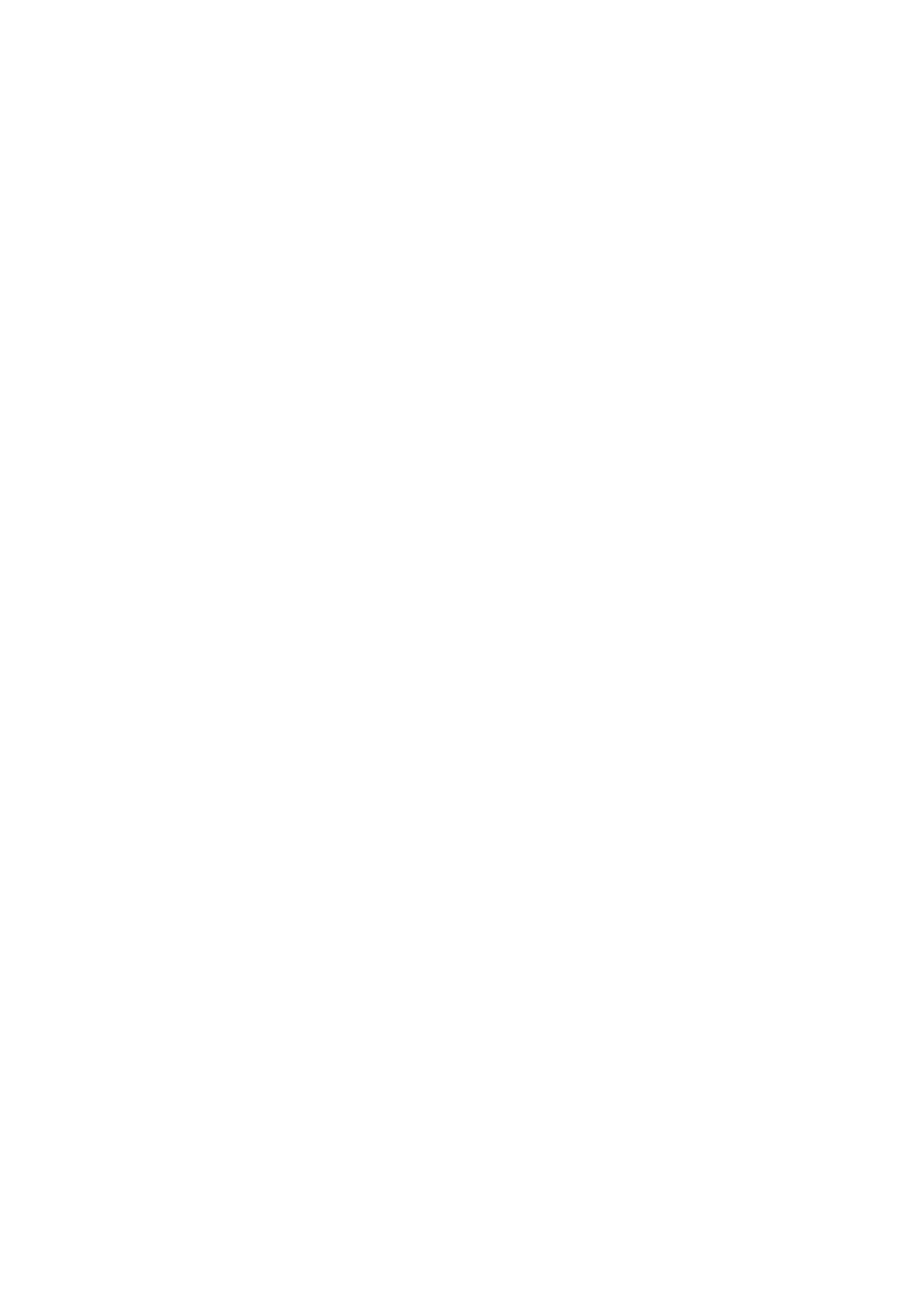

**Queensland** 

# **Court and Civil Legislation Amendment Bill 2017**

|        |             |                                                                                                                                       | Page |
|--------|-------------|---------------------------------------------------------------------------------------------------------------------------------------|------|
| Part 1 | Preliminary |                                                                                                                                       |      |
| 1      |             |                                                                                                                                       | 17   |
| 2      |             |                                                                                                                                       | 17   |
| Part 2 |             | <b>Amendment of Aboriginal and Torres Strait Islander Communities</b><br>(Justice, Land and Other Matters) Act 1984                   |      |
| 3      |             |                                                                                                                                       | 18   |
| 4      |             | Amendment of s 20 (Membership)                                                                                                        | 18   |
| Part 3 |             | <b>Amendment of Acts Interpretation Act 1954</b>                                                                                      |      |
| 5      |             |                                                                                                                                       | 19   |
| 6      |             | Amendment of $s$ 48 (Forms—notification and availability) $\dots$                                                                     | 19   |
| 7      |             |                                                                                                                                       | 21   |
|        | 52A         | Evidentiary provision                                                                                                                 | 21   |
|        | 52B         | Regulation-making power                                                                                                               | 22   |
| 8      |             |                                                                                                                                       | 22   |
|        | Division 3  | Transitional provision for Court and Civil Legislation<br>Amendment Act 2017                                                          |      |
|        | 58          | Form approved or made available, but not notified in gazette,<br>before commencement $\ldots, \ldots, \ldots, \ldots, \ldots, \ldots$ | 22   |
| Part 4 |             | <b>Amendment of Anti-Discrimination Act 1991</b>                                                                                      |      |
| 9      |             | Act amended $\ldots \ldots \ldots \ldots \ldots \ldots \ldots \ldots \ldots \ldots \ldots \ldots$                                     | 23   |
| 10     |             | Amendment of s 119 (Meaning of sexual harassment)                                                                                     | 23   |
| Part 5 |             | <b>Amendment of Appeal Costs Fund Act 1973</b>                                                                                        |      |
| 11     |             |                                                                                                                                       | 24   |
| 12     |             | Amendment of s 5 (Appeal Costs Fund)                                                                                                  | 24   |
| 13     |             | Amendment of s 22 (Abortive proceedings and new trials after<br>proceedings discontinued)                                             | 24   |
| 14     |             |                                                                                                                                       | 25   |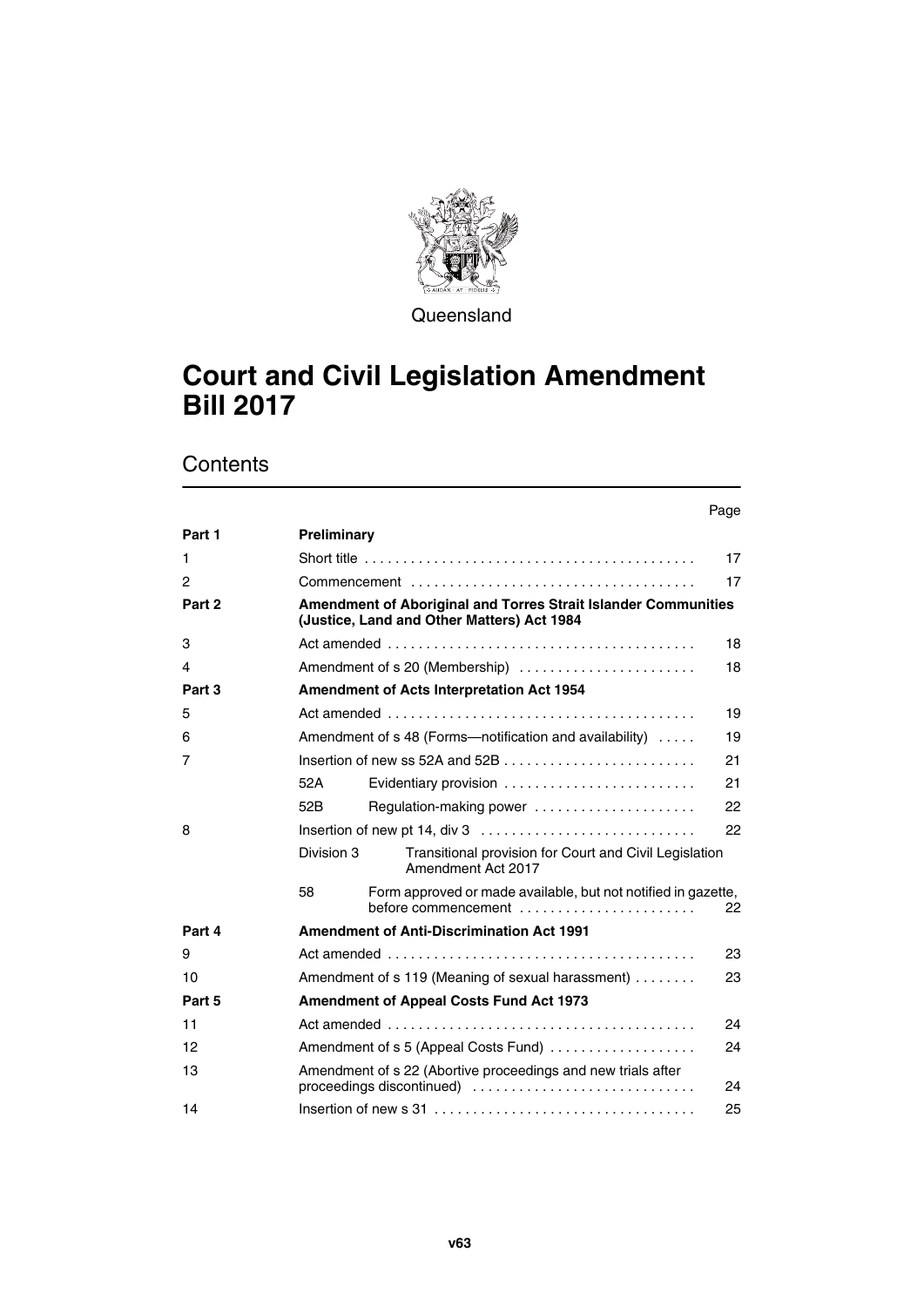|        | 31<br>Court and Civil Legislation Amendment Act 2017                                                                               | 25 |
|--------|------------------------------------------------------------------------------------------------------------------------------------|----|
| Part 6 | <b>Amendment of Civil Proceedings Act 2011</b>                                                                                     |    |
| 15     |                                                                                                                                    | 26 |
| 16     | Amendment of s 71 (Definitions for pt 11)                                                                                          | 26 |
| 17     | Amendment of s 72 (Damages for personal injury)                                                                                    | 26 |
| 18     | Amendment of s 73 (Right of contribution)                                                                                          | 26 |
| 19     | Amendment of s 74 (Other damages)                                                                                                  | 26 |
| 20     | Amendment of s 75 (No statutory presumption of fault)                                                                              | 27 |
| 21     | Amendment of s 88 (Enforcement against property of a business)                                                                     | 27 |
| 22     | Amendment of s 89 (Variation of order in relation to a business name)                                                              |    |
|        |                                                                                                                                    | 27 |
| 23     | Amendment of sch 1 (Dictionary)                                                                                                    | 27 |
| Part 7 | Amendment of Classification of Computer Games and Images Act<br>1995                                                               |    |
| 24     |                                                                                                                                    | 28 |
| 25     | Replacement of s 2A (Exempt computer game excluded from Act)                                                                       | 28 |
|        | 2A                                                                                                                                 | 28 |
| 26     | Amendment of s 3 (Definitions and dictionary)                                                                                      | 28 |
| 27     |                                                                                                                                    | 28 |
| 28     | Amendment of s 8A (Calling in computer game for reclassification by                                                                | 29 |
| 29     | Amendment of s 8B (Obtaining copies for review)                                                                                    | 29 |
| 30     | Amendment of s 8C (Calling in unclassified computer game for                                                                       | 29 |
| 31     | Amendment of s 10 (Restriction on public demonstration of MA 15+ or R                                                              | 30 |
| 32     | Amendment of s 10A (Prohibition against demonstration of certain<br>classified computer games)                                     | 30 |
| 33     | Amendment of s 10B (Computer game available for playing on pay and<br>play basis to bear determined markings and consumer advice). | 30 |
| 34     | Amendment of s 12 (Advertisement to contain determined markings and                                                                | 31 |
| 35     | Amendment of s 13 (False advertising of computer games)                                                                            | 32 |
| 36     | Amendment of s 13B (Power to require certain advertisements to be                                                                  | 32 |
| 37     | Amendment of s 13C (Defence to prosecution under section 13B)                                                                      | 32 |
| 38     | Amendment of s 14 (Markings and consumer advice on containers)                                                                     | 32 |
| 39     | Amendment of s 15 (Display of classifications notices)                                                                             | 33 |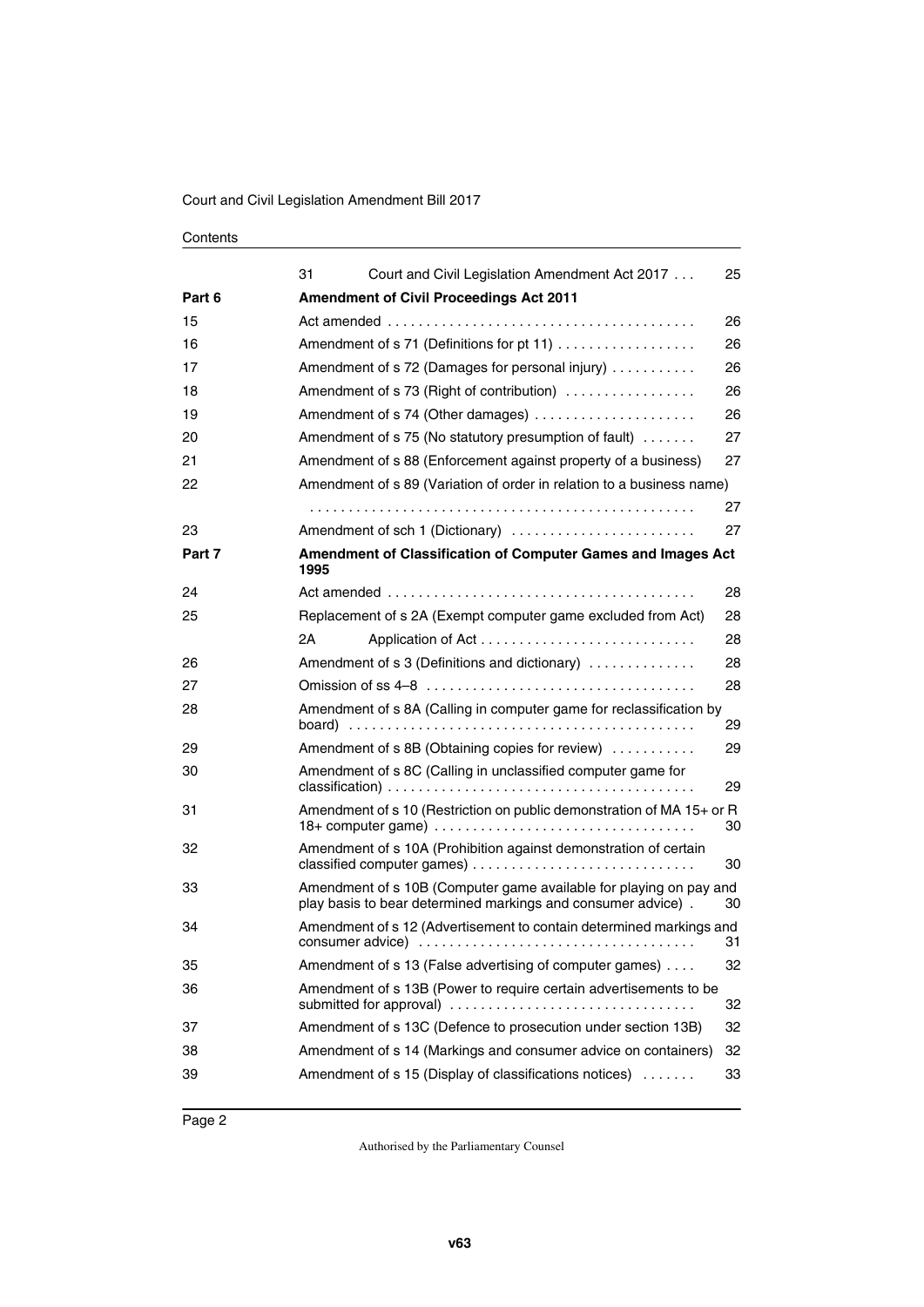| 40     |                | Amendment of s 21 (Sale of improperly marked classified computer       | 33 |
|--------|----------------|------------------------------------------------------------------------|----|
| 41     |                | Amendment of s 21A (Prohibition against selling certain classified     | 34 |
| 42     |                | Amendment of s 29 (No liability in certain circumstances)              | 34 |
| 43     |                | Replacement of s 42 (Additional power of inspector to seize computer   | 34 |
|        | 42             | Additional power of inspector to seize computer games                  | 34 |
| 44     |                | Omission of pt 7 (Exemptions)                                          | 35 |
| 45     |                | Amendment of s 62 (Evidentiary provisions)                             | 35 |
| 46     |                | Amendment of s 63 (Indictable offences and summary offences)           | 36 |
| 47     |                | Amendment of s 66 (Classified computer games not indecent or           | 36 |
| 48     |                | Omission of s 68 (Delegation by computer games classification officer) |    |
|        |                |                                                                        | 37 |
| 49     |                | Amendment of s 69A (Protection of officials from criminal liability)   | 37 |
| 50     |                | Insertion of new pt 9, div 4                                           | 37 |
|        | Division 4     | Court and Civil Legislation Amendment Act 2017                         |    |
|        | 83             | Definition for division                                                | 38 |
|        | 84             | Classification of computer games under repealed s 5                    | 38 |
|        | 85             | Application of particular modifications of computer games for          | 38 |
|        | 86             | Ending of exemptions given under repealed s 58 or 59                   | 39 |
| 51     |                | Amendment of sch 2 (Dictionary)                                        | 39 |
| Part 8 |                | Amendment of Classification of Films Act 1991                          |    |
| 52     |                |                                                                        | 40 |
| 53     |                | Replacement of s 2A (Exempt film excluded from Act)                    | 40 |
|        | 2Α             |                                                                        | 40 |
| 54     |                | Amendment of s 3 (Definitions)                                         | 41 |
| 55     |                | Amendment of s 4 (Inspectors and films classification officer)         | 42 |
| 56     |                | Omission of s 4A (Delegation by films classification officer)          | 42 |
| 57     | public places) | Amendment of s 21 (Prohibition against exhibition of certain films in  | 42 |
| 58     |                | Amendment of s 25CA (Calling in unclassified film for classification)  | 43 |
| 59     |                | Amendment of s 25CB (Calling in film for reclassification)             | 44 |
| 60     |                | Amendment of s 25CC (Obtaining copies for review)                      | 44 |
| 61     |                | Amendment of s 25D (Power to require certain advertisements to be      | 44 |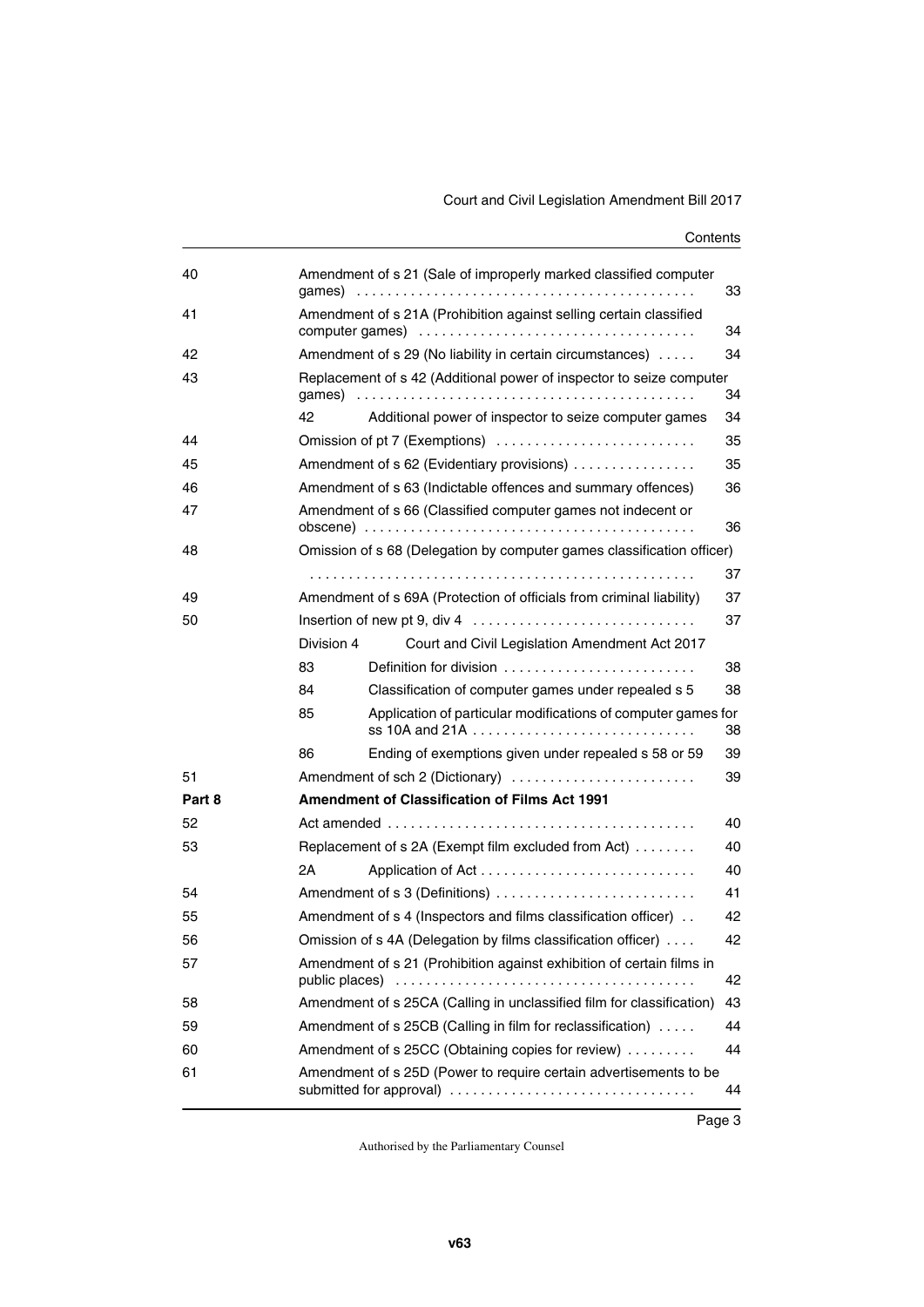| Contents |
|----------|
|----------|

| 62     | 44<br>Amendment of s 25E (Defence to prosecution under section 25D)                                                      |    |  |
|--------|--------------------------------------------------------------------------------------------------------------------------|----|--|
| 63     | Amendment of s 27 (Advertisement to contain determined markings and                                                      | 44 |  |
| 64     | Amendment of s 28 (False advertising of films prohibited)                                                                | 45 |  |
| 65     | Amendment of s 29 (Markings and consumer advice on containers)                                                           | 46 |  |
| 66     | Amendment of s 36 (Display and sale of improperly marked classified                                                      | 46 |  |
| 67     | Amendment of s 36A (Prohibition against sale of certain films).                                                          | 47 |  |
| 68     | Replacement of s 52 (Additional power of inspector to seize films)                                                       | 47 |  |
|        | 52<br>Additional power of inspector to seize films                                                                       | 47 |  |
| 69     | Omission of pt 7 (Exemptions)                                                                                            | 48 |  |
| 70     | Amendment of s 60 (Evidentiary provisions)                                                                               | 48 |  |
| 71     | Amendment of s 61 (Indictable offences and summary offences)                                                             | 49 |  |
| 72     | Amendment of s 64 (Certain classified films not indecent or obscene)                                                     |    |  |
|        |                                                                                                                          | 49 |  |
| 73     | Amendment of s 66A (Protection of officials from liability)                                                              | 50 |  |
| 74     |                                                                                                                          | 50 |  |
|        | Division 6<br>Court and Civil Legislation Amendment Act 2017                                                             |    |  |
|        | Application of particular modifications of films for ss 21 and<br>81<br>36A                                              | 50 |  |
|        | Ending of exemptions given under repealed s 57 or 59A<br>82                                                              | 51 |  |
| 75     | Insertion of new sch 1 $\dots$ , $\dots$ , $\dots$ , $\dots$ , $\dots$ , $\dots$ , $\dots$ , $\dots$ , $\dots$ , $\dots$ | 51 |  |
| Part 9 | <b>Amendment of Classification of Publications Act 1991</b>                                                              |    |  |
| 76     |                                                                                                                          | 51 |  |
| 77     |                                                                                                                          | 51 |  |
|        | 2Α                                                                                                                       | 52 |  |
| 78     | Amendment of s 3 (Definitions)                                                                                           | 52 |  |
| 79     | Omission of s 4 (Classification under Commonwealth Act)                                                                  | 53 |  |
| 80     | Amendment of s 5 (Inspectors)                                                                                            | 53 |  |
| 81     |                                                                                                                          | 53 |  |
| 82     | Omission of s 9 (Classification of publications)                                                                         | 53 |  |
| 83     | Amendment of s 9A (Power to require publisher to submit application for                                                  | 53 |  |
| 84     | Amendment of s 9B (Power to require certain advertisements to be<br>submitted for approval)                              | 54 |  |
| 85     | Amendment of s 9C (Defence to prosecution under section 9A or 9B)                                                        |    |  |
|        |                                                                                                                          | 54 |  |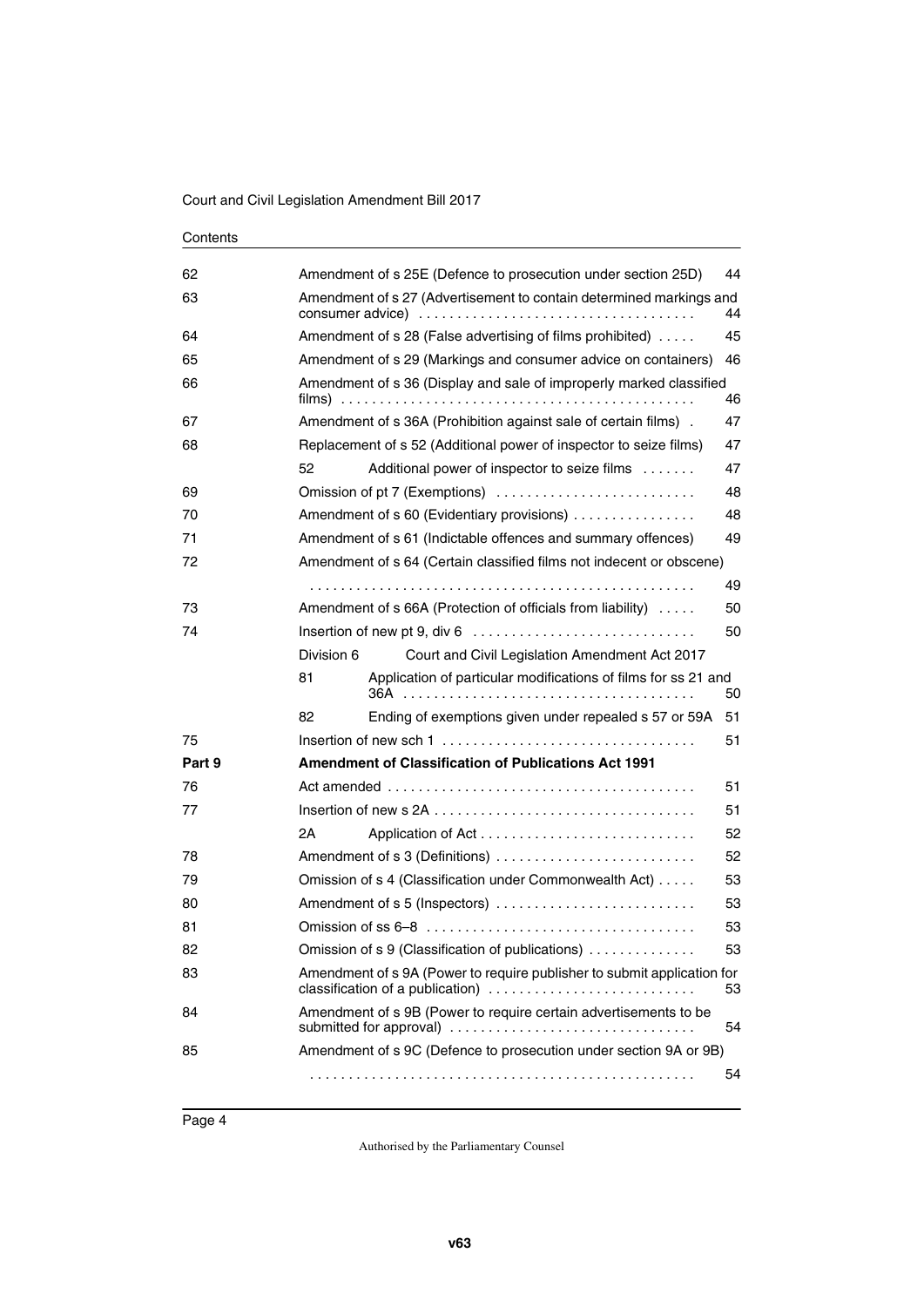# Court and Civil Legislation Amendment Bill 2017

| 86  |            |                                                                                                                           | 55 |
|-----|------------|---------------------------------------------------------------------------------------------------------------------------|----|
| 87  |            | Omission of pt 2A (Protection of children and families by conditions for<br>displaying certain unrestricted publications) | 55 |
| 88  |            | Amendment of s 12 (Sale etc. of prohibited publication or child abuse                                                     | 55 |
| 89  |            | Amendment of s 14 (Possession of child abuse publication or child abuse                                                   | 55 |
| 90  |            | Amendment of s 15 (Exhibition or display of prohibited publication or                                                     | 55 |
| 91  |            | Amendment of s 16 (Leaving prohibited publication or child abuse<br>photograph in or on public place)                     | 55 |
| 92  |            | Amendment of s 18 (Procurement of minor for RC publication or child                                                       | 56 |
| 93  |            | Replacement of s 19 (Distributors, retail sellers and advertisers not liable                                              | 56 |
|     | 19         | Advertisers not liable in certain circumstances                                                                           | 56 |
| 94  |            | Amendment of s 20 (Leaving prohibited publication or child abuse                                                          | 56 |
| 95  |            | Omission of s 20C (Offence to contravene a display order for an                                                           | 56 |
| 96  |            | Amendment of s 20E (Consumer advice for unrestricted publications)                                                        |    |
|     |            |                                                                                                                           | 56 |
| 97  |            | Replacement of s 28 (Additional power of inspector to seize publications)                                                 |    |
|     |            |                                                                                                                           | 57 |
|     | 28         | Additional power of inspector to seize publications                                                                       | 57 |
| 98  |            | Amendment of s 32 (Evidentiary provisions)                                                                                | 57 |
| 99  |            | Amendment of s 33 (Indictable offences and summary offences)                                                              | 58 |
| 100 |            | Amendment of s 34 (Forfeiture)                                                                                            | 59 |
| 101 |            | Amendment of s 35 (Return of seized publications or photographs)                                                          | 59 |
| 102 |            | Amendment of s 36 (Unrestricted publication not indecent or obscene)                                                      |    |
|     |            |                                                                                                                           | 59 |
| 103 |            | Omission of s 37 (Exemptions)                                                                                             | 60 |
| 104 |            | Amendment of s 39 (Protection of officials from liability)                                                                | 60 |
| 105 |            |                                                                                                                           | 60 |
|     | Division 4 | Court and Civil Legislation Amendment Act 2017                                                                            |    |
|     | 45         | Definition for division                                                                                                   | 60 |
|     | 46         | Classification of publications under repealed s 9                                                                         | 61 |
|     | 47         | Ending of exemption given under repealed s 37                                                                             | 61 |
| 106 |            | Insertion of new sch $1, \ldots, \ldots, \ldots, \ldots, \ldots, \ldots, \ldots, \ldots, \ldots$                          | 61 |
|     |            |                                                                                                                           |    |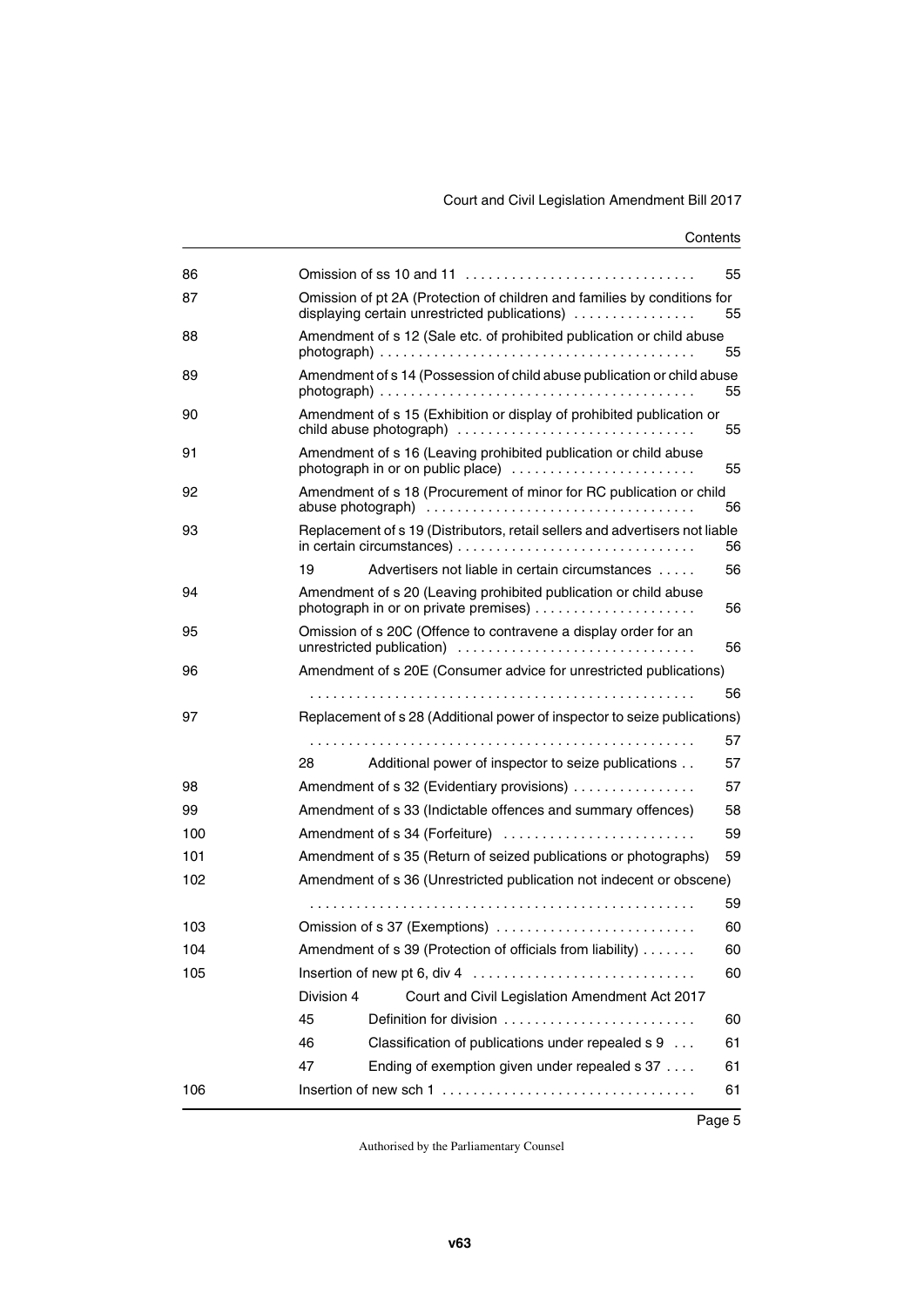| Part 10 | <b>Amendment of Court Funds Act 1973</b>                                                           |    |
|---------|----------------------------------------------------------------------------------------------------|----|
| 107     |                                                                                                    | 62 |
| 108     |                                                                                                    | 62 |
| 109     | Amendment of s 4 (Definitions)                                                                     | 62 |
| Part 11 | <b>Amendment of Criminal Code</b>                                                                  |    |
| 110     |                                                                                                    | 62 |
| 111     | Amendment of s 1 (Definitions)                                                                     | 62 |
| 112     | Amendment of s 207A (Definitions for this chapter)                                                 | 63 |
| 113     | Amendment of s 228E (Defences for ss 228A-228DC)                                                   | 63 |
| 114     | Amendment of s 228H (Possession etc. of child exploitation material by<br>law enforcement officer) | 64 |
| Part 12 | <b>Amendment of Evidence Act 1977</b>                                                              |    |
| 115     |                                                                                                    | 65 |
| 116     | Amendment of s 58 (Proof of letters patent)                                                        | 65 |
| Part 13 | <b>Amendment of Information Privacy Act 2009</b>                                                   |    |
| 117     |                                                                                                    | 66 |
| 118     | Amendment of s 45 (Making access or amendment applications for                                     | 66 |
| 119     | Amendment of s 53 (Noncompliance with application requirement)                                     | 66 |
| 120     | Amendment of s 88 (Deletion of irrelevant information)                                             | 66 |
| 121     | Amendment of s 89 (Deletion of exempt information)                                                 | 66 |
| 122     | Amendment of s 90 (Deletion of contrary to public interest information)                            |    |
|         |                                                                                                    | 67 |
| 123     | Amendment of s 94 (Internal review)                                                                | 67 |
| 124     | Amendment of s 95 (Decisions that may not be reviewed)                                             | 67 |
| 125     | Amendment of s 115 (Requiring a search)                                                            | 67 |
| 126     | Amendment of s 127 (Vexatious applicants)                                                          | 68 |
| 127     | Amendment of s 135 (Performance monitoring and support functions)                                  |    |
|         |                                                                                                    | 68 |
| 128     | Amendment of sch 3, s 2 (IPP 2-Collection of personal information                                  | 68 |
| 129     | Amendment of sch 3, s 11 (IPP 11-Limits on disclosure)                                             | 69 |
| 130     | Amendment of sch 5 (Dictionary)                                                                    | 69 |
| Part 14 | Amendment of Invasion of Privacy Act 1971                                                          |    |
| 131     |                                                                                                    | 70 |
| 132     | Amendment of s 43 (Prohibition on use of listening devices)                                        | 70 |
| Part 15 | Amendment of Justices of the Peace and Commissioners for                                           |    |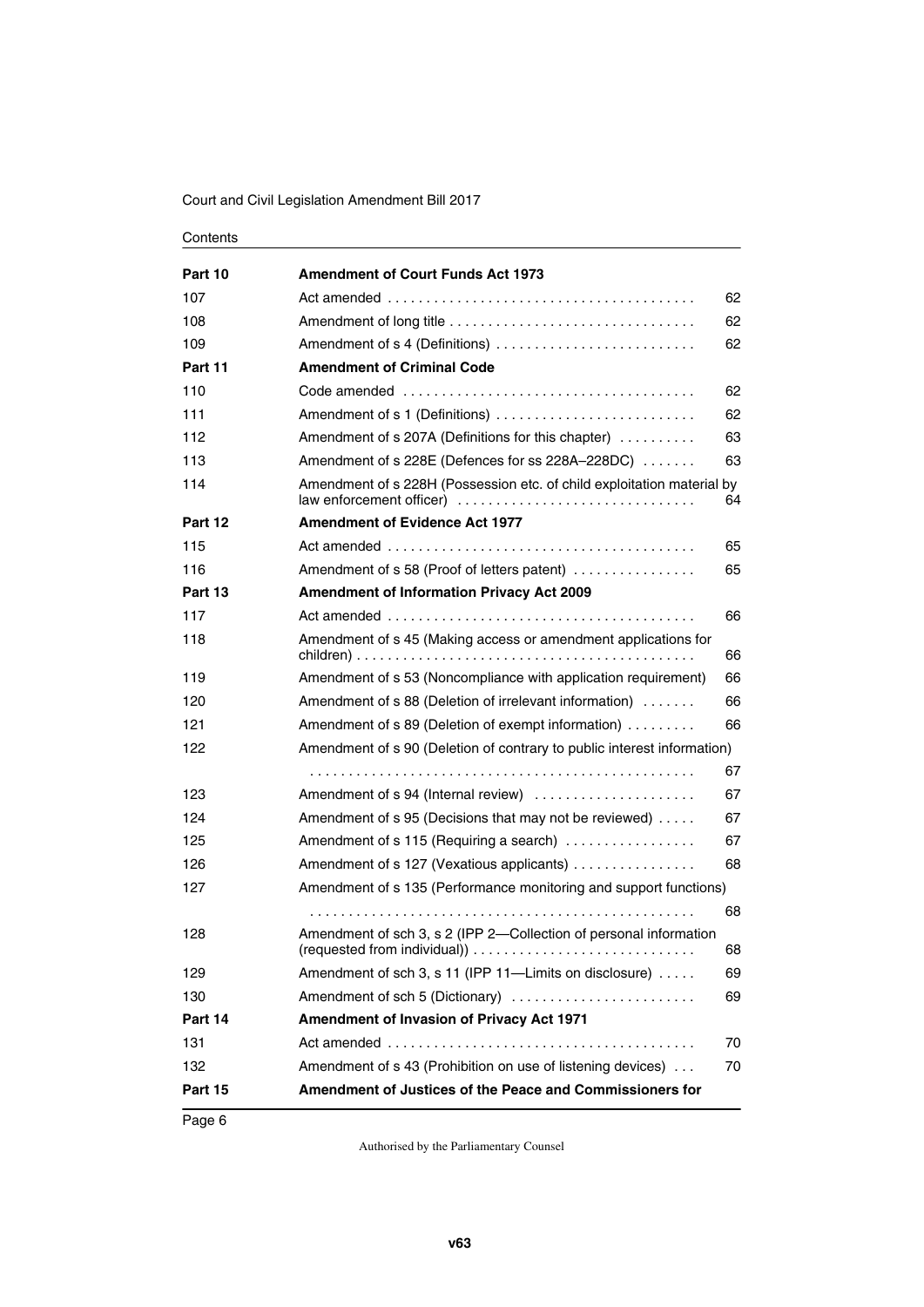|         | <b>Declarations Act 1991</b>                                                                                            |    |
|---------|-------------------------------------------------------------------------------------------------------------------------|----|
| 133     |                                                                                                                         | 72 |
| 134     |                                                                                                                         | 72 |
| 135     | Amendment of s 21 (Registration of justices of the peace and<br>commissioners for declarations)                         | 73 |
| 136     | Amendment of s 23 (Resignation)                                                                                         | 73 |
| 137     | Amendment of s 24 (Revocation of appointment)                                                                           | 73 |
| 138     | Amendment of s $25$ (Prohibition on acting in office) $\ldots \ldots \ldots$                                            | 74 |
| 139     | Amendment of s 26 (Notification of cessation of office)                                                                 | 75 |
| Part 16 | <b>Amendment of Land Court Act 2000</b>                                                                                 |    |
| 140     |                                                                                                                         | 75 |
| 141     | Amendment of s 7A (Land Court has power of the Supreme Court)                                                           | 75 |
| 142     |                                                                                                                         | 76 |
|         | 28A<br>Acting judicial registrars                                                                                       | 76 |
| 143     | Amendment of s 37 (ADR process applies to proceedings started under<br>this part)                                       | 76 |
| 144     |                                                                                                                         | 77 |
|         | Division 12<br>Application of Act to Land Court for recommendatory<br>provisions                                        |    |
|         | 52A<br>Meaning of recommendatory provision                                                                              | 78 |
|         | 52B                                                                                                                     | 78 |
| 145     | Insertion of new s 57A $\ldots$ , $\ldots$ , $\ldots$ , $\ldots$ , $\ldots$ , $\ldots$ , $\ldots$ , $\ldots$ , $\ldots$ | 80 |
|         | 57A                                                                                                                     | 80 |
| 146     | Amendment of s 72 (Application of certain provisions of pt 2 to Land                                                    | 80 |
| Part 17 | Amendment of Legal Aid Queensland Act 1997                                                                              |    |
| 147     |                                                                                                                         | 81 |
| 148     | Amendment of s 45 (General powers)                                                                                      | 81 |
| 149     | Amendment of s 55 (Delegation of board's powers)                                                                        | 81 |
| 150     | Amendment of s 65 (Qualifications for appointment)                                                                      | 81 |
| 151     | Amendment of s 67 (Chief executive officer's responsibilities)                                                          | 81 |
| 152     | Amendment of s 71 (External employment)                                                                                 | 82 |
| 153     |                                                                                                                         | 82 |
|         | Holding of practising certificates<br>73A                                                                               | 82 |
| 154     | Amendment of s 82 (Secrecy)                                                                                             | 83 |
| 155     | Amendment of schedule (Dictionary)                                                                                      | 85 |
| Part 18 | Amendment of Legal Profession Act 2007                                                                                  |    |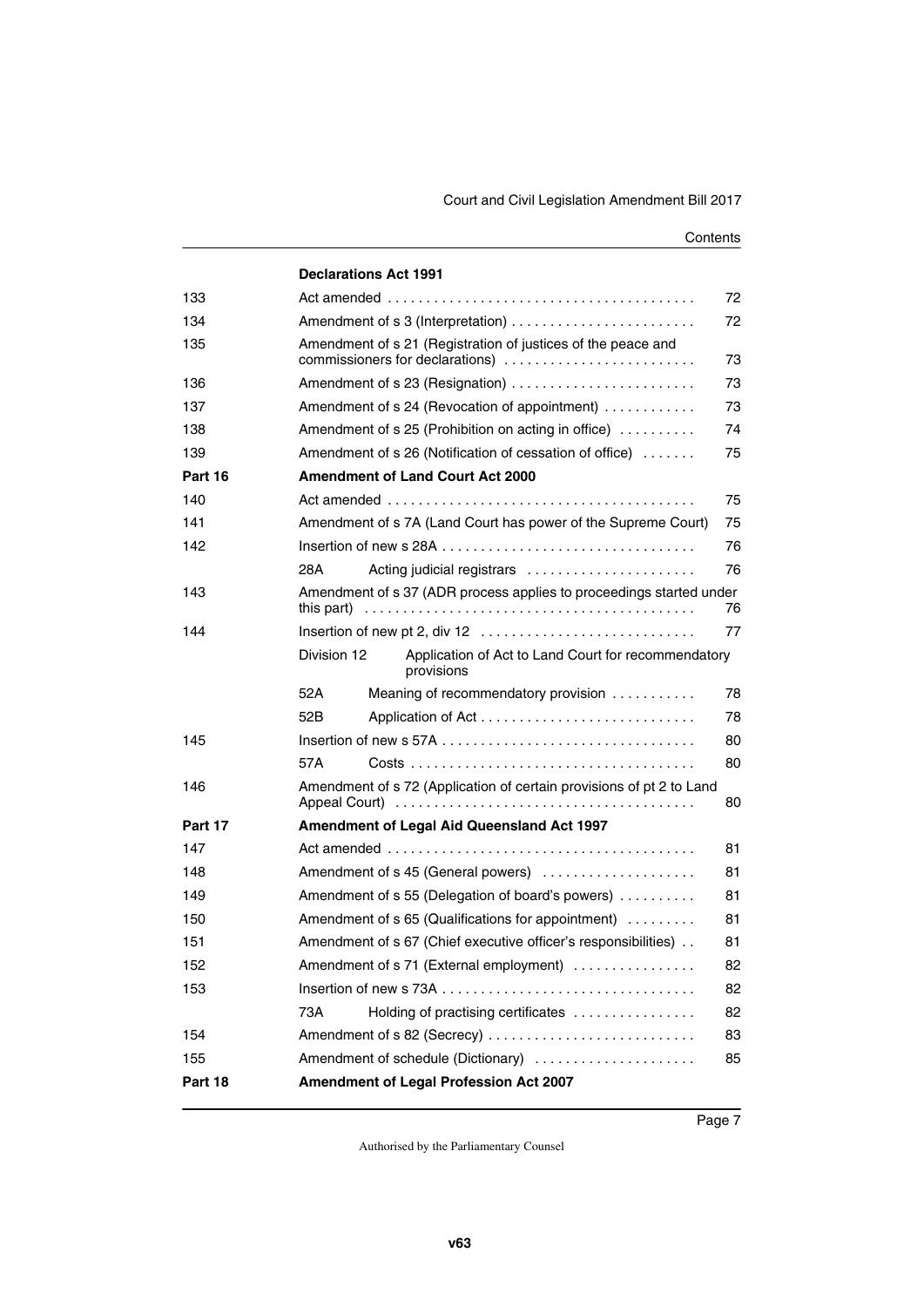| 156     |            |                                                                                                                                                                      | 85 |
|---------|------------|----------------------------------------------------------------------------------------------------------------------------------------------------------------------|----|
| 157     |            | Amendment of s 9 (Suitability matters)                                                                                                                               | 86 |
| 158     |            | Amendment of s 12 (Meaning of government legal officer and engaged<br>in government work and related matters)                                                        | 86 |
| 159     |            | Amendment of s 311 (Exceptions to requirement for disclosure)                                                                                                        | 86 |
| 160     |            | Amendment of s 330 (Bills)                                                                                                                                           | 86 |
| 161     |            | Amendment of s 517 (Power of receiver to take possession of regulated                                                                                                | 87 |
| 162     |            | Amendment of s 684 (Membership of law society)                                                                                                                       | 87 |
| 163     |            | Amendment of s 706 (Duty of relevant entities to report suspected<br>offences) $\ldots \ldots \ldots \ldots \ldots \ldots \ldots \ldots \ldots \ldots \ldots \ldots$ | 87 |
| 164     |            |                                                                                                                                                                      | 88 |
|         | Part 6     | Transitional provisions for Court and Civil Legislation<br>Amendment Act 2017                                                                                        |    |
|         | 784        | Application of s 9(1) and additional obligation to disclose<br>suitability matter                                                                                    | 88 |
|         | 785        | Application of amended show cause event definition and<br>additional obligation to give notice and statement                                                         | 89 |
| 165     |            | Amendment of sch 2 (Dictionary)                                                                                                                                      | 89 |
| Part 19 |            | <b>Amendment of Magistrates Act 1991</b>                                                                                                                             |    |
| 166     |            |                                                                                                                                                                      | 90 |
| 167     |            | Amendment of s 6 (Appointment of acting magistrates)                                                                                                                 | 90 |
| 168     |            | Amendment of s 21 (Transfer policy)                                                                                                                                  | 91 |
| 169     |            |                                                                                                                                                                      | 91 |
|         | Division 9 | Transitional provisions for Court and Civil Legislation<br>Amendment Act 2017                                                                                        |    |
|         | 71         | Application of s 6(11), definition retired magistrate                                                                                                                | 91 |
|         | 72         | Prescribed regional experience before commencement                                                                                                                   | 91 |
| Part 20 |            | <b>Amendment of Ombudsman Act 2001</b>                                                                                                                               |    |
| 170     |            |                                                                                                                                                                      | 92 |
| 171     |            | Amendment of s 5 (Objects of Act)                                                                                                                                    | 92 |
| 172     |            | Amendment of s 6 (How objects are to be achieved)                                                                                                                    | 92 |
| 173     |            | Amendment of s 12 (Functions of ombudsman)                                                                                                                           | 92 |
| 174     |            | Amendment of s 24 (Investigations generally)                                                                                                                         | 93 |
| 175     |            | Amendment of s 30 (Compliance with investigation requirement)                                                                                                        | 93 |
| 176     |            | Amendment of s 38 (Contempt of ombudsman)                                                                                                                            | 94 |
| 177     |            | Amendment of s 47 (Protection of person helping ombudsman)                                                                                                           | 94 |
| 178     |            | Replacement of s 48 (Inadmissibility of particular document given under                                                                                              |    |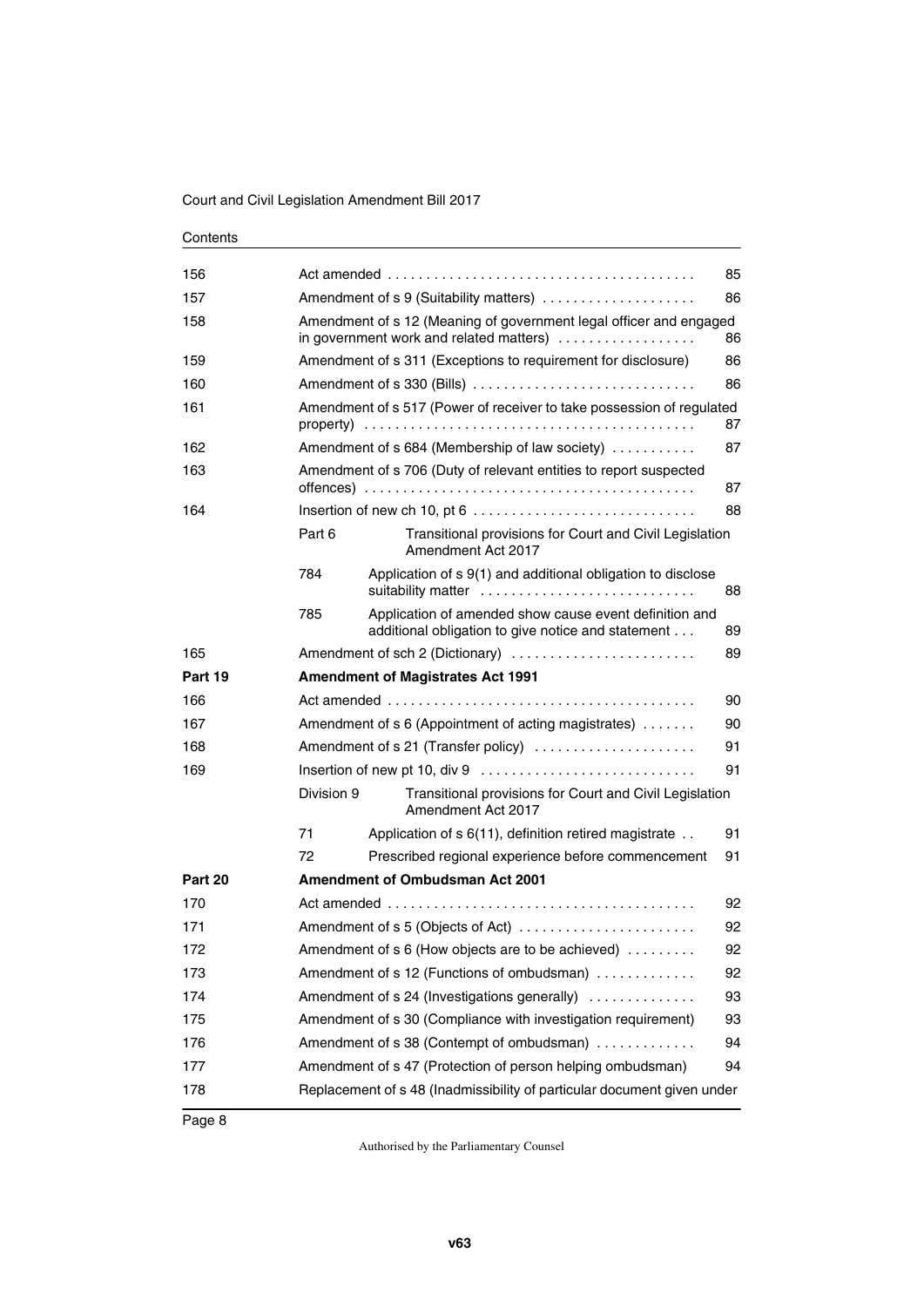|         |                                                                                | 95  |
|---------|--------------------------------------------------------------------------------|-----|
|         | Inadmissibility of particular information in proceedings<br>48                 | 95  |
| 179     | Amendment of s 49 (Investigations to which div 1 applies)                      | 95  |
| 180     | Replacement of s 50 (Report and recommendation)                                | 95  |
|         | Report and recommendations<br>50                                               | 96  |
| 181     | Amendment of s 51 (Action after report making recommendations)                 | 98  |
| 182     |                                                                                | 98  |
|         | 78A<br>Restriction on employment or secondment of person                       | 99  |
|         | 78B<br>Criminal history report                                                 | 99  |
|         | 78C<br>Confidentiality of criminal history information                         | 100 |
| 183     | Amendment of s 83 (Strategic review of ombudsman office)                       | 101 |
| 184     | Amendment of s 91 (Prohibiting publication of information)                     | 101 |
| 185     |                                                                                | 102 |
|         | 92A<br>Protection in particular proceedings                                    | 102 |
| 186     |                                                                                | 102 |
|         | Division 4<br>Provision for Court and Civil Legislation Amendment<br>Act 2017  |     |
|         | 111                                                                            | 103 |
| 187     | Amendment of sch 3 (Dictionary)                                                | 103 |
| Part 21 | Amendment of Penalties and Sentences Act 1992                                  |     |
| 188     |                                                                                | 104 |
| 189     | Amendment of s 12A (Convictions for offences relating to domestic<br>violence) | 104 |
| Part 22 | <b>Amendment of Professional Standards Act 2004</b>                            |     |
| 190     |                                                                                | 105 |
| 191     | Amendment of s 15 (Commencement of schemes)                                    | 106 |
| 192     | Amendment of s 16 (Challenges to schemes)                                      | 106 |
| 193     | Amendment of s 18 (Amendment and revocation of schemes).                       | 106 |
| 194     | Amendment of s 18A (Notice of revocation of scheme)                            | 106 |
| 195     | Amendment of s 18B (Termination of operation of interstate schemes in          | 106 |
| 196     | Amendment of s 33 (Duration of scheme)                                         | 107 |
| 197     | Amendment of s 43 (Functions of council)                                       | 107 |
| Part 23 | <b>Amendment of Property Law Act 1974</b>                                      |     |
| 198     |                                                                                | 107 |
| 199     | Amendment of s 57A (Effect of Act or statutory instrument)                     | 107 |
| 200     |                                                                                | 108 |
|         |                                                                                |     |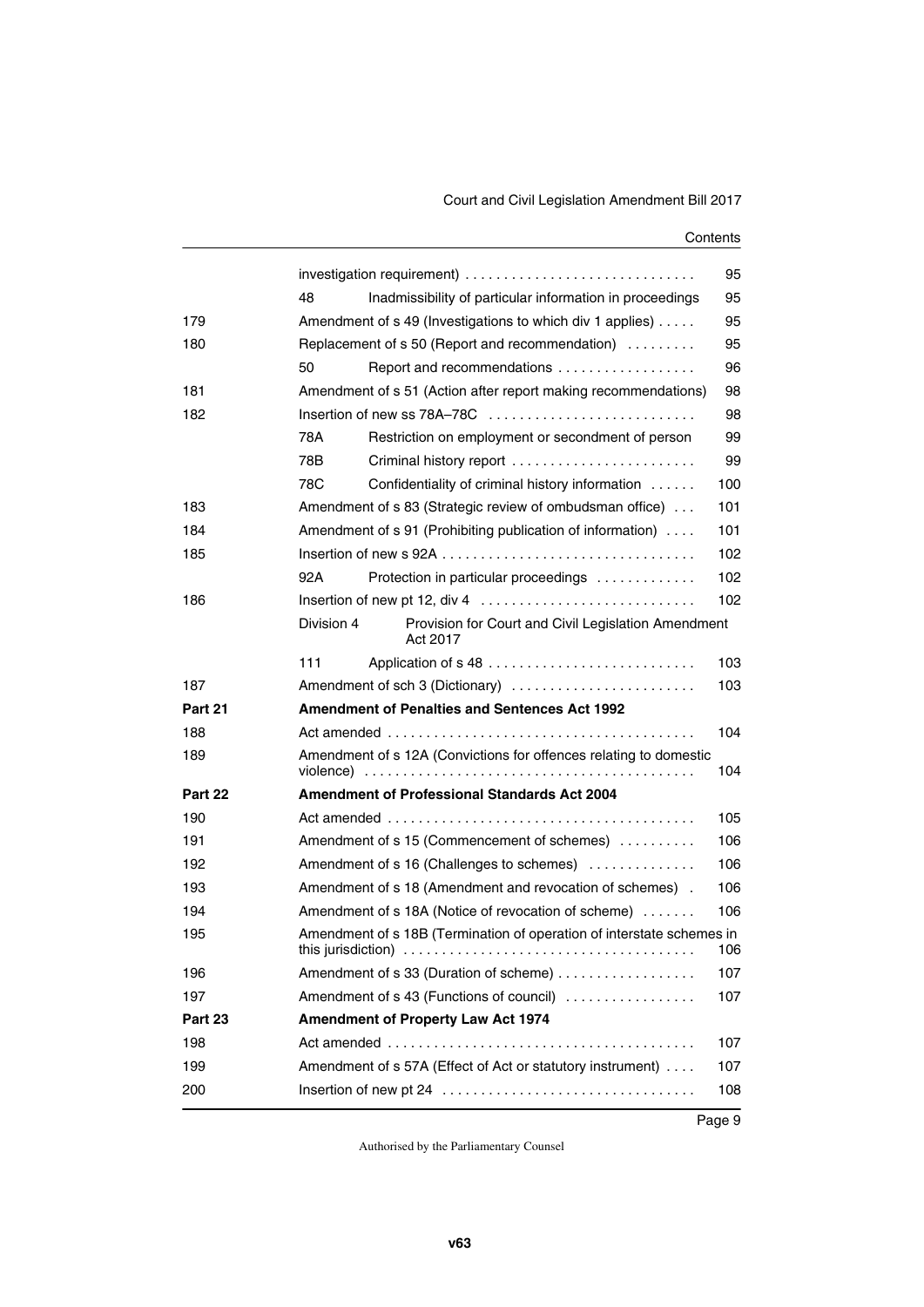|                | Part 24    | Transitional provisions for Court and Civil Legislation<br>Amendment Act 2017                                                         |     |
|----------------|------------|---------------------------------------------------------------------------------------------------------------------------------------|-----|
|                | 357        |                                                                                                                                       | 108 |
|                | 358        |                                                                                                                                       | 110 |
| Part 24        |            | <b>Amendment of Prostitution Act 1999</b>                                                                                             |     |
| 201            |            |                                                                                                                                       | 110 |
| 202            |            | Amendment of s 46 (Variation of certificate)                                                                                          | 110 |
| 203            |            | Amendment of s 64E (Development approval suspended until review                                                                       | 110 |
| 204            |            | Amendment of s 102 (Membership)                                                                                                       | 111 |
| 205            |            | Amendment of s 103 (Term of appointment)                                                                                              | 112 |
| 206            |            | Amendment of s 104 (Remuneration)                                                                                                     | 112 |
| 207            |            | Amendment of s 106 (Vacation of office)                                                                                               | 112 |
| 208            |            |                                                                                                                                       | 112 |
|                | 106A       |                                                                                                                                       | 112 |
| 209            |            | Amendment of s 107 (Meetings)                                                                                                         | 113 |
| 210            |            | Replacement of s 139 (Approval of forms)                                                                                              | 113 |
|                | 139        |                                                                                                                                       | 113 |
| 211            |            |                                                                                                                                       | 113 |
|                | Division 8 | Provision for Court and Civil Legislation Amendment<br>Act 2017                                                                       |     |
|                | 164        | Application of Act to application for variation not decided<br>before commencement $\ldots \ldots \ldots \ldots \ldots \ldots \ldots$ | 114 |
| 212            |            | Amendment of sch 4 (Dictionary)                                                                                                       | 114 |
| <b>Part 25</b> |            | <b>Amendment of Public Guardian Act 2014</b>                                                                                          |     |
| 213            |            |                                                                                                                                       | 114 |
| 214            |            | Amendment of $s$ 52 (When is a child a relevant child) $\dots\dots$                                                                   | 114 |
| 215            |            | Amendment of s 113 (Duration of appointment as community visitor)                                                                     |     |
|                |            |                                                                                                                                       | 117 |
| Part 26        | 2009       | <b>Amendment of Queensland Civil and Administrative Tribunal Act</b>                                                                  |     |
| 216            |            | Act amended                                                                                                                           | 117 |
| 217            |            | Replacement of ss 131 and 132                                                                                                         | 117 |
|                | 131        | Monetary decisions                                                                                                                    | 117 |
|                | 132        | Non-monetary decisions                                                                                                                | 118 |
| 218            |            | Amendment of sch 2 (Subject matter for rules)                                                                                         | 119 |
| Part 27        |            | Amendment of Retail Shop Leases Act 1994                                                                                              |     |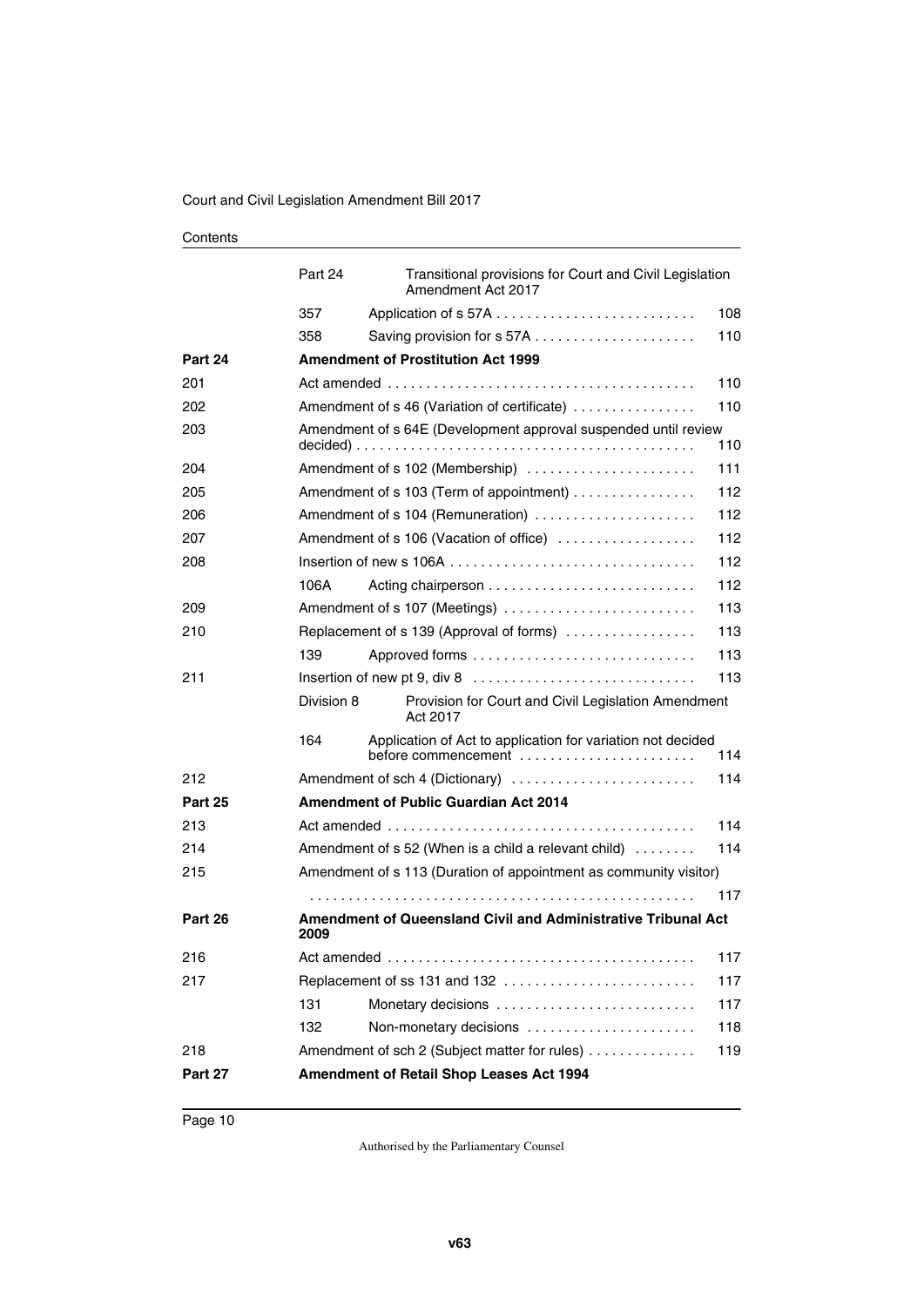| 219     | 119        |                                                                                                      |     |  |
|---------|------------|------------------------------------------------------------------------------------------------------|-----|--|
| 220     |            | Amendment of s 21F (Lessor's failure to comply with disclosure                                       |     |  |
|         | 119        |                                                                                                      |     |  |
| 221     |            | Amendment of s 27 (Timing and bases of rent reviews)                                                 | 120 |  |
| 222     |            |                                                                                                      | 120 |  |
|         | Division 4 | Provision for Court and Civil Legislation Amendment<br>Act 2017                                      |     |  |
|         | 154        | Particular leases continue to be retail shop leases                                                  | 120 |  |
| Part 28 |            | Amendment of Right to Information Act 2009                                                           |     |  |
| 223     |            |                                                                                                      | 121 |  |
| 224     |            | Amendment of s 33 (Noncompliance with application requirement)                                       | 121 |  |
| 225     |            | Amendment of s 38 (Transfer of application)                                                          | 121 |  |
| 226     |            | Amendment of s 59 (No processing charge for personal information)                                    |     |  |
|         |            |                                                                                                      | 121 |  |
| 227     |            | Amendment of s 70 (Precautions)                                                                      | 122 |  |
| 228     |            | Amendment of s 73 (Deletion of irrelevant information)                                               | 122 |  |
| 229     |            | Replacement of ss 74 and 75                                                                          | 122 |  |
|         | 74         | Deletion of exempt information                                                                       | 122 |  |
|         | 75         | Deletion of contrary to public interest information                                                  | 123 |  |
|         | 75A        | Deletion of contrary to child's best interests information                                           | 123 |  |
|         | 75B        | Deletion of contrary to applicant's best interests<br>information-relevant healthcare information    | 123 |  |
| 230     |            | Amendment of s 80 (Internal review)                                                                  | 124 |  |
| 231     |            | Amendment of s 81 (Decisions that may not be reviewed)                                               | 124 |  |
| 232     |            | Amendment of s 102 (Requiring a search)                                                              | 124 |  |
| 233     |            | Amendment of s 107 (Information commissioner to ensure proper<br>disclosure and return of documents) | 125 |  |
| 234     |            | Amendment of s 114 (Vexatious applicants)                                                            | 125 |  |
| 235     |            | Amendment of s 128 (Support functions)                                                               | 125 |  |
| 236     |            | Amendment of s 186 (Strategic review of office)                                                      | 126 |  |
| 237     |            | Insertion of new ch 7, pt 5 $\dots \dots \dots \dots \dots \dots \dots \dots \dots \dots$            | 126 |  |
|         | Part 5     | Transitional provision for Court and Civil Legislation<br>Amendment Act 2017                         |     |  |
|         | 206B       | Application of sch 1, s 16                                                                           | 126 |  |
| 238     |            | Amendment of sch 1 (Documents to which this Act does not apply)                                      | 126 |  |
|         | 16         | Particular documents relating to judicial appointments                                               | 127 |  |
| 239     |            | Amendment of sch 3, s 12 (Information disclosure of which prohibited by                              |     |  |
|         | Act)       |                                                                                                      | 127 |  |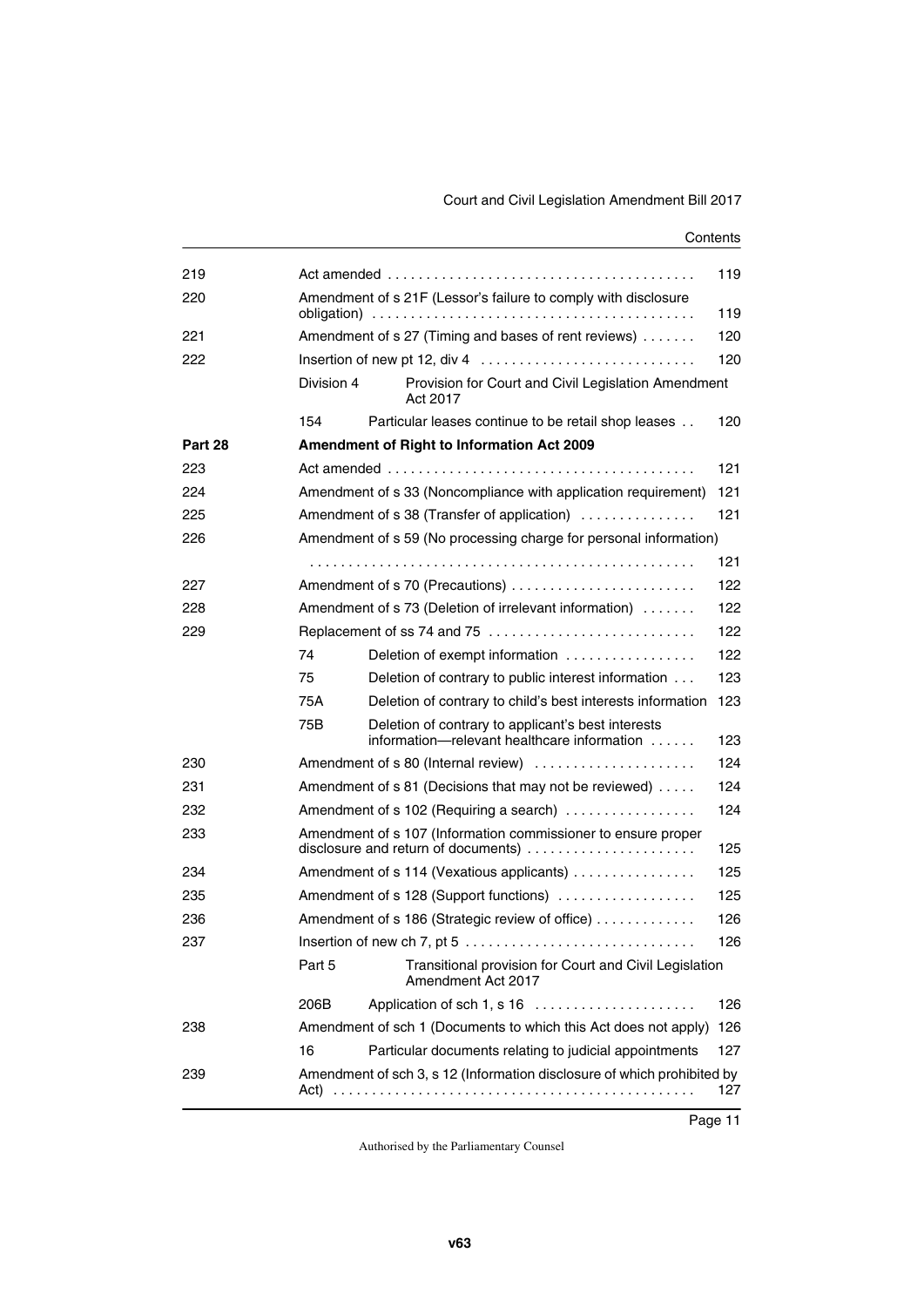| 240               | Amendment of sch 4 (Factors for deciding the public interest).                          | 127 |
|-------------------|-----------------------------------------------------------------------------------------|-----|
| 241               | Amendment and renumbering of sch 6 (Dictionary)                                         | 128 |
| Part 29           | <b>Amendment of Succession Act 1981</b>                                                 |     |
| 242               |                                                                                         | 129 |
| 243               | Amendment of s 5AA (Who is a person's spouse)                                           | 130 |
| 244               | Amendment of s 13 (How a will may be revoked)                                           | 130 |
| 245               | Amendment of s 15A (Effect of end of civil partnership on a will)                       | 130 |
| 246               |                                                                                         | 130 |
|                   | Effect of end of de facto relationship on a will<br>15B                                 | 130 |
| 247               | Amendment of s 40A (Meaning of stepchild)                                               | 131 |
| Part 30           | <b>Amendment of Supreme Court Library Act 1968</b>                                      |     |
| 248               |                                                                                         | 132 |
| 249               |                                                                                         | 133 |
|                   | 13B<br>Protection from liability of members                                             | 133 |
| Part 31           | <b>Amendment of Trusts Act 1973</b>                                                     |     |
| 250               |                                                                                         | 133 |
| 251               | Amendment of s 56 (Power to delegate trusts)                                            | 133 |
| 252               | Amendment of s 67 (Protection of trustees by means of advertisements)                   |     |
|                   |                                                                                         | 133 |
| 253               |                                                                                         | 134 |
|                   | Validation provision for Court and Civil Legislation<br>Part 13<br>Amendment Act 2017   |     |
|                   | 123<br>Validation of execution of power of attorney for s 56                            | 134 |
| Part 32           | <b>Amendment of Vexatious Proceedings Act 2005</b>                                      |     |
| 254               |                                                                                         | 135 |
| 255               | Amendment of s 12 (Dismissing application for leave)                                    | 135 |
| 256               |                                                                                         | 135 |
|                   | Part 4A<br>Transitional provision for Court and Civil Legislation<br>Amendment Act 2017 |     |
|                   | 16A<br>Application of Act to applications not decided before<br>commencement            | 136 |
| <b>Part 33</b>    | <b>Repeals</b>                                                                          |     |
| 257               |                                                                                         | 136 |
| Part 34           | <b>Other amendments</b>                                                                 |     |
| 258               |                                                                                         | 137 |
| <b>Schedule 1</b> |                                                                                         | 138 |
|                   |                                                                                         | 138 |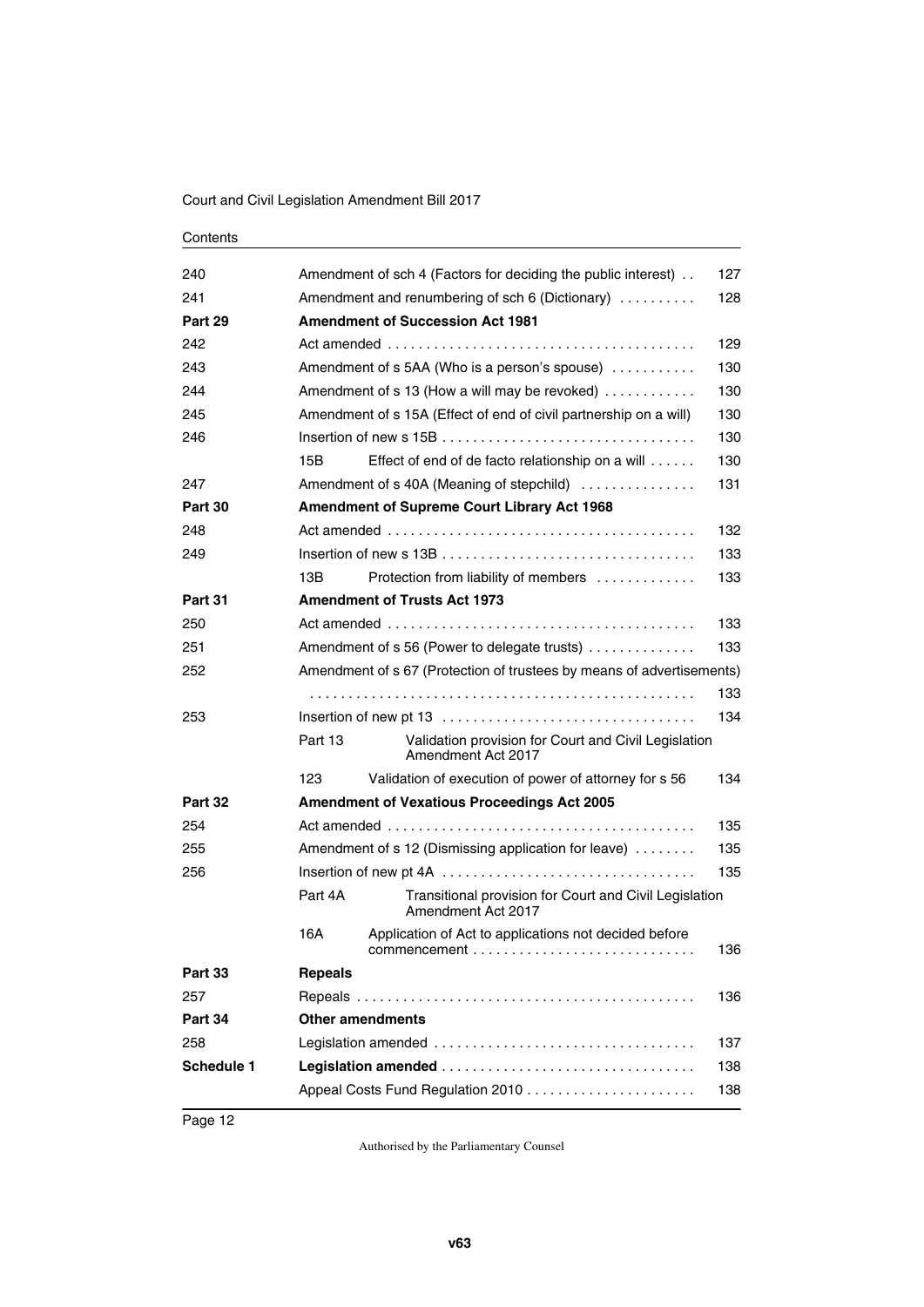| Child Protection (Offender Reporting) Act 2004                     | 138 |
|--------------------------------------------------------------------|-----|
| Corrective Services Act 2006                                       | 139 |
|                                                                    | 139 |
|                                                                    | 139 |
| Criminal Proceeds Confiscation Act 2002                            | 140 |
| Disability Services Act 2006                                       | 140 |
|                                                                    | 141 |
| Legal Profession Act 2007                                          | 141 |
|                                                                    | 142 |
| Penalties and Sentences Act 1992                                   | 142 |
| Police Powers and Responsibilities Act 2000                        | 142 |
| Public Service Act 2008                                            | 143 |
| Right to Information Act 2009                                      | 143 |
| State Penalties Enforcement Regulation 2014                        | 144 |
|                                                                    | 144 |
| Transport Operations (Passenger Transport) Act 1994                | 145 |
| Working with Children (Risk Management and Screening) Act 2000 145 |     |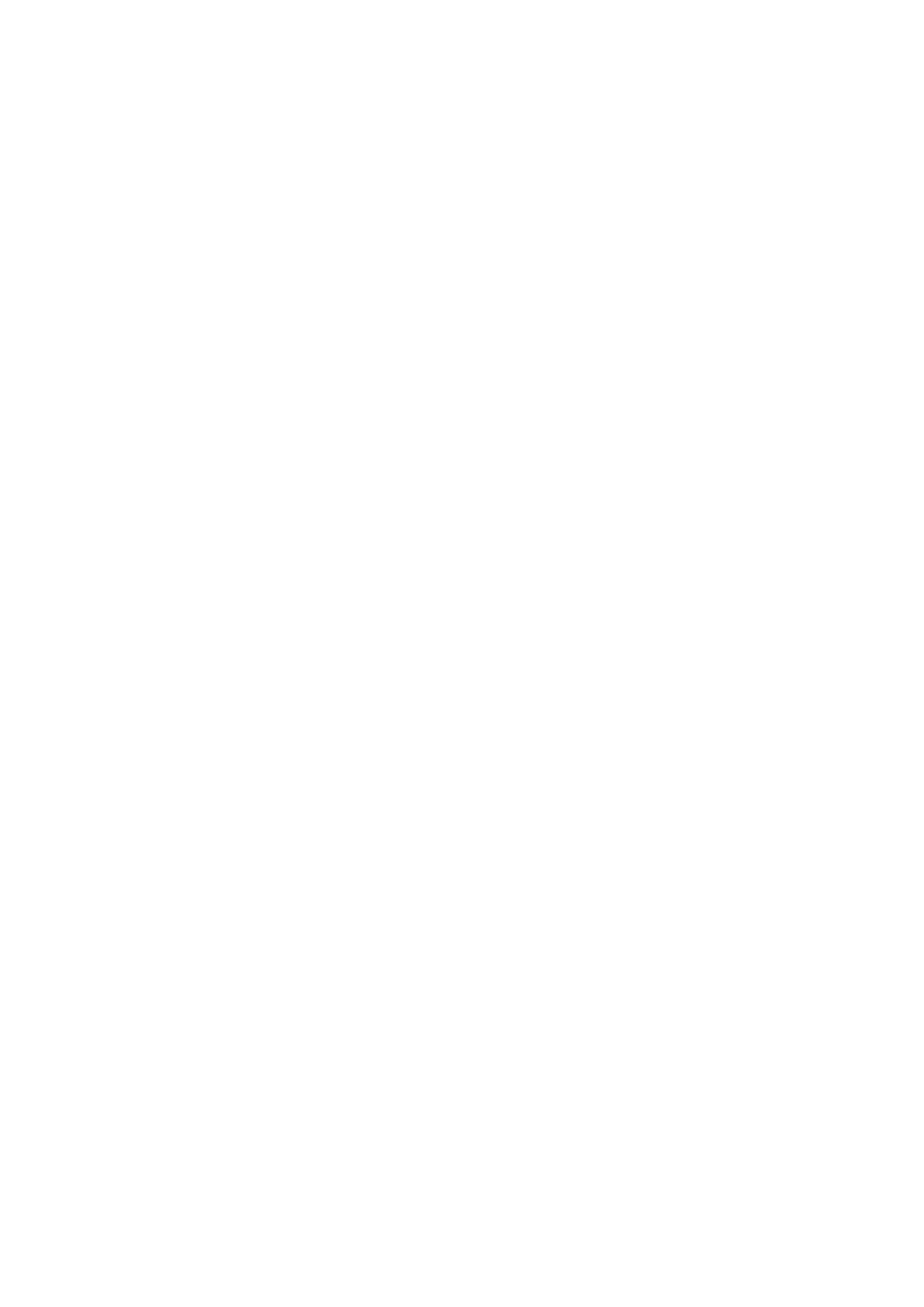# **2017**

# **A Bill**

for

**An Act to amend the** *Aboriginal and Torres Strait Islander Communities (Justice, Land and Other Matters) Act 1984***, the** *Acts Interpretation Act 1954***, the** *Anti-Discrimination Act 1991***, the** *Appeal Costs Fund Act 1973***, the** *Civil Proceedings Act 2011***, the** *Classification of Computer Games and Images Act 1995***, the** *Classification of Films Act 1991***, the** *Classification of Publications Act 1991***, the** *Court Funds Act 1973***, the Criminal Code, the** *Evidence Act 1977***, the** *Information Privacy Act 2009***, the** *Invasion of Privacy Act 1971***, the** *Justices of the Peace and Commissioners for Declarations Act 1991***, the** *Land Court Act 2000***, the** *Legal Aid Queensland Act 1997***, the** *Legal Profession Act 2007***, the** *Magistrates Act 1991***, the** *Ombudsman Act 2001***, the** *Penalties and Sentences Act 1992***, the** *Professional Standards Act 2004***, the** *Property Law Act 1974***, the** *Prostitution Act 1999***, the** *Public Guardian Act 2014***, the** *Queensland Civil and Administrative Tribunal Act 2009***, the** *Retail Shop Leases Act 1994***, the** *Right to Information Act 2009***, the** *Succession Act 1981***, the** *Supreme Court Library Act 1968***, the** *Trusts Act 1973***, the** *Vexatious Proceedings Act 2005* **and the legislation mentioned in schedule 1 for particular purposes, and to repeal**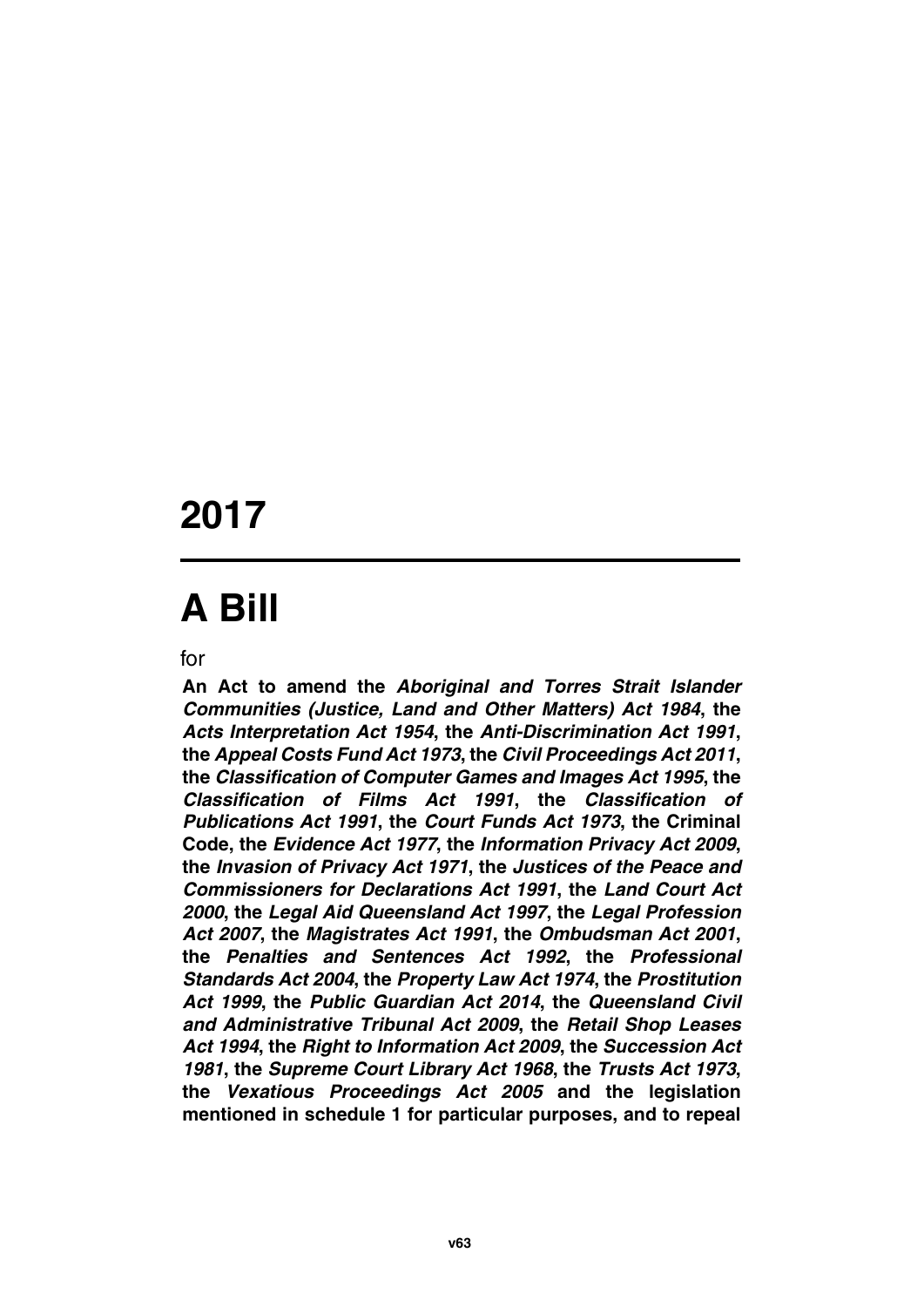**the** *Classification of Publications (Approval of Codes of Conduct) Order 1992***, the** *Companies (Acquisition of Shares) (Application of Laws) Act 1981***, the** *Companies and Securities (Interpretation and Miscellaneous Provisions) (Application of Laws) Act 1981***, the** *Companies (Application of Laws) Act 1981***, the** *Futures Industry (Application of Laws) Act 1986***, the** *Land Court (Transitional) Regulation 2017***, the** *Retail Shop Leases (Transitional) Regulation 2016* **and the** *Securities Industry (Application of Laws) Act 1981*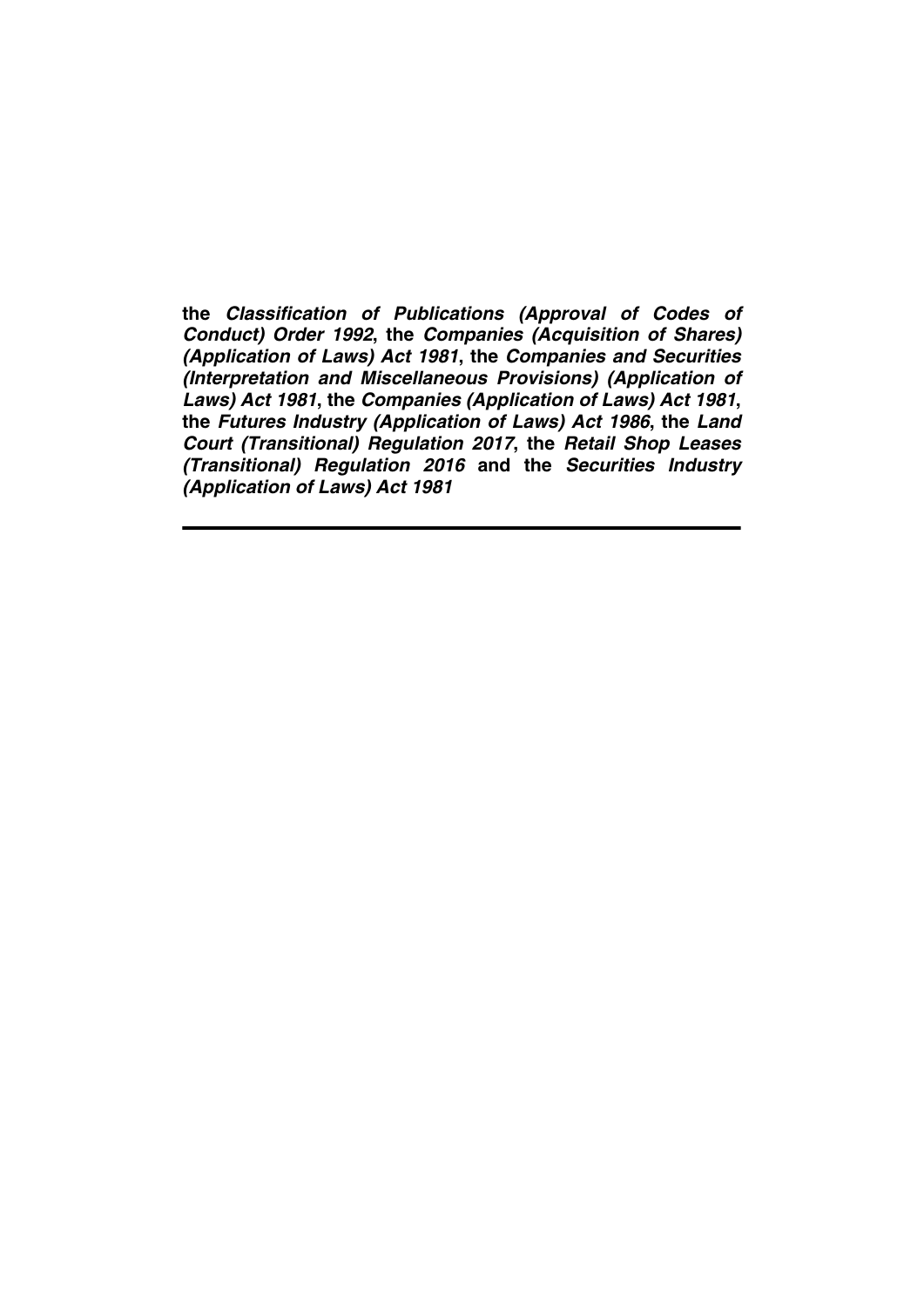<span id="page-18-5"></span><span id="page-18-4"></span><span id="page-18-3"></span><span id="page-18-2"></span><span id="page-18-1"></span><span id="page-18-0"></span>

|                     |                |     | [s 1]                                                                                                                                  |               |
|---------------------|----------------|-----|----------------------------------------------------------------------------------------------------------------------------------------|---------------|
|                     |                |     | The Parliament of Queensland enacts-                                                                                                   | $\mathbf{1}$  |
|                     | Part 1         |     | <b>Preliminary</b>                                                                                                                     | 2             |
| <b>Clause</b>       | $\blacksquare$ |     | <b>Short title</b>                                                                                                                     | 3             |
|                     |                |     | This Act may be cited as the <i>Court and Civil Legislation</i><br>Amendment Act 2017.                                                 | 4<br>5        |
| Clause <sub>2</sub> |                |     | <b>Commencement</b>                                                                                                                    | 6             |
|                     |                | (1) | Section 220 is taken to have commenced on 25 November<br>2016.                                                                         | 7<br>8        |
|                     |                | (2) | Section 203 commences on the commencement of the<br>Planning (Consequential) and Other Legislation Amendment<br>Act 2016, section 363. | 9<br>10<br>11 |
|                     |                | (3) | The following provisions commence on a day to be fixed by<br>proclamation-                                                             | 12<br>13      |
|                     |                |     | (a)<br>part 2;                                                                                                                         | 14            |
|                     |                |     | sections 149 to 151;<br>(b)                                                                                                            | 15            |
|                     |                |     | section 153;<br>(c)                                                                                                                    | 16            |
|                     |                |     | (d)<br>section 155;                                                                                                                    | 17            |
|                     |                |     | section 252.<br>(e)                                                                                                                    | 18            |
|                     |                |     |                                                                                                                                        |               |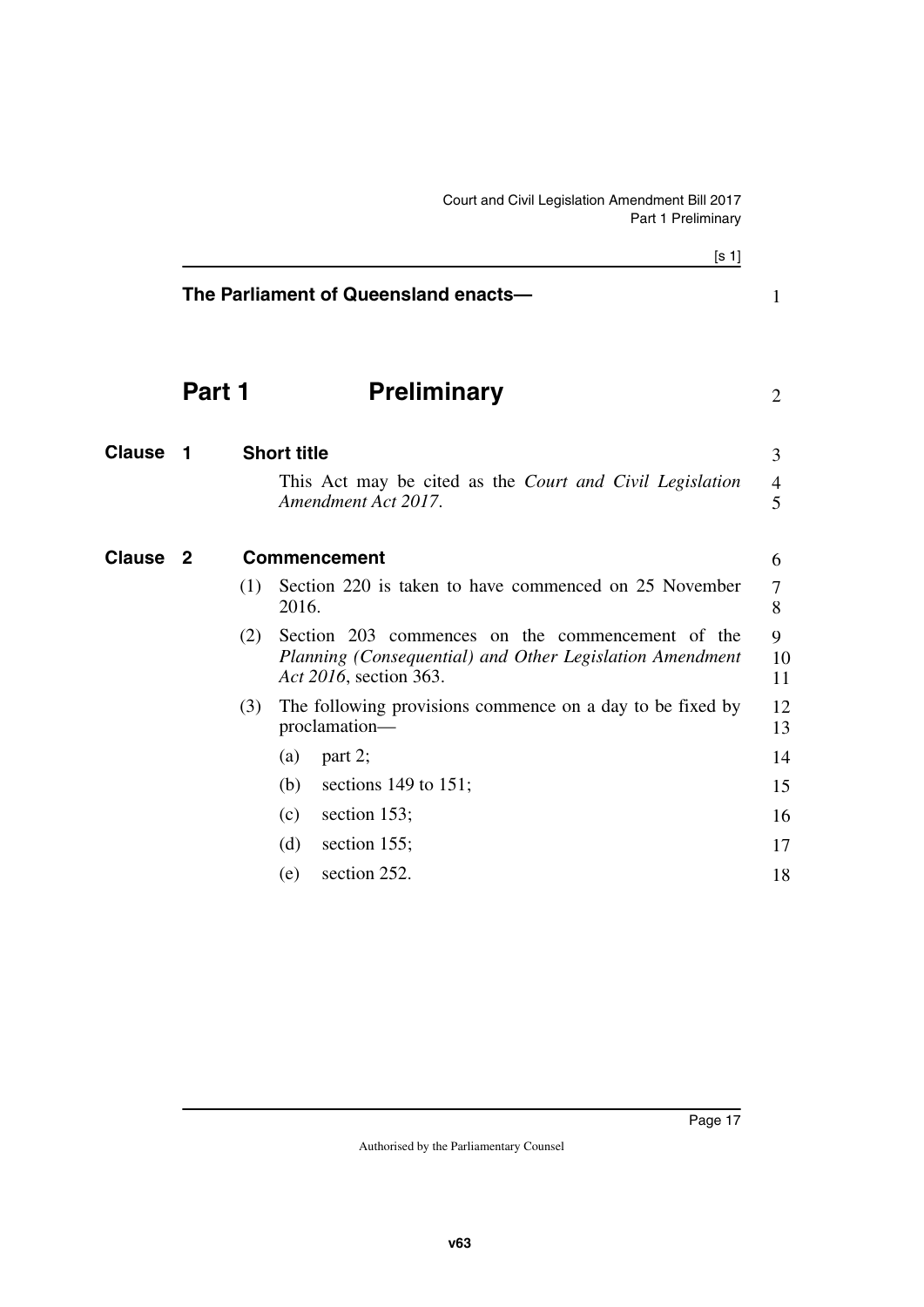Court and Civil Legislation Amendment Bill 2017 Part 2 Amendment of Aboriginal and Torres Strait Islander Communities (Justice, Land and Other Matters) Act 1984

<span id="page-19-5"></span><span id="page-19-3"></span><span id="page-19-1"></span><span id="page-19-0"></span>[s 3]

<span id="page-19-4"></span><span id="page-19-2"></span>

| Clause<br><b>Act amended</b><br>3<br>This part amends the <i>Aboriginal and Torres Strait Islander</i><br>Communities (Justice, Land and Other Matters) Act 1984.<br>Clause<br>Amendment of s 20 (Membership)<br>4<br>Section $20(1A)$ —<br>(1)<br>omit, insert-<br>The Minister-<br>(1A)<br>(a) may appoint the members of a community<br>justice group by publishing notice of the<br>appointments on the Queensland Courts<br>website; and<br>(b) must give each member written notice of the<br>member's appointment.<br>Section $20(4A)$ —<br>(2)<br>omit, insert-<br>If the Minister decides a member of a community<br>(4A)<br>justice group is no longer eligible or suitable for<br>appointment to the membership of the community<br>justice group, the Minister must—<br>(a) revoke the member's<br>appointment<br>by<br>written notice given to the member; and<br>(b) publish notice of the revocation on the<br>Queensland Courts website.<br>Section $20(5)$ —<br>(3)<br>insert- | Part 2 |  | <b>Amendment of Aboriginal and</b><br><b>Torres Strait Islander</b><br><b>Communities (Justice, Land</b><br>and Other Matters) Act 1984 | 1<br>$\overline{2}$<br>3<br>$\overline{4}$ |
|-------------------------------------------------------------------------------------------------------------------------------------------------------------------------------------------------------------------------------------------------------------------------------------------------------------------------------------------------------------------------------------------------------------------------------------------------------------------------------------------------------------------------------------------------------------------------------------------------------------------------------------------------------------------------------------------------------------------------------------------------------------------------------------------------------------------------------------------------------------------------------------------------------------------------------------------------------------------------------------------------|--------|--|-----------------------------------------------------------------------------------------------------------------------------------------|--------------------------------------------|
|                                                                                                                                                                                                                                                                                                                                                                                                                                                                                                                                                                                                                                                                                                                                                                                                                                                                                                                                                                                                 |        |  |                                                                                                                                         | 5                                          |
|                                                                                                                                                                                                                                                                                                                                                                                                                                                                                                                                                                                                                                                                                                                                                                                                                                                                                                                                                                                                 |        |  |                                                                                                                                         | 6<br>7                                     |
|                                                                                                                                                                                                                                                                                                                                                                                                                                                                                                                                                                                                                                                                                                                                                                                                                                                                                                                                                                                                 |        |  |                                                                                                                                         | 8                                          |
|                                                                                                                                                                                                                                                                                                                                                                                                                                                                                                                                                                                                                                                                                                                                                                                                                                                                                                                                                                                                 |        |  |                                                                                                                                         | 9                                          |
|                                                                                                                                                                                                                                                                                                                                                                                                                                                                                                                                                                                                                                                                                                                                                                                                                                                                                                                                                                                                 |        |  |                                                                                                                                         | 10                                         |
|                                                                                                                                                                                                                                                                                                                                                                                                                                                                                                                                                                                                                                                                                                                                                                                                                                                                                                                                                                                                 |        |  |                                                                                                                                         | 11                                         |
|                                                                                                                                                                                                                                                                                                                                                                                                                                                                                                                                                                                                                                                                                                                                                                                                                                                                                                                                                                                                 |        |  |                                                                                                                                         | 12<br>13<br>14<br>15                       |
|                                                                                                                                                                                                                                                                                                                                                                                                                                                                                                                                                                                                                                                                                                                                                                                                                                                                                                                                                                                                 |        |  |                                                                                                                                         | 16<br>17                                   |
|                                                                                                                                                                                                                                                                                                                                                                                                                                                                                                                                                                                                                                                                                                                                                                                                                                                                                                                                                                                                 |        |  |                                                                                                                                         | 18                                         |
|                                                                                                                                                                                                                                                                                                                                                                                                                                                                                                                                                                                                                                                                                                                                                                                                                                                                                                                                                                                                 |        |  |                                                                                                                                         | 19                                         |
|                                                                                                                                                                                                                                                                                                                                                                                                                                                                                                                                                                                                                                                                                                                                                                                                                                                                                                                                                                                                 |        |  |                                                                                                                                         | 20<br>21<br>22<br>23                       |
|                                                                                                                                                                                                                                                                                                                                                                                                                                                                                                                                                                                                                                                                                                                                                                                                                                                                                                                                                                                                 |        |  |                                                                                                                                         | 24<br>25                                   |
|                                                                                                                                                                                                                                                                                                                                                                                                                                                                                                                                                                                                                                                                                                                                                                                                                                                                                                                                                                                                 |        |  |                                                                                                                                         | 26<br>27                                   |
|                                                                                                                                                                                                                                                                                                                                                                                                                                                                                                                                                                                                                                                                                                                                                                                                                                                                                                                                                                                                 |        |  |                                                                                                                                         | 28                                         |
|                                                                                                                                                                                                                                                                                                                                                                                                                                                                                                                                                                                                                                                                                                                                                                                                                                                                                                                                                                                                 |        |  |                                                                                                                                         | 29                                         |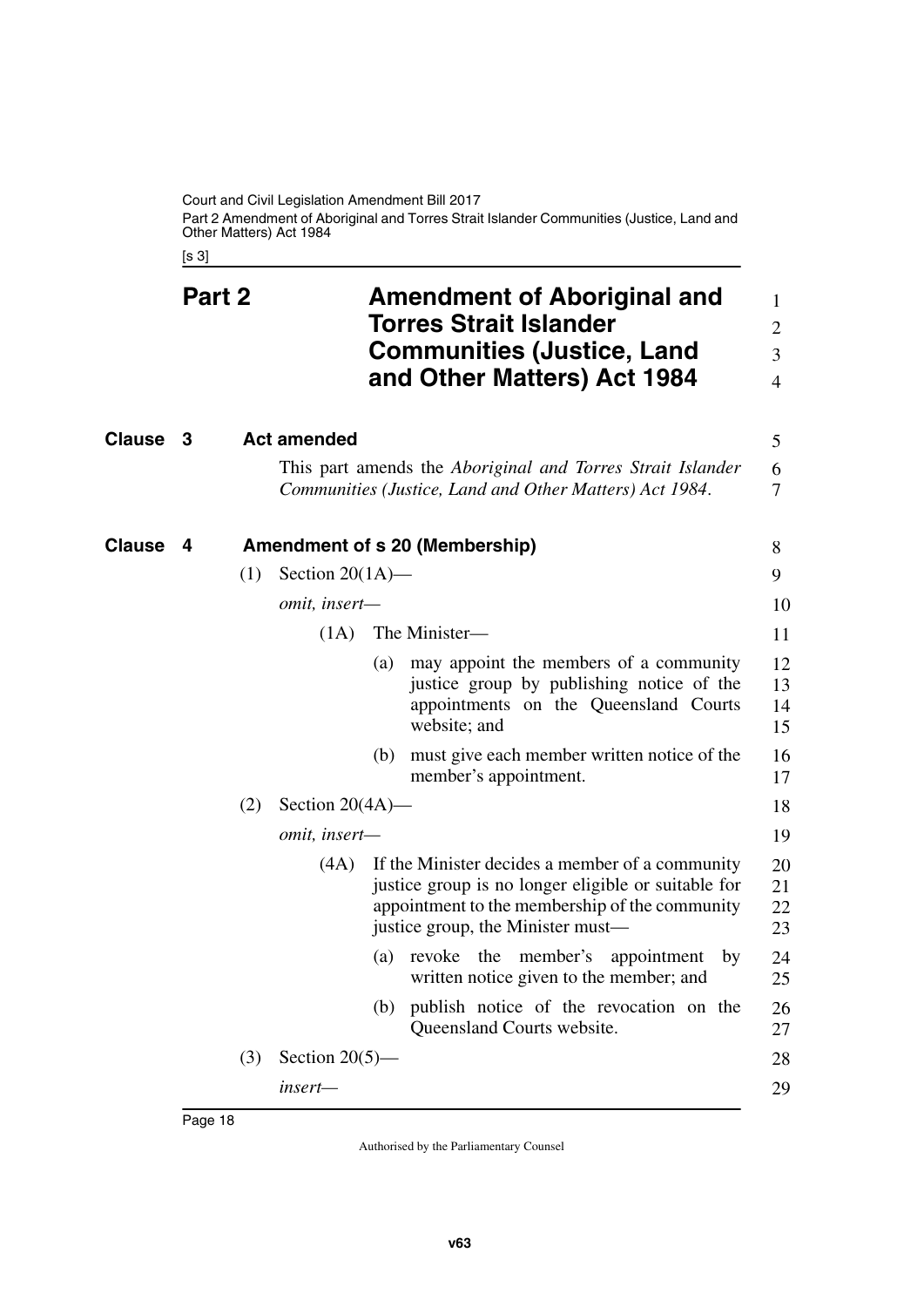<span id="page-20-1"></span>[s 5] *Queensland Courts website* means— (a) www.courts.qld.gov.au; or

1 2

<span id="page-20-5"></span><span id="page-20-4"></span><span id="page-20-3"></span><span id="page-20-2"></span><span id="page-20-0"></span>

|               |        |     |                                            | (b) |      |          | another website authorised by the chief<br>executive for this section.               | 3<br>4         |
|---------------|--------|-----|--------------------------------------------|-----|------|----------|--------------------------------------------------------------------------------------|----------------|
|               |        | (4) | Section 20(1A) to $(5)$ —                  |     |      |          |                                                                                      | 5              |
|               |        |     | <i>renumber</i> as section $20(2)$ to (7). |     |      |          |                                                                                      | 6              |
|               | Part 3 |     |                                            |     |      |          | <b>Amendment of Acts</b><br><b>Interpretation Act 1954</b>                           | 7<br>8         |
| <b>Clause</b> | - 5    |     | <b>Act amended</b>                         |     |      |          |                                                                                      | 9              |
|               |        |     |                                            |     |      |          | This part amends the <i>Acts Interpretation Act 1954</i> .                           | 10             |
| <b>Clause</b> | 6      |     |                                            |     |      |          | Amendment of s 48 (Forms-notification and availability)                              | 11             |
|               |        | (1) | Section 48(5), after 'in the gazette'—     |     |      |          |                                                                                      | 12             |
|               |        |     | insert-                                    |     |      |          |                                                                                      | 13             |
|               |        |     |                                            |     |      |          | or on a relevant website                                                             | 14             |
|               |        | (2) | Section $48(6)$ —                          |     |      |          |                                                                                      | 15             |
|               |        |     | omit, insert-                              |     |      |          |                                                                                      | 16             |
|               |        |     | (6)                                        |     |      |          | Subsection $(5)$ may be complied with by—                                            | 17             |
|               |        |     |                                            | (a) |      | website- | publishing in the gazette or on a relevant                                           | 18<br>19       |
|               |        |     |                                            |     | (i)  |          | the form or the new version; or                                                      | 20             |
|               |        |     |                                            |     | (ii) |          | a notice stating—                                                                    | 21             |
|               |        |     |                                            |     |      |          | (A) the approval or availability of the<br>form or the new version; and              | 22<br>23       |
|               |        |     |                                            |     |      |          | (B) the heading, number and version<br>number of the form or the new<br>version; and | 24<br>25<br>26 |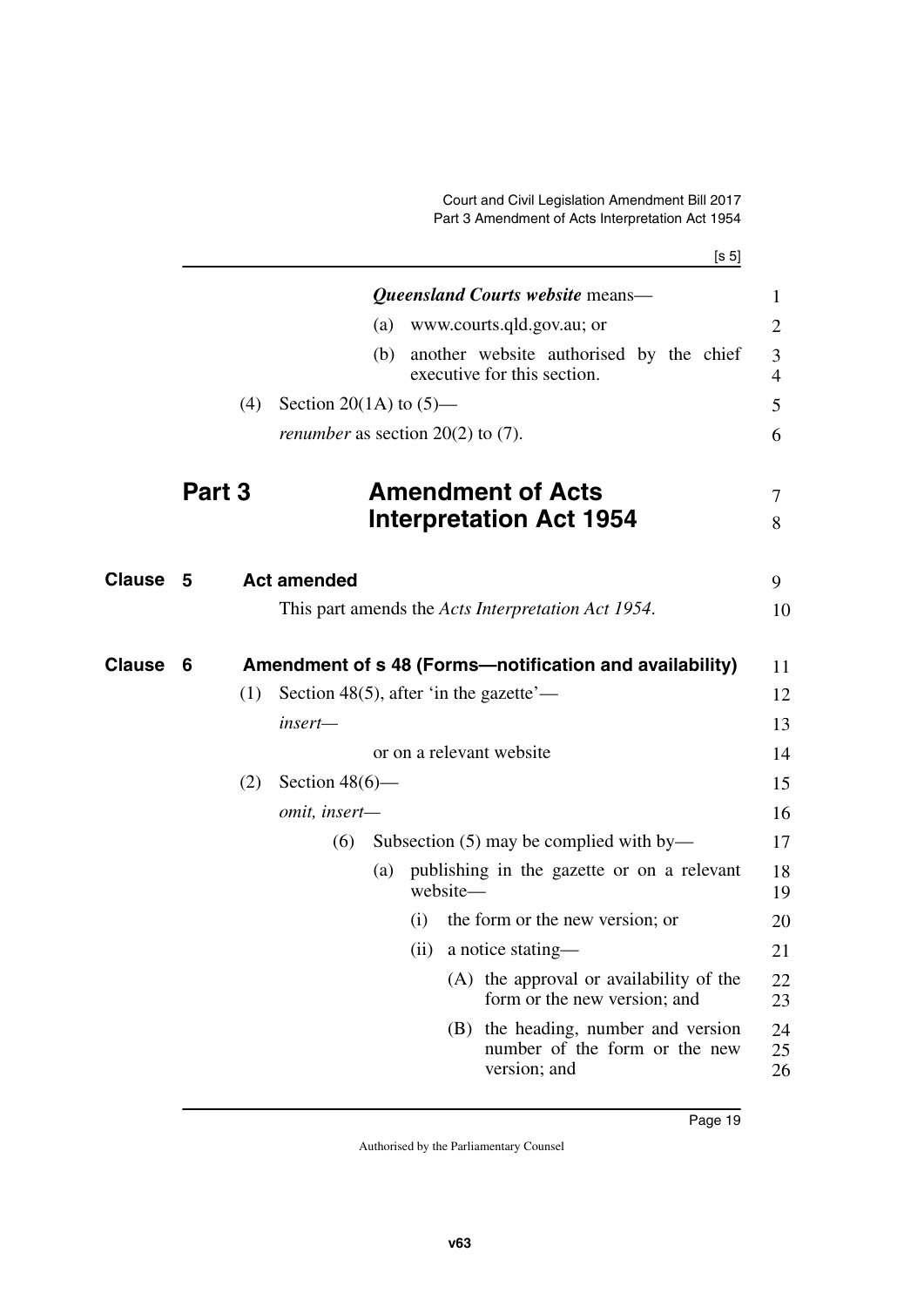[s 6]

|     |             |     | a place or places where copies of<br>(C)<br>the form or the new version are<br>available; and                                                                                                      | $\mathbf{1}$<br>2<br>3 |
|-----|-------------|-----|----------------------------------------------------------------------------------------------------------------------------------------------------------------------------------------------------|------------------------|
|     |             |     | (b) if the form or the new version, or the notice,<br>is published on a relevant website—stating<br>on the website the date on which it is first<br>published.                                     | 4<br>5<br>6<br>7       |
|     | (6A)        |     | For subsection $(5)$ , a form, a new version of a<br>form or a notice is published on a relevant website<br>if it is published on, or accessible through, the<br>website.                          | 8<br>9<br>10<br>11     |
| (3) | Section 48- |     |                                                                                                                                                                                                    | 12                     |
|     | insert—     |     |                                                                                                                                                                                                    | 13                     |
|     | (9)         |     | In this section-                                                                                                                                                                                   | 14                     |
|     |             |     | <i>relevant department</i> , in relation to an entity that<br>approves or makes available forms under an<br>authorising law, means the department in which<br>the authorising law is administered. | 15<br>16<br>17<br>18   |
|     |             |     | <i>relevant</i> website means—                                                                                                                                                                     | 19                     |
|     |             | (a) | for publication in relation to a form, or a<br>new version of a form, approved or made<br>available by a local government—the local<br>government's website; or                                    | 20<br>21<br>22<br>23   |
|     |             | (b) | for publication in relation to a form, or a<br>new version of a form, approved or made<br>available by another entity—                                                                             | 24<br>25<br>26         |
|     |             |     | (i)<br>the whole-of-government website; or                                                                                                                                                         | 27                     |
|     |             |     | the entity's website; or<br>(ii)                                                                                                                                                                   | 28                     |
|     |             |     | (iii) if the entity does not have a website—                                                                                                                                                       | 29                     |
|     |             |     | (A) the relevant department's website;<br>or                                                                                                                                                       | 30<br>31               |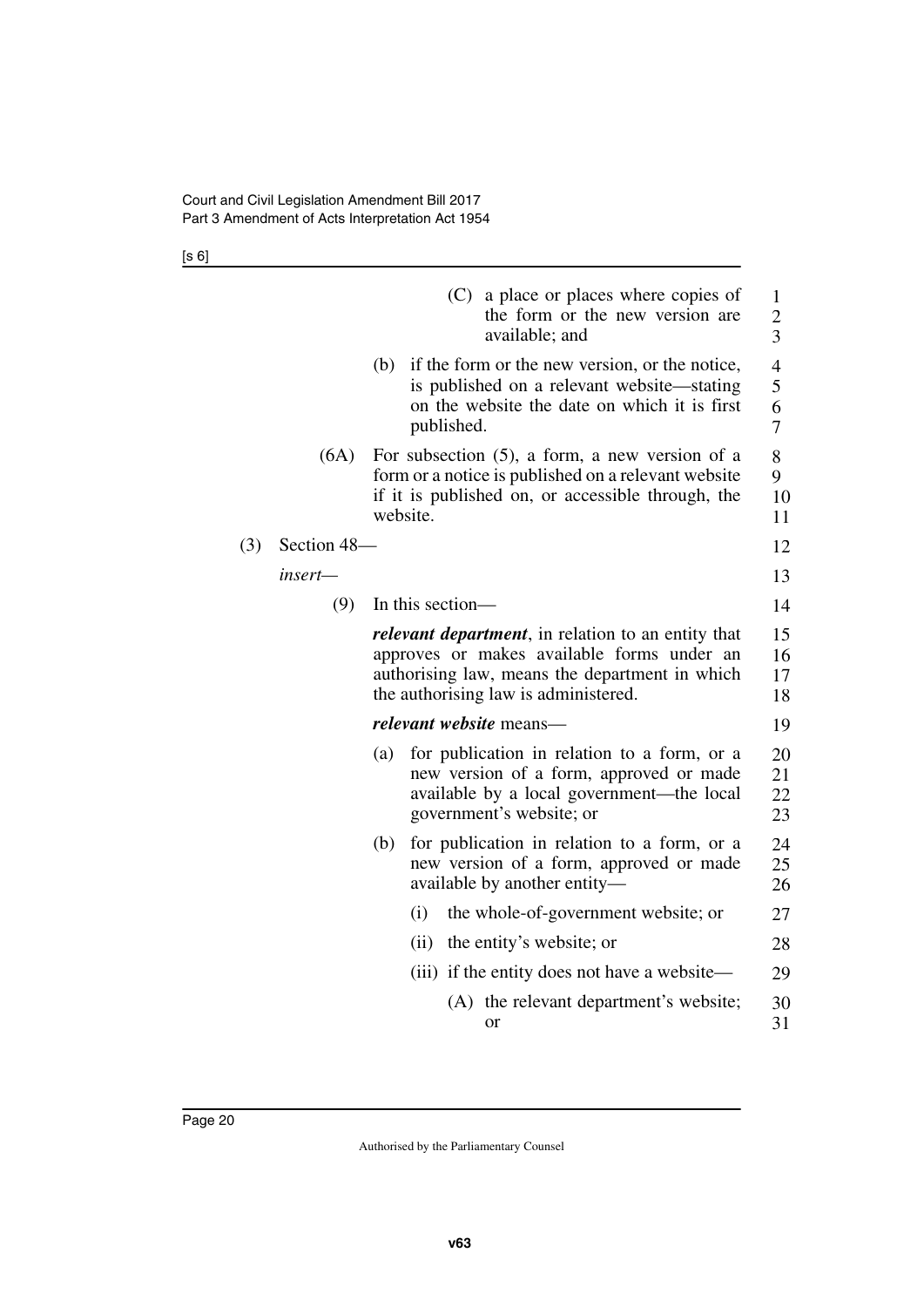Court and Civil Legislation Amendment Bill 2017 Part 3 Amendment of Acts Interpretation Act 1954

<span id="page-22-3"></span><span id="page-22-2"></span><span id="page-22-1"></span><span id="page-22-0"></span>

|             | [s 7]                                                                                                                                                                    |                                     |
|-------------|--------------------------------------------------------------------------------------------------------------------------------------------------------------------------|-------------------------------------|
|             | (B)<br>website<br>identified<br>the<br>a<br>on<br>relevant department's website as a<br>website for this purpose.                                                        | $\mathbf{1}$<br>$\overline{c}$<br>3 |
|             | <i>whole-of-government website means—</i>                                                                                                                                | 4                                   |
|             | www.qld.gov.au; or<br>(a)                                                                                                                                                | 5                                   |
|             | another website prescribed by regulation.<br>(b)                                                                                                                         | 6                                   |
|             | (4)<br>Section 48(6A) to $(9)$ —                                                                                                                                         | 7                                   |
|             | <i>renumber</i> as section 48(7) to (10).                                                                                                                                | 8                                   |
| Clause<br>7 | Insertion of new ss 52A and 52B                                                                                                                                          | 9                                   |
|             | Part 13-                                                                                                                                                                 | 10                                  |
|             | insert—                                                                                                                                                                  | 11                                  |
|             | <b>52A Evidentiary provision</b>                                                                                                                                         | 12                                  |
|             | A certificate purporting to be signed by or for an<br>(1)<br>approving entity and stating any of the following<br>matters is evidence of the matter—                     | 13<br>14<br>15                      |
|             | a stated form-<br>(a)                                                                                                                                                    | 16                                  |
|             | was approved or made available by the<br>(i)<br>entity under a stated authorising law on<br>a stated day; and                                                            | 17<br>18<br>19                      |
|             | was first notified under section $48(5)$<br>(11)<br>on a stated relevant website on a stated<br>day in a stated way;                                                     | 20<br>21<br>22                      |
|             | a stated document is a copy of a stated form<br>(b)<br>that was first notified under section $48(5)$ on<br>a stated relevant website on a stated day in a<br>stated way. | 23<br>24<br>25<br>26                |
|             | An approving entity may, in writing, authorise a<br>(2)<br>person to issue certificates under subsection (1)<br>for the entity.                                          | 27<br>28<br>29                      |
|             | In this section-<br>(3)                                                                                                                                                  | 30                                  |
|             | <i>approving entity</i> means an entity authorised                                                                                                                       | 31                                  |
|             |                                                                                                                                                                          |                                     |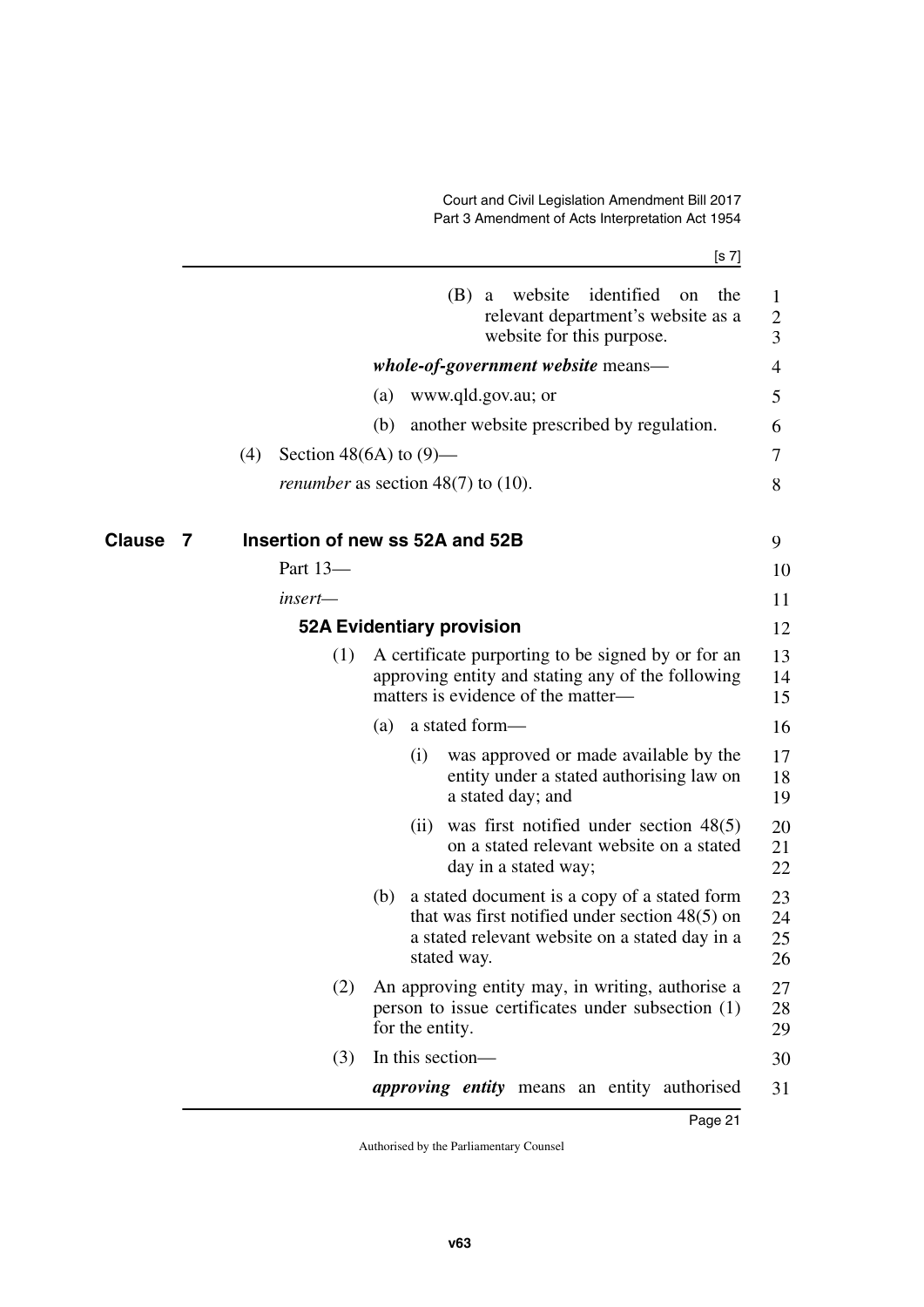<span id="page-23-7"></span><span id="page-23-5"></span><span id="page-23-4"></span><span id="page-23-1"></span><span id="page-23-0"></span>[s 8]

<span id="page-23-6"></span><span id="page-23-3"></span><span id="page-23-2"></span>

|             |                   | under an authorising law to approve forms or<br>make forms available.                                                               | 1<br>$\overline{2}$ |
|-------------|-------------------|-------------------------------------------------------------------------------------------------------------------------------------|---------------------|
|             |                   | <i>authorising law</i> see section $48(1)$ .                                                                                        | 3                   |
|             |                   | <i>form</i> includes a new version of a form.                                                                                       | 4                   |
|             |                   | 52B Regulation-making power                                                                                                         | 5                   |
|             |                   | The Governor in Council may make regulations<br>under this Act.                                                                     | 6<br>7              |
| Clause<br>8 |                   | Insertion of new pt 14, div 3                                                                                                       | 8                   |
|             | Part 14-          |                                                                                                                                     | 9                   |
|             | insert—           |                                                                                                                                     | 10                  |
|             | <b>Division 3</b> | <b>Transitional provision for</b>                                                                                                   | 11                  |
|             |                   | <b>Court and Civil Legislation</b>                                                                                                  | 12                  |
|             |                   | <b>Amendment Act 2017</b>                                                                                                           | 13                  |
|             | 58                | Form approved or made available, but not<br>notified in gazette, before commencement                                                | 14<br>15            |
|             | (1)               | This<br>if<br>before<br>the<br>section<br>applies<br>commencement—                                                                  | 16<br>17            |
|             |                   | a form was approved or made available by<br>(a)<br>an entity under an authorising law; and                                          | 18<br>19            |
|             |                   | (b) there had been no notification of the<br>approval or availability of the form under<br>previous section $48(5)$ .               | 20<br>21<br>22      |
|             | (2)               | On or after the day of commencement, the entity<br>may notify the approval or availability of the form<br>under amended section 48. | 23<br>24<br>25      |
|             | (3)               | In this section-                                                                                                                    | 26                  |
|             |                   | <b>amended section 48</b> means section 48 as in force<br>after the commencement.                                                   | 27<br>28            |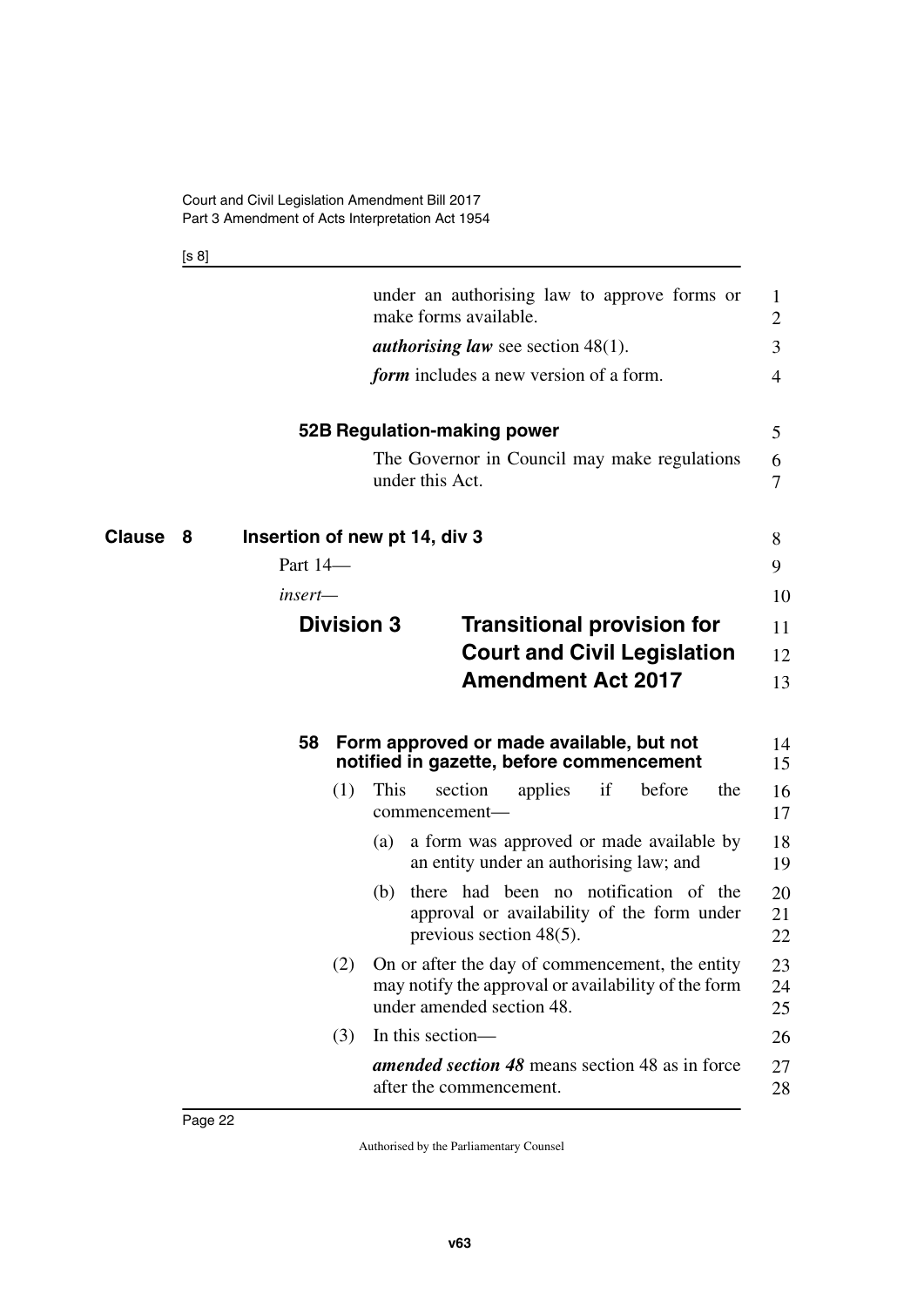<span id="page-24-1"></span>Court and Civil Legislation Amendment Bill 2017 Part 4 Amendment of Anti-Discrimination Act 1991

<span id="page-24-5"></span><span id="page-24-4"></span><span id="page-24-3"></span><span id="page-24-2"></span><span id="page-24-0"></span>

|               |        |     | [s 9]                                                                                                 |                                  |
|---------------|--------|-----|-------------------------------------------------------------------------------------------------------|----------------------------------|
|               |        |     | <i>authorising law</i> see section $48(1)$ .                                                          | $\mathbf{1}$                     |
|               |        |     | form includes a new version of a form.                                                                | $\overline{2}$                   |
|               |        |     | <i>previous section</i> 48(5) means section 48(5) as in<br>force immediately before the commencement. | $\overline{3}$<br>$\overline{4}$ |
|               | Part 4 |     | <b>Amendment of</b><br><b>Anti-Discrimination Act 1991</b>                                            | 5<br>6                           |
| <b>Clause</b> | 9      |     | <b>Act amended</b>                                                                                    | $\tau$                           |
|               |        |     | This part amends the Anti-Discrimination Act 1991.                                                    | 8                                |
| <b>Clause</b> | 10     |     | Amendment of s 119 (Meaning of sexual harassment)                                                     | 9                                |
|               |        | (1) | Section 119, examples, 'Examples of subsection $(1)(a)$ '—                                            | 10                               |
|               |        |     | omit, insert-                                                                                         | 11                               |
|               |        |     | Examples for paragraph $(a)$                                                                          | 12                               |
|               |        | (2) | Section 119, examples, 'Example of subsection $(1)(b)$ '—                                             | 13                               |
|               |        |     | omit, insert-                                                                                         | 14                               |
|               |        |     | Example for paragraph (b)                                                                             | 15                               |
|               |        | (3) | Section 119, examples, 'Examples of subsection $(1)(c)$ '—                                            | 16                               |
|               |        |     | omit, insert-                                                                                         | 17                               |
|               |        |     | Examples for paragraph $(c)$                                                                          | 18                               |
|               |        | (4) | Section 119, examples, 'Examples of subsection $(1)(d)$ '—                                            | 19                               |
|               |        |     | omit, insert-                                                                                         | 20                               |
|               |        |     | Examples for paragraph (d)                                                                            | 21                               |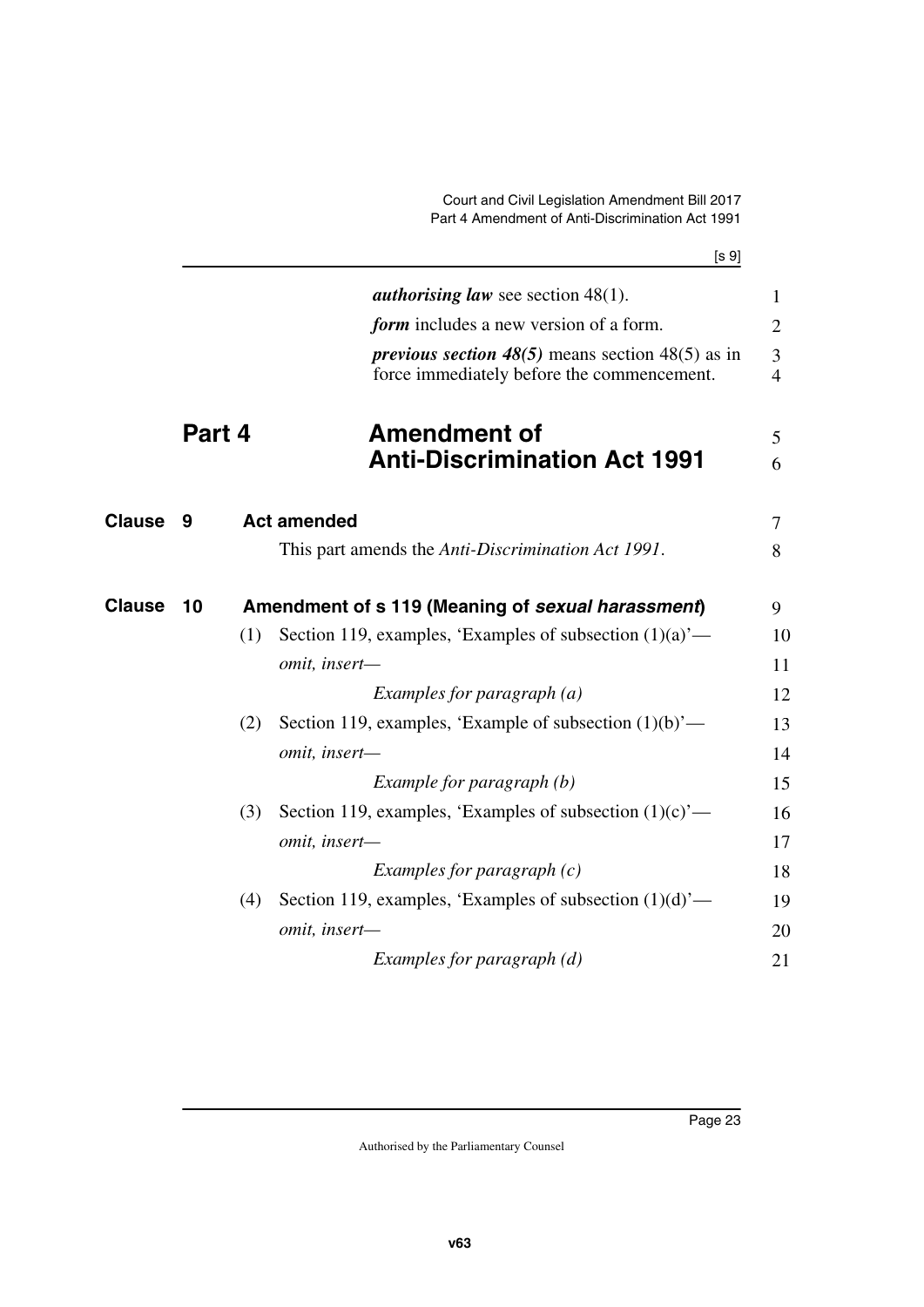<span id="page-25-5"></span><span id="page-25-3"></span><span id="page-25-2"></span><span id="page-25-1"></span><span id="page-25-0"></span>[s 11]

<span id="page-25-7"></span><span id="page-25-6"></span><span id="page-25-4"></span>

|        | Part 5 |     | <b>Amendment of Appeal Costs</b><br><b>Fund Act 1973</b>                                                                                                                                                                                     | 1<br>2                     |
|--------|--------|-----|----------------------------------------------------------------------------------------------------------------------------------------------------------------------------------------------------------------------------------------------|----------------------------|
| Clause | 11     |     | <b>Act amended</b>                                                                                                                                                                                                                           | 3                          |
|        |        |     | This part amends the <i>Appeal Costs Fund Act 1973</i> .                                                                                                                                                                                     | $\overline{4}$             |
| Clause | $12$   |     | <b>Amendment of s 5 (Appeal Costs Fund)</b>                                                                                                                                                                                                  | 5                          |
|        |        | (1) | Section 5(3), 'subsections (7) and (8) of this section,'—                                                                                                                                                                                    | 6                          |
|        |        |     | omit, insert-                                                                                                                                                                                                                                | 7                          |
|        |        |     | subsection $(6)$ and                                                                                                                                                                                                                         | 8                          |
|        |        | (2) | Section 5(4) to $(7)$ —                                                                                                                                                                                                                      | 9                          |
|        |        |     | omit.                                                                                                                                                                                                                                        | 10                         |
|        |        | (3) | Section 5(1A) to $(9)$ —                                                                                                                                                                                                                     | 11                         |
|        |        |     | <i>renumber</i> as section $5(2)$ to $(7)$ .                                                                                                                                                                                                 | 12                         |
| Clause | 13     |     | Amendment of s 22 (Abortive proceedings and new trials<br>after proceedings discontinued)                                                                                                                                                    | 13<br>14                   |
|        |        | (1) | Section $22(1)(b)$ —                                                                                                                                                                                                                         | 15                         |
|        |        |     | omit, insert-                                                                                                                                                                                                                                | 16                         |
|        |        |     | an appeal on a question of law, or on the<br>(b)<br>ground there was a miscarriage of justice,<br>against the conviction of a person (the<br><i>appellant</i> )<br>convicted<br>indictment<br>on<br>succeeds, and a new trial is ordered; or | 17<br>18<br>19<br>20<br>21 |
|        |        | (2) | Section 22(1), from 'such costs'—                                                                                                                                                                                                            | 22                         |
|        |        |     | omit, insert-                                                                                                                                                                                                                                | 23                         |
|        |        |     | the costs the board considers have been thrown<br>away or partly thrown away by the person or on<br>the person's behalf in the proceedings.                                                                                                  | 24<br>25<br>26             |
|        |        | (3) | After section $22(1)$ —                                                                                                                                                                                                                      | 27                         |
|        |        |     |                                                                                                                                                                                                                                              |                            |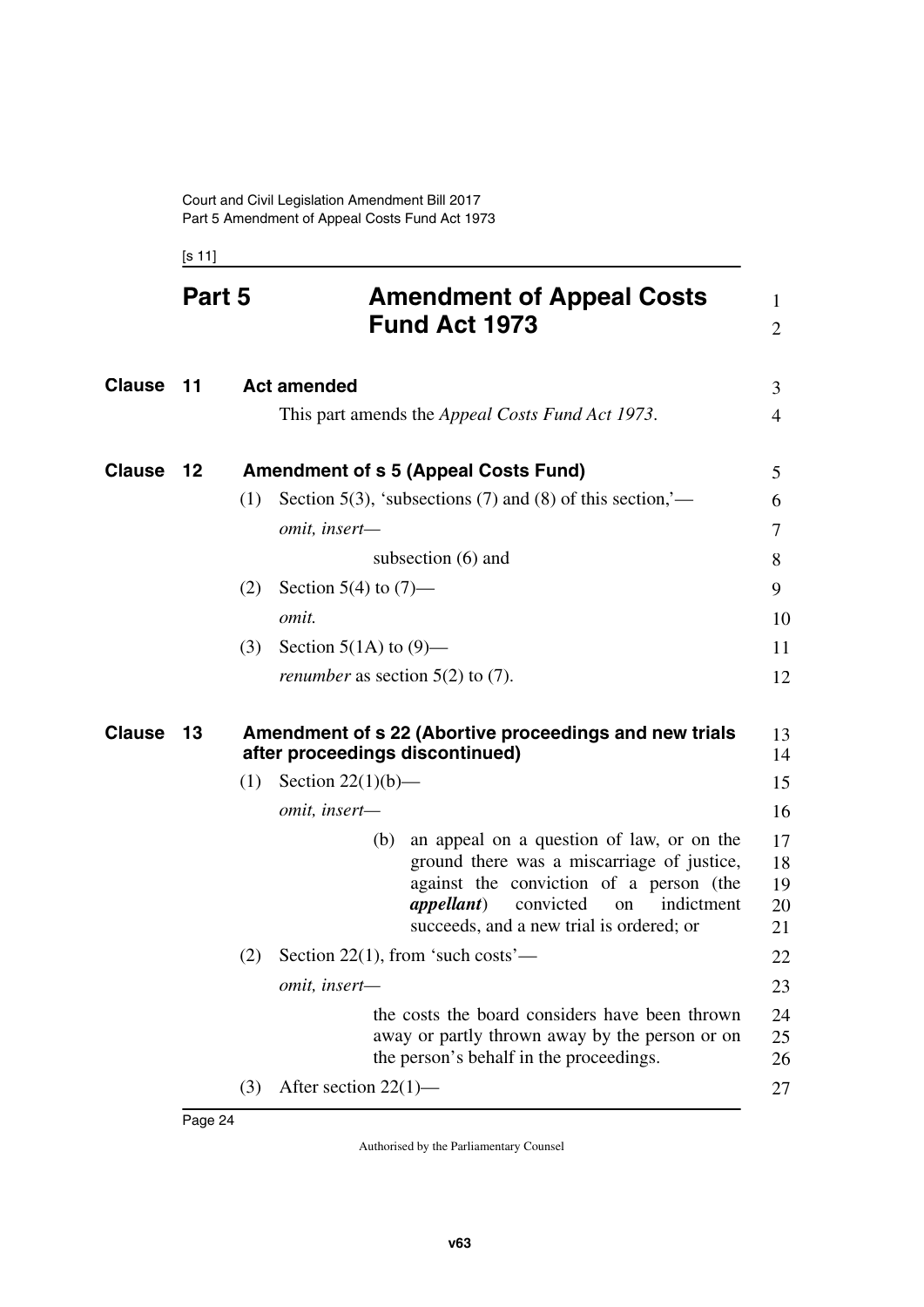| ł |  |
|---|--|
|   |  |

<span id="page-26-3"></span><span id="page-26-2"></span><span id="page-26-1"></span><span id="page-26-0"></span>

|              | insert—               |                                                                                                                                                                  | 1                                                  |
|--------------|-----------------------|------------------------------------------------------------------------------------------------------------------------------------------------------------------|----------------------------------------------------|
|              |                       | (1B)<br>For subsection $(2)$ , costs <i>thrown away</i> in relation<br>to proceedings include costs that are reasonably<br>incurred before, but are wasted when— | $\overline{2}$<br>$\mathfrak{Z}$<br>$\overline{4}$ |
|              |                       | the proceedings are rendered abortive; or<br>(a)                                                                                                                 | 5                                                  |
|              |                       | the conviction is quashed; or<br>(b)                                                                                                                             | 6                                                  |
|              |                       | hearing<br>of<br>the<br>the proceedings<br>(c)<br><b>1S</b><br>discontinued.                                                                                     | 7<br>8                                             |
|              | (4)                   | Section 22(1A) to $(3)$ —                                                                                                                                        | 9                                                  |
|              |                       | <i>renumber</i> as section $22(1)$ to (5).                                                                                                                       | 10                                                 |
|              |                       |                                                                                                                                                                  |                                                    |
| Clause<br>14 | Insertion of new s 31 |                                                                                                                                                                  | 11                                                 |
|              |                       | After section 30—                                                                                                                                                | 12                                                 |
|              | insert—               |                                                                                                                                                                  | 13                                                 |
|              | 31                    | <b>Court and Civil Legislation Amendment Act</b><br>2017                                                                                                         | 14<br>15                                           |
|              |                       | This<br>if,<br>before<br>(1)<br>section<br>applies<br>the<br>commencement-                                                                                       | 16<br>17                                           |
|              |                       | a person had an entitlement to a payment<br>(a)<br>from the fund under section 22; and                                                                           | 18<br>19                                           |
|              |                       | the board had not decided the amount of the<br>(b)<br>payment.                                                                                                   | 20<br>21                                           |
|              |                       | (2)<br>Section 22, as amended by the <i>Court and Civil</i><br>Legislation Amendment Act 2017, applies in<br>relation to the person's entitlement.               | 22<br>23<br>24                                     |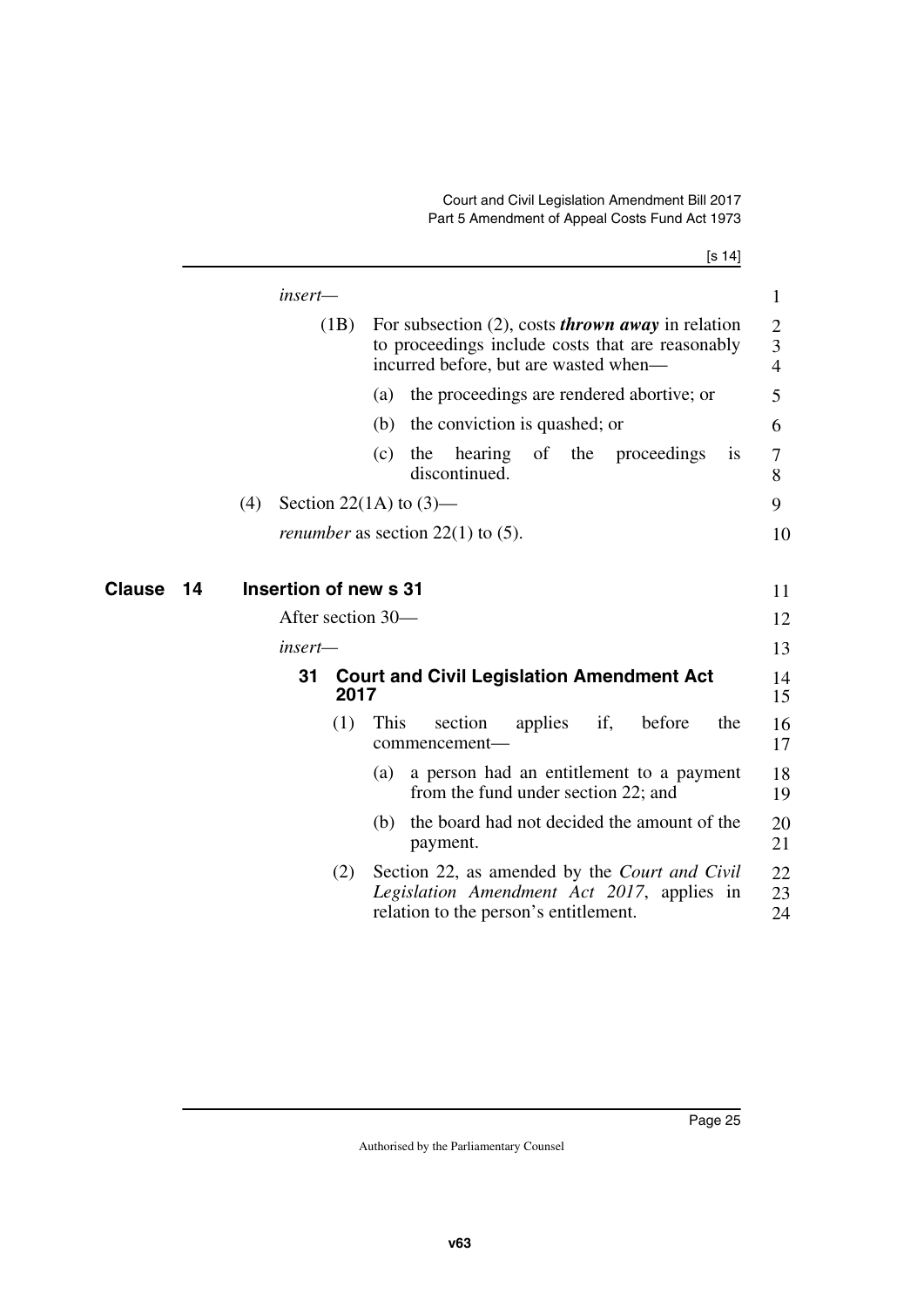<span id="page-27-7"></span><span id="page-27-5"></span><span id="page-27-3"></span><span id="page-27-2"></span><span id="page-27-1"></span><span id="page-27-0"></span>[s 15]

<span id="page-27-11"></span><span id="page-27-10"></span><span id="page-27-9"></span><span id="page-27-8"></span><span id="page-27-6"></span><span id="page-27-4"></span>

|               | Part 6 | <b>Amendment of Civil</b><br><b>Proceedings Act 2011</b>                                                                                                                                                         | 1<br>$\overline{2}$              |
|---------------|--------|------------------------------------------------------------------------------------------------------------------------------------------------------------------------------------------------------------------|----------------------------------|
| <b>Clause</b> | 15     | <b>Act amended</b><br>This part amends the Civil Proceedings Act 2011.                                                                                                                                           | 3<br>4                           |
| <b>Clause</b> | 16     | Amendment of s 71 (Definitions for pt 11)<br>Section 71, definition owner, note-<br>omit.                                                                                                                        | $5\overline{)}$<br>6<br>7        |
| <b>Clause</b> | 17     | Amendment of s 72 (Damages for personal injury)<br>Section 72, note 1, 'Navigation Act 1912 (Cwlth), see section<br>$260'$ —<br>omit, insert-<br><i>Navigation Act 2012</i> (Cwlth), see<br>section<br>176(3)(a) | 8<br>9<br>10<br>11<br>12<br>13   |
| <b>Clause</b> | 18     | Amendment of s 73 (Right of contribution)<br>Section 73, note, 'Navigation Act 1912 (Cwlth), see section<br>261'<br>omit, insert-<br><i>Navigation Act 2012</i> (Cwlth), see<br>section<br>176(3)(c)             | 14<br>15<br>16<br>17<br>18<br>19 |
| <b>Clause</b> | 19     | Amendment of s 74 (Other damages)<br>Section 74, note, 'Navigation Act 1912 (Cwlth), see section<br>$259'$ —<br>omit, insert-<br>Navigation Act 2012 (Cwlth),<br>section<br>see<br>176(3)(b)                     | 20<br>21<br>22<br>23<br>24<br>25 |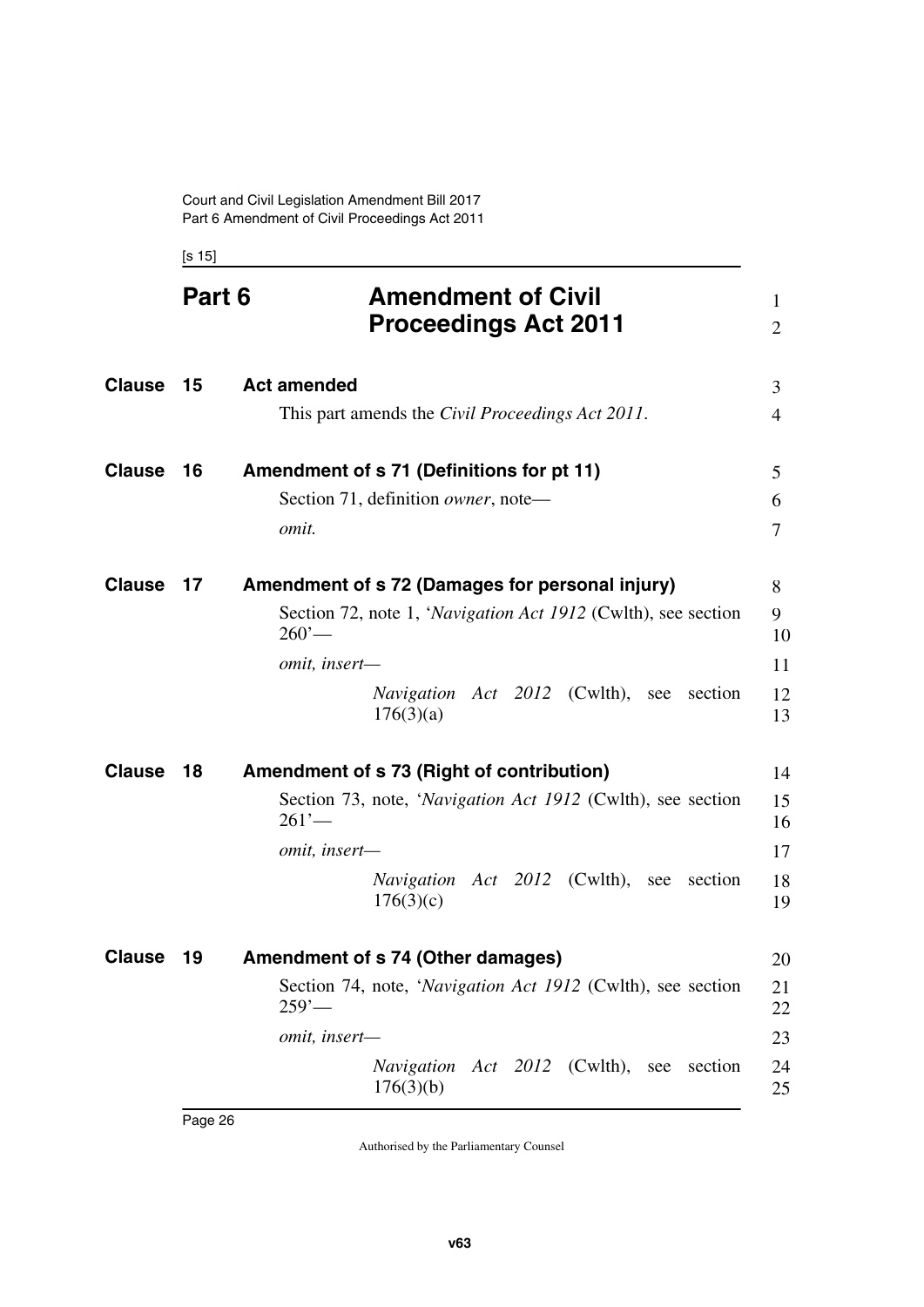[s 20]

<span id="page-28-7"></span><span id="page-28-6"></span><span id="page-28-5"></span><span id="page-28-4"></span><span id="page-28-3"></span><span id="page-28-2"></span><span id="page-28-1"></span><span id="page-28-0"></span>

| <b>Clause</b> | 20 | Amendment of s 75 (No statutory presumption of fault)                    | 1                                |
|---------------|----|--------------------------------------------------------------------------|----------------------------------|
|               |    | Section 75, note, 'Navigation Act 1912 (Cwlth), see section<br>263'      | $\overline{2}$<br>$\overline{3}$ |
|               |    | omit, insert-                                                            | $\overline{4}$                   |
|               |    | <i>Navigation Act 2012</i> (Cwlth), see section 179                      | 5                                |
| <b>Clause</b> | 21 | Amendment of s 88 (Enforcement against property of a<br>business)        | 6<br>7                           |
|               |    | Section 88(1)(a) and (b), 'or style'—                                    | 8                                |
|               |    | omit.                                                                    | 9                                |
| <b>Clause</b> | 22 | Amendment of s 89 (Variation of order in relation to a<br>business name) | 10<br>11                         |
|               |    | Section 89(1), 'or style'—                                               | 12                               |
|               |    | omit.                                                                    | 13                               |
| <b>Clause</b> | 23 | <b>Amendment of sch 1 (Dictionary)</b>                                   | 14                               |
|               |    | Schedule 1-                                                              | 15                               |
|               |    | insert-                                                                  | 16                               |
|               |    | <b>assessment</b> , for part 12, see section 76.                         | 17                               |
|               |    | <i>assessor</i> , for part 12, see section 76.                           | 18                               |
|               |    | costs assessment, for part 12, see section 76.                           | 19                               |
|               |    |                                                                          |                                  |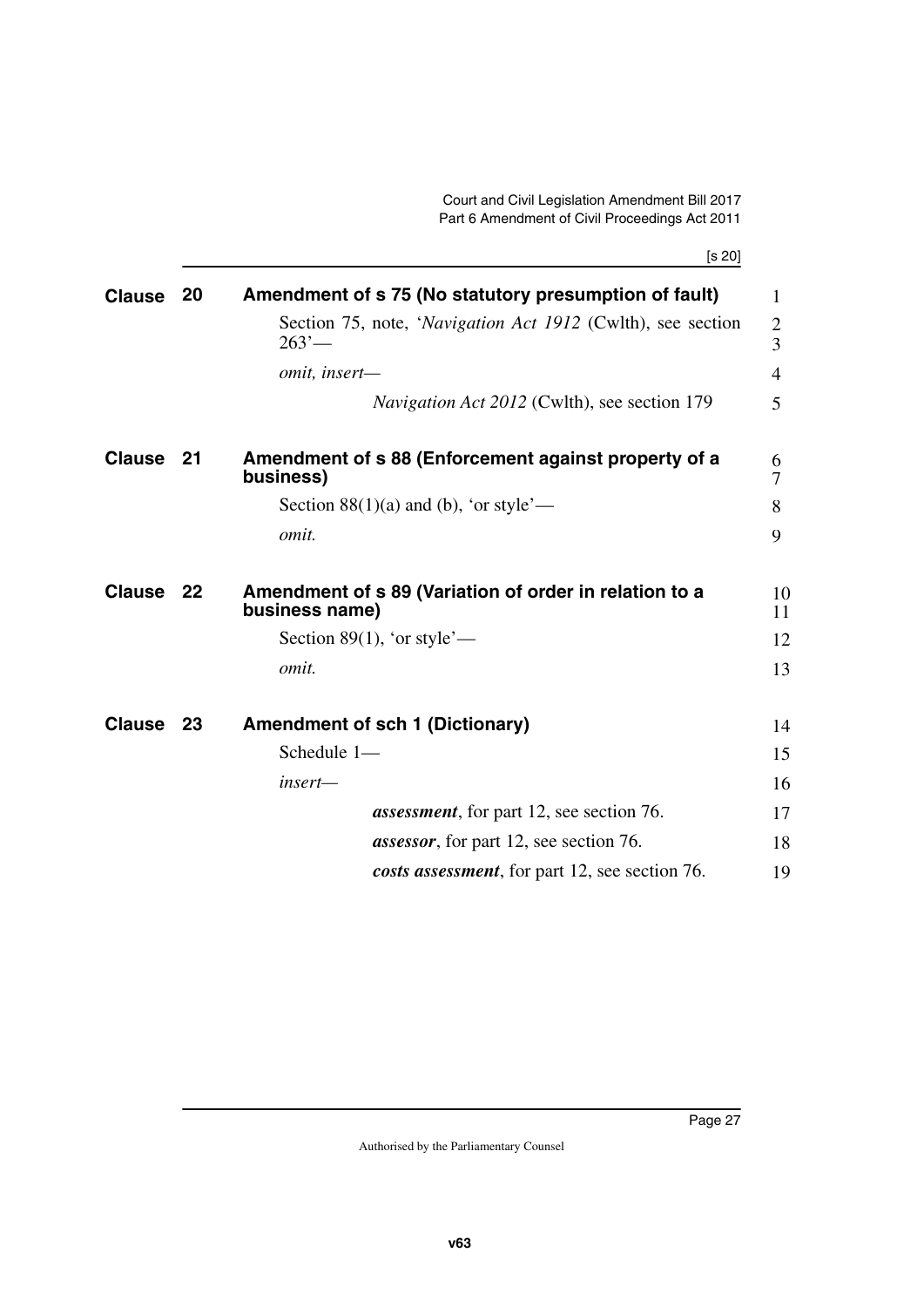<span id="page-29-7"></span><span id="page-29-6"></span><span id="page-29-5"></span><span id="page-29-3"></span><span id="page-29-1"></span><span id="page-29-0"></span>[s 24]

<span id="page-29-11"></span><span id="page-29-10"></span><span id="page-29-9"></span><span id="page-29-8"></span><span id="page-29-4"></span><span id="page-29-2"></span>

|           | Part 7 | <b>Amendment of Classification of</b><br><b>Computer Games and Images</b><br><b>Act 1995</b>                                                                                                                              | $\mathbf{1}$<br>$\overline{2}$<br>$\overline{3}$ |
|-----------|--------|---------------------------------------------------------------------------------------------------------------------------------------------------------------------------------------------------------------------------|--------------------------------------------------|
| Clause    | 24     | <b>Act amended</b>                                                                                                                                                                                                        | $\overline{4}$                                   |
|           |        | This part amends the <i>Classification of Computer Games and</i><br>Images Act 1995.                                                                                                                                      | 5<br>6                                           |
| Clause    | 25     | Replacement of s 2A (Exempt computer game excluded<br>from Act)                                                                                                                                                           | 7<br>8                                           |
|           |        | Section 2A-                                                                                                                                                                                                               | 9                                                |
|           |        | omit, insert-                                                                                                                                                                                                             | 10                                               |
|           |        | 2A Application of Act                                                                                                                                                                                                     | 11                                               |
|           |        | (1)<br>This Act does not apply to a computer game that<br>is an exempt computer game.                                                                                                                                     | 12<br>13                                         |
|           |        | Also, this Act does not apply in relation to a<br>(2)<br>relevant showing of a computer game to the<br>extent the computer game is subject to a<br>conditional cultural exemption in relation to the<br>relevant showing. | 14<br>15<br>16<br>17<br>18                       |
| Clause    | 26     | Amendment of s 3 (Definitions and dictionary)                                                                                                                                                                             | 19                                               |
|           |        | Section 3, heading, 'and dictionary'—                                                                                                                                                                                     | 20                                               |
|           |        | omit.                                                                                                                                                                                                                     | 21                                               |
| Clause 27 |        | <b>Omission of ss 4-8</b>                                                                                                                                                                                                 | 22                                               |
|           |        | Sections 4 to $8-$                                                                                                                                                                                                        | 23                                               |
|           |        | omit.                                                                                                                                                                                                                     | 24                                               |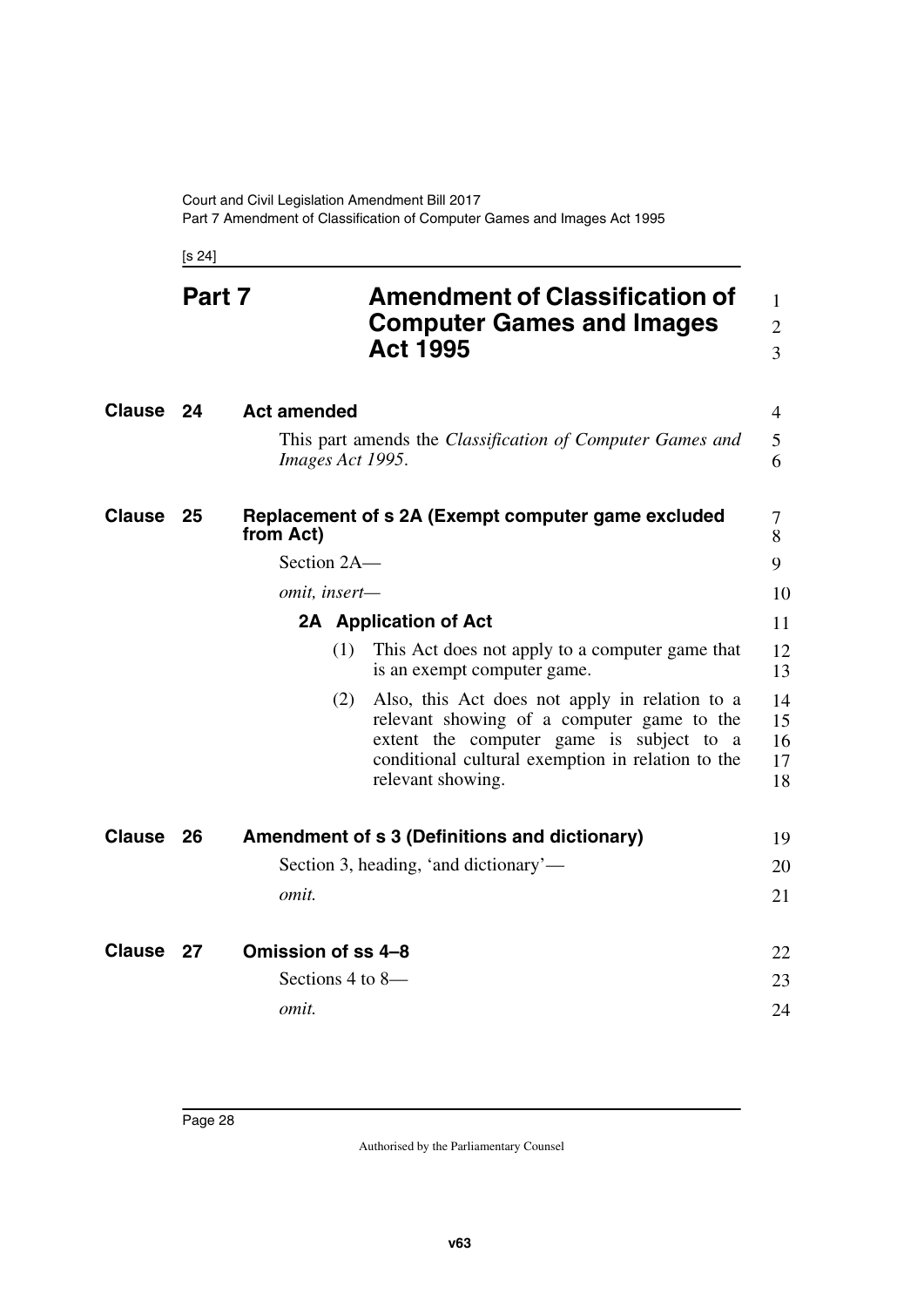<span id="page-30-5"></span><span id="page-30-4"></span><span id="page-30-3"></span><span id="page-30-2"></span><span id="page-30-1"></span><span id="page-30-0"></span>

|               |     | [s 28]                                                                                                                                                                       |                            |
|---------------|-----|------------------------------------------------------------------------------------------------------------------------------------------------------------------------------|----------------------------|
| <b>Clause</b> | 28  | Amendment of s 8A (Calling in computer game for<br>reclassification by board)                                                                                                | $\bf{l}$<br>$\overline{2}$ |
|               |     | Section $8A(2)$ , 'or the computer games classification<br>officer'-                                                                                                         | 3<br>4                     |
|               |     | omit.                                                                                                                                                                        | 5                          |
| <b>Clause</b> | -29 | Amendment of s 8B (Obtaining copies for review)                                                                                                                              | 6                          |
|               |     | Section $8B(2)$ , 'or the computer games classification<br>officer'-                                                                                                         | 7<br>8                     |
|               |     | <i>omit.</i>                                                                                                                                                                 | 9                          |
| <b>Clause</b> | -30 | Amendment of s 8C (Calling in unclassified computer<br>game for classification)                                                                                              | 10<br>11                   |
|               |     | Section $8C(1)$ —<br>(1)                                                                                                                                                     | 12                         |
|               |     | omit, insert-                                                                                                                                                                | 13                         |
|               |     | (1)<br>This section applies if—                                                                                                                                              | 14                         |
|               |     | the director has reasonable grounds to<br>(a)<br>believe an unclassified computer game is<br>not an exempt computer game; and                                                | 15<br>16<br>17             |
|               |     | the computer game is being published in<br>(b)<br>Queensland, or the director has reasonable<br>grounds to believe the computer game will<br>be published in Queensland; and | 18<br>19<br>20<br>21       |
|               |     | if the computer game is being published in<br>(c)<br>Queensland—the computer game is not<br>subject to a conditional cultural exemption<br>in relation to the publication.   | 22<br>23<br>24<br>25       |
|               |     | Section $8C(2)$ , 'or the computer games classification<br>(2)<br>officer'-                                                                                                  | 26<br>27                   |
|               |     | omit.                                                                                                                                                                        | 28                         |
|               |     | Section $8C(3)$ —<br>(3)                                                                                                                                                     | 29                         |
|               |     | omit, insert-                                                                                                                                                                | 30                         |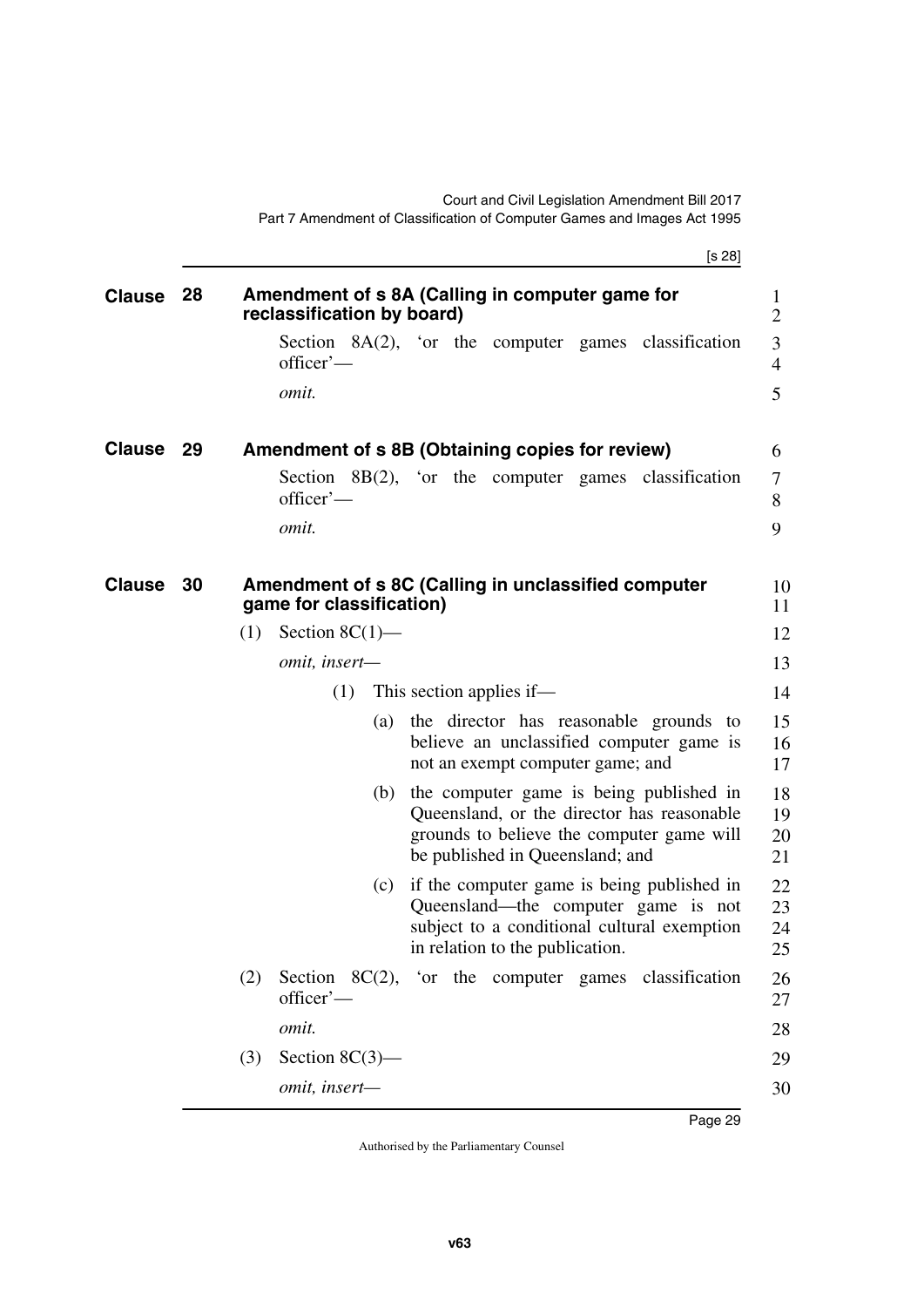<span id="page-31-1"></span><span id="page-31-0"></span>

|--|--|--|

<span id="page-31-5"></span><span id="page-31-4"></span><span id="page-31-3"></span><span id="page-31-2"></span>

|               |    | (3)<br>The notice has effect only if it is published in the<br>Commonwealth gazette.                                                                                                                                                               | 1<br>$\overline{2}$        |
|---------------|----|----------------------------------------------------------------------------------------------------------------------------------------------------------------------------------------------------------------------------------------------------|----------------------------|
| <b>Clause</b> | 31 | Amendment of s 10 (Restriction on public demonstration<br>of MA 15+ or R 18+ computer game)                                                                                                                                                        | 3<br>4                     |
|               |    | (1)<br>Section 10(6)(b), after 'section $22B(3)$ '—                                                                                                                                                                                                | 5                          |
|               |    | insert—                                                                                                                                                                                                                                            | 6                          |
|               |    | or $22CH(1)$                                                                                                                                                                                                                                       | 7                          |
|               |    | (2)<br>Section $10(7)$ —                                                                                                                                                                                                                           | 8                          |
|               |    | insert—                                                                                                                                                                                                                                            | 9                          |
|               |    | $Note-$                                                                                                                                                                                                                                            | 10                         |
|               |    | See the Commonwealth Act, sections 22CH(7) and 28<br>in relation to when the reclassification or revocation<br>takes effect.                                                                                                                       | 11<br>12<br>13             |
| Clause        | 32 | Amendment of s 10A (Prohibition against demonstration<br>of certain classified computer games)                                                                                                                                                     | 14<br>15                   |
|               |    | Section 10A-                                                                                                                                                                                                                                       | 16                         |
|               |    | insert—                                                                                                                                                                                                                                            | 17                         |
|               |    | (3)<br>Subsection (2) does not apply in relation to an<br>alteration or addition of a computer game that<br>consists of a modification mentioned in the<br>Commonwealth Act, section $20A(2)(a)$ , (d) or (e)<br>or $21(2)(a)$ , (b), (ba) or (3). | 18<br>19<br>20<br>21<br>22 |
| <b>Clause</b> | 33 | Amendment of s 10B (Computer game available for<br>playing on pay and play basis to bear determined<br>markings and consumer advice)                                                                                                               | 23<br>24<br>25             |
|               |    | Section $10B(3)(b)$ —<br>(1)                                                                                                                                                                                                                       | 26                         |
|               |    | omit, insert-                                                                                                                                                                                                                                      | 27                         |
|               |    |                                                                                                                                                                                                                                                    |                            |
|               |    | the board revokes—<br>(b)                                                                                                                                                                                                                          | 28                         |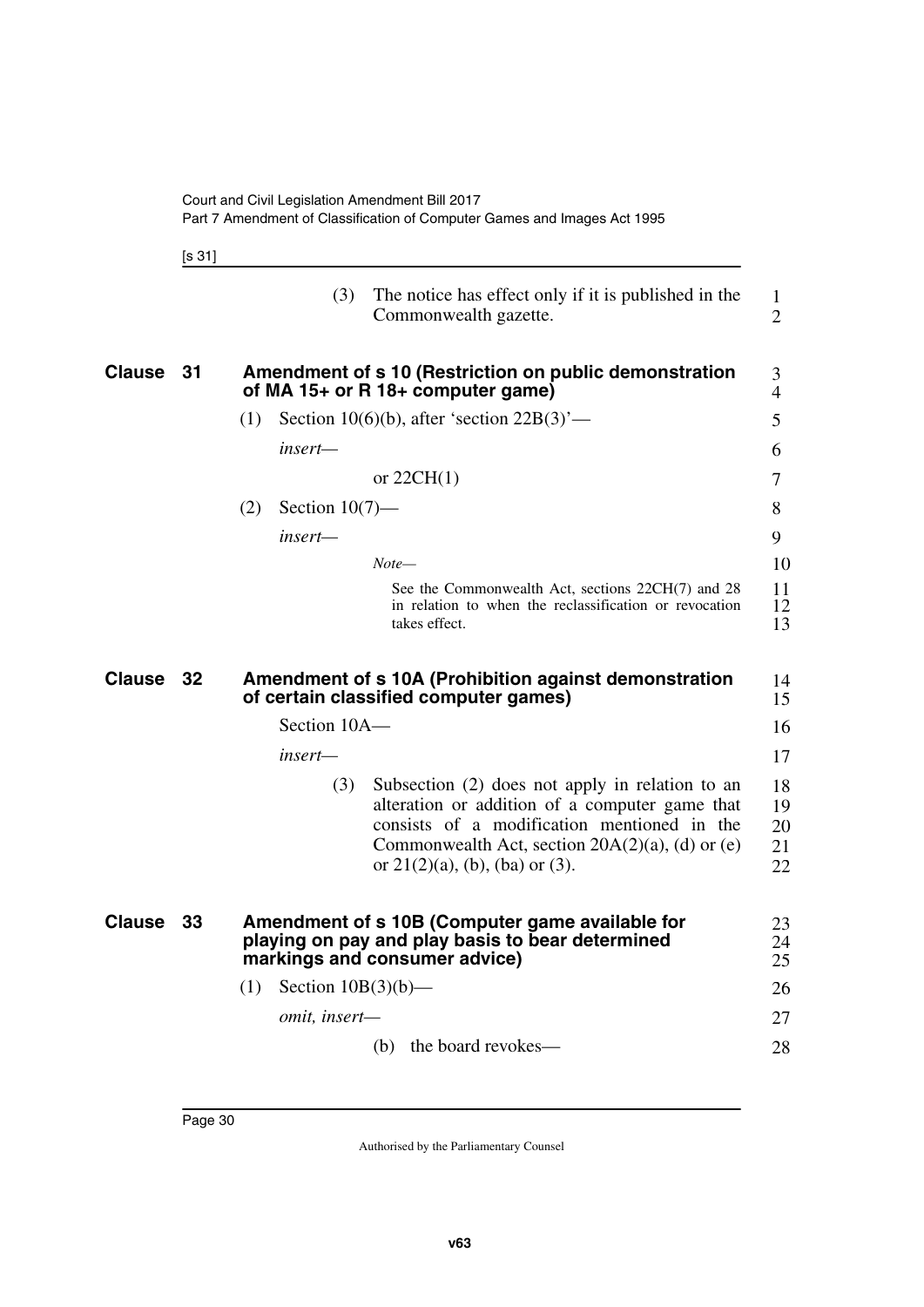<span id="page-32-1"></span><span id="page-32-0"></span>

|                     |                             |               | [s 34]                                                                                                                                 |
|---------------------|-----------------------------|---------------|----------------------------------------------------------------------------------------------------------------------------------------|
|                     |                             | (i)           | a classification or consumer advice for<br>game<br>under<br>computer<br>the<br>a<br>Commonwealth Act, section 22B(3);<br><sub>or</sub> |
|                     |                             | (ii)          | a classification for a computer game<br>under the Commonwealth Act, section<br>$22CH(1)$ .                                             |
|                     | Section $10B(4)$ —<br>(2)   |               |                                                                                                                                        |
|                     | insert—                     |               |                                                                                                                                        |
|                     |                             | $Note-$       |                                                                                                                                        |
|                     |                             | takes effect. | See the Commonwealth Act, sections 22CH(7) and 28<br>in relation to when the reclassification or revocation                            |
| <b>Clause</b><br>34 |                             |               | Amendment of s 12 (Advertisement to contain<br>determined markings and consumer advice)                                                |
|                     | (1)<br>Section $12(2)(b)$ — |               |                                                                                                                                        |
|                     | omit, insert-               |               |                                                                                                                                        |
|                     |                             | (b)           | the board revokes-                                                                                                                     |
|                     |                             | (i)           | a classification or consumer advice for<br>under<br>the<br>computer<br>game<br>a<br>Commonwealth Act, section 22B(3);<br><sub>or</sub> |
|                     |                             | (ii)          | a classification for a computer game<br>under the Commonwealth Act, section<br>$22CH(1)$ .                                             |
|                     | (2)<br>Section $12(3)$ —    |               |                                                                                                                                        |
|                     | insert-                     |               |                                                                                                                                        |
|                     |                             | $Note-$       |                                                                                                                                        |
|                     |                             | takes effect. | See the Commonwealth Act, sections 22CH(7) and 28<br>in relation to when the reclassification or revocation                            |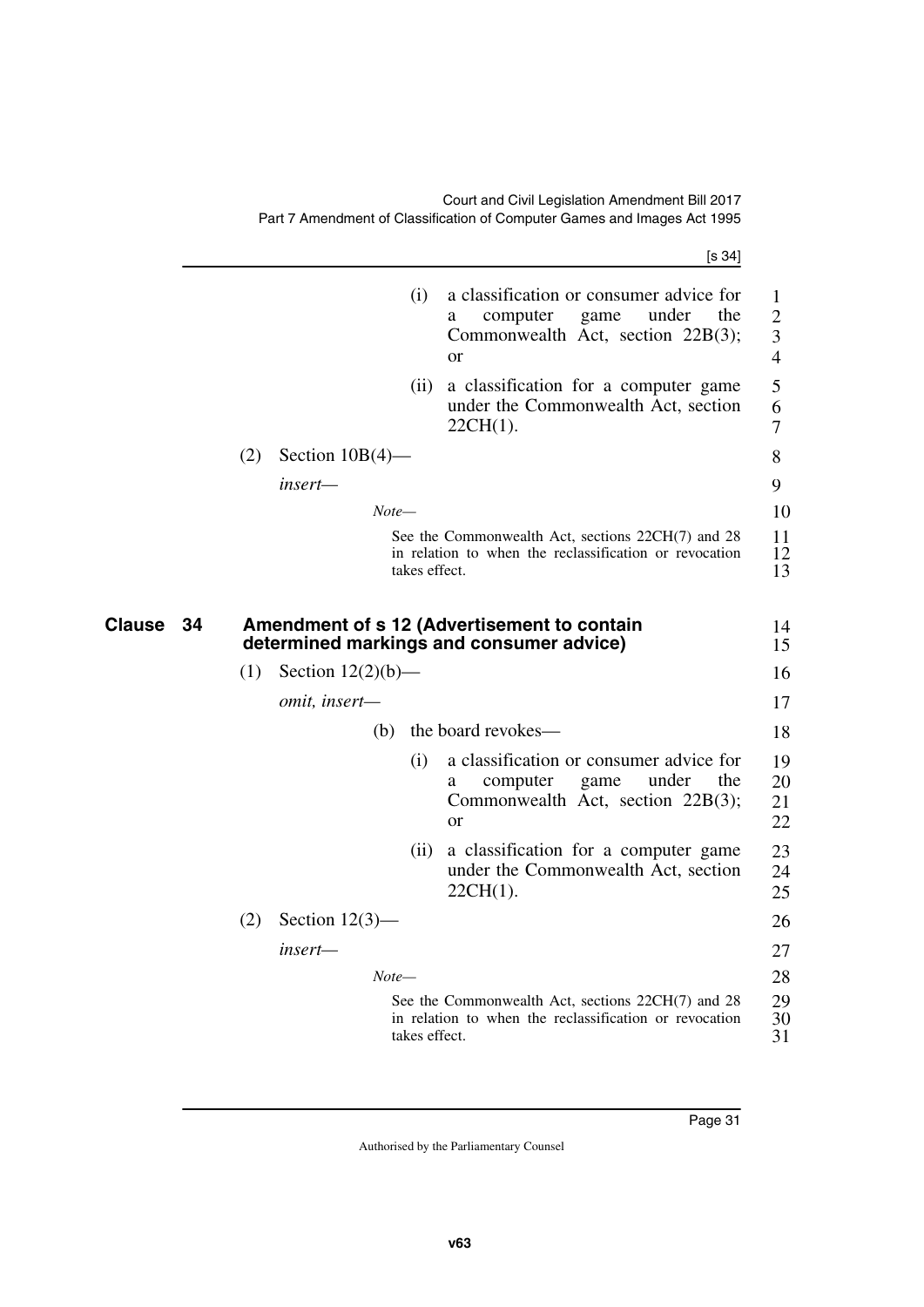<span id="page-33-1"></span><span id="page-33-0"></span>[s 35]

<span id="page-33-7"></span><span id="page-33-6"></span><span id="page-33-5"></span><span id="page-33-4"></span><span id="page-33-3"></span><span id="page-33-2"></span>

| <b>Clause</b> | 35   | Amendment of s 13 (False advertising of computer<br>games)                                                                   | 1<br>$\overline{2}$ |
|---------------|------|------------------------------------------------------------------------------------------------------------------------------|---------------------|
|               |      | Section 13(2)(b), after 'section $22B(3)$ '—<br>(1)                                                                          | 3                   |
|               |      | insert-                                                                                                                      | 4                   |
|               |      | or $22CH(1)$                                                                                                                 | 5                   |
|               |      | Section $13(3)$ —<br>(2)                                                                                                     | 6                   |
|               |      | insert-                                                                                                                      | 7                   |
|               |      | $Note-$                                                                                                                      | 8                   |
|               |      | See the Commonwealth Act, sections 22CH(7) and 28<br>in relation to when the reclassification or revocation<br>takes effect. | 9<br>10<br>11       |
| <b>Clause</b> | - 36 | Amendment of s 13B (Power to require certain<br>advertisements to be submitted for approval)                                 | 12<br>13            |
|               |      | Section $13B(1)$ , 'or the computer games classification<br>officer'-                                                        | 14<br>15            |
|               |      | omit.                                                                                                                        | 16                  |
| Clause 37     |      | Amendment of s 13C (Defence to prosecution under<br>section 13B)                                                             | 17<br>18            |
|               |      | Section 13C, heading, 'section 13B'—<br>(1)                                                                                  | 19                  |
|               |      | omit, insert-                                                                                                                | 20                  |
|               |      | $s$ 13B                                                                                                                      | 21                  |
|               |      | Section 13C, 'or the computer games classification officer'—<br>(2)                                                          | 22                  |
|               |      | omit.                                                                                                                        | 23                  |
| <b>Clause</b> | 38   | Amendment of s 14 (Markings and consumer advice on<br>containers)                                                            | 24<br>25            |
|               |      | Section $14(2)(b)$ —<br>(1)                                                                                                  | 26                  |
|               |      | omit, insert-                                                                                                                | 27                  |
|               |      | the board revokes-<br>(b)                                                                                                    | 28                  |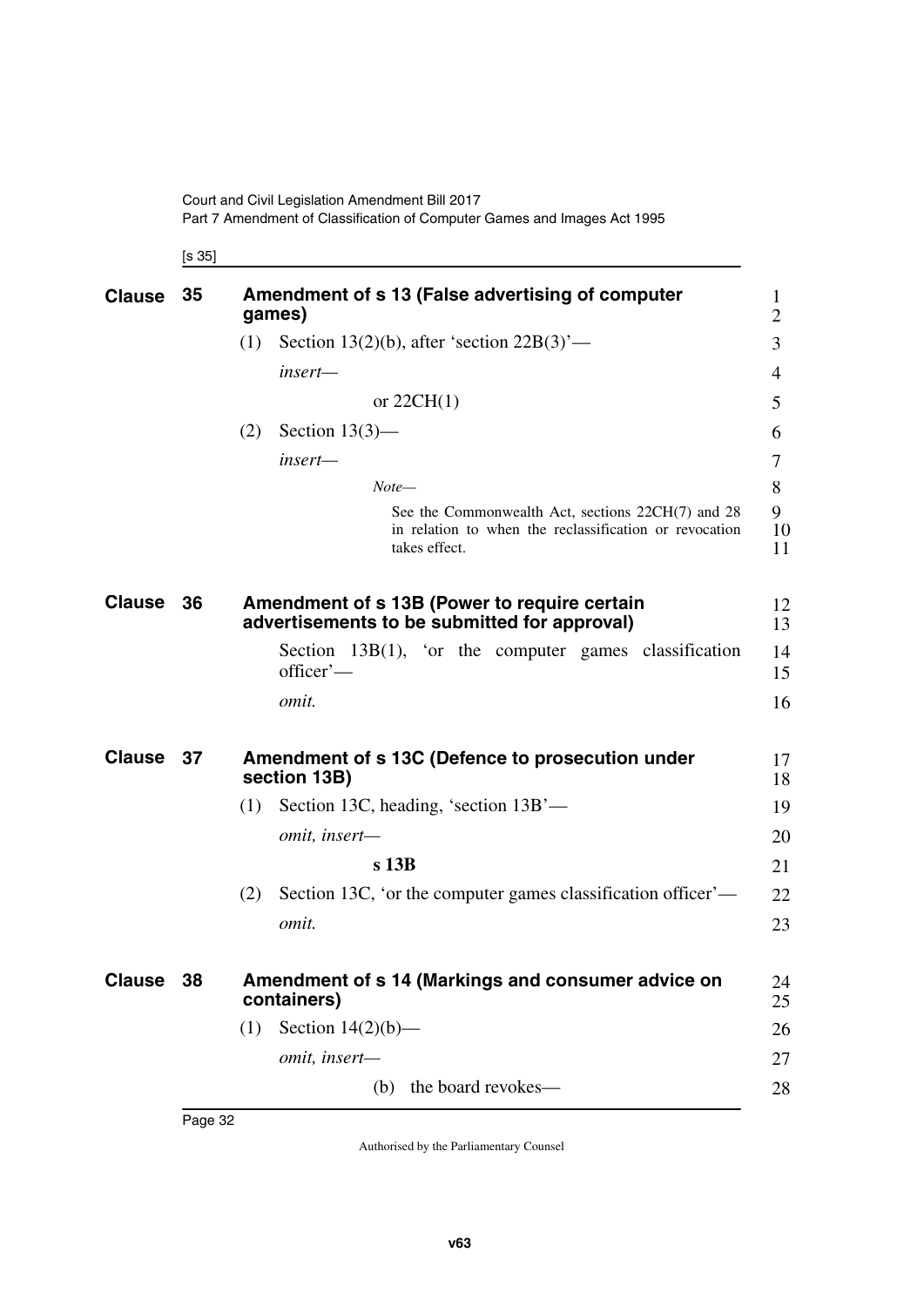<span id="page-34-3"></span><span id="page-34-2"></span><span id="page-34-1"></span><span id="page-34-0"></span>

|        |    |     |                            |               | [s 39]                                                                                                                                                                               |                      |
|--------|----|-----|----------------------------|---------------|--------------------------------------------------------------------------------------------------------------------------------------------------------------------------------------|----------------------|
|        |    |     |                            | (i)           | a classification or consumer advice for<br>the<br>under<br>computer<br>game<br>a<br>Commonwealth Act, section 22B(3);<br><b>or</b>                                                   | 1<br>2<br>3<br>4     |
|        |    |     |                            | (ii)          | a classification for a computer game<br>under the Commonwealth Act, section<br>$22CH(1)$ .                                                                                           | 5<br>6<br>7          |
|        |    | (2) | Section $14(3)$ —          |               |                                                                                                                                                                                      | 8                    |
|        |    |     | insert—                    |               |                                                                                                                                                                                      | 9                    |
|        |    |     |                            | $Note-$       |                                                                                                                                                                                      | 10                   |
|        |    |     |                            | takes effect. | See the Commonwealth Act, sections 22CH(7) and 28<br>in relation to when the reclassification or revocation                                                                          | 11<br>12<br>13       |
| Clause | 39 |     |                            |               | Amendment of s 15 (Display of classifications notices)                                                                                                                               | 14                   |
|        |    |     |                            |               | Section 15(2), definition <i>classifications notice</i> —                                                                                                                            | 15                   |
|        |    |     | omit, insert-              |               |                                                                                                                                                                                      | 16                   |
|        |    |     |                            | Commonwealth  | <i>classifications notice</i> , for computer games,<br>means a notice in the form approved under the<br>section<br><b>8A</b><br>Act,<br>about<br>classifications for computer games. | 17<br>18<br>19<br>20 |
| Clause | 40 |     | computer games)            |               | Amendment of s 21 (Sale of improperly marked classified                                                                                                                              | 21<br>22             |
|        |    | (1) | Section 21(1), 'this Act'— |               |                                                                                                                                                                                      | 23                   |
|        |    |     | omit, insert-              |               |                                                                                                                                                                                      | 24                   |
|        |    |     |                            |               | the Commonwealth Act                                                                                                                                                                 | 25                   |
|        |    | (2) |                            |               | Section 21(2)(b), after 'section $22B(3)$ '—                                                                                                                                         | 26                   |
|        |    |     | insert-                    |               |                                                                                                                                                                                      | 27                   |
|        |    |     |                            | or $22CH(1)$  |                                                                                                                                                                                      | 28                   |
|        |    | (3) | Section $21(3)$ —          |               |                                                                                                                                                                                      | 29                   |
|        |    |     | insert-                    |               |                                                                                                                                                                                      | 30                   |
|        |    |     |                            |               |                                                                                                                                                                                      |                      |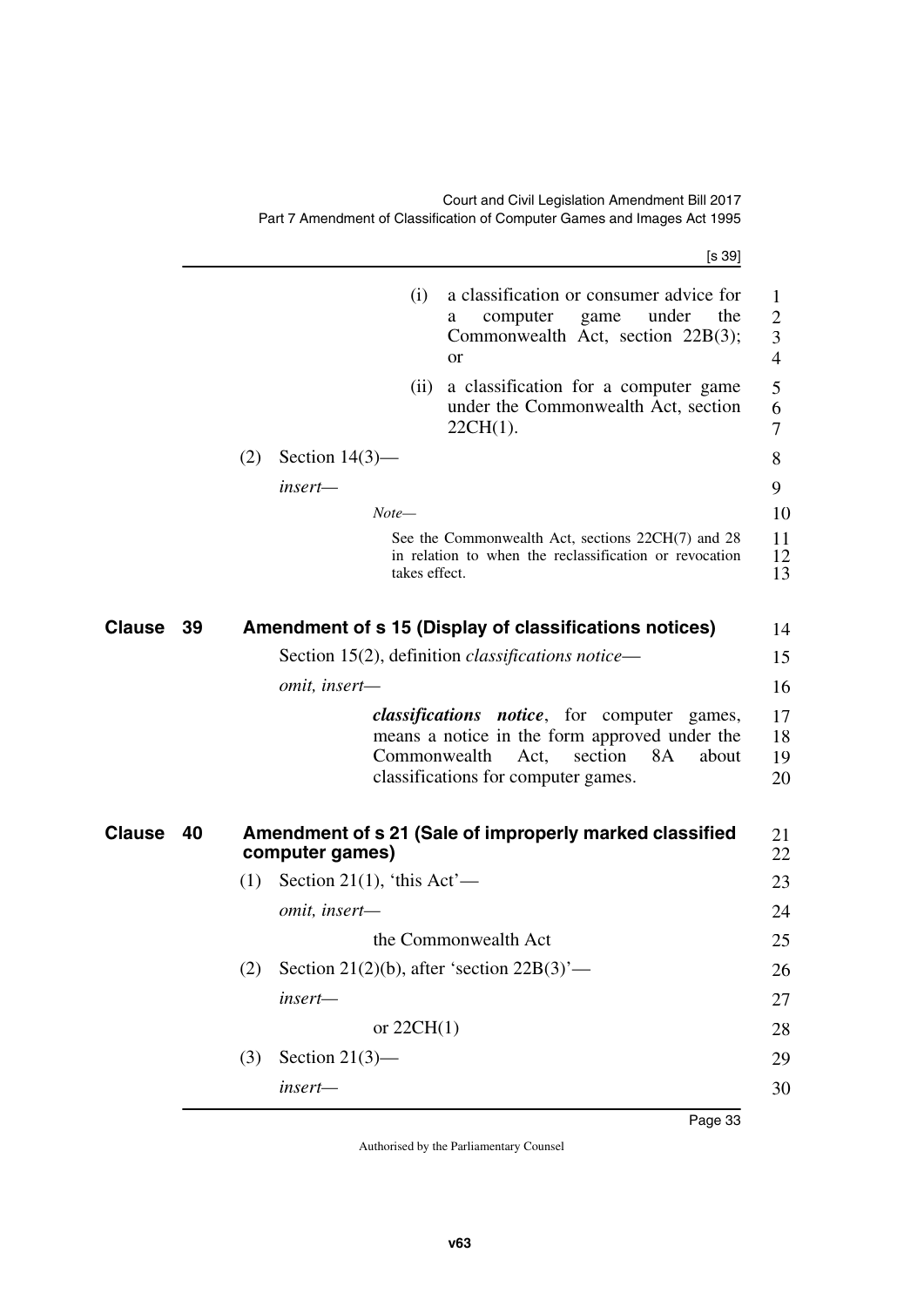<span id="page-35-1"></span>[s 41]

<span id="page-35-7"></span><span id="page-35-6"></span><span id="page-35-5"></span><span id="page-35-4"></span><span id="page-35-3"></span><span id="page-35-2"></span><span id="page-35-0"></span>

|               |    |                       | $Note-$                                                                                                                                                                                                                                     | $\mathbf{1}$                                         |
|---------------|----|-----------------------|---------------------------------------------------------------------------------------------------------------------------------------------------------------------------------------------------------------------------------------------|------------------------------------------------------|
|               |    |                       | See the Commonwealth Act, sections 22CH(7) and 28<br>in relation to when the reclassification or revocation<br>takes effect.                                                                                                                | $\boldsymbol{2}$<br>$\mathfrak{Z}$<br>$\overline{4}$ |
| <b>Clause</b> | 41 |                       | Amendment of s 21A (Prohibition against selling certain<br>classified computer games)                                                                                                                                                       | 5<br>6                                               |
|               |    | Section 21A-          |                                                                                                                                                                                                                                             | $\overline{7}$                                       |
|               |    | insert—               |                                                                                                                                                                                                                                             | 8                                                    |
|               |    | (3)                   | Subsection (2) does not apply in relation to an<br>alteration or addition of a computer game that<br>consists of a modification mentioned in the<br>Commonwealth Act, section $20A(2)(a)$ , (d) or (e)<br>or $21(2)(a)$ , (b), (ba) or (3). | 9<br>10<br>11<br>12<br>13                            |
| Clause        | 42 |                       | Amendment of s 29 (No liability in certain circumstances)                                                                                                                                                                                   | 14                                                   |
|               |    |                       | Section 29(a), 'under the ordinance'—                                                                                                                                                                                                       | 15                                                   |
|               |    | omit.                 |                                                                                                                                                                                                                                             | 16                                                   |
| <b>Clause</b> | 43 | seize computer games) | Replacement of s 42 (Additional power of inspector to                                                                                                                                                                                       | 17<br>18                                             |
|               |    | Section 42-           |                                                                                                                                                                                                                                             | 19                                                   |
|               |    | omit, insert-         |                                                                                                                                                                                                                                             | 20                                                   |
|               |    | 42                    | Additional power of inspector to seize<br>computer games                                                                                                                                                                                    | 21<br>22                                             |
|               |    | (1)                   | This section applies if—                                                                                                                                                                                                                    | 23                                                   |
|               |    |                       | a person makes representations to<br>(a)<br>an<br>inspector about a computer game; and                                                                                                                                                      | 24<br>25                                             |
|               |    |                       | the<br>believes<br>(b)<br>the<br>inspector<br>reasonably<br>objectionable<br>computer<br>game<br><i>is</i><br>an<br>computer game.                                                                                                          | 26<br>27<br>28                                       |
|               |    | (2)                   | The inspector may seize the computer game from                                                                                                                                                                                              | 29                                                   |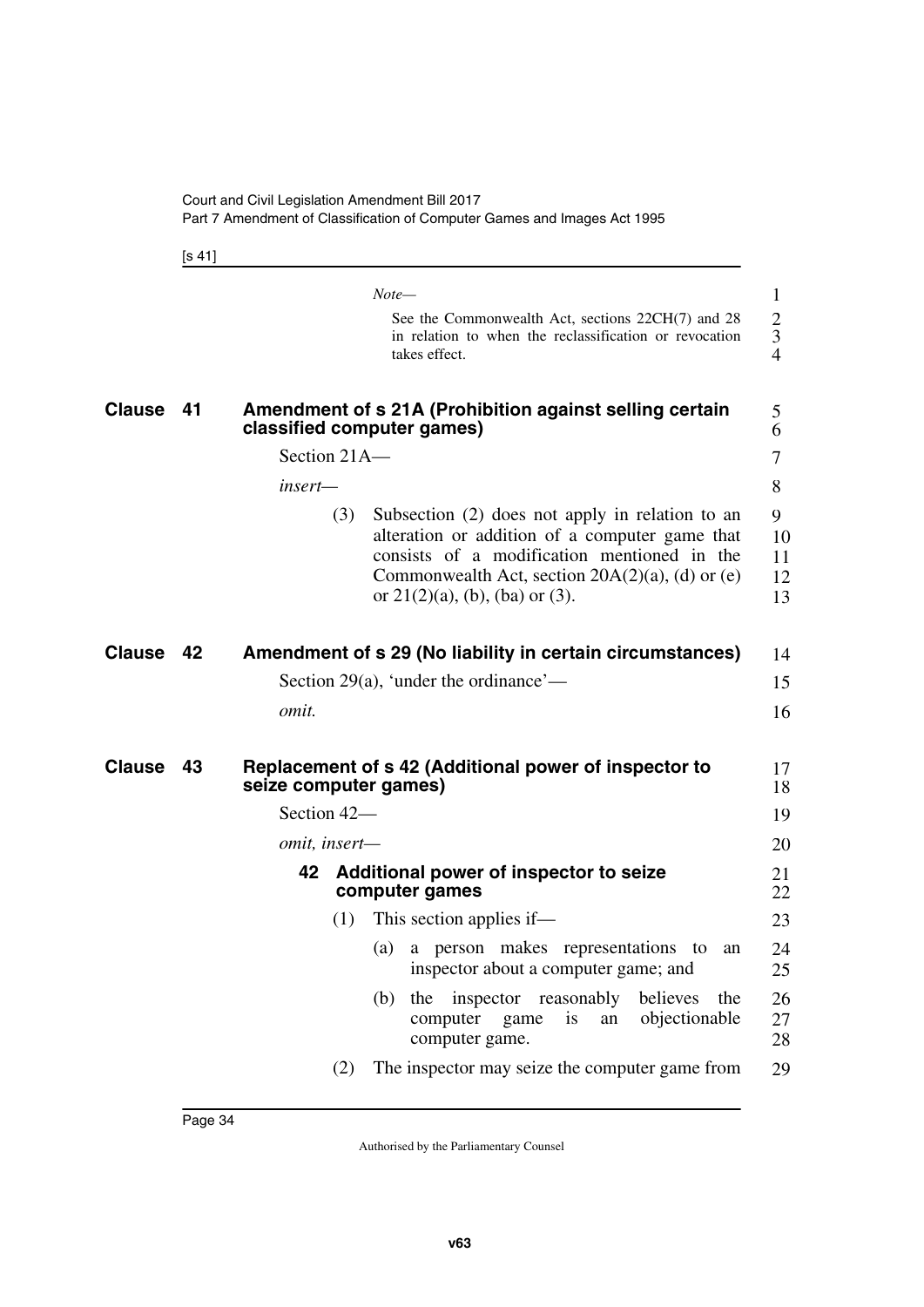|        |    |     |                      | [s 44]                                                                                                                                                                                                                                                                  |                                |
|--------|----|-----|----------------------|-------------------------------------------------------------------------------------------------------------------------------------------------------------------------------------------------------------------------------------------------------------------------|--------------------------------|
|        |    |     |                      | any public place when the place is open to the<br>public.                                                                                                                                                                                                               | $\mathbf{1}$<br>$\overline{2}$ |
|        |    |     | (3)                  | An inspector who seizes a computer game under<br>subsection (2) must, as soon as practicable,<br>submit the computer game to the board for<br>classification.                                                                                                           | 3<br>$\overline{4}$<br>5<br>6  |
|        |    |     | (4)                  | If a computer game seized under subsection $(2)$ is<br>classified as a G, PG, M, MA 15+ or R 18+<br>computer game, the inspector must, as soon as<br>practicable after it is classified, return the<br>computer game to the person who appears to be<br>entitled to it. | 7<br>8<br>9<br>10<br>11<br>12  |
| Clause | 44 |     |                      | <b>Omission of pt 7 (Exemptions)</b>                                                                                                                                                                                                                                    | 13                             |
|        |    |     | Part 7-              |                                                                                                                                                                                                                                                                         | 14                             |
|        |    |     | omit.                |                                                                                                                                                                                                                                                                         | 15                             |
| Clause | 45 |     |                      | Amendment of s 62 (Evidentiary provisions)                                                                                                                                                                                                                              | 16                             |
|        |    | (1) |                      | Section $62(2)$ , 'the computer games classification officer, the<br>officer's delegate and'—                                                                                                                                                                           | 17<br>18                       |
|        |    |     | omit.                |                                                                                                                                                                                                                                                                         | 19                             |
|        |    | (2) |                      | Section $62(3)$ , 'computer games classification officer'—                                                                                                                                                                                                              | 20                             |
|        |    |     | omit, insert-        |                                                                                                                                                                                                                                                                         | 21                             |
|        |    |     |                      | director or convenor                                                                                                                                                                                                                                                    | 22                             |
|        |    | (3) | Section $62(4)$ —    |                                                                                                                                                                                                                                                                         | 23                             |
|        |    |     | <i>omit, insert—</i> |                                                                                                                                                                                                                                                                         | 24                             |
|        |    |     | (4)                  | A document purporting to be a certificate given<br>by the director or the convenor under the<br>Commonwealth Act, section 25 or 87 and stating<br>any of the following matters is evidence of the<br>matter-                                                            | 25<br>26<br>27<br>28<br>29     |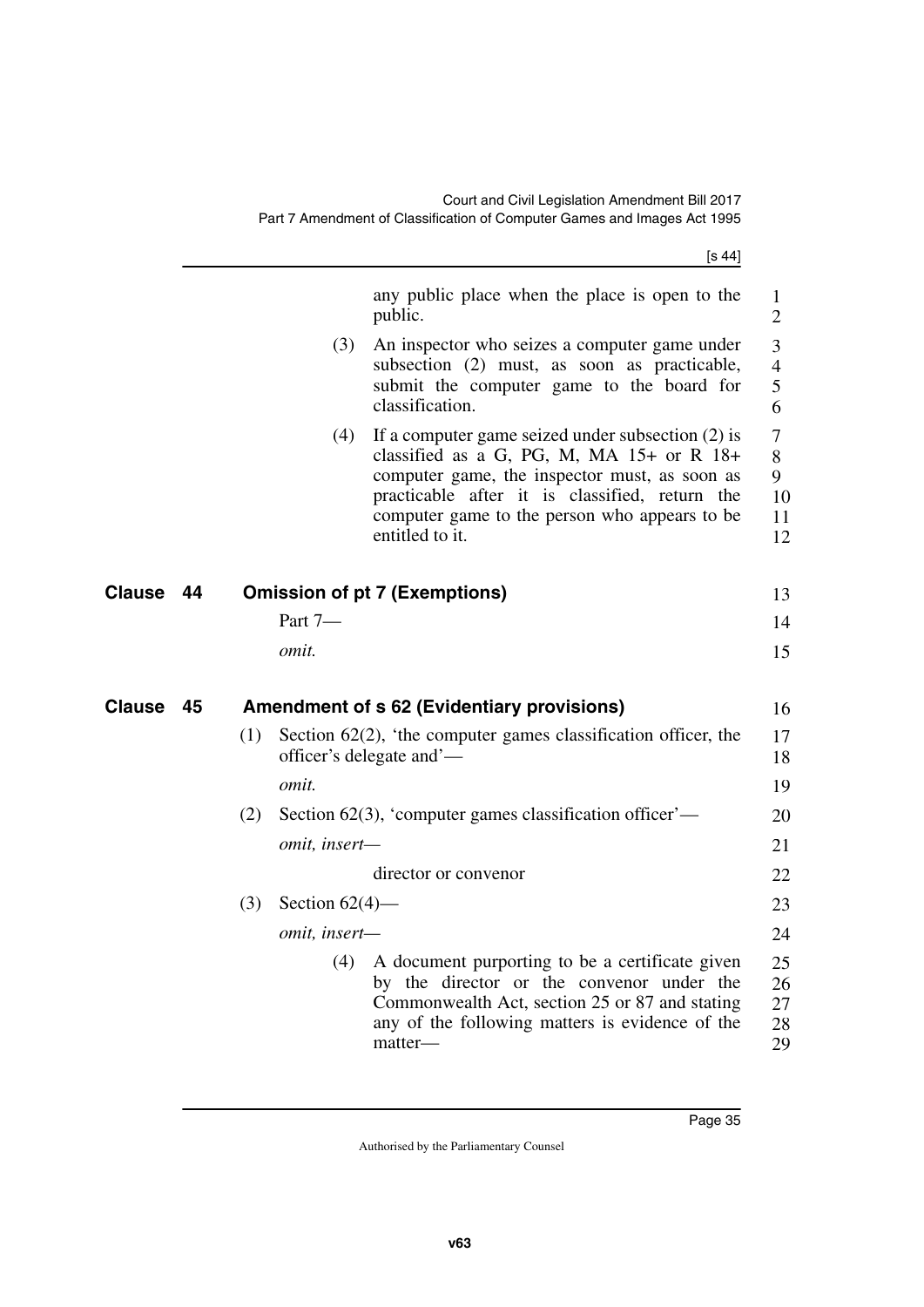[s 46]

|               |    |                             | (a) whether a stated computer game has been<br>classified;                                                                  | $\mathbf{1}$<br>$\overline{2}$ |
|---------------|----|-----------------------------|-----------------------------------------------------------------------------------------------------------------------------|--------------------------------|
|               |    |                             | (b) if a stated computer game has been<br>classified—the classification given to the<br>computer game;                      | 3<br>$\overline{4}$<br>5       |
|               |    |                             | whether a stated advertisement has been<br>(c)<br>approved, or refused approval, under the<br>Commonwealth Act, section 29. | 6<br>$\overline{7}$<br>8       |
| <b>Clause</b> | 46 | offences)                   | Amendment of s 63 (Indictable offences and summary                                                                          | 9<br>10                        |
|               |    | (1)                         | Section $63(4)$ , from 'only'—                                                                                              | 11                             |
|               |    | omit, insert-               |                                                                                                                             | 12                             |
|               |    |                             | only by a person authorised in writing by the<br>Minister.                                                                  | 13<br>14                       |
|               |    | Section 63-<br>(2)          |                                                                                                                             | 15                             |
|               |    | insert—                     |                                                                                                                             | 16                             |
|               |    | (5)                         | For subsection (4), the Minister may authorise a<br>person either generally or in relation to a stated<br>complaint.        | 17<br>18<br>19                 |
| <b>Clause</b> | 47 | indecent or obscene)        | Amendment of s 66 (Classified computer games not                                                                            | 20<br>21                       |
|               |    | (1)<br>Section 66, heading— |                                                                                                                             | 22                             |
|               |    | omit, insert-               |                                                                                                                             | 23                             |
|               |    | 66                          | Particular computer games and<br>advertisements not indecent or obscene                                                     | 24<br>25                       |
|               |    | (2)                         | Section $66(2)$ , 'This section'—                                                                                           | 26                             |
|               |    | omit, insert-               |                                                                                                                             | 27                             |
|               |    |                             | Subsection $(1)$                                                                                                            | 28                             |
|               |    | Section 66-<br>(3)          |                                                                                                                             | 29                             |
|               |    |                             |                                                                                                                             |                                |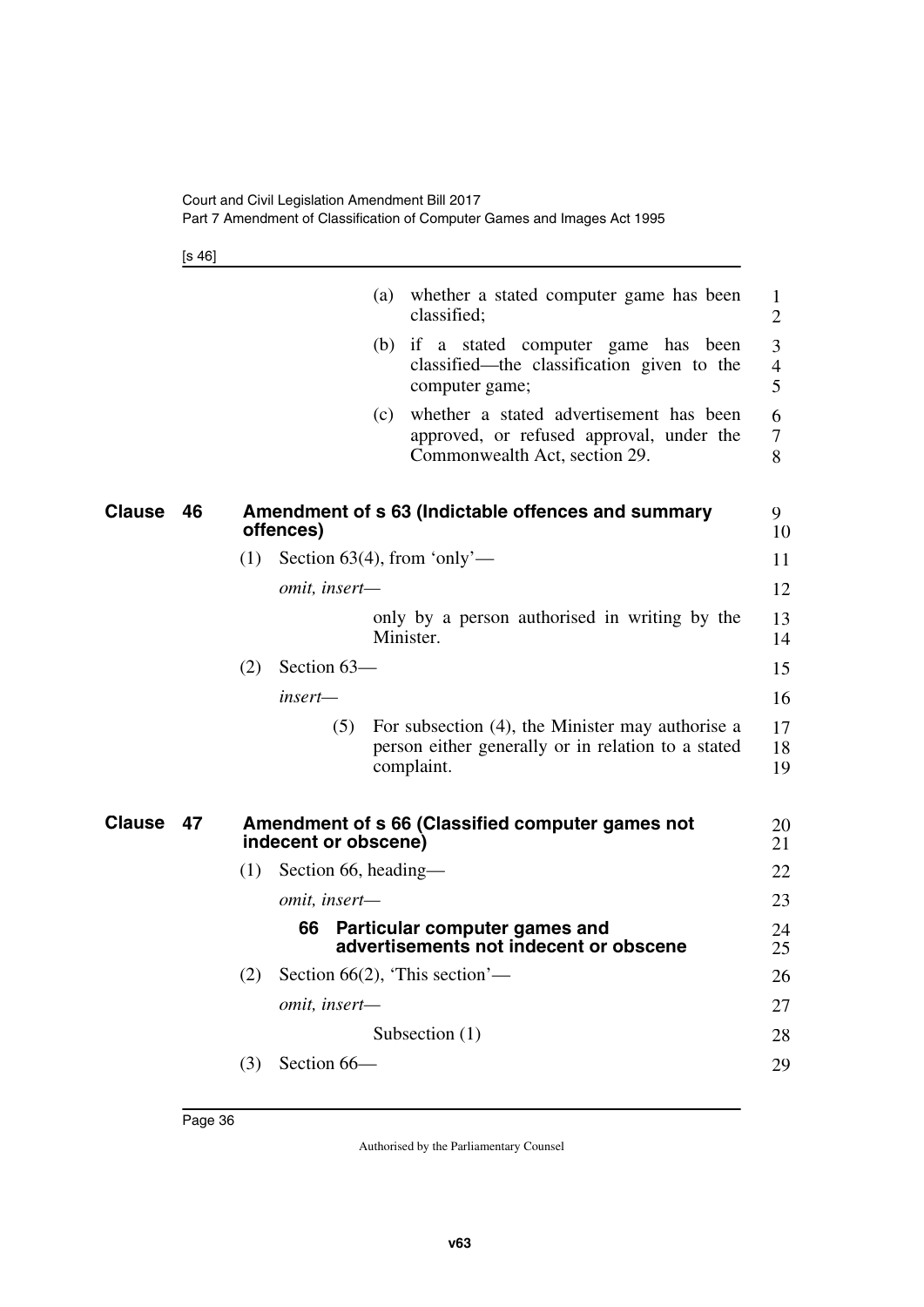|               |    |                              |     | [s 48]                                                                                                                                                                                                                         |                                                 |
|---------------|----|------------------------------|-----|--------------------------------------------------------------------------------------------------------------------------------------------------------------------------------------------------------------------------------|-------------------------------------------------|
|               |    | insert-                      |     |                                                                                                                                                                                                                                | $\mathbf{1}$                                    |
|               |    | (3)                          |     | Also, to the extent a computer game is subject to<br>a conditional cultural exemption in relation to a<br>relevant showing, the computer game is not<br>indecent or obscene material for the purposes of<br>the Criminal Code. | $\overline{2}$<br>3<br>$\overline{4}$<br>5<br>6 |
| <b>Clause</b> | 48 | classification officer)      |     | <b>Omission of s 68 (Delegation by computer games</b>                                                                                                                                                                          | 7<br>8                                          |
|               |    | Section 68-                  |     |                                                                                                                                                                                                                                | 9                                               |
|               |    | omit.                        |     |                                                                                                                                                                                                                                | 10                                              |
| <b>Clause</b> | 49 | liability)                   |     | Amendment of s 69A (Protection of officials from criminal                                                                                                                                                                      | 11<br>12                                        |
|               |    |                              |     | Section 69A(2), definition <i>official</i> —                                                                                                                                                                                   | 13                                              |
|               |    | omit, insert-                |     |                                                                                                                                                                                                                                | 14                                              |
|               |    |                              |     | <i>official</i> means any of the following persons—                                                                                                                                                                            | 15                                              |
|               |    |                              | (a) | the convenor;                                                                                                                                                                                                                  | 16                                              |
|               |    |                              | (b) | the director;                                                                                                                                                                                                                  | 17                                              |
|               |    |                              | (c) | an inspector;                                                                                                                                                                                                                  | 18                                              |
|               |    |                              | (d) | a public service employee assisting a person<br>mentioned in paragraph (c).                                                                                                                                                    | 19<br>20                                        |
| <b>Clause</b> | 50 | Insertion of new pt 9, div 4 |     |                                                                                                                                                                                                                                | 21                                              |
|               |    | Part 9-                      |     |                                                                                                                                                                                                                                | 22                                              |
|               |    | insert—                      |     |                                                                                                                                                                                                                                | 23                                              |
|               |    | <b>Division 4</b>            |     | <b>Court and Civil Legislation</b>                                                                                                                                                                                             | 24                                              |
|               |    |                              |     | <b>Amendment Act 2017</b>                                                                                                                                                                                                      | 25                                              |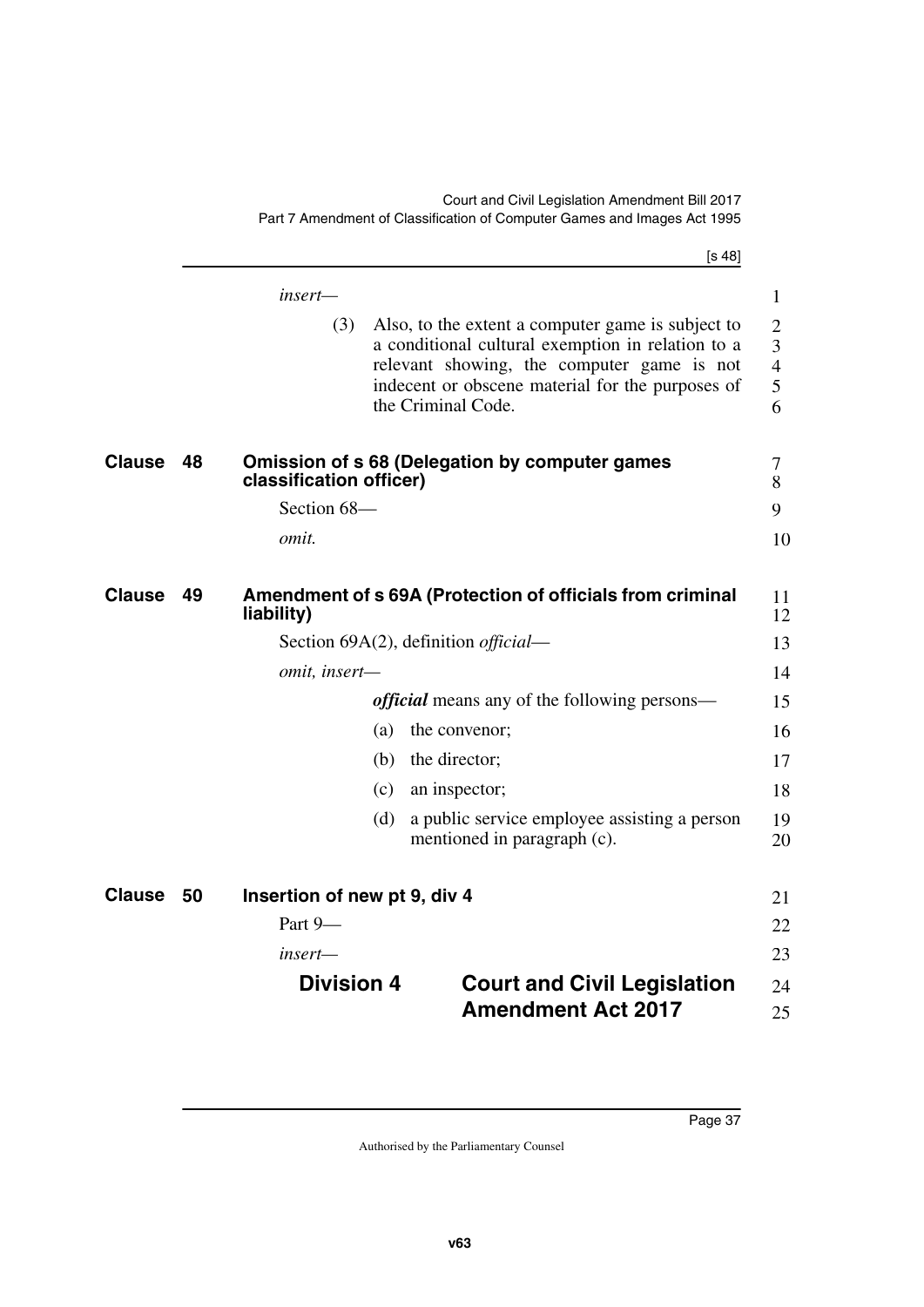[s 50]

| 83 | <b>Definition for division</b>                                                                                                                                                                                                                                                                                   | $\mathbf{1}$                          |
|----|------------------------------------------------------------------------------------------------------------------------------------------------------------------------------------------------------------------------------------------------------------------------------------------------------------------|---------------------------------------|
|    | In this division-                                                                                                                                                                                                                                                                                                | $\overline{2}$                        |
|    | <i>repealed</i> , if followed by a provision number,<br>means the provision of that number as in force<br>from time to time before the commencement.                                                                                                                                                             | $\mathfrak{Z}$<br>$\overline{4}$<br>5 |
| 84 | <b>Classification of computer games under</b><br>repealed s 5                                                                                                                                                                                                                                                    | 6<br>7                                |
|    | (1)<br>This section applies in relation to a computer<br>immediately<br>that,<br>before<br>the<br>game<br>commencement, had a classification (the <i>earlier</i><br><i>classification</i> ) given under repealed section 5.                                                                                      | 8<br>9<br>10<br>11                    |
|    | From the commencement, the following are taken<br>(2)<br>to have been given under the Commonwealth<br>$Act-$                                                                                                                                                                                                     | 12<br>13<br>14                        |
|    | the earlier classification of the computer<br>(a)<br>game;                                                                                                                                                                                                                                                       | 15<br>16                              |
|    | any consumer advice (the <i>earlier consumer</i><br>(b)<br><i>advice</i> ) for the computer game determined<br>under the Commonwealth Act, section 20,<br>as applied under repealed section $5(3)$ .                                                                                                             | 17<br>18<br>19<br>20                  |
|    | (3)<br>However, if the computer game is later classified,<br>the earlier classification and the earlier consumer<br>advice stop having effect from when the later<br>classification takes effect.                                                                                                                | 21<br>22<br>23<br>24                  |
| 85 | Application of particular modifications of<br>computer games for ss 10A and 21A                                                                                                                                                                                                                                  | 25<br>26                              |
|    | To remove any doubt, it is declared that, for<br>sections $10A(3)$ and $21A(3)$ , an alteration or<br>addition of a computer game may consist of a<br>modification mentioned in the Commonwealth<br>Act, section $20A(2)(a)$ , (d) or (e) or $21(2)(ba)$ or<br>(3) only if the computer game is classified on or | 27<br>28<br>29<br>30<br>31<br>32      |

33

after 1 January 2013.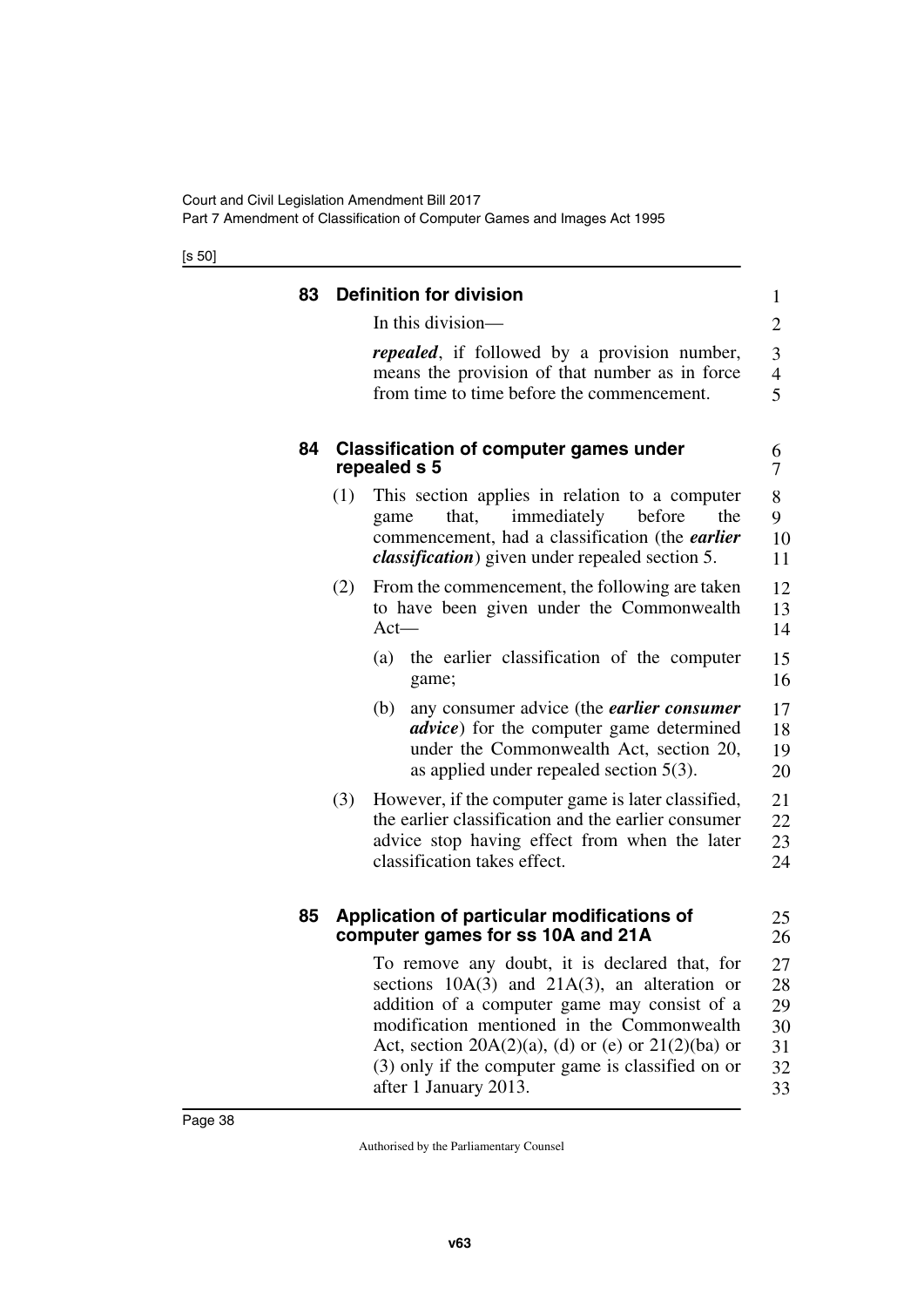|              |     |               | [s 51]                                                                                                                                                                                                                            |
|--------------|-----|---------------|-----------------------------------------------------------------------------------------------------------------------------------------------------------------------------------------------------------------------------------|
|              |     |               | $Note-$                                                                                                                                                                                                                           |
|              |     |               | See the Classification (Publications, Films and<br>Computer Games) Amendment (Classification Tools and<br>Other Measures) Act 2014 (Cwlth), schedule 4, part 2.                                                                   |
|              |     | 86            | Ending of exemptions given under repealed s<br>58 or 59                                                                                                                                                                           |
|              |     |               | This section applies if, immediately before the<br>(1)<br>commencement, an exemption given under either<br>of the following provisions was in force for an<br>$entity-$                                                           |
|              |     |               | repealed section 58;<br>(a)                                                                                                                                                                                                       |
|              |     |               | repealed section 59.<br>(b)                                                                                                                                                                                                       |
|              |     |               | (2)<br>On the commencement, the exemption ends.                                                                                                                                                                                   |
| Clause<br>51 |     |               | <b>Amendment of sch 2 (Dictionary)</b>                                                                                                                                                                                            |
|              | (1) | review board— | Schedule 2, definitions <i>advertisement</i> , <i>classified</i> , <i>computer</i><br>games classification officer, exempt computer game and                                                                                      |
|              |     | <i>omit.</i>  |                                                                                                                                                                                                                                   |
|              | (2) | Schedule 2-   |                                                                                                                                                                                                                                   |
|              |     | insert-       |                                                                                                                                                                                                                                   |
|              |     |               | <i>advertisement</i> , for a computer game, has the<br>meaning given by the Commonwealth Act,<br>section 5, definition <i>advertisement</i> , to the extent<br>the definition relates to an advertisement for a<br>computer game. |
|              |     |               | <i>classified</i> means classified or reclassified under<br>the Commonwealth Act.                                                                                                                                                 |
|              |     |               | <i>exempt computer game</i> see the Commonwealth<br>Act, section 5.                                                                                                                                                               |
|              |     |               | <i>inspector</i> means a person appointed to be an<br>inspector under section $30(1)$ .                                                                                                                                           |
|              |     |               |                                                                                                                                                                                                                                   |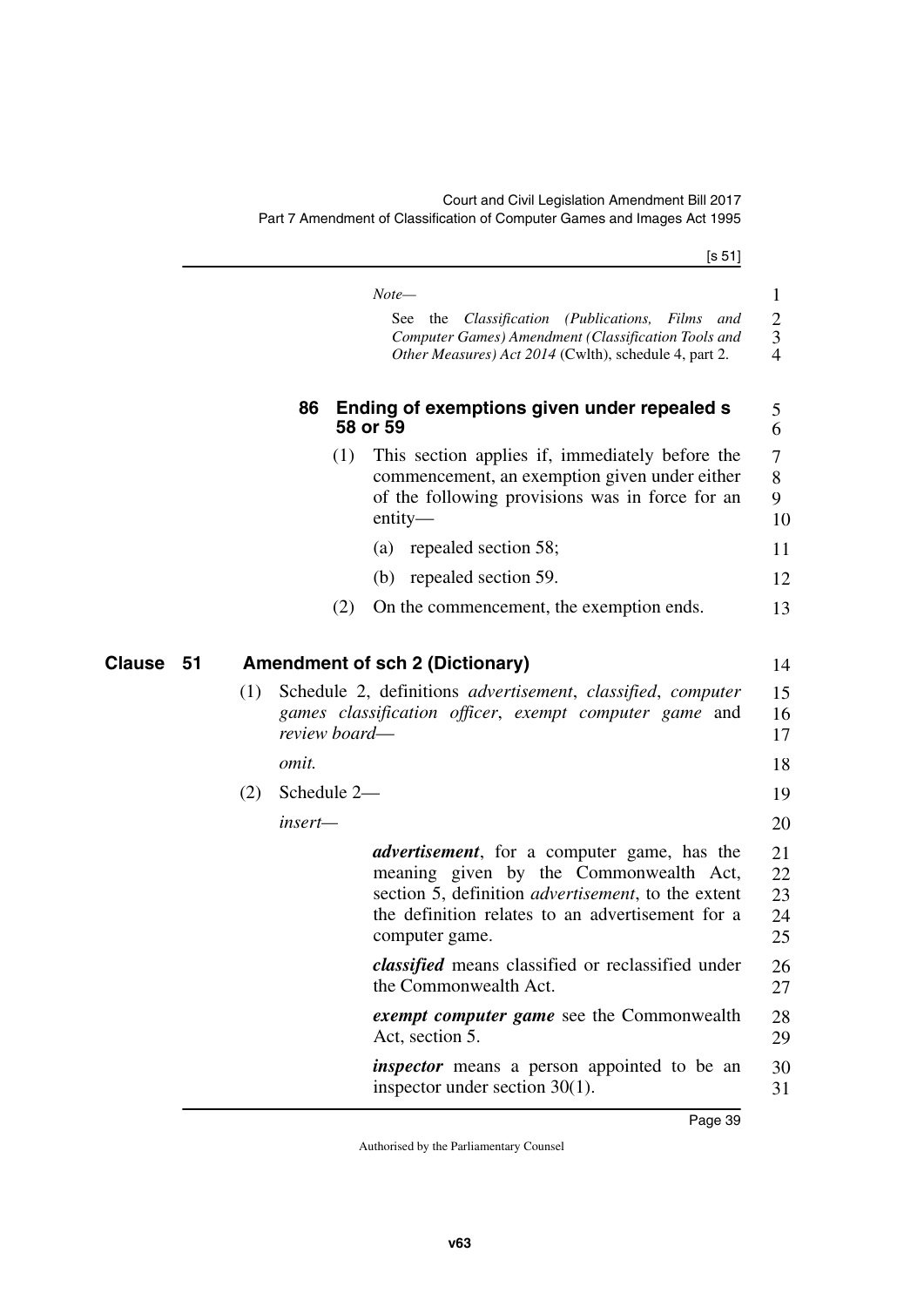[s 52]

|               |        |     |                    | <i>relevant showing</i> has the meaning given by the<br>Commonwealth Act, sections 6C and 6E.                                                                                                                          | 1<br>$\overline{2}$  |
|---------------|--------|-----|--------------------|------------------------------------------------------------------------------------------------------------------------------------------------------------------------------------------------------------------------|----------------------|
|               |        |     |                    | <i>review board</i> see the Commonwealth Act, section<br>5.                                                                                                                                                            | 3<br>$\overline{4}$  |
|               |        |     |                    | subject to a conditional cultural exemption has<br>the meaning given by the Commonwealth Act,<br>section 5.                                                                                                            | 5<br>6<br>7          |
|               |        | (3) |                    | Schedule 2, definition <i>consumer advice</i> —                                                                                                                                                                        | 8                    |
|               |        |     | insert—            |                                                                                                                                                                                                                        | 9                    |
|               |        |     |                    | $Note-$                                                                                                                                                                                                                | 10                   |
|               |        |     |                    | Under the Commonwealth Act, section $22CF(5)$ ,<br>particular consumer advice determined by an approved<br>classification tool is taken to be consumer advice<br>determined by the board under section 20 of that Act. | 11<br>12<br>13<br>14 |
|               | Part 8 |     |                    | <b>Amendment of Classification of</b><br><b>Films Act 1991</b>                                                                                                                                                         | 15<br>16             |
| <b>Clause</b> | 52     |     | <b>Act amended</b> |                                                                                                                                                                                                                        | 17                   |
|               |        |     |                    | This part amends the <i>Classification of Films Act 1991</i> .                                                                                                                                                         | 18                   |
|               |        |     |                    |                                                                                                                                                                                                                        |                      |
| <b>Clause</b> | 53     |     |                    | Replacement of s 2A (Exempt film excluded from Act)                                                                                                                                                                    | 19                   |
|               |        |     | Section 2A-        |                                                                                                                                                                                                                        | 20                   |
|               |        |     | omit, insert-      |                                                                                                                                                                                                                        | 21                   |
|               |        |     |                    | 2A Application of Act                                                                                                                                                                                                  | 22                   |
|               |        |     | (1)                | This Act does not apply to a film that is an exempt<br>film.                                                                                                                                                           | 23<br>24             |
|               |        |     | (2)                | Also, this Act does not apply in relation to a<br>relevant showing of a film to the extent the film is<br>subject to a conditional cultural exemption in<br>relation to the relevant showing.                          | 25<br>26<br>27<br>28 |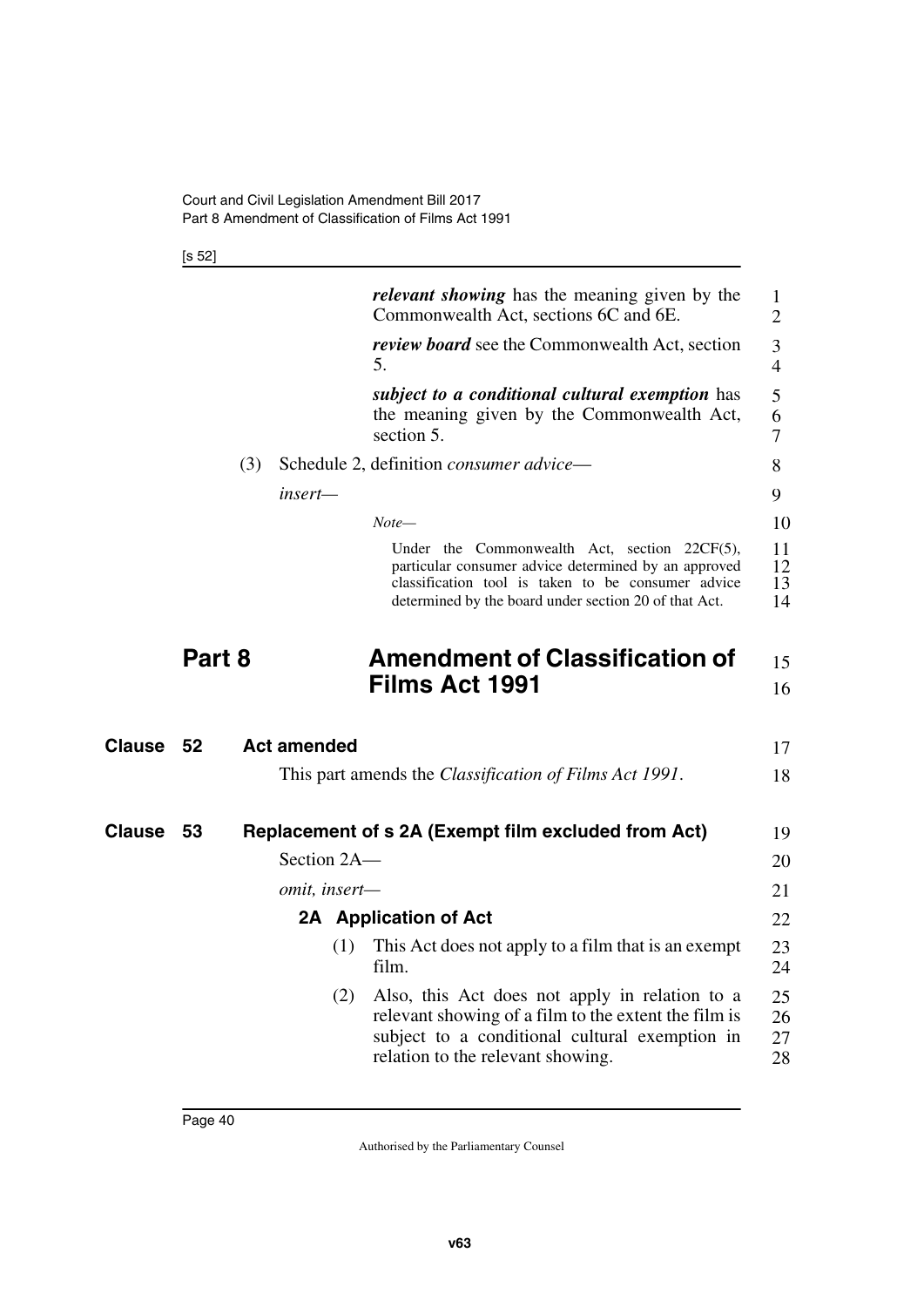| <b>Clause</b> | 54 |     |               | <b>Amendment of s 3 (Definitions)</b>                                                                                                                                                                               | $\mathbf{1}$         |
|---------------|----|-----|---------------|---------------------------------------------------------------------------------------------------------------------------------------------------------------------------------------------------------------------|----------------------|
|               |    | (1) |               | Section 3, definitions <i>advertisement</i> , <i>classifications notice</i> ,<br>exempt film, review board and synopsis—                                                                                            | 2<br>3               |
|               |    |     | omit.         |                                                                                                                                                                                                                     | 4                    |
|               |    | (2) | Section 3-    |                                                                                                                                                                                                                     | 5                    |
|               |    |     | insert-       |                                                                                                                                                                                                                     | 6                    |
|               |    |     |               | <i>advertisement</i> , for a film, has the meaning given<br>by the Commonwealth Act, section 5, definition<br><i>advertisement</i> , to the extent the definition relates<br>to an advertisement for a film.        | 7<br>8<br>9<br>10    |
|               |    |     |               | <i>classifications notice</i> , for a film, means a notice<br>in the form approved under the Commonwealth<br>Act, section 8A about classifications for films.                                                       | 11<br>12<br>13       |
|               |    |     |               | <i>exempt film</i> see the Commonwealth Act, section<br>5.                                                                                                                                                          | 14<br>15             |
|               |    |     |               | <i>inspector</i> means a person appointed to be an<br>inspector under section $4(1)$ .                                                                                                                              | 16<br>17             |
|               |    |     |               | <i>relevant showing</i> has the meaning given by the<br>Commonwealth Act, sections 6C and 6E.                                                                                                                       | 18<br>19             |
|               |    |     |               | <i>review board</i> see the Commonwealth Act, section<br>5.                                                                                                                                                         | 20<br>21             |
|               |    |     |               | subject to a conditional cultural exemption has<br>the meaning given by the Commonwealth Act,<br>section 5.                                                                                                         | 22<br>23<br>24       |
|               |    | (3) |               | Section 3, definition <i>consumer advice</i> —                                                                                                                                                                      | 25                   |
|               |    |     | insert—       |                                                                                                                                                                                                                     | 26                   |
|               |    |     |               | $Note-$                                                                                                                                                                                                             | 27                   |
|               |    |     |               | Under the Commonwealth Act, section 22CF(5),<br>particular consumer advice determined by an approved<br>classification tool is taken to be consumer advice<br>determined by the board under section 20 of that Act. | 28<br>29<br>30<br>31 |
|               |    | (4) |               | Section 3, 'In this Act—'—                                                                                                                                                                                          | 32                   |
|               |    |     | omit, insert- |                                                                                                                                                                                                                     | 33                   |
|               |    |     |               |                                                                                                                                                                                                                     |                      |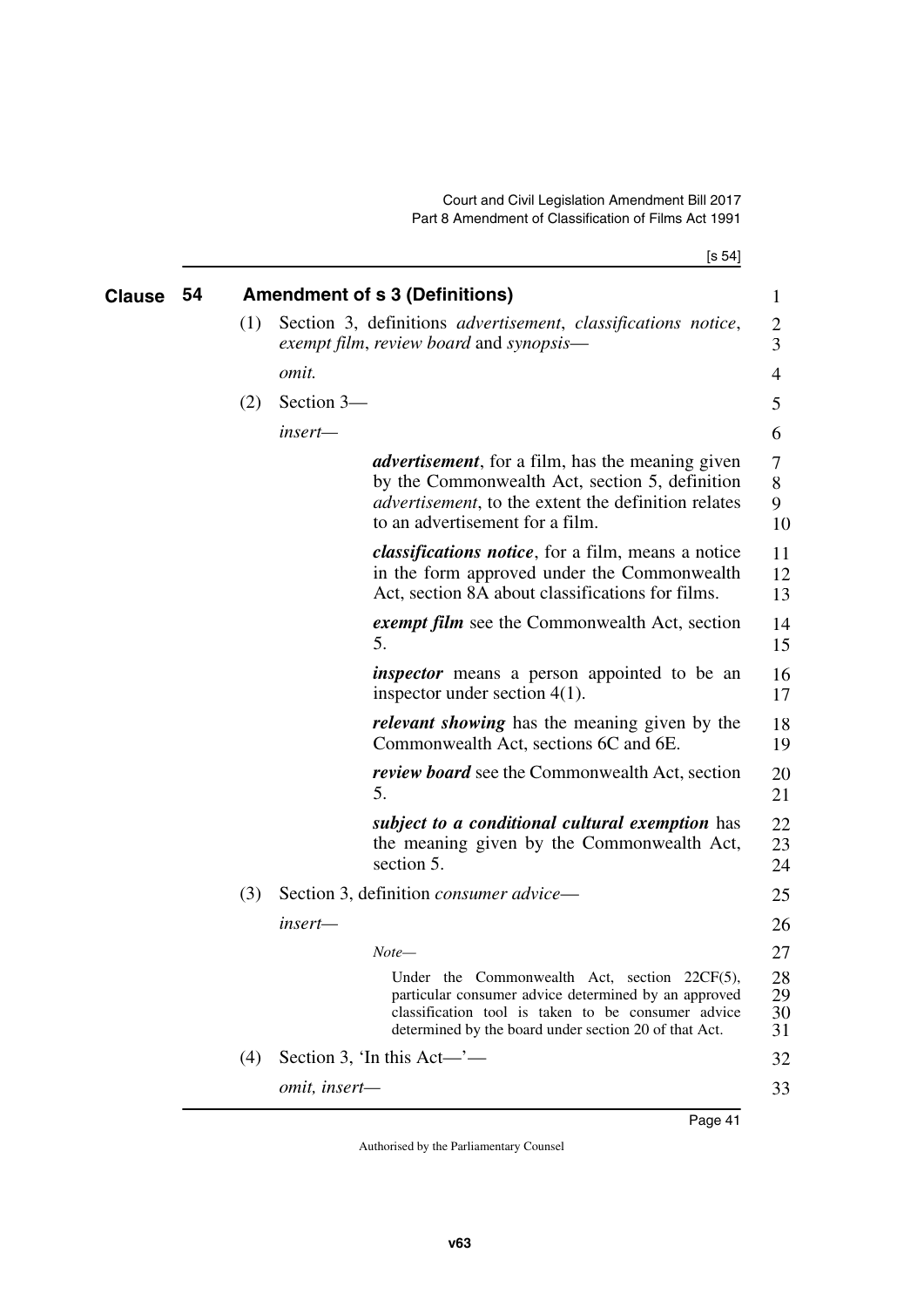[s 55]

|               |    | The dictionary in schedule 1 defines particular<br>1<br>words used in this Act.<br>$\overline{2}$                                                                                                                                |                            |
|---------------|----|----------------------------------------------------------------------------------------------------------------------------------------------------------------------------------------------------------------------------------|----------------------------|
|               |    | (5)<br>Section 3, all definitions—<br>3                                                                                                                                                                                          |                            |
|               |    | <i>relocate</i> to schedule 1, as inserted by this Act.<br>$\overline{4}$                                                                                                                                                        |                            |
| <b>Clause</b> | 55 | Amendment of s 4 (Inspectors and films classification<br>5<br>officer)<br>6                                                                                                                                                      |                            |
|               |    | Section 4, heading, 'and films classification officer'—<br>(1)<br>$\tau$                                                                                                                                                         |                            |
|               |    | omit.<br>8                                                                                                                                                                                                                       |                            |
|               |    | Section 4(5), penalty, 'contravention of this subsection'—<br>(2)<br>9                                                                                                                                                           |                            |
|               |    | omit, insert-                                                                                                                                                                                                                    | 10                         |
|               |    | subsection $(5)$                                                                                                                                                                                                                 | 11                         |
|               |    | Section 4(6) and $(7)$ —<br>(3)                                                                                                                                                                                                  | 12                         |
|               |    | omit.                                                                                                                                                                                                                            | 13                         |
| <b>Clause</b> | 56 | <b>Omission of s 4A (Delegation by films classification</b><br>officer)                                                                                                                                                          | 14<br>15                   |
|               |    | Section 4A-                                                                                                                                                                                                                      | 16                         |
|               |    | omit.                                                                                                                                                                                                                            | 17                         |
| <b>Clause</b> | 57 | Amendment of s 21 (Prohibition against exhibition of<br>certain films in public places)                                                                                                                                          | 18<br>19                   |
|               |    | Section $21(4)$ —                                                                                                                                                                                                                | 20                         |
|               |    | omit, insert-                                                                                                                                                                                                                    | 21                         |
|               |    | Subsection $(3)$ does not apply in relation to an<br>(4)<br>alteration or addition of a film that consists of a<br>modification mentioned in the Commonwealth<br>Act, section $20A(2)(a)$ to (e) or $21(2)(a)$ to (d) or<br>(3). | 22<br>23<br>24<br>25<br>26 |
|               |    |                                                                                                                                                                                                                                  |                            |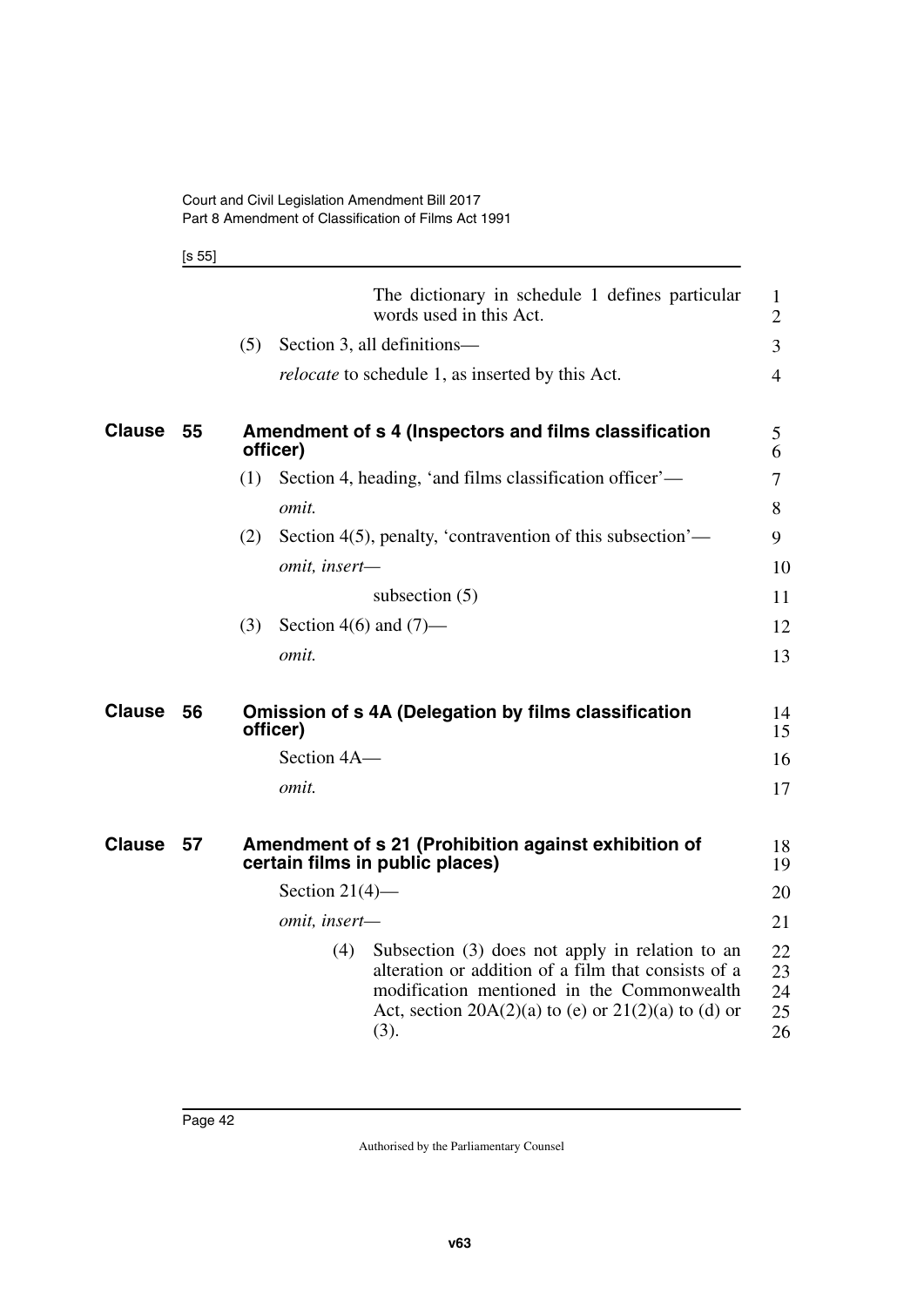[s 58]

| <b>Clause</b> | 58 |     | classification)     |     | Amendment of s 25CA (Calling in unclassified film for                                                                                                            | $\perp$<br>$\overline{2}$ |
|---------------|----|-----|---------------------|-----|------------------------------------------------------------------------------------------------------------------------------------------------------------------|---------------------------|
|               |    | (1) | Section $25CA(1)$ — |     |                                                                                                                                                                  | 3                         |
|               |    |     | omit, insert-       |     |                                                                                                                                                                  | $\overline{4}$            |
|               |    |     | (1)                 |     | This section applies if—                                                                                                                                         | 5                         |
|               |    |     |                     | (a) | the director has reasonable grounds to<br>believe an unclassified film is not an exempt<br>film; and                                                             | 6<br>7<br>8               |
|               |    |     |                     |     | (b) the film is being published in Queensland,<br>or the director has reasonable grounds to<br>believe the film will be published in<br>Queensland; and          | 9<br>10<br>11<br>12       |
|               |    |     |                     | (c) | if<br>the<br>film is<br>being<br>published<br>1n<br>Queensland—the film is not subject to a<br>conditional cultural exemption in relation to<br>the publication. | 13<br>14<br>15<br>16      |
|               |    | (2) |                     |     | Section 25CA $(2)$ , 'or the films classification officer'—                                                                                                      | 17                        |
|               |    |     | omit.               |     |                                                                                                                                                                  | 18                        |
|               |    | (3) | Section 25CA-       |     |                                                                                                                                                                  | 19                        |
|               |    |     | insert-             |     |                                                                                                                                                                  | 20                        |
|               |    |     | (2A)                |     | The notice has effect only if it is published in the<br>Commonwealth gazette.                                                                                    | 21<br>22                  |
|               |    | (4) | Section $25CA(4)$ — |     |                                                                                                                                                                  | 23                        |
|               |    |     | omit.               |     |                                                                                                                                                                  | 24                        |
|               |    | (5) |                     |     | Section 25CA(5), 'subsection $(3)$ '—                                                                                                                            | 25                        |
|               |    |     | omit, insert-       |     |                                                                                                                                                                  | 26                        |
|               |    |     |                     |     | subsection $(4)$                                                                                                                                                 | 27                        |
|               |    | (6) |                     |     | Section 25CA $(2A)$ and $(3)$ —                                                                                                                                  | 28                        |
|               |    |     |                     |     | <i>renumber</i> as section $25CA(3)$ and (4).                                                                                                                    | 29                        |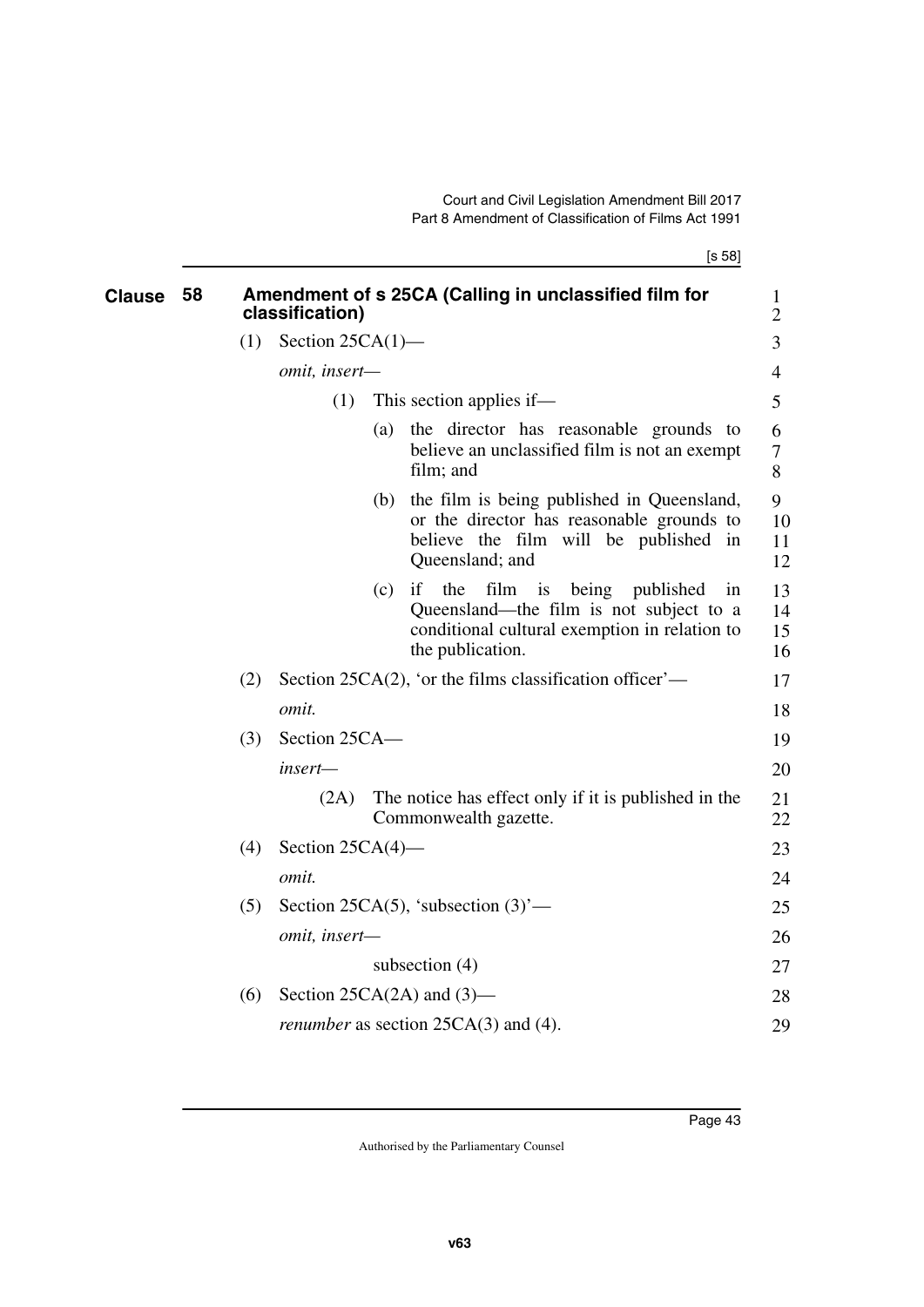[s 59]

| <b>Clause</b> | 59 | Amendment of s 25CB (Calling in film for reclassification)                                   | $\mathbf{1}$   |
|---------------|----|----------------------------------------------------------------------------------------------|----------------|
|               |    | Section 25CB $(2)$ , 'or the films classification officer'—                                  | $\overline{2}$ |
|               |    | omit.                                                                                        | $\overline{3}$ |
| <b>Clause</b> | 60 | Amendment of s 25CC (Obtaining copies for review)                                            | $\overline{4}$ |
|               |    | Section 25CC(2), 'or the films classification officer'—                                      | 5              |
|               |    | omit.                                                                                        | 6              |
| <b>Clause</b> | 61 | Amendment of s 25D (Power to require certain<br>advertisements to be submitted for approval) | 7<br>8         |
|               |    | Section 25D(1), 'or the films classification officer'—                                       | 9              |
|               |    | omit.                                                                                        | 10             |
| <b>Clause</b> | 62 | Amendment of s 25E (Defence to prosecution under<br>section 25D)                             | 11<br>12       |
|               |    | Section 25E, heading, 'section 25D'—<br>(1)                                                  | 13             |
|               |    | omit, insert-                                                                                | 14             |
|               |    | s25D                                                                                         | 15             |
|               |    | Section 25E, 'or the films classification officer'—<br>(2)                                   | 16             |
|               |    | omit.                                                                                        | 17             |
| <b>Clause</b> | 63 | Amendment of s 27 (Advertisement to contain<br>determined markings and consumer advice)      | 18<br>19       |
|               |    | Section $27(2)$ —                                                                            | 20             |
|               |    | omit, insert-                                                                                | 21             |
|               |    | Subsection $(3)$ applies if—<br>(2)                                                          | 22             |
|               |    | the board reclassifies a film under the<br>(a)<br>Commonwealth Act, section 39; or           | 23<br>24       |
|               |    | (b) the board revokes—                                                                       | 25             |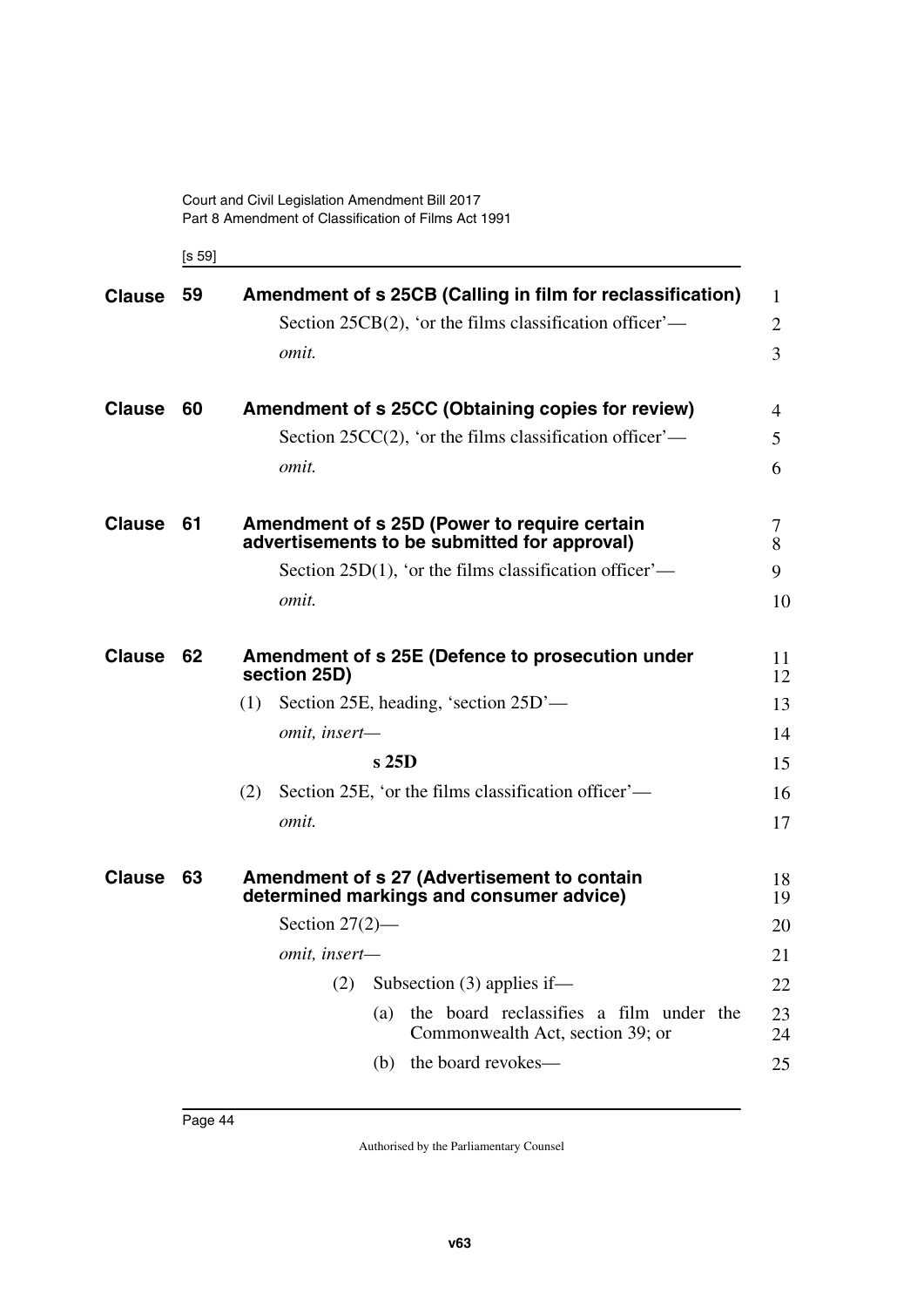|              |                    | [s 64]                                                                                                                                                                                                                                                                               |
|--------------|--------------------|--------------------------------------------------------------------------------------------------------------------------------------------------------------------------------------------------------------------------------------------------------------------------------------|
|              |                    | a classification or consumer advice for<br>(i)<br>a film under the Commonwealth Act,<br>section $22B(3)$ ; or                                                                                                                                                                        |
|              |                    | a classification for a film under the<br>(ii)<br>Commonwealth Act, section 22CH(1).                                                                                                                                                                                                  |
|              | (3)                | of the determined markings<br>Display<br>and<br>consumer advice that applied to the film before<br>the reclassification or revocation is sufficient<br>compliance with subsection (1) for the period of<br>30 days after the day the reclassification or<br>revocation takes effect. |
|              |                    | $Note-$                                                                                                                                                                                                                                                                              |
|              |                    | See the Commonwealth Act, sections 22CH(7) and 28<br>in relation to when the reclassification or revocation<br>takes effect.                                                                                                                                                         |
| Clause<br>64 |                    | Amendment of s 28 (False advertising of films prohibited)                                                                                                                                                                                                                            |
|              | Section $28(1A)$ — |                                                                                                                                                                                                                                                                                      |
|              | omit, insert-      |                                                                                                                                                                                                                                                                                      |
|              | (2)                | Subsection $(3)$ applies if the board—                                                                                                                                                                                                                                               |
|              |                    | reclassifies a film under the Commonwealth<br>(a)<br>Act, section 39; or                                                                                                                                                                                                             |
|              |                    | (b) revokes a classification for a film under the<br>Commonwealth Act, section 22B(3) or<br>22CH(1).                                                                                                                                                                                 |
|              |                    |                                                                                                                                                                                                                                                                                      |
|              | (3)                | Indicating the film has the classification that<br>applied to the film before the reclassification or<br>sufficient<br>compliance<br>with<br><i>is</i><br>revocation<br>subsection (1) for the period of 30 days after the<br>day the reclassification or revocation takes effect.   |
|              |                    | $Note-$                                                                                                                                                                                                                                                                              |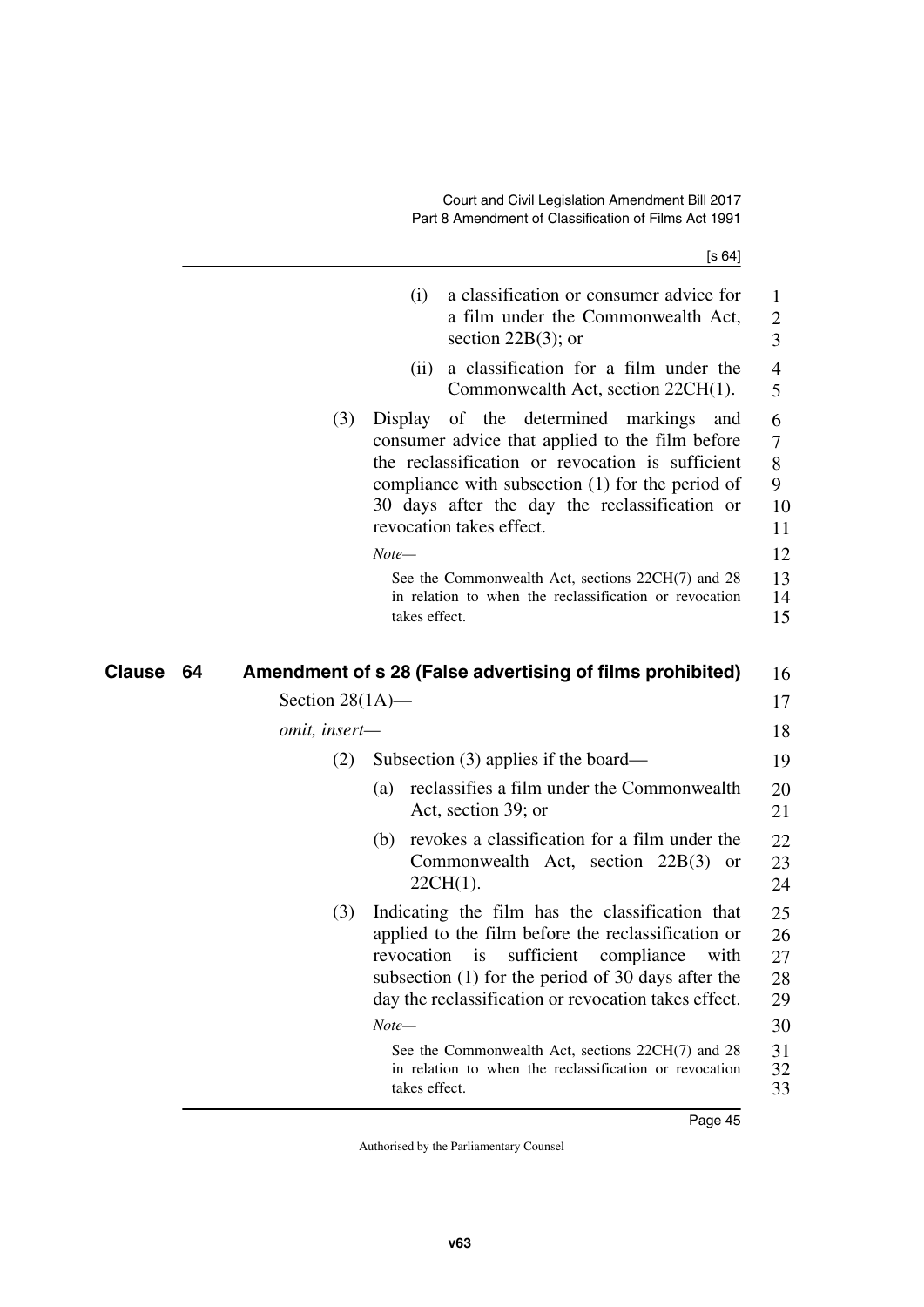[s 65]

| <b>Clause</b> | 65 | containers)              | Amendment of s 29 (Markings and consumer advice on                                                                                                                                                                                                                  | $\mathbf{1}$<br>$\overline{2}$                 |  |  |
|---------------|----|--------------------------|---------------------------------------------------------------------------------------------------------------------------------------------------------------------------------------------------------------------------------------------------------------------|------------------------------------------------|--|--|
|               |    | Section 29-              |                                                                                                                                                                                                                                                                     | 3                                              |  |  |
|               |    | insert—                  |                                                                                                                                                                                                                                                                     | $\overline{4}$                                 |  |  |
|               |    | (2)                      | Subsection $(3)$ applies if—                                                                                                                                                                                                                                        |                                                |  |  |
|               |    |                          | the board reclassifies a film under the<br>(a)<br>Commonwealth Act, section 39; or                                                                                                                                                                                  | 6<br>$\overline{7}$                            |  |  |
|               |    |                          | the board revokes—<br>(b)                                                                                                                                                                                                                                           | 8                                              |  |  |
|               |    |                          | a classification or consumer advice for<br>(i)<br>a film under the Commonwealth Act,<br>section $22B(3)$ ; or                                                                                                                                                       | 9<br>10<br>11                                  |  |  |
|               |    |                          | a classification for a film under the<br>(i)<br>Commonwealth Act, section 22CH(1).                                                                                                                                                                                  | 12<br>13                                       |  |  |
|               |    | (3)                      | Bearing the determined markings and consumer<br>advice that applied to the film before the<br>reclassification<br>or revocation is<br>compliance with subsection (1) for the period of<br>30 days after the day the reclassification or<br>revocation takes effect. | 14<br>15<br>sufficient<br>16<br>17<br>18<br>19 |  |  |
|               |    |                          | $Note-$                                                                                                                                                                                                                                                             | 20                                             |  |  |
|               |    |                          | See the Commonwealth Act, sections 22CH(7) and 28<br>in relation to when the reclassification or revocation<br>takes effect.                                                                                                                                        | 21<br>22<br>23                                 |  |  |
| <b>Clause</b> | 66 | marked classified films) | Amendment of s 36 (Display and sale of improperly                                                                                                                                                                                                                   | 24<br>25                                       |  |  |
|               |    | Section 36-              |                                                                                                                                                                                                                                                                     | 26                                             |  |  |
|               |    | insert—                  |                                                                                                                                                                                                                                                                     | 27                                             |  |  |
|               |    | (2)                      | Subsection $(3)$ applies if the board—                                                                                                                                                                                                                              | 28                                             |  |  |
|               |    |                          | reclassifies a film under the Commonwealth<br>(a)<br>Act, section 39; or                                                                                                                                                                                            | 29<br>30                                       |  |  |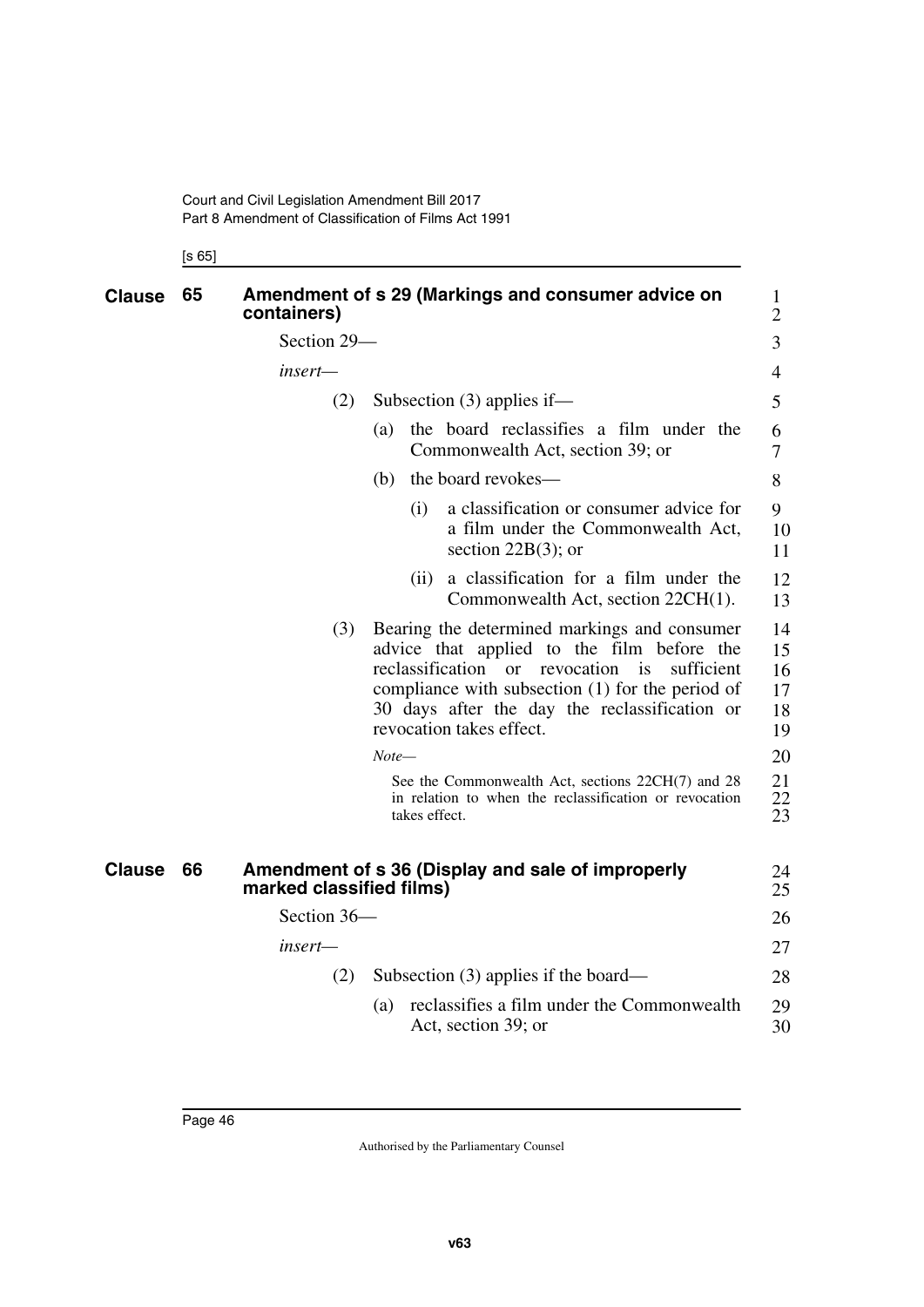|               |    | [s 67]                                                                                                                                                                                                                                                     |                                                 |
|---------------|----|------------------------------------------------------------------------------------------------------------------------------------------------------------------------------------------------------------------------------------------------------------|-------------------------------------------------|
|               |    | (b) revokes a classification for a film under the<br>Commonwealth Act, section $22B(3)$<br><b>or</b><br>$22CH(1)$ .                                                                                                                                        | 1<br>$\mathbf{2}$<br>3                          |
|               |    | Indicating the film has the classification that<br>(3)<br>applied before the reclassification or revocation is<br>sufficient compliance with subsection (1) for the<br>period of 30 days after the day the reclassification<br>or revocation takes effect. | $\overline{4}$<br>5<br>6<br>$\overline{7}$<br>8 |
|               |    | $Note-$                                                                                                                                                                                                                                                    | 9                                               |
|               |    | See the Commonwealth Act, sections 22CH(7) and 28<br>in relation to when the reclassification or revocation<br>takes effect.                                                                                                                               | 10<br>11<br>12                                  |
| Clause        | 67 | Amendment of s 36A (Prohibition against sale of certain<br>films)                                                                                                                                                                                          | 13<br>14                                        |
|               |    | Section 36A $(3)$ , 'an unclassified'—<br>(1)                                                                                                                                                                                                              | 15                                              |
|               |    | omit, insert-                                                                                                                                                                                                                                              | 16                                              |
|               |    | a classified                                                                                                                                                                                                                                               | 17                                              |
|               |    | (2)<br>Section $36A(4)$ —                                                                                                                                                                                                                                  | 18                                              |
|               |    | omit, insert-                                                                                                                                                                                                                                              | 19                                              |
|               |    | (4)<br>Subsection (3) does not apply in relation to an<br>alteration or addition of a film that consists of a<br>modification mentioned in the Commonwealth<br>Act, section $20A(2)(a)$ to (e) or $21(2)(a)$ to (d) or<br>(3).                             | 20<br>21<br>22<br>23<br>24                      |
| <b>Clause</b> | 68 | Replacement of s 52 (Additional power of inspector to<br>seize films)                                                                                                                                                                                      | 25<br>26                                        |
|               |    | Section 52-                                                                                                                                                                                                                                                | 27                                              |
|               |    | omit, insert-                                                                                                                                                                                                                                              | 28                                              |
|               |    | Additional power of inspector to seize films<br>52                                                                                                                                                                                                         | 29                                              |
|               |    | This section applies if—<br>(1)                                                                                                                                                                                                                            | 30                                              |

Page 47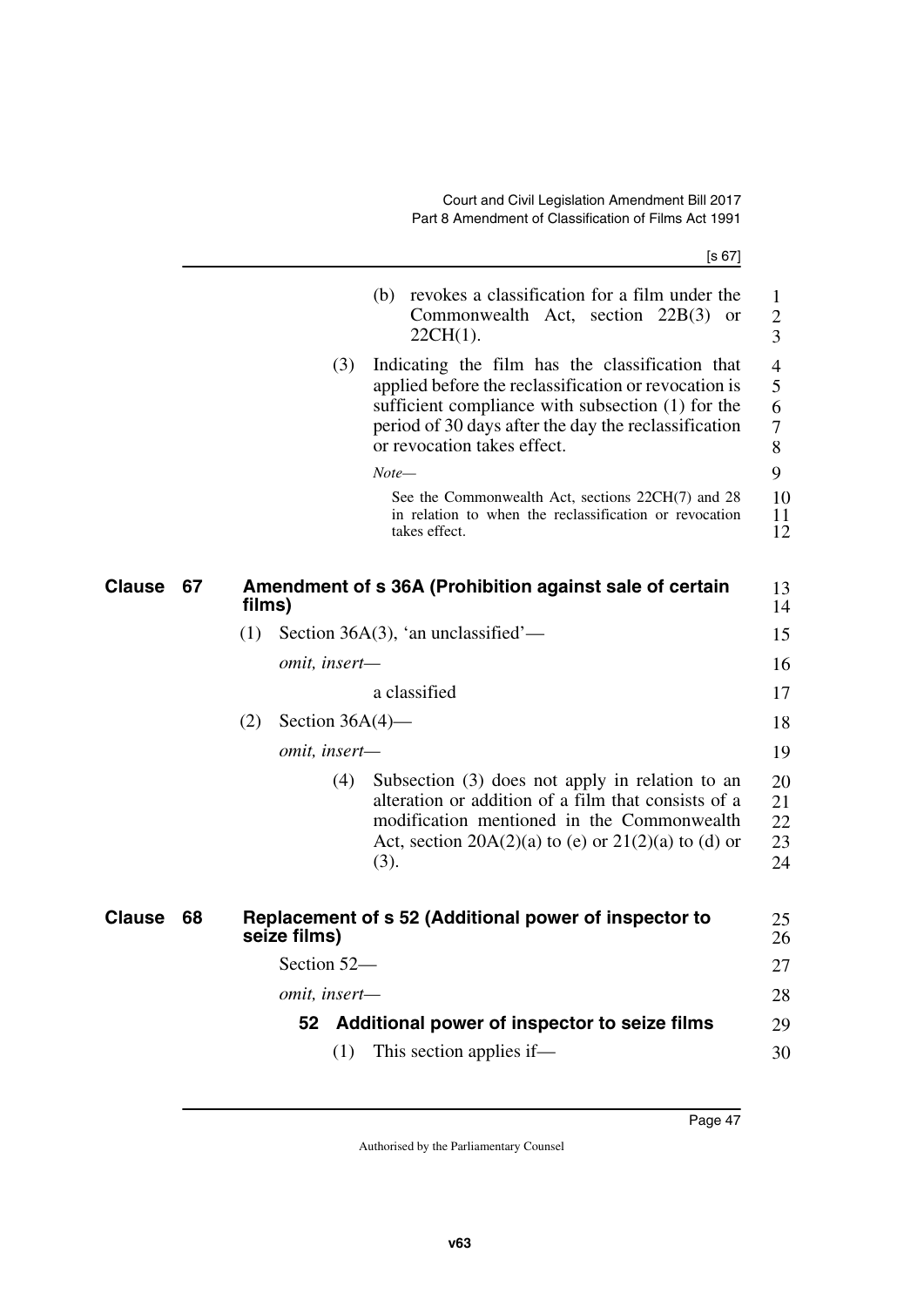[s 69]

|                     |                          | a person makes a complaint to an inspector<br>(a)<br>about a film; and                                                                                                                                                                                                    | $\mathbf{1}$<br>$\overline{2}$   |
|---------------------|--------------------------|---------------------------------------------------------------------------------------------------------------------------------------------------------------------------------------------------------------------------------------------------------------------------|----------------------------------|
|                     |                          | (b) the inspector reasonably believes the film is<br>an objectionable film.                                                                                                                                                                                               | 3<br>$\overline{4}$              |
|                     | (2)                      | The inspector may seize the film from any place<br>the inspector may lawfully enter or board.                                                                                                                                                                             | 5<br>6                           |
|                     | (3)                      | An inspector who seizes a film under subsection<br>(2) must, as soon as practicable, submit the film to<br>the board for classification.                                                                                                                                  | 7<br>8<br>9                      |
|                     | (4)                      | If a film seized under subsection $(2)$ is classified,<br>the inspector must, as soon as practicable after it<br>is classified, return the film to the person who<br>appears to be entitled to it.                                                                        | 10<br>11<br>12<br>13             |
|                     | (5)                      | Subsection (4) does not apply if the film is<br>classified as an $X$ 18+ or RC film.                                                                                                                                                                                      | 14<br>15                         |
| Clause<br>69        |                          | <b>Omission of pt 7 (Exemptions)</b>                                                                                                                                                                                                                                      | 16                               |
|                     | Part 7-                  |                                                                                                                                                                                                                                                                           | 17                               |
|                     | omit.                    |                                                                                                                                                                                                                                                                           | 18                               |
| <b>Clause</b><br>70 |                          | <b>Amendment of s 60 (Evidentiary provisions)</b>                                                                                                                                                                                                                         | 19                               |
|                     | (1)<br>Section $60(1)$ — |                                                                                                                                                                                                                                                                           | 20                               |
|                     | omit, insert-            |                                                                                                                                                                                                                                                                           | 21                               |
|                     | (1)                      | In a proceeding for an offence against this Act, a<br>document purporting to be a certificate given by<br>director or the convenor<br>the<br>under<br>the<br>Commonwealth Act, section 25 or 87 and stating<br>any of the following matters is evidence of the<br>matter- | 22<br>23<br>24<br>25<br>26<br>27 |
|                     |                          | whether a stated film has been classified;<br>(a)                                                                                                                                                                                                                         | 28                               |
|                     |                          | if a stated film has been classified-the<br>(b)<br>classification given to the film;                                                                                                                                                                                      | 29<br>30                         |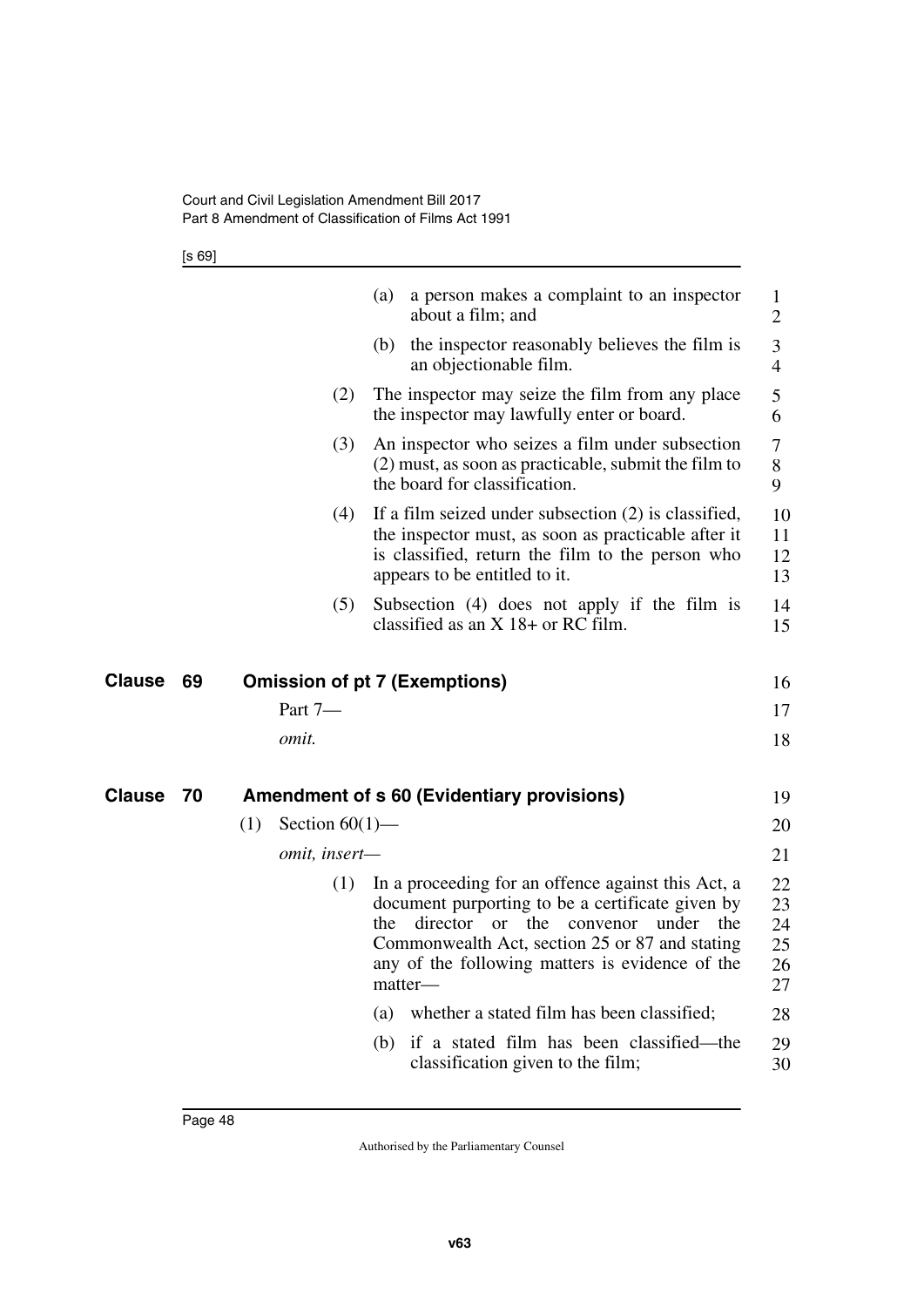|        |    | [s 71]                                                                                                                                                                                                              |
|--------|----|---------------------------------------------------------------------------------------------------------------------------------------------------------------------------------------------------------------------|
|        |    | whether a stated advertisement has been<br>(c)<br>approved, or refused approval, under the<br>Commonwealth Act, section 29.                                                                                         |
|        |    | (2)<br>Section $60(3)$ and $(4)$ —                                                                                                                                                                                  |
|        |    | omit.                                                                                                                                                                                                               |
| Clause | 71 | Amendment of s 61 (Indictable offences and summary<br>offences)                                                                                                                                                     |
|        |    | (1)<br>Section 61(4), from 'only'—                                                                                                                                                                                  |
|        |    | omit, insert-                                                                                                                                                                                                       |
|        |    | only by a person authorised in writing by the<br>Minister.                                                                                                                                                          |
|        |    | Section 61-<br>(2)                                                                                                                                                                                                  |
|        |    | insert-                                                                                                                                                                                                             |
|        |    | For subsection (4), the Minister may authorise a<br>(5)<br>person either generally or in relation to a stated<br>complaint.                                                                                         |
| Clause | 72 | Amendment of s 64 (Certain classified films not indecent<br>or obscene)                                                                                                                                             |
|        |    | Section $64(2)$ , 'This section'—<br>(1)                                                                                                                                                                            |
|        |    | omit, insert-                                                                                                                                                                                                       |
|        |    | Subsection $(1)$                                                                                                                                                                                                    |
|        |    | Section 64-<br>(2)                                                                                                                                                                                                  |
|        |    | insert-                                                                                                                                                                                                             |
|        |    | (3)<br>Also, to the extent a film is subject to a<br>conditional cultural exemption in relation to a<br>relevant showing, the film is not indecent or<br>obscene material for the purposes of the Criminal<br>Code. |
|        |    |                                                                                                                                                                                                                     |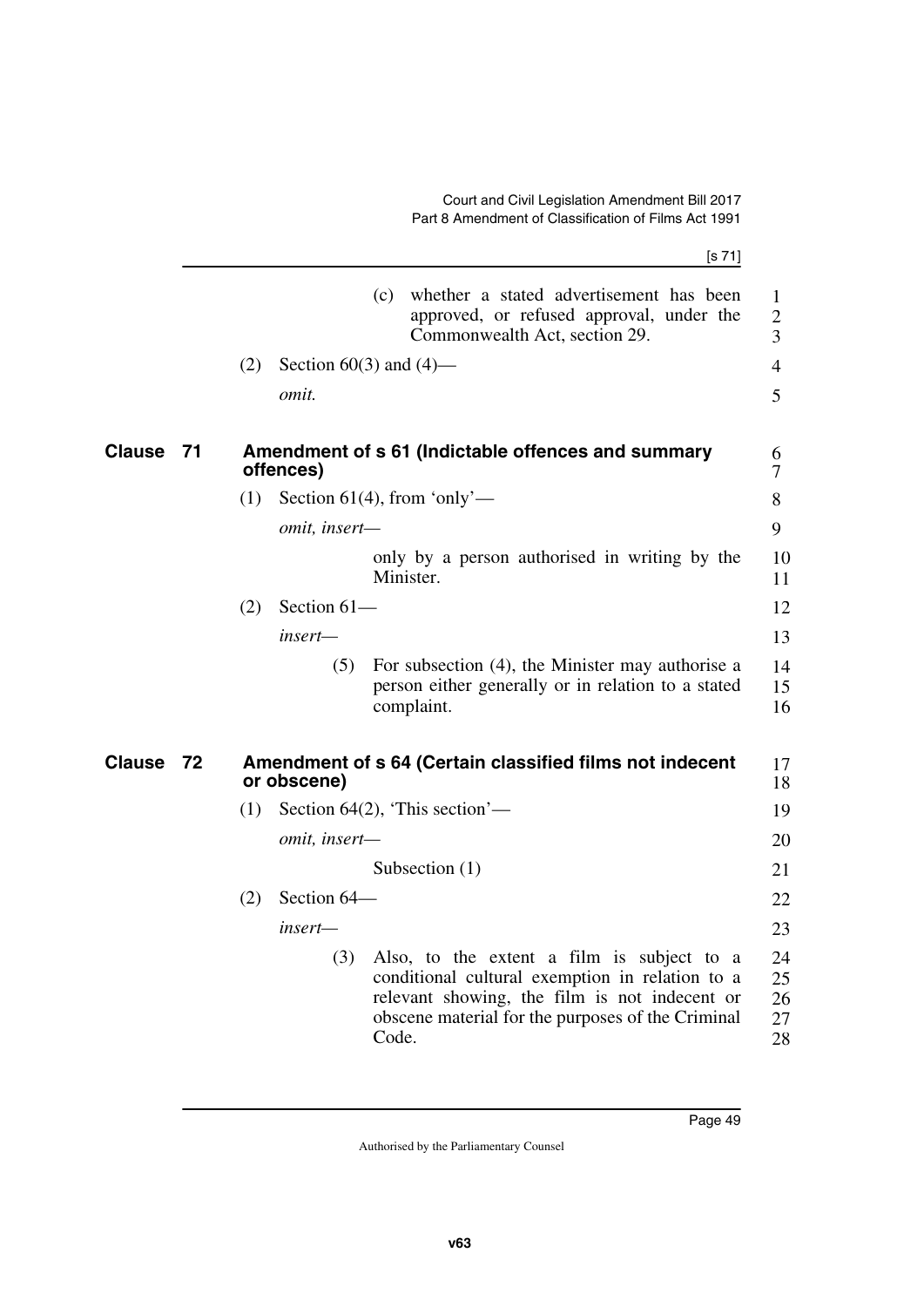[s 73]

| <b>Clause</b> | 73 | Amendment of s 66A (Protection of officials from liability)                                                                                                                                                                                                                                                                                                                                                                                                                                                    | $\mathbf{1}$                                             |
|---------------|----|----------------------------------------------------------------------------------------------------------------------------------------------------------------------------------------------------------------------------------------------------------------------------------------------------------------------------------------------------------------------------------------------------------------------------------------------------------------------------------------------------------------|----------------------------------------------------------|
|               |    | (1)<br>Section 66A, heading, after 'from'—                                                                                                                                                                                                                                                                                                                                                                                                                                                                     | 2                                                        |
|               |    | insert-                                                                                                                                                                                                                                                                                                                                                                                                                                                                                                        | 3                                                        |
|               |    | criminal                                                                                                                                                                                                                                                                                                                                                                                                                                                                                                       | 4                                                        |
|               |    | Section 66A $(2)$ , definition <i>official</i> —<br>(2)                                                                                                                                                                                                                                                                                                                                                                                                                                                        | 5                                                        |
|               |    | omit, insert-                                                                                                                                                                                                                                                                                                                                                                                                                                                                                                  | 6                                                        |
|               |    | <i>official</i> means any of the following persons—                                                                                                                                                                                                                                                                                                                                                                                                                                                            | 7                                                        |
|               |    | the convenor;<br>(a)                                                                                                                                                                                                                                                                                                                                                                                                                                                                                           | 8                                                        |
|               |    | the director;<br>(b)                                                                                                                                                                                                                                                                                                                                                                                                                                                                                           | 9                                                        |
|               |    | an inspector;<br>(c)                                                                                                                                                                                                                                                                                                                                                                                                                                                                                           | 10                                                       |
|               |    | a public service employee assisting a person<br>(d)<br>mentioned in paragraph (c).                                                                                                                                                                                                                                                                                                                                                                                                                             | 11<br>12                                                 |
| <b>Clause</b> | 74 | Insertion of new pt 9, div 6                                                                                                                                                                                                                                                                                                                                                                                                                                                                                   | 13                                                       |
|               |    | Part 9-                                                                                                                                                                                                                                                                                                                                                                                                                                                                                                        | 14                                                       |
|               |    | insert—                                                                                                                                                                                                                                                                                                                                                                                                                                                                                                        | 15                                                       |
|               |    | <b>Division 6</b><br><b>Court and Civil Legislation</b><br><b>Amendment Act 2017</b>                                                                                                                                                                                                                                                                                                                                                                                                                           | 16<br>17                                                 |
|               |    | Application of particular modifications of films<br>81<br>for ss 21 and 36A                                                                                                                                                                                                                                                                                                                                                                                                                                    | 18<br>19                                                 |
|               |    | To remove any doubt, it is declared that, for<br>sections $21(4)$ and $36A(4)$ , an alteration or<br>addition of a film may consist of a modification<br>mentioned in the Commonwealth Act, section<br>$20A(2)(a)$ , (d) or (e) or $21(2)(ba)$ or (3) only if the<br>film is classified on or after 1 January 2013.<br>$Note-$<br>Classification (Publications,<br>Films<br>See:<br>the<br>and<br>Computer Games) Amendment (Classification Tools and<br>Other Measures) Act 2014 (Cwlth), schedule 4, part 2. | 20<br>21<br>22<br>23<br>24<br>25<br>26<br>27<br>28<br>29 |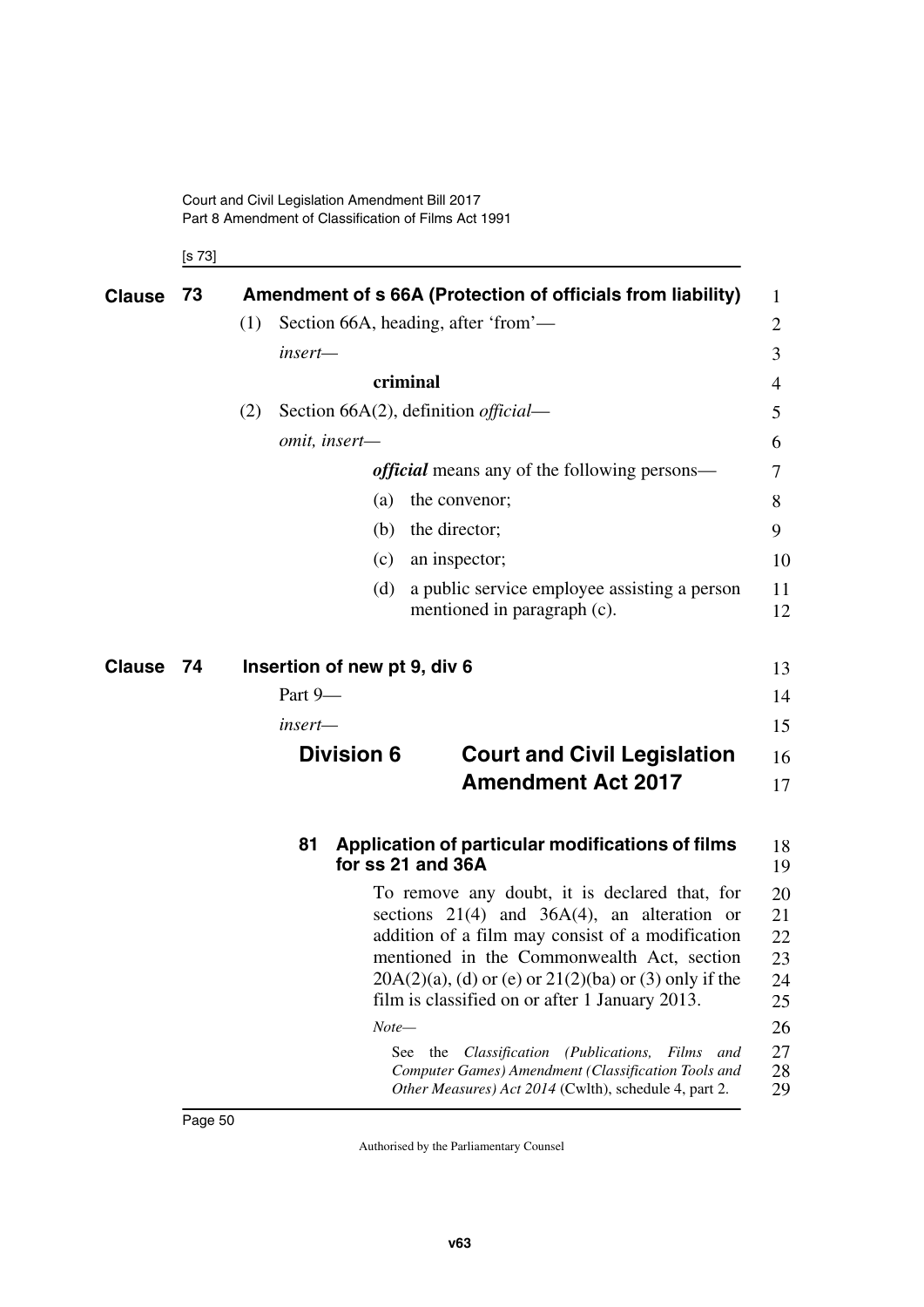[s 75]

|               |        | 82                     | Ending of exemptions given under repealed s<br>57 or 59A                                                                                                                |
|---------------|--------|------------------------|-------------------------------------------------------------------------------------------------------------------------------------------------------------------------|
|               |        |                        | (1)<br>This section applies if, immediately before the<br>commencement, an exemption given under either<br>of the following provisions was in force for an<br>$entity-$ |
|               |        |                        | (a) repealed section 57;                                                                                                                                                |
|               |        |                        | (b) repealed section 59A.                                                                                                                                               |
|               |        |                        | (2)<br>On the commencement, the exemption ends.                                                                                                                         |
|               |        |                        | (3)<br>In this section—                                                                                                                                                 |
|               |        |                        | <i>repealed</i> , if followed by a provision number,<br>means the provision of that number as in force<br>from time to time before the commencement.                    |
| Clause        | 75     | Insertion of new sch 1 |                                                                                                                                                                         |
|               |        | After part 9—          |                                                                                                                                                                         |
|               |        | insert—                |                                                                                                                                                                         |
|               |        |                        | <b>Schedule 1</b><br><b>Dictionary</b>                                                                                                                                  |
|               |        |                        | section 3                                                                                                                                                               |
|               | Part 9 |                        | <b>Amendment of Classification of</b>                                                                                                                                   |
|               |        |                        | <b>Publications Act 1991</b>                                                                                                                                            |
| <b>Clause</b> | 76     | <b>Act amended</b>     |                                                                                                                                                                         |
|               |        |                        | This part amends the Classification of Publications Act 1991.                                                                                                           |
|               |        |                        |                                                                                                                                                                         |
| <b>Clause</b> | 77     | Insertion of new s 2A  |                                                                                                                                                                         |
|               |        |                        | After section 2-                                                                                                                                                        |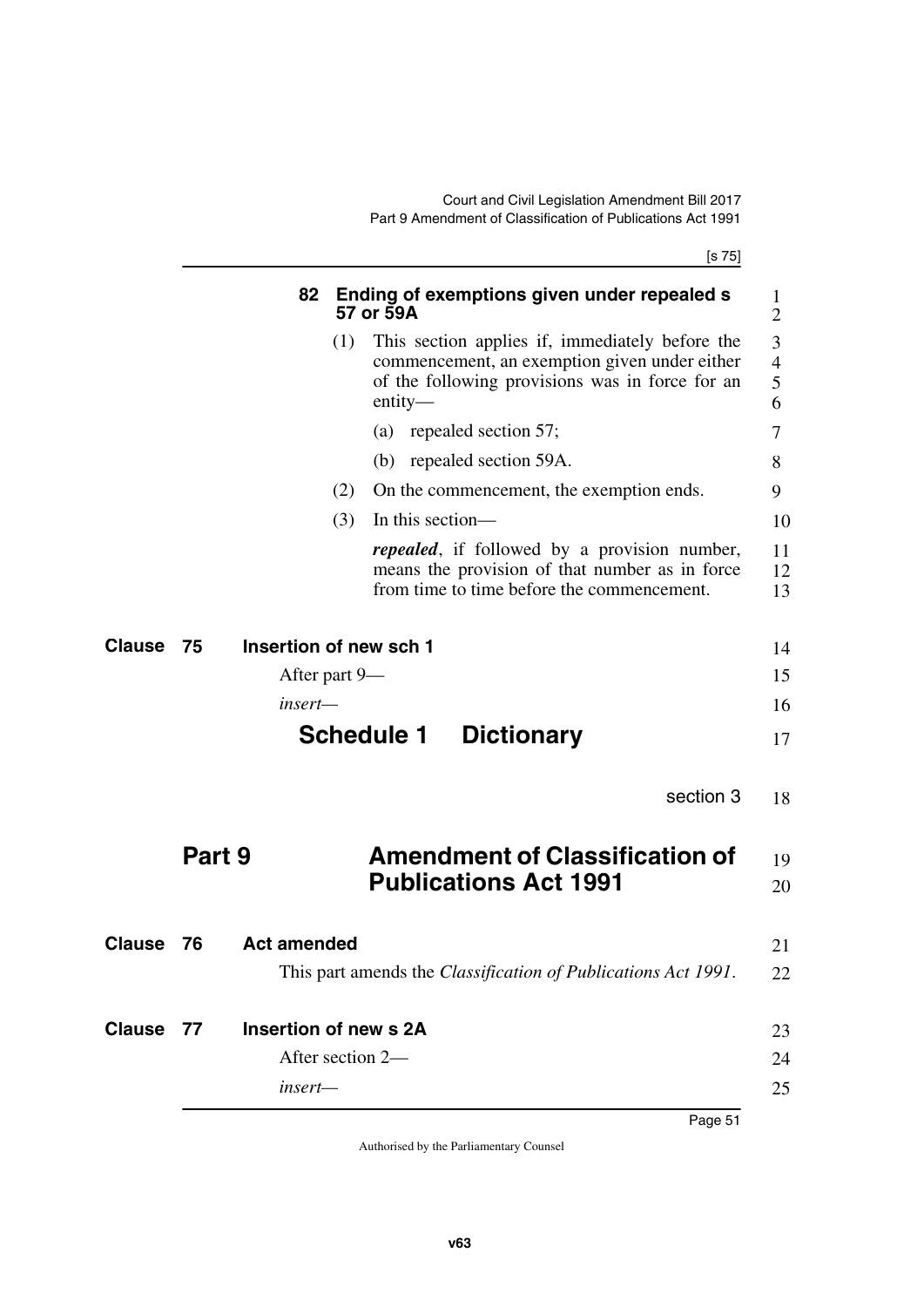[s 78]

|        |    |     |            | 2A Application of Act                                                                                                                                                                                                                                                        | $\mathbf{1}$                            |
|--------|----|-----|------------|------------------------------------------------------------------------------------------------------------------------------------------------------------------------------------------------------------------------------------------------------------------------------|-----------------------------------------|
|        |    |     |            | This Act does not apply in relation to a relevant<br>showing of a publication to the extent the<br>publication is subject to a conditional cultural<br>exemption in relation to the relevant showing.                                                                        | 2<br>3<br>$\overline{\mathcal{A}}$<br>5 |
| Clause | 78 |     |            | <b>Amendment of s 3 (Definitions)</b>                                                                                                                                                                                                                                        | 6                                       |
|        |    | (1) |            | Section 3, definitions <i>advertisement</i> , <i>approved</i> wholesaler,<br>child abuse photograph, classification guidelines, classified,<br>Code, code of conduct, interim prohibited publication, QCAT<br>information notice, retail seller and submittable publication— | 7<br>8<br>9<br>10                       |
|        |    |     | omit.      |                                                                                                                                                                                                                                                                              | 11                                      |
|        |    | (2) | Section 3- |                                                                                                                                                                                                                                                                              | 12                                      |
|        |    |     | insert-    |                                                                                                                                                                                                                                                                              | 13                                      |
|        |    |     |            | <i>advertisement</i> , for a publication, has the meaning<br>given by the Commonwealth Act, section 5,<br>definition<br><i>advertisement</i> , to the extent the<br>definition relates to an advertisement for a<br>publication.                                             | 14<br>15<br>16<br>17<br>18              |
|        |    |     |            | classified means classified or reclassified under<br>the Commonwealth Act.                                                                                                                                                                                                   | 19<br>20                                |
|        |    |     |            | <i>inspector</i> means a person appointed to be an<br>inspector under section $5(1)$ .                                                                                                                                                                                       | 21<br>22                                |
|        |    |     |            | <i>relevant showing</i> has the meaning given by the<br>Commonwealth Act, sections 6C and 6E.                                                                                                                                                                                | 23<br>24                                |
|        |    |     |            | subject to a conditional cultural exemption has<br>the meaning given by the Commonwealth Act,<br>section 5.                                                                                                                                                                  | 25<br>26<br>27                          |
|        |    |     |            | <i>submittable publication</i> see the Commonwealth<br>Act, section 5.                                                                                                                                                                                                       | 28<br>29                                |
|        |    | (3) |            | Section 3, definition <i>prohibited publication</i> , paragraph (c)—                                                                                                                                                                                                         | 30                                      |
|        |    |     | omit.      |                                                                                                                                                                                                                                                                              | 31                                      |
|        |    | (4) |            | Section 3, 'In this Act—'—                                                                                                                                                                                                                                                   | 32                                      |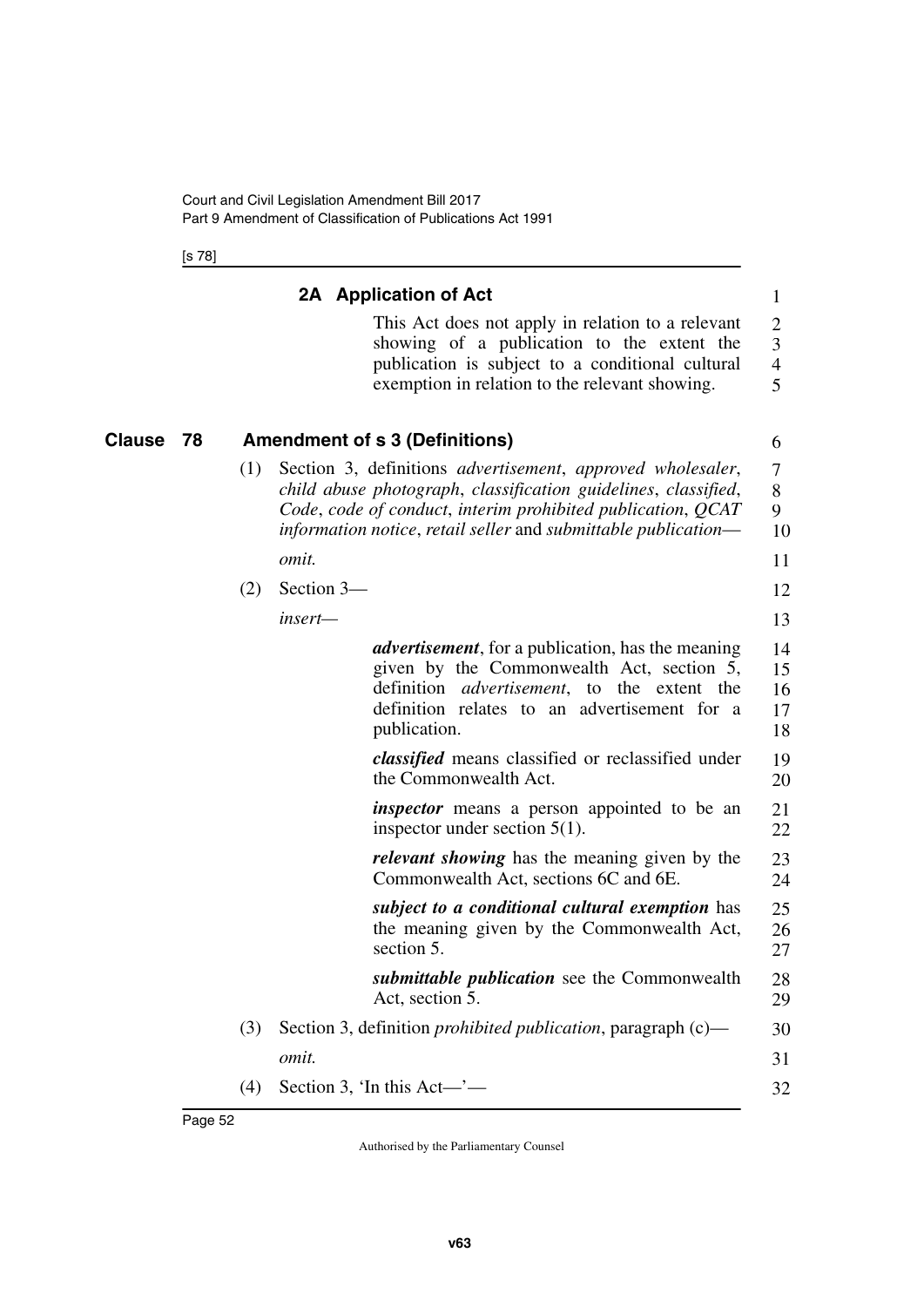## Court and Civil Legislation Amendment Bill 2017 Part 9 Amendment of Classification of Publications Act 1991

|               |      | [s 79]                                                                                                      |                     |
|---------------|------|-------------------------------------------------------------------------------------------------------------|---------------------|
|               |      | omit, insert-                                                                                               | 1                   |
|               |      | The dictionary in schedule 1 defines particular<br>words used in this Act.                                  | $\overline{2}$<br>3 |
|               |      | (5)<br>Section 3, all definitions—                                                                          | 4                   |
|               |      | <i>relocate</i> to schedule 1, as inserted by this Act.                                                     | 5                   |
| <b>Clause</b> | - 79 | <b>Omission of s 4 (Classification under Commonwealth</b><br>Act)                                           | 6<br>7              |
|               |      | Section 4-                                                                                                  | 8                   |
|               |      | omit.                                                                                                       | 9                   |
| <b>Clause</b> | 80   | <b>Amendment of s 5 (Inspectors)</b>                                                                        | 10                  |
|               |      | Section 5(5), penalty, 'contravention of this subsection'—                                                  | 11                  |
|               |      | omit, insert-                                                                                               | 12                  |
|               |      | subsection $(5)$                                                                                            | 13                  |
| <b>Clause</b> | 81   | Omission of ss 6-8                                                                                          | 14                  |
|               |      | Sections 6 to 8-                                                                                            | 15                  |
|               |      | omit.                                                                                                       | 16                  |
| <b>Clause</b> | 82   | Omission of s 9 (Classification of publications)                                                            | 17                  |
|               |      | Section 9-                                                                                                  | 18                  |
|               |      | omit.                                                                                                       | 19                  |
| <b>Clause</b> | 83   | Amendment of s 9A (Power to require publisher to submit<br>application for classification of a publication) | 20<br>21            |
|               |      | Section $9A(1)$ and $(2)$ —<br>(1)                                                                          | 22                  |
|               |      | omit, insert-                                                                                               | 23                  |
|               |      | This section applies if—<br>(1)                                                                             | 24                  |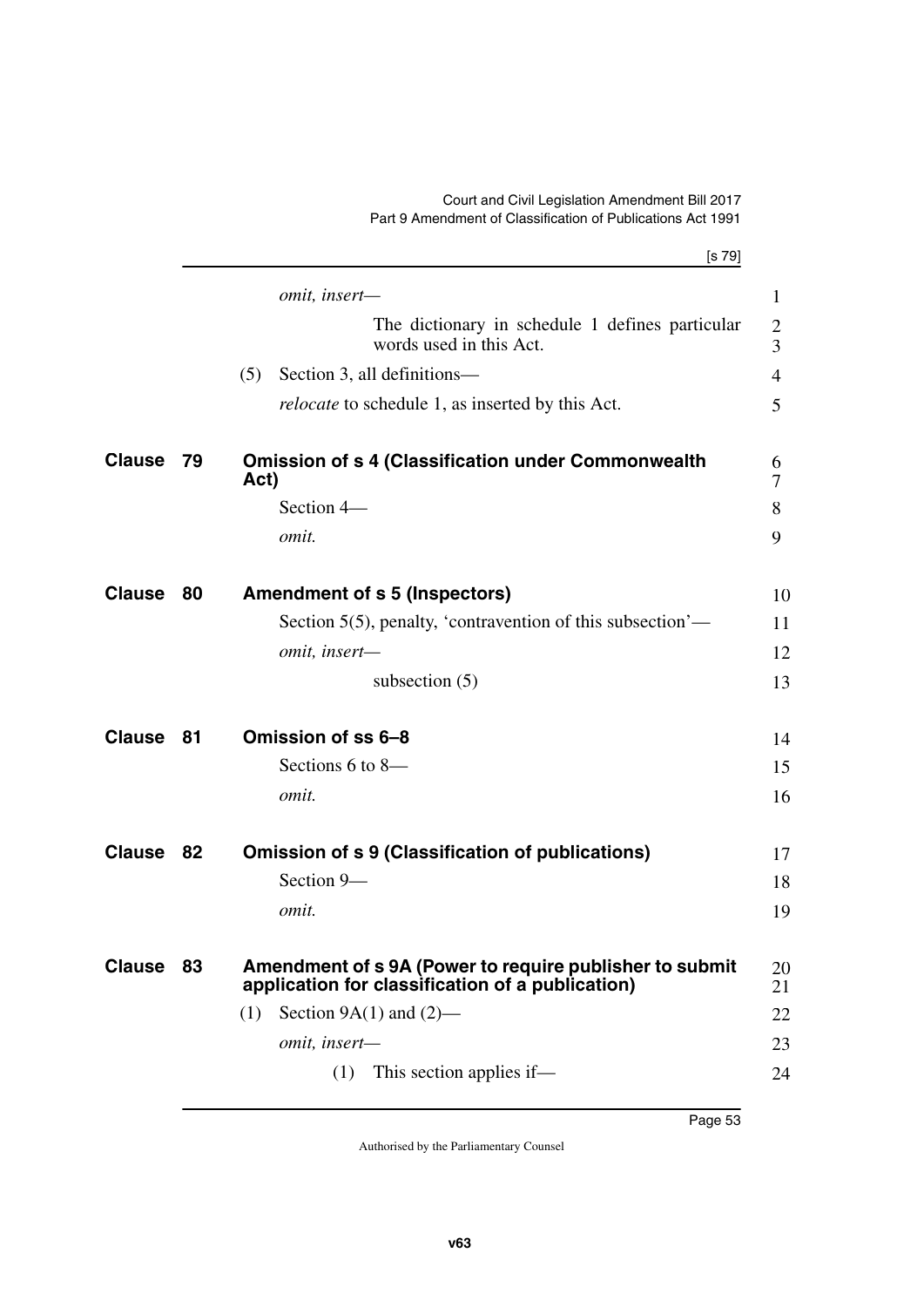[s 84]

|               |    |                   | director<br>reasonably<br>(a)<br>the<br>believes<br>a<br>publication is a submittable publication; and                                                                                                                                     | $\mathbf{1}$<br>$\overline{2}$ |
|---------------|----|-------------------|--------------------------------------------------------------------------------------------------------------------------------------------------------------------------------------------------------------------------------------------|--------------------------------|
|               |    |                   | the publication is being published in<br>(b)<br>Queensland, or the director reasonably<br>believes the publication will be published in<br>Queensland; and                                                                                 | 3<br>$\overline{4}$<br>5<br>6  |
|               |    |                   | if the publication is being published in<br>(c)<br>Queensland—the publication is not subject<br>to a conditional cultural exemption in<br>relation to the publication.                                                                     | 7<br>8<br>9<br>10              |
|               |    | (2)               | The director may, by written notice given to the<br>publisher of the publication, require the publisher<br>to submit an application for classification of the<br>publication, or of subsequent issues of the<br>publication, by the board. | 11<br>12<br>13<br>14<br>15     |
|               |    | (2A)              | The notice has effect only if it is published in the<br>Commonwealth gazette.                                                                                                                                                              | 16<br>17                       |
|               |    | (2)               | Section $9A(2A)$ and $(3)$ —                                                                                                                                                                                                               | 18                             |
|               |    |                   | <i>renumber</i> as section $9A(3)$ and (4).                                                                                                                                                                                                | 19                             |
| <b>Clause</b> | 84 |                   | Amendment of s 9B (Power to require certain<br>advertisements to be submitted for approval)                                                                                                                                                | 20<br>21                       |
|               |    |                   | Section 9B(1), 'or the publications classification officer'—                                                                                                                                                                               | 22                             |
|               |    | omit.             |                                                                                                                                                                                                                                            | 23                             |
| Clause        | 85 | section 9A or 9B) | Amendment of s 9C (Defence to prosecution under                                                                                                                                                                                            | 24<br>25                       |
|               |    | (1)               | Section 9C, heading, 'section 9A'-                                                                                                                                                                                                         | 26                             |
|               |    | omit, insert-     |                                                                                                                                                                                                                                            | 27                             |
|               |    |                   | s <sub>9A</sub>                                                                                                                                                                                                                            | 28                             |
|               |    | (2)               | Section 9C, 'or the publications classification officer'—                                                                                                                                                                                  | 29                             |
|               |    | omit.             |                                                                                                                                                                                                                                            | 30                             |
|               |    |                   |                                                                                                                                                                                                                                            |                                |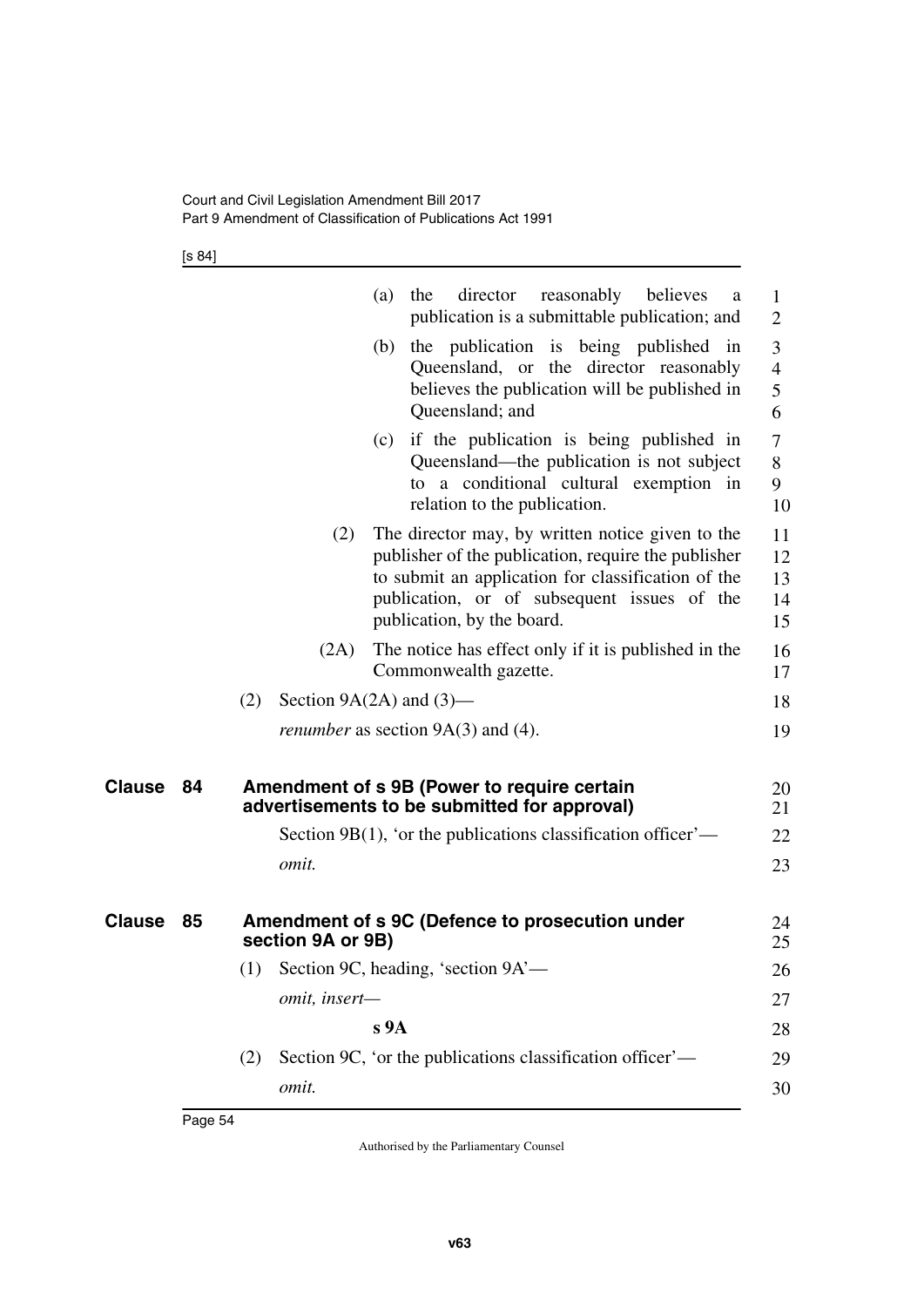Court and Civil Legislation Amendment Bill 2017 Part 9 Amendment of Classification of Publications Act 1991

|               |    | [s 86]                                                                                                                       |                |
|---------------|----|------------------------------------------------------------------------------------------------------------------------------|----------------|
| <b>Clause</b> | 86 | Omission of ss 10 and 11                                                                                                     | 1              |
|               |    | Sections 10 and 11-                                                                                                          | $\overline{2}$ |
|               |    | omit.                                                                                                                        | $\overline{3}$ |
| <b>Clause</b> | 87 | Omission of pt 2A (Protection of children and families by<br>conditions for displaying certain unrestricted<br>publications) | 4<br>5<br>6    |
|               |    | Part 2A-                                                                                                                     | $\overline{7}$ |
|               |    | <i>omit.</i>                                                                                                                 | 8              |
| <b>Clause</b> | 88 | Amendment of s 12 (Sale etc. of prohibited publication or<br>child abuse photograph)                                         | 9<br>10        |
|               |    | Section 12, 'or child abuse photograph'—                                                                                     | 11             |
|               |    | omit.                                                                                                                        | 12             |
| <b>Clause</b> | 89 | Amendment of s 14 (Possession of child abuse<br>publication or child abuse photograph)                                       | 13<br>14       |
|               |    | Section 14, 'or child abuse photograph'—                                                                                     | 15             |
|               |    | omit.                                                                                                                        | 16             |
| <b>Clause</b> | 90 | Amendment of s 15 (Exhibition or display of prohibited<br>publication or child abuse photograph)                             | 17<br>18       |
|               |    | Section 15, 'or child abuse photograph'—                                                                                     | 19             |
|               |    | <i>omit.</i>                                                                                                                 | 20             |
| <b>Clause</b> | 91 | Amendment of s 16 (Leaving prohibited publication or<br>child abuse photograph in or on public place)                        | 21<br>22       |
|               |    | Section 16, 'or child abuse photograph'—                                                                                     | 23             |
|               |    | omit.                                                                                                                        | 24             |
|               |    |                                                                                                                              |                |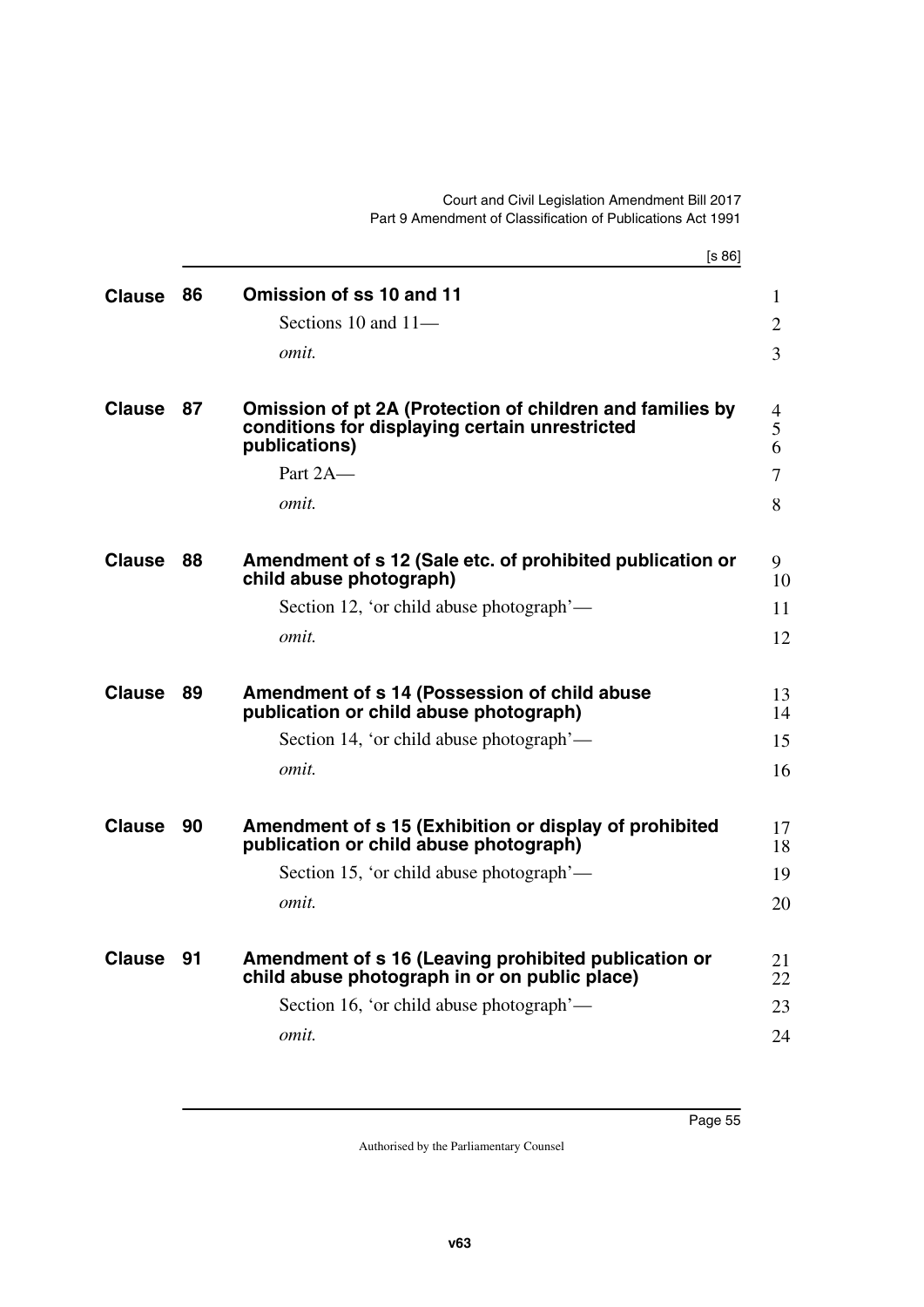[s 92]

| <b>Clause</b> | 92 | Amendment of s 18 (Procurement of minor for RC<br>publication or child abuse photograph)                                                                                                                             | $\mathbf{1}$<br>$\overline{2}$ |
|---------------|----|----------------------------------------------------------------------------------------------------------------------------------------------------------------------------------------------------------------------|--------------------------------|
|               |    | Section 18, 'or child abuse photograph'—                                                                                                                                                                             | 3                              |
|               |    | omit.                                                                                                                                                                                                                | 4                              |
| <b>Clause</b> | 93 | Replacement of s 19 (Distributors, retail sellers and<br>advertisers not liable in certain circumstances)                                                                                                            | 5<br>6                         |
|               |    | Section 19-                                                                                                                                                                                                          | 7                              |
|               |    | omit, insert-                                                                                                                                                                                                        | 8                              |
|               |    | Advertisers not liable in certain circumstances<br>19                                                                                                                                                                | 9                              |
|               |    | A person who advertises a publication is not<br>guilty of an offence against section 12 if the<br>person does not know, and has no reason to<br>publication is<br>prohibited<br>the<br>suspect,<br>a<br>publication. | 10<br>11<br>12<br>13<br>14     |
| <b>Clause</b> | 94 | Amendment of s 20 (Leaving prohibited publication or<br>child abuse photograph in or on private premises)                                                                                                            | 15<br>16                       |
|               |    | Section 20, 'or child abuse photograph'—                                                                                                                                                                             | 17                             |
|               |    | omit.                                                                                                                                                                                                                | 18                             |
| <b>Clause</b> | 95 | Omission of s 20C (Offence to contravene a display order<br>for an unrestricted publication)                                                                                                                         | 19<br>20                       |
|               |    | Section 20C-                                                                                                                                                                                                         | 21                             |
|               |    | omit.                                                                                                                                                                                                                | 22                             |
| <b>Clause</b> | 96 | Amendment of s 20E (Consumer advice for unrestricted<br>publications)                                                                                                                                                | 23<br>24                       |
|               |    | Section 20E-                                                                                                                                                                                                         | 25                             |
|               |    | insert—                                                                                                                                                                                                              | 26                             |
|               |    |                                                                                                                                                                                                                      |                                |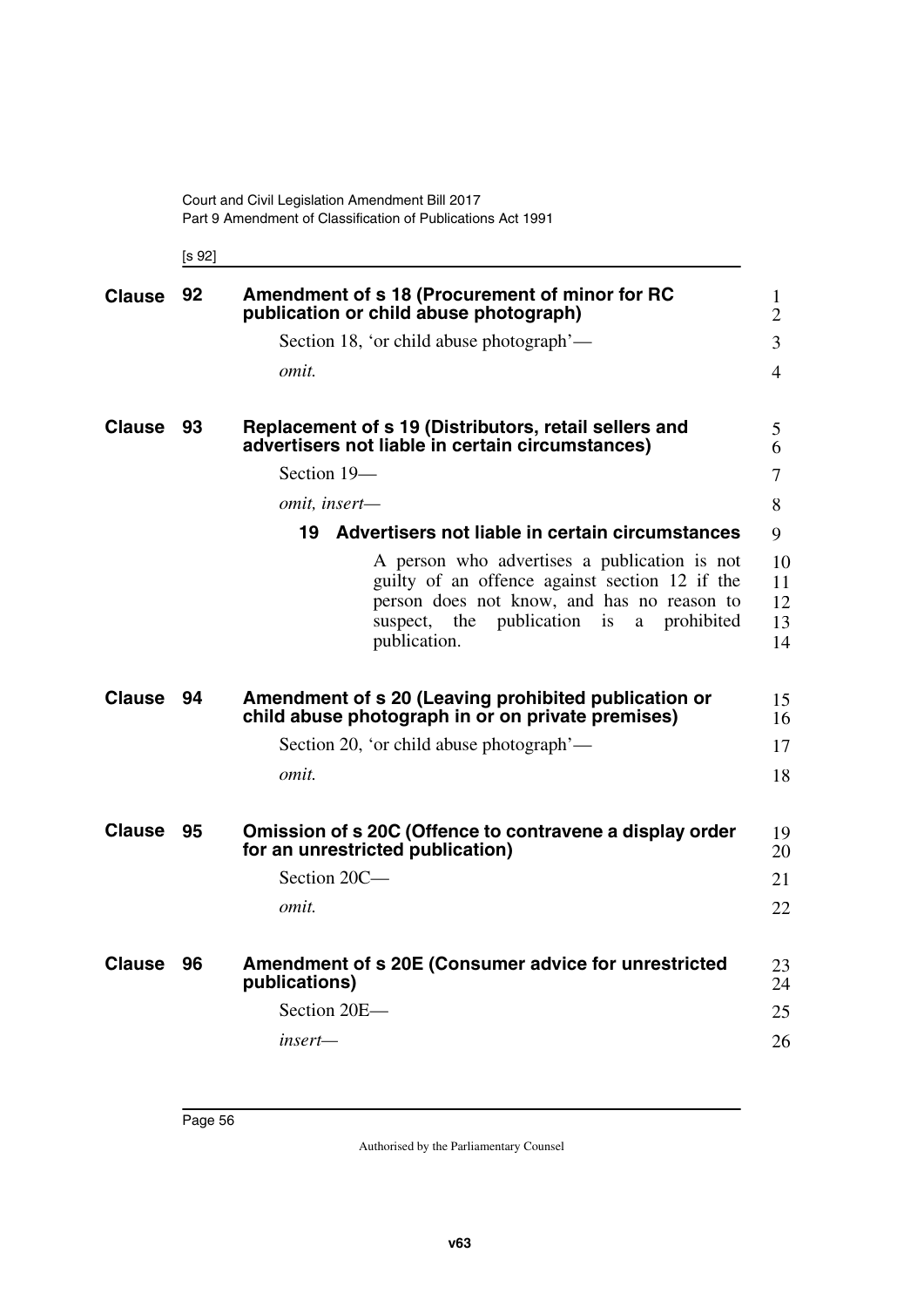|                     | [s 97]                                                                                                                                                                                                                                                  |
|---------------------|---------------------------------------------------------------------------------------------------------------------------------------------------------------------------------------------------------------------------------------------------------|
|                     | $Note-$                                                                                                                                                                                                                                                 |
|                     | Under the Commonwealth Act, section $22CF(5)$ ,<br>particular consumer advice determined by an approved<br>classification tool is taken to be consumer advice<br>determined by the board under section 20 of that Act.                                  |
| <b>Clause</b><br>97 | Replacement of s 28 (Additional power of inspector to<br>seize publications)                                                                                                                                                                            |
|                     | Section 28-                                                                                                                                                                                                                                             |
|                     | omit, insert-                                                                                                                                                                                                                                           |
|                     | Additional power of inspector to seize<br>28<br>publications                                                                                                                                                                                            |
|                     | (1)<br>This section applies if—                                                                                                                                                                                                                         |
|                     | a person makes a complaint to an inspector<br>(a)<br>about a publication; and                                                                                                                                                                           |
|                     | inspector reasonably believes<br>(b)<br>the<br>the<br>publication is a prohibited publication.                                                                                                                                                          |
|                     | The inspector may seize the publication from any<br>(2)<br>place the inspector may lawfully enter or board.                                                                                                                                             |
|                     | An inspector who seizes a publication under<br>(3)<br>subsection (2) must, as soon as practicable,<br>submit the publication to the board for<br>classification.                                                                                        |
|                     | If a publication seized under subsection (2) is<br>(4)<br>classified as an unrestricted publication, the<br>inspector must, as soon as practicable after it is<br>classified, return the publication to the person<br>who appears to be entitled to it. |
| <b>Clause</b><br>98 | <b>Amendment of s 32 (Evidentiary provisions)</b>                                                                                                                                                                                                       |
|                     | Section $32(1)$ —<br>(1)<br>omit, insert-                                                                                                                                                                                                               |
|                     | (1) In a proceeding for an offence against this Act,                                                                                                                                                                                                    |
|                     | Page 57                                                                                                                                                                                                                                                 |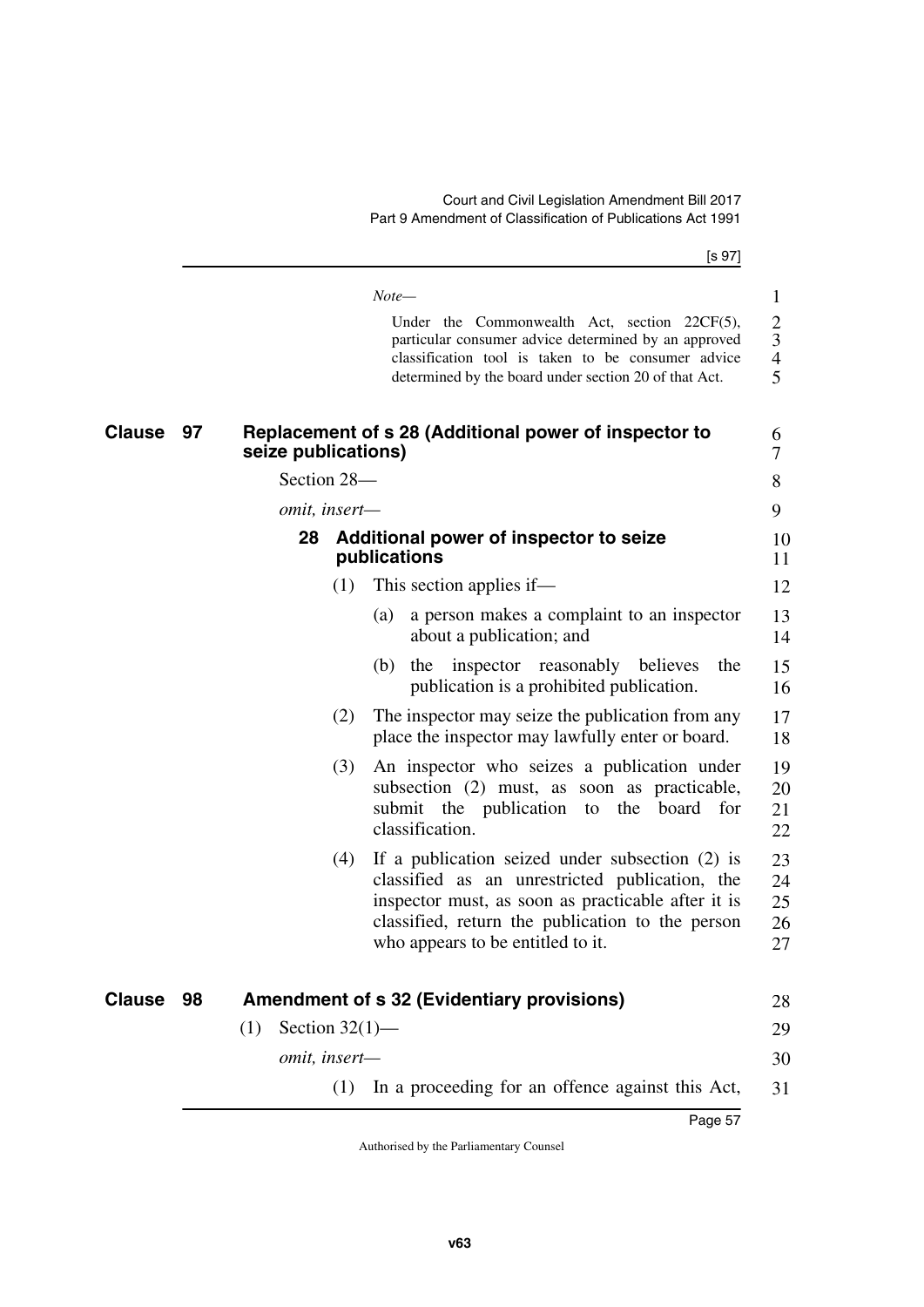[s 99]

|                     |     |                             |     |           | each of the following documents is evidence of<br>the matters stated in it—                                                                                                        | $\mathbf{1}$<br>$\overline{2}$ |
|---------------------|-----|-----------------------------|-----|-----------|------------------------------------------------------------------------------------------------------------------------------------------------------------------------------------|--------------------------------|
|                     |     |                             | (a) |           | a document purporting to be a certificate<br>given by the director or the convenor under<br>the Commonwealth Act, section 25 or 87<br>and stating either of the following matters- | 3<br>4<br>5<br>6               |
|                     |     |                             |     | (i)       | whether a stated publication has been<br>classified;                                                                                                                               | 7<br>8                         |
|                     |     |                             |     |           | (ii) if a stated publication has<br>been<br>classified—the classification given to<br>the publication;                                                                             | 9<br>10<br>11                  |
|                     |     |                             | (b) |           | a document purporting to be a certificate<br>given by the director and stating whether a<br>publication is a submittable publication.                                              | 12<br>13<br>14                 |
|                     | (2) | Section 32-                 |     |           |                                                                                                                                                                                    | 15                             |
|                     |     | $insert-$                   |     |           |                                                                                                                                                                                    | 16                             |
|                     |     | (3)                         |     |           | In this section-                                                                                                                                                                   | 17                             |
|                     |     |                             |     | convenor  | of<br>the<br>the<br>convenor<br>means<br>Classification Review Board established under<br>the Commonwealth Act.                                                                    | 18<br>19<br>20                 |
| <b>Clause</b><br>99 |     | offences)                   |     |           | Amendment of s 33 (Indictable offences and summary                                                                                                                                 | 21<br>22                       |
|                     | (1) |                             |     |           | Section $33(1)(b)$ , 'or child abuse photograph'—                                                                                                                                  | 23                             |
|                     |     | omit.                       |     |           |                                                                                                                                                                                    | 24                             |
|                     | (2) | Section 33(4), from 'only'— |     |           |                                                                                                                                                                                    | 25                             |
|                     |     | omit, insert-               |     |           |                                                                                                                                                                                    | 26                             |
|                     |     |                             |     | Minister. | only by a person authorised in writing by the                                                                                                                                      | 27<br>28                       |
|                     | (3) | Section 33-                 |     |           |                                                                                                                                                                                    | 29                             |
|                     |     | insert-                     |     |           |                                                                                                                                                                                    | 30                             |
|                     |     | (5)                         |     |           | For subsection (4), the Minister may authorise a                                                                                                                                   | 31                             |
|                     |     |                             |     |           |                                                                                                                                                                                    |                                |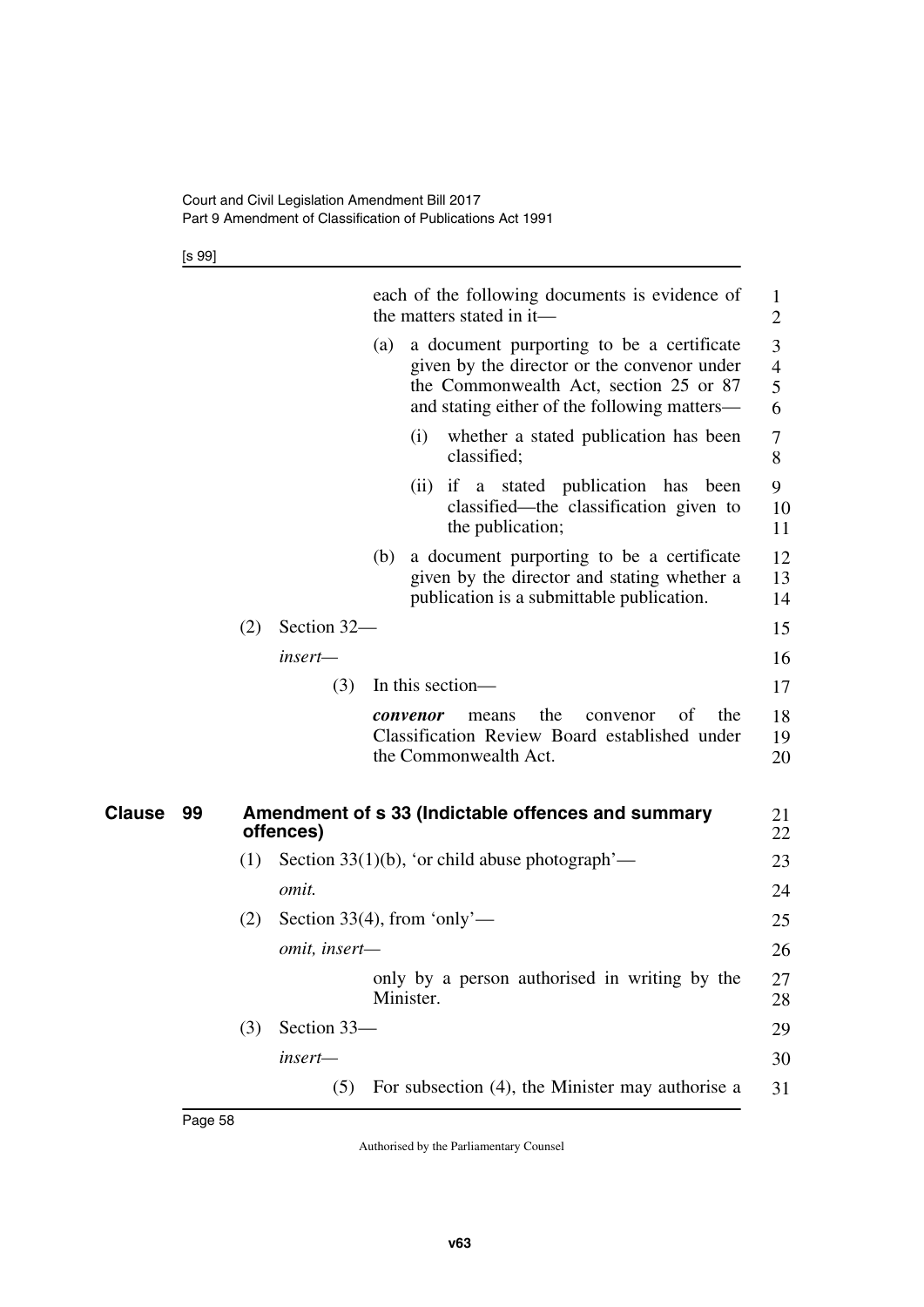|               |     | [s 100]                                                                                                                                                                                                                           |
|---------------|-----|-----------------------------------------------------------------------------------------------------------------------------------------------------------------------------------------------------------------------------------|
|               |     | person either generally or in relation to a stated<br>complaint.                                                                                                                                                                  |
| <b>Clause</b> | 100 | <b>Amendment of s 34 (Forfeiture)</b>                                                                                                                                                                                             |
|               |     | Section 34(1), 'or child abuse photograph'—<br>(1)                                                                                                                                                                                |
|               |     | omit.                                                                                                                                                                                                                             |
|               |     | Section 34(1) and (2), $\cdot$ , photograph $\cdot$ —<br>(2)                                                                                                                                                                      |
|               |     | omit.                                                                                                                                                                                                                             |
| <b>Clause</b> | 101 | Amendment of s 35 (Return of seized publications or<br>photographs)                                                                                                                                                               |
|               |     | (1)<br>Section 35, heading, 'or photographs'—                                                                                                                                                                                     |
|               |     | <i>omit.</i>                                                                                                                                                                                                                      |
|               |     | Section $35(3)$ —<br>(2)                                                                                                                                                                                                          |
|               |     | omit.                                                                                                                                                                                                                             |
| <b>Clause</b> | 102 | Amendment of s 36 (Unrestricted publication not<br>indecent or obscene)                                                                                                                                                           |
|               |     | Section 36, heading, 'Unrestricted publication'—<br>(1)                                                                                                                                                                           |
|               |     | omit, insert-                                                                                                                                                                                                                     |
|               |     | <b>Particular publications</b>                                                                                                                                                                                                    |
|               |     | Section 36-<br>(2)                                                                                                                                                                                                                |
|               |     | $insert-$                                                                                                                                                                                                                         |
|               |     | Also, to the extent a publication is subject to a<br>(2)<br>conditional cultural exemption in relation to a<br>relevant showing, the publication is not indecent<br>or obscene material for the purposes of the<br>Criminal Code. |
|               |     |                                                                                                                                                                                                                                   |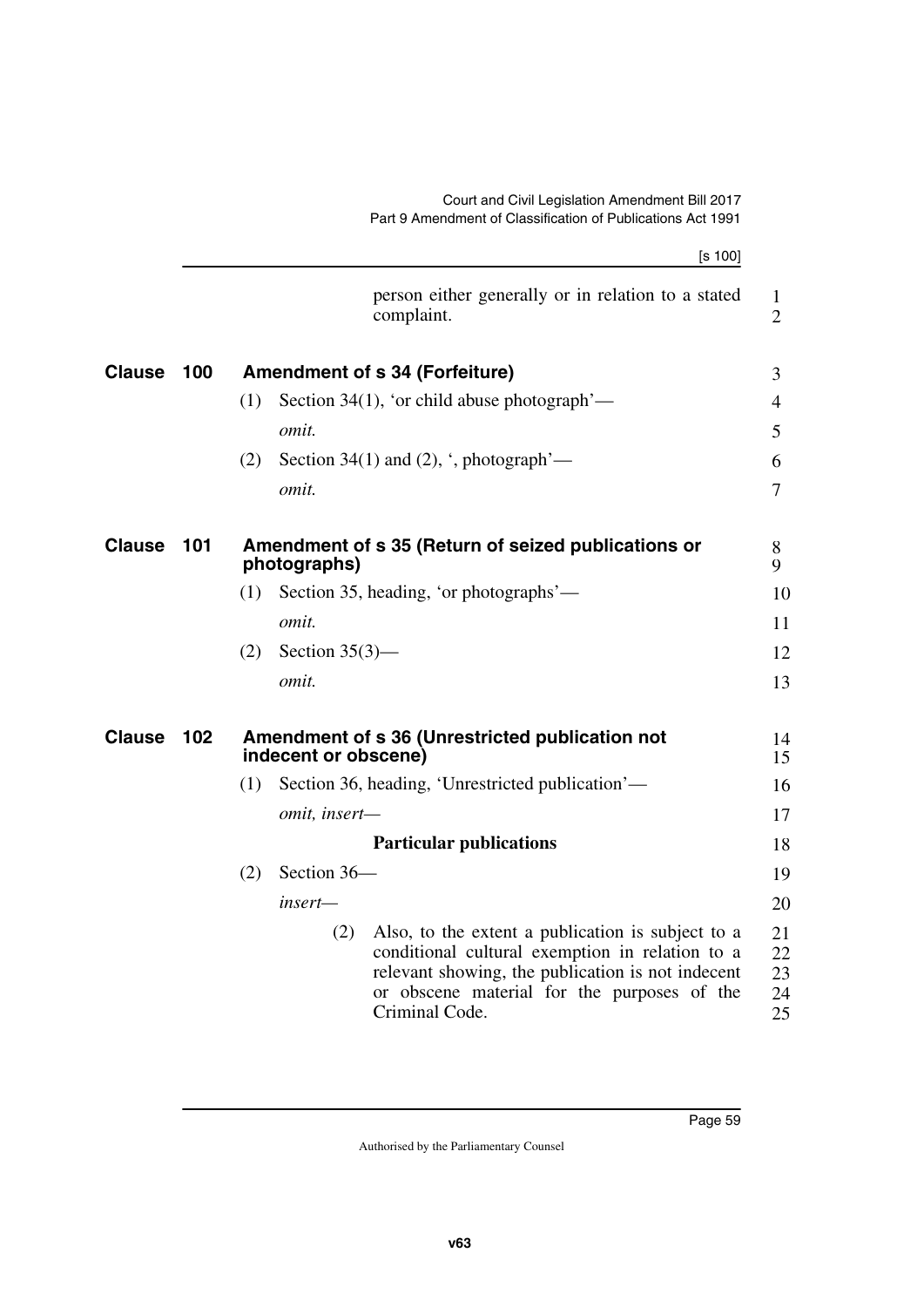[s 103]

| <b>Clause</b> | <b>Omission of s 37 (Exemptions)</b><br>Section 37- | $\mathbf{1}$<br>$\overline{2}$                                                                                                                       |                |
|---------------|-----------------------------------------------------|------------------------------------------------------------------------------------------------------------------------------------------------------|----------------|
|               |                                                     | omit.                                                                                                                                                | 3              |
| <b>Clause</b> | 104                                                 | Amendment of s 39 (Protection of officials from liability)                                                                                           | 4              |
|               |                                                     | Section 39, heading, after 'from'—<br>(1)                                                                                                            | 5              |
|               |                                                     | insert-                                                                                                                                              | 6              |
|               |                                                     | criminal                                                                                                                                             | 7              |
|               |                                                     | Section 39(2), definition <i>official</i> —<br>(2)                                                                                                   | 8              |
|               |                                                     | omit, insert-                                                                                                                                        | 9              |
|               |                                                     | <i>official</i> means any of the following persons—                                                                                                  | 10             |
|               |                                                     | the director;<br>(a)                                                                                                                                 | 11             |
|               |                                                     | (b)<br>an inspector;                                                                                                                                 | 12             |
|               |                                                     | a public service employee assisting a person<br>(c)<br>mentioned in paragraph (b).                                                                   | 13<br>14       |
| <b>Clause</b> | 105                                                 | Insertion of new pt 6, div 4                                                                                                                         | 15             |
|               |                                                     | Part 6-                                                                                                                                              | 16             |
|               |                                                     | $insert-$                                                                                                                                            | 17             |
|               |                                                     | <b>Division 4</b><br><b>Court and Civil Legislation</b>                                                                                              | 18             |
|               |                                                     | <b>Amendment Act 2017</b>                                                                                                                            | 19             |
|               |                                                     | <b>Definition for division</b><br>45                                                                                                                 | 20             |
|               |                                                     | In this division-                                                                                                                                    | 21             |
|               |                                                     | <i>repealed</i> , if followed by a provision number,<br>means the provision of that number as in force<br>from time to time before the commencement. | 22<br>23<br>24 |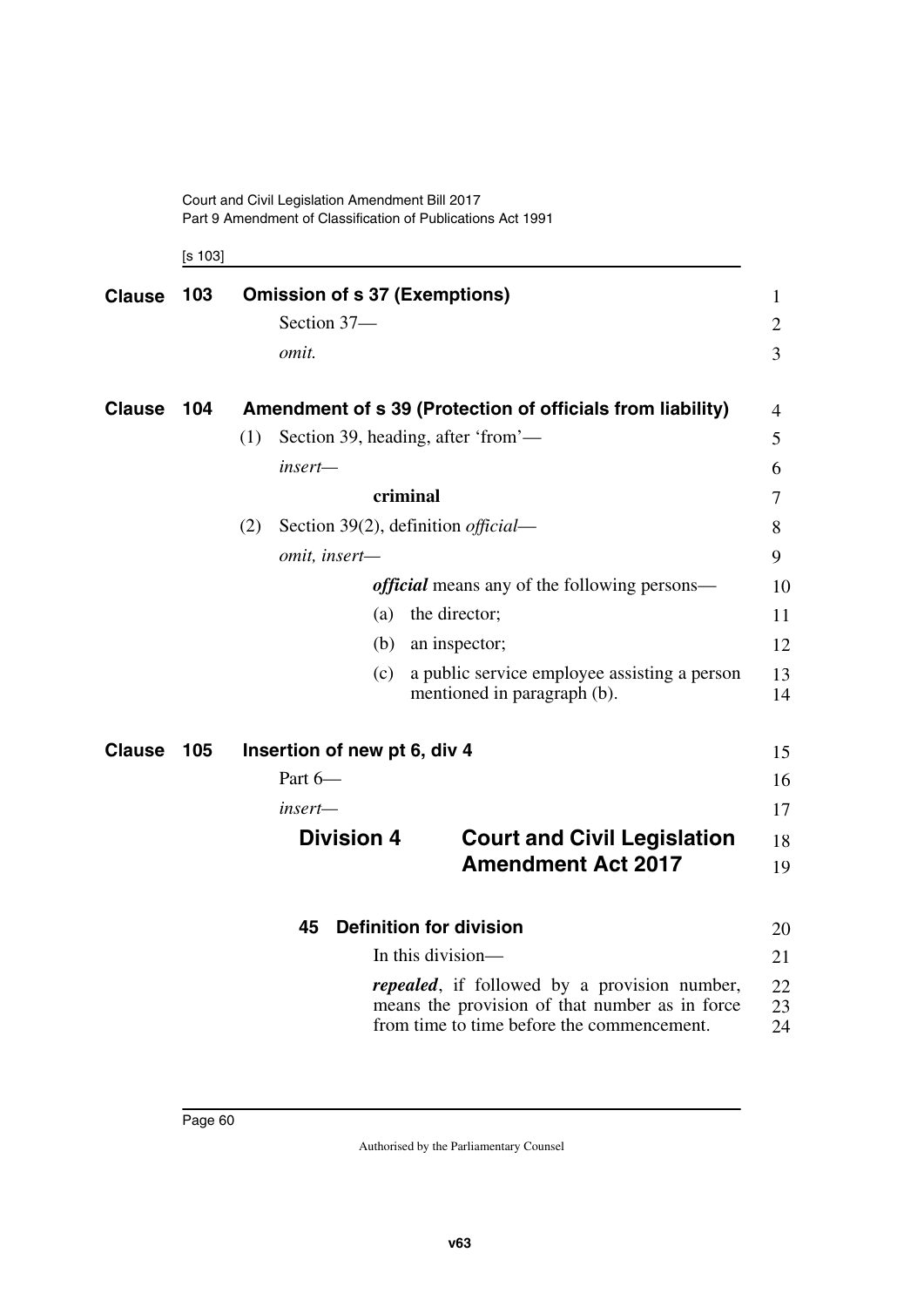[s 106]

|               | 46<br>9                | Classification of publications under repealed s                                                                                                                                                       | 1<br>$\overline{2}$           |
|---------------|------------------------|-------------------------------------------------------------------------------------------------------------------------------------------------------------------------------------------------------|-------------------------------|
|               | (1)                    | This section applies in relation to a publication<br>that, immediately before the commencement, had<br>a classification (the <i>earlier classification</i> ) given<br>under repealed section $9(1)$ . | 3<br>$\overline{4}$<br>5<br>6 |
|               | (2)                    | the<br>the<br>earlier<br>From<br>commencement,<br>classification of the publication is taken to have<br>been given under the Commonwealth Act.                                                        | 7<br>8<br>9                   |
|               | (3)                    | However, if the publication is later classified, the<br>earlier classification stops having effect from<br>when the later classification takes effect.                                                | 10<br>11<br>12                |
|               | 47<br>37               | Ending of exemption given under repealed s                                                                                                                                                            | 13<br>14                      |
|               | (1)                    | This section applies if, immediately before the<br>commencement, an exemption given under<br>repealed section 37 was in force for an entity.                                                          | 15<br>16<br>17                |
|               | (2)                    | On the commencement, the exemption ends.                                                                                                                                                              | 18                            |
| Clause<br>106 | Insertion of new sch 1 |                                                                                                                                                                                                       | 19                            |
|               | After part 6—          |                                                                                                                                                                                                       | 20                            |
|               | insert—                |                                                                                                                                                                                                       | 21                            |
|               |                        | <b>Schedule 1</b><br><b>Dictionary</b>                                                                                                                                                                | 22                            |

section 3 23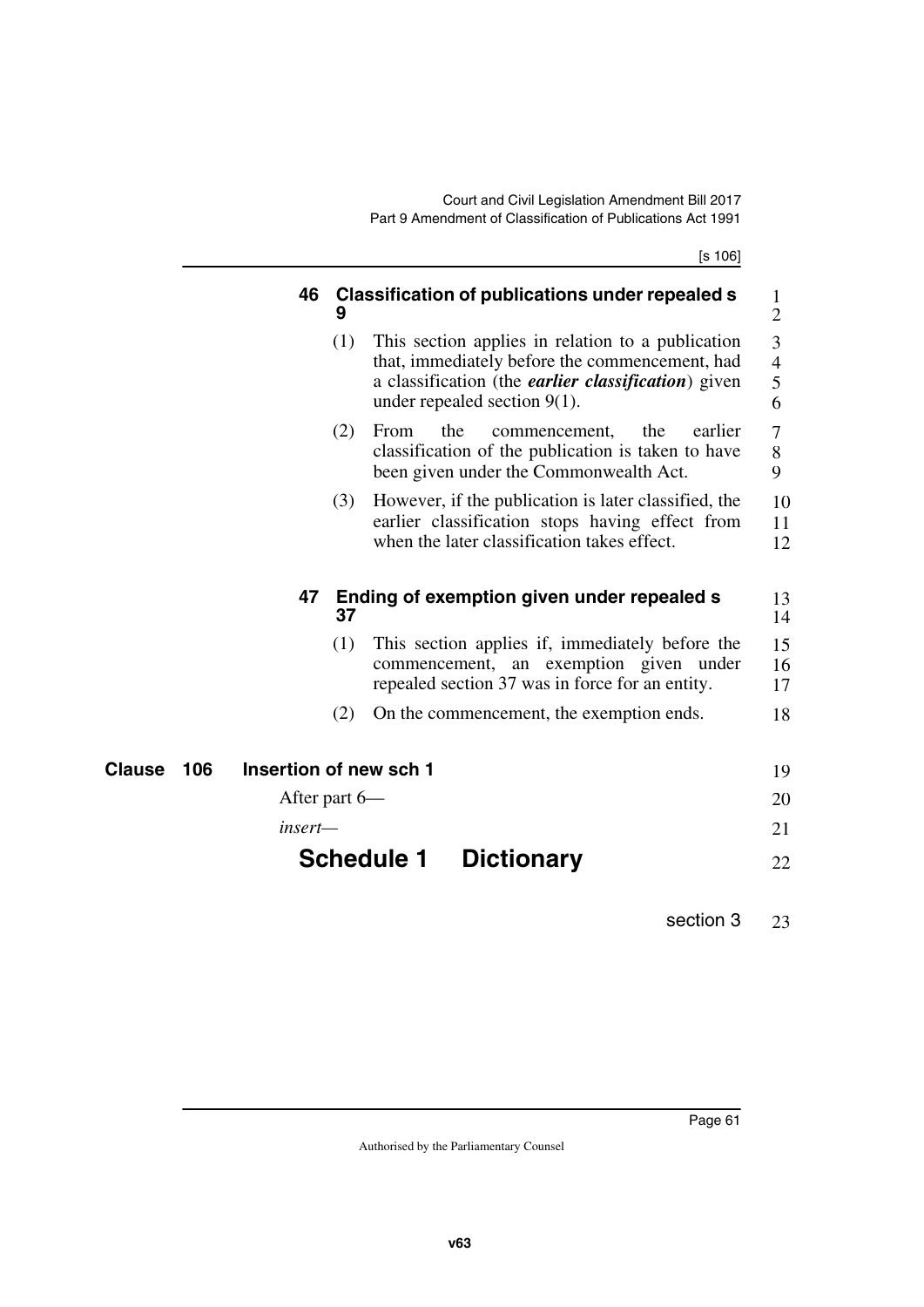[s 107]

|               | Part 10 | <b>Amendment of Court Funds</b><br><b>Act 1973</b>                                                                                            | $\mathbf{1}$<br>$\overline{2}$ |
|---------------|---------|-----------------------------------------------------------------------------------------------------------------------------------------------|--------------------------------|
| Clause        | 107     | <b>Act amended</b>                                                                                                                            | 3                              |
|               |         | This part amends the <i>Court Funds Act 1973</i> .                                                                                            | $\overline{4}$                 |
| Clause        | 108     | <b>Amendment of long title</b>                                                                                                                | 5                              |
|               |         | Long title, from 'to amend' to 'District Court'—                                                                                              | 6                              |
|               |         | omit, insert-                                                                                                                                 | 7                              |
|               |         | to provide for the custody and investment of<br>money paid into the Supreme Court, the District<br><b>Court and Magistrates Courts</b>        | 8<br>9<br>10                   |
| <b>Clause</b> | 109     | <b>Amendment of s 4 (Definitions)</b>                                                                                                         | 11                             |
|               |         | Section 4, definition <i>court</i> —                                                                                                          | 12                             |
|               |         | omit, insert-                                                                                                                                 | 13                             |
|               |         | <b>Court</b> means the Supreme Court or the District<br>Court, or a Magistrates Court into which an<br>amount that is money in Court is paid. | 14<br>15<br>16                 |
|               | Part 11 | <b>Amendment of Criminal Code</b>                                                                                                             | 17                             |
| <b>Clause</b> | 110     | <b>Code amended</b>                                                                                                                           | 18                             |
|               |         | This part amends the Criminal Code.                                                                                                           | 19                             |
|               |         | $Note-$                                                                                                                                       | 20                             |
|               |         | See also the amendments in schedule 1.                                                                                                        | 21                             |
| Clause        | 111     | <b>Amendment of s 1 (Definitions)</b>                                                                                                         | 22                             |
|               |         | Section 1, definition <i>classification officer</i> -<br>(1)                                                                                  | 23                             |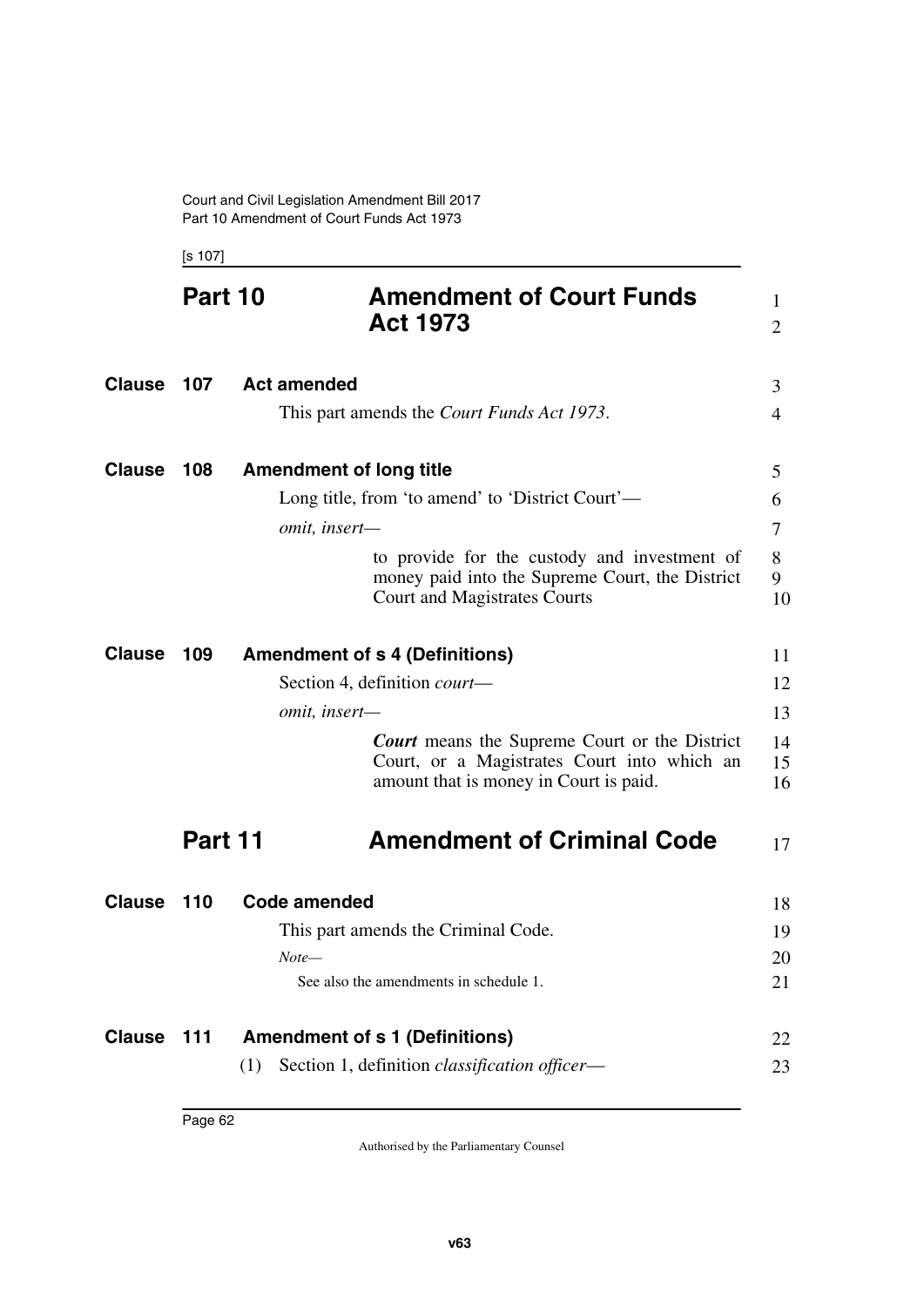|        |     |     |                     | [s 112]                                                                                                                                                            |                      |
|--------|-----|-----|---------------------|--------------------------------------------------------------------------------------------------------------------------------------------------------------------|----------------------|
|        |     |     | omit.               |                                                                                                                                                                    | 1                    |
|        |     | (2) | Section 1-          |                                                                                                                                                                    | $\overline{2}$       |
|        |     |     | insert-             |                                                                                                                                                                    | 3                    |
|        |     |     |                     | <b>Commonwealth Classification Act, for chapter</b><br>22, see section 207A.                                                                                       | 4<br>5               |
| Clause | 112 |     |                     | Amendment of s 207A (Definitions for this chapter)                                                                                                                 | 6                    |
|        |     | (1) |                     | Section 207A, definition <i>classification officer</i> —                                                                                                           | 7                    |
|        |     |     | omit.               |                                                                                                                                                                    | 8                    |
|        |     | (2) | Section 207A-       |                                                                                                                                                                    | 9                    |
|        |     |     | insert-             |                                                                                                                                                                    | 10                   |
|        |     |     |                     | <b>Commonwealth Classification Act means the</b><br>Classification (Publications, Films and Computer<br>Games) Act 1995 (Cwlth).                                   | 11<br>12<br>13       |
| Clause | 113 |     |                     | Amendment of s 228E (Defences for ss 228A-228DC)                                                                                                                   | 14                   |
|        |     | (1) | Section $228E(3)$ — |                                                                                                                                                                    | 15                   |
|        |     |     | omit, insert-       |                                                                                                                                                                    | 16                   |
|        |     |     | (3)                 | It is a defence for the person to prove that, at the<br>time of the alleged offence—                                                                               | 17<br>18             |
|        |     |     |                     | (a) the material that is alleged to be child<br>exploitation material was subject to a<br>conditional cultural exemption in relation to<br>a relevant showing; and | 19<br>20<br>21<br>22 |
|        |     |     |                     | the person engaged in the conduct that is<br>(b)<br>alleged to constitute the offence for the<br>purpose of the relevant showing.                                  | 23<br>24<br>25       |
|        |     | (2) |                     | Section 228E(4), $(3)(b)(i)$ —                                                                                                                                     | 26                   |
|        |     |     | omit, insert-       |                                                                                                                                                                    | 27                   |
|        |     |     |                     | (3)(b)                                                                                                                                                             | 28                   |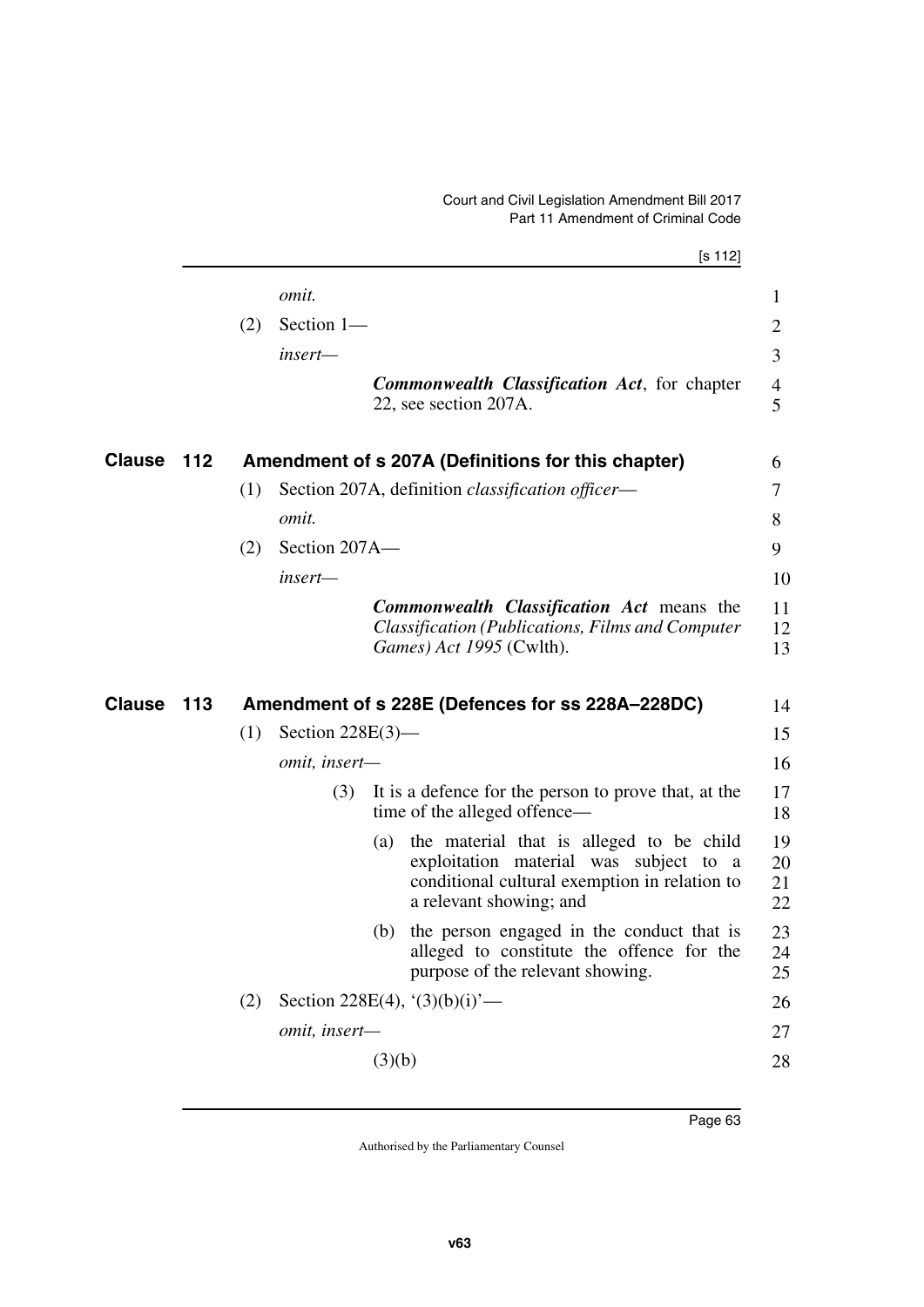[s 114]

|        |     | (3) | Section $228E(8)$ — |                                                                                                                                 | $\mathbf{1}$             |
|--------|-----|-----|---------------------|---------------------------------------------------------------------------------------------------------------------------------|--------------------------|
|        |     |     | omit, insert-       |                                                                                                                                 | $\overline{2}$           |
|        |     |     | (8)                 | In this section-                                                                                                                | 3                        |
|        |     |     |                     | certificate<br>certificate<br>under<br>the<br>means<br>a<br>Commonwealth Classification Act, section 25 or<br>87.               | $\overline{4}$<br>5<br>6 |
|        |     |     |                     | <i>relevant showing</i> has the meaning given by the<br>Commonwealth Classification Act, sections 6C<br>and 6E.                 | 7<br>8<br>9              |
|        |     |     |                     | subject to a conditional cultural exemption has<br>the meaning given by the Commonwealth<br>Classification Act, section 5.      | 10<br>11<br>12           |
| Clause | 114 |     |                     | Amendment of s 228H (Possession etc. of child<br>exploitation material by law enforcement officer)                              | 13<br>14                 |
|        |     | (1) |                     | Section 228H $(1)(a)$ , 'classification officer or'—                                                                            | 15                       |
|        |     |     | omit.               |                                                                                                                                 | 16                       |
|        |     | (2) | Section             | $228H(1)(b)$ , examples, second dot point,<br>`a<br>classification officer for classification'-                                 | 17<br>18                 |
|        |     |     | omit, insert-       |                                                                                                                                 | 19                       |
|        |     |     |                     | the Classification Board established under the<br>Commonwealth<br>Classification<br>for<br>Act<br>classification under that Act | 20<br>21<br>22           |
|        |     | (3) | Section 228H-       |                                                                                                                                 | 23                       |
|        |     |     | insert—             |                                                                                                                                 | 24                       |
|        |     |     | (3)                 | In this section—                                                                                                                | 25                       |
|        |     |     |                     | law enforcement officer includes an inspector<br>under any of the following Acts—                                               | 26<br>27                 |
|        |     |     |                     | the Classification of Computer Games and<br>(a)<br>Images Act 1995;                                                             | 28<br>29                 |
|        |     |     |                     | (b) the <i>Classification of Films Act 1991</i> ;                                                                               | 30                       |
|        |     |     |                     |                                                                                                                                 |                          |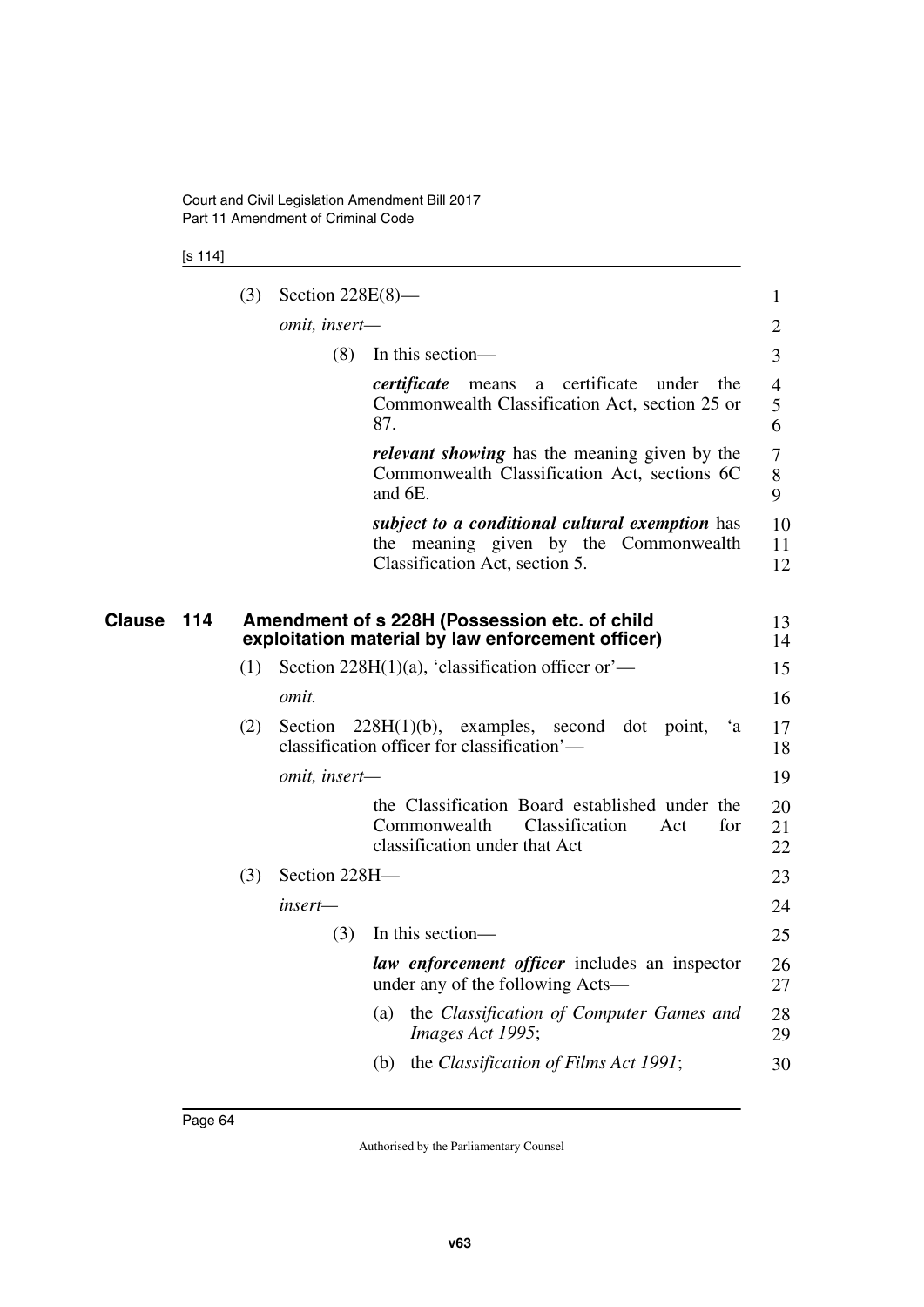|               |         |     |                    | [s 115]                                                                                                                            |                |
|---------------|---------|-----|--------------------|------------------------------------------------------------------------------------------------------------------------------------|----------------|
|               |         |     |                    | the Classification of Publications Act 1991.<br>(c)                                                                                | $\mathbf{1}$   |
|               | Part 12 |     |                    | <b>Amendment of Evidence Act</b>                                                                                                   | $\overline{2}$ |
|               |         |     |                    | 1977                                                                                                                               | 3              |
| <b>Clause</b> | 115     |     | <b>Act amended</b> |                                                                                                                                    | 4              |
|               |         |     |                    | This part amends the <i>Evidence Act 1977</i> .                                                                                    | 5              |
| <b>Clause</b> | 116     |     |                    | Amendment of s 58 (Proof of letters patent)                                                                                        | 6              |
|               |         | (1) |                    | Section 58(1) and (3), after '(premiers)'—                                                                                         | 7              |
|               |         |     | insert-            |                                                                                                                                    | 8              |
|               |         |     |                    | or the State archivist                                                                                                             | 9              |
|               |         | (2) |                    | Section 58(2), 'officer'—                                                                                                          | 10             |
|               |         |     | omit, insert-      |                                                                                                                                    | 11             |
|               |         |     |                    | appropriately qualified officer                                                                                                    | 12             |
|               |         | (3) | Section 58-        |                                                                                                                                    | 13             |
|               |         |     | insert—            |                                                                                                                                    | 14             |
|               |         |     | (2A)               | The State archivist may delegate the power under<br>subsection (1) to an appropriately qualified<br>officer of the State archives. | 15<br>16<br>17 |
|               |         | (4) | Section $58(4)$ —  |                                                                                                                                    | 18             |
|               |         |     | $insert-$          |                                                                                                                                    | 19             |
|               |         |     |                    | <b>State archives</b> means the Queensland State<br>Archives established under the Public Records<br>Act 2002, section 21(2).      | 20<br>21<br>22 |

*State archivist* means the State Archivist under the *Public Records Act 2002*, section 21(1). 23 24

(5) Section 58(2A) to  $(4)$  *renumber* as section 58(3) to (5). 25 26

Authorised by the Parliamentary Counsel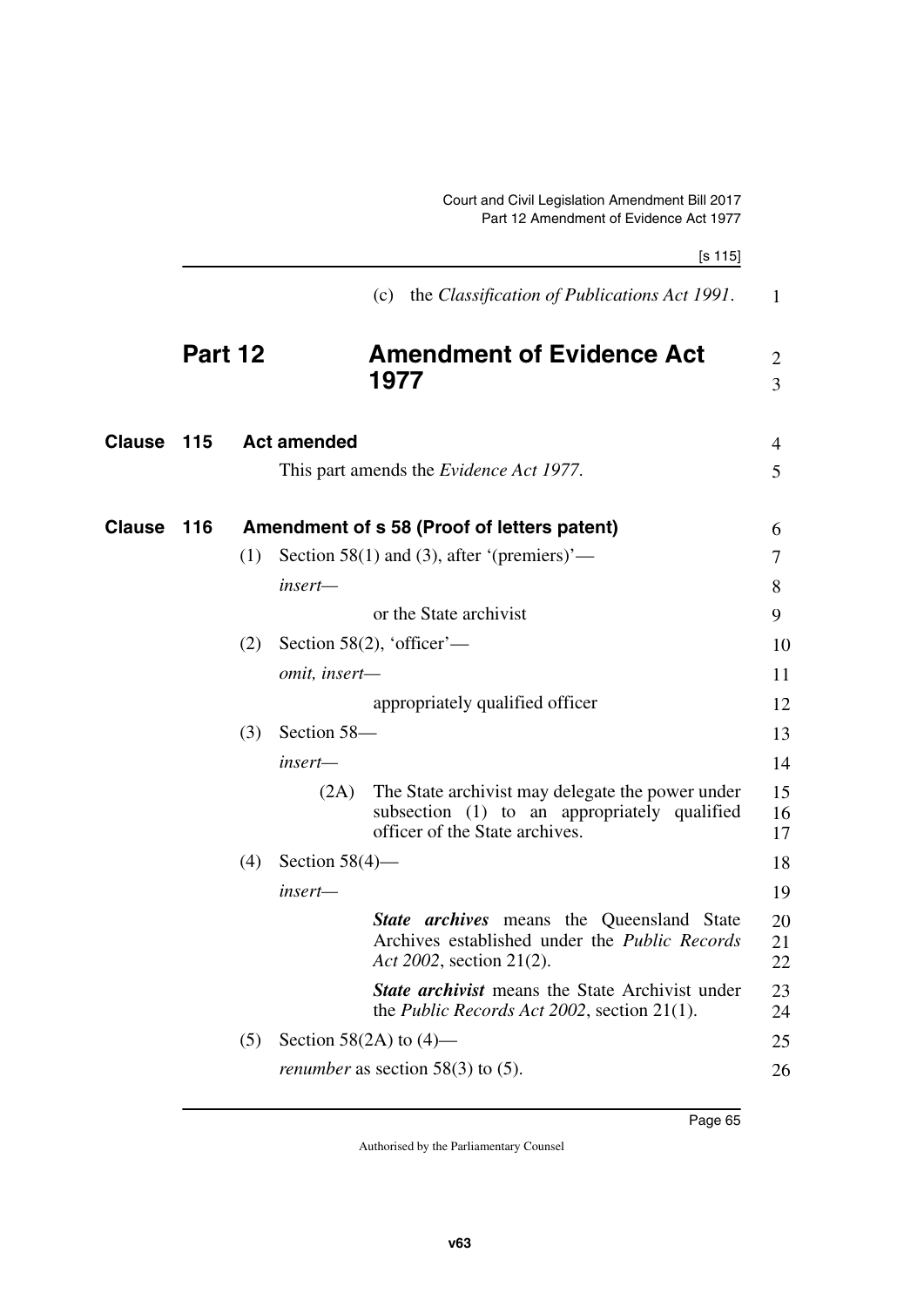[s 117]

|               | Part 13 | <b>Amendment of Information</b><br><b>Privacy Act 2009</b>                                                                                                                                             | $\mathbf{1}$<br>2    |
|---------------|---------|--------------------------------------------------------------------------------------------------------------------------------------------------------------------------------------------------------|----------------------|
| Clause        | 117     | <b>Act amended</b>                                                                                                                                                                                     | 3                    |
|               |         | This part amends the <i>Information Privacy Act 2009</i> .                                                                                                                                             | 4                    |
| <b>Clause</b> | 118     | Amendment of s 45 (Making access or amendment<br>applications for children)                                                                                                                            | 5<br>6               |
|               |         | Section 45(2), definition <i>parent</i> , paragraph 1, 'is any'—                                                                                                                                       | 7                    |
|               |         | omit, insert-                                                                                                                                                                                          | 8                    |
|               |         | means any                                                                                                                                                                                              | 9                    |
| <b>Clause</b> | 119     | Amendment of s 53 (Noncompliance with application<br>requirement)                                                                                                                                      | 10<br>11             |
|               |         | Section 53-<br>(1)                                                                                                                                                                                     | 12                   |
|               |         | insert—                                                                                                                                                                                                | 13                   |
|               |         | Subsection (4) does not limit section 52.<br>(4A)                                                                                                                                                      | 14                   |
|               |         | Section 53(4A) to $(6)$ —<br>(2)                                                                                                                                                                       | 15                   |
|               |         | <i>renumber</i> as section 53(5) to (7).                                                                                                                                                               | 16                   |
| Clause        | 120     | Amendment of s 88 (Deletion of irrelevant information)                                                                                                                                                 | 17                   |
|               |         | Section $88(3)$ —                                                                                                                                                                                      | 18                   |
|               |         | omit, insert-                                                                                                                                                                                          | 19                   |
|               |         | However, the agency or Minister may give access<br>(3)<br>to the document under subsection (2) only if the<br>agency or Minister considers it is reasonably<br>practicable to give access to the copy. | 20<br>21<br>22<br>23 |
| Clause 121    |         | Amendment of s 89 (Deletion of exempt information)                                                                                                                                                     | 24                   |
|               |         | Section $89(c)$ —                                                                                                                                                                                      | 25                   |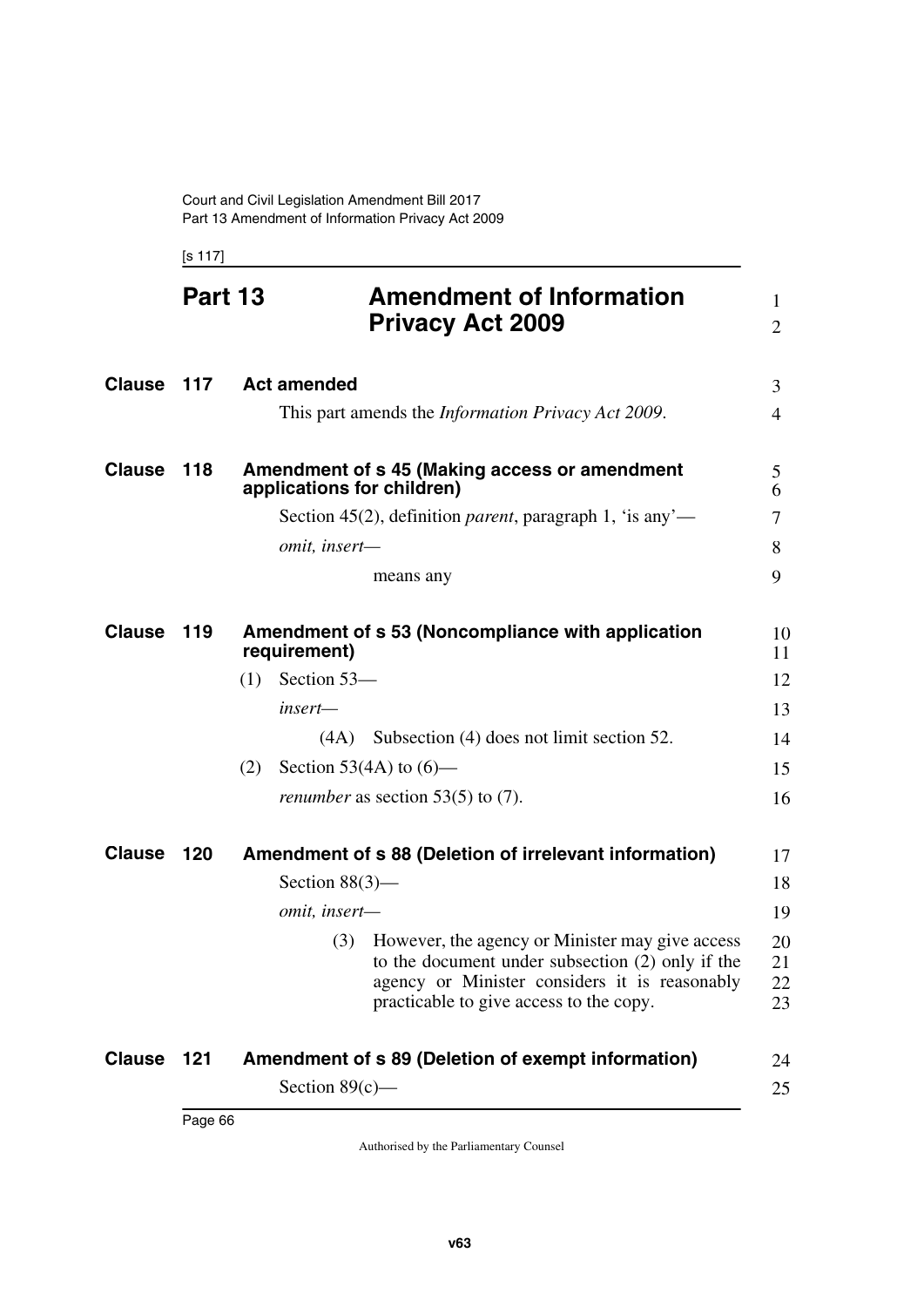|               |     | [s 122]                                                                                                |                     |
|---------------|-----|--------------------------------------------------------------------------------------------------------|---------------------|
|               |     | omit.                                                                                                  | $\mathbf{1}$        |
| <b>Clause</b> | 122 | Amendment of s 90 (Deletion of contrary to public<br>interest information)                             | 2<br>$\overline{3}$ |
|               |     | Section $90(c)$ —                                                                                      | $\overline{4}$      |
|               |     | omit.                                                                                                  | 5                   |
| <b>Clause</b> | 123 | Amendment of s 94 (Internal review)                                                                    | 6                   |
|               |     | Section 94-                                                                                            | 7                   |
|               |     | insert—                                                                                                | 8                   |
|               |     | Subsection<br>(3)<br>applies<br>despite<br>(4)<br>Acts<br>the<br>Interpretation Act 1954, section 27A. | 9<br>10             |
| <b>Clause</b> | 124 | Amendment of s 95 (Decisions that may not be reviewed)                                                 | 11                  |
|               |     | Section 95, after 'access'—<br>(1)                                                                     | 12                  |
|               |     | insert-                                                                                                | 13                  |
|               |     | or amendment                                                                                           | 14                  |
|               |     | Section 95(b), after 'principal officer'—<br>(2)                                                       | 15                  |
|               |     | insert—                                                                                                | 16                  |
|               |     | personally                                                                                             | 17                  |
|               |     | (3)<br>Section 95(c), after 'Minister'—                                                                | 18                  |
|               |     | insert-                                                                                                | 19                  |
|               |     | personally                                                                                             | 20                  |
| <b>Clause</b> | 125 | Amendment of s 115 (Requiring a search)                                                                | 21                  |
|               |     | Section 115(1), 'or further searches'—                                                                 | 22                  |
|               |     | omit, insert-                                                                                          | 23                  |
|               |     | or to conduct further searches                                                                         | 24                  |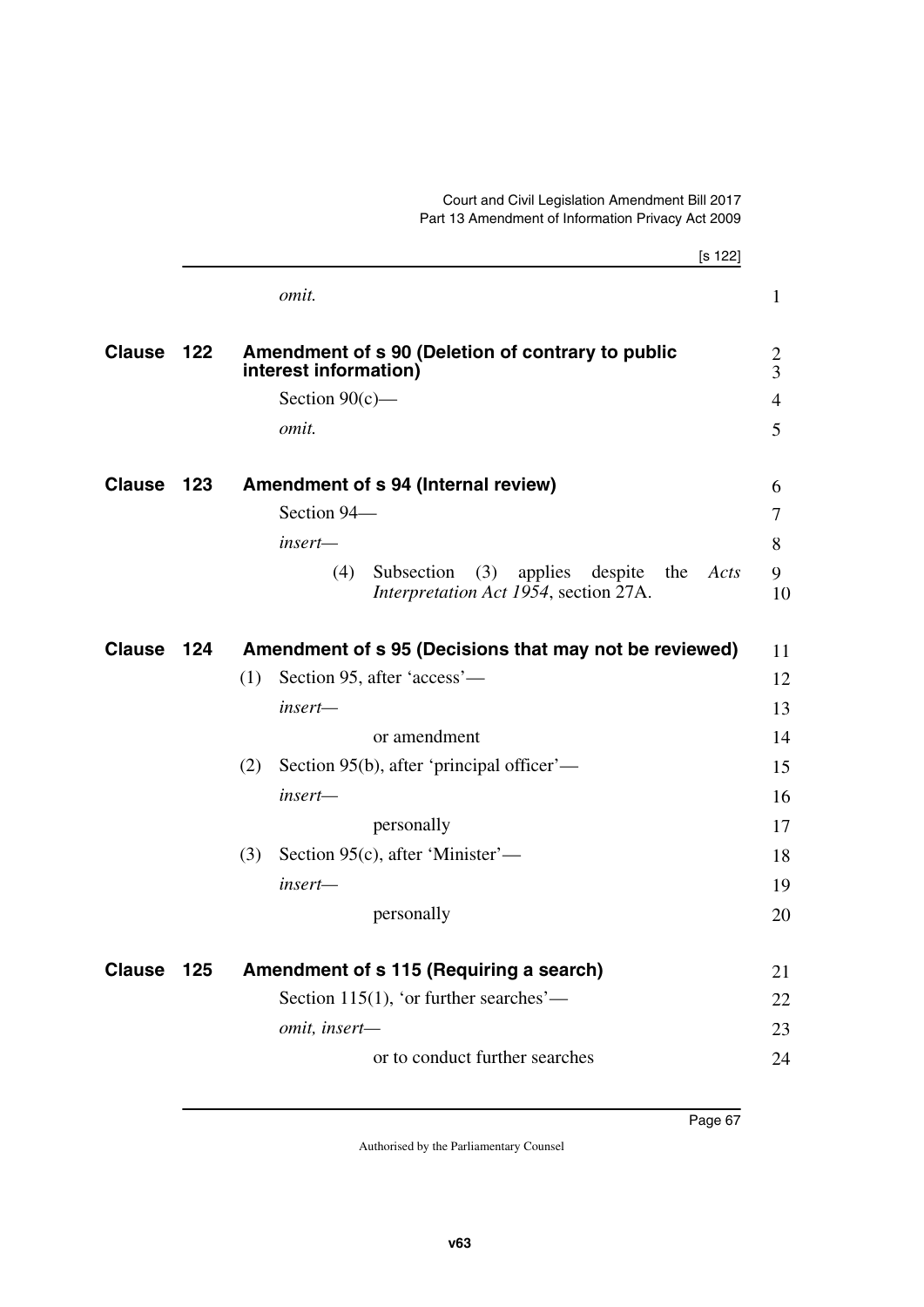Court and Civil Legislation Amendment Bill 2017 Part 13 Amendment of Information Privacy Act 2009

[s 126]

| <b>Clause</b> | 126 | Amendment of s 127 (Vexatious applicants) |                                                                                                                                                                             |                      |  |  |
|---------------|-----|-------------------------------------------|-----------------------------------------------------------------------------------------------------------------------------------------------------------------------------|----------------------|--|--|
|               |     | (1)<br>after 'access'—                    | Section 127(8), definition <i>abuse of process</i> , paragraph (a),                                                                                                         | $\overline{2}$<br>3  |  |  |
|               |     | insert—                                   |                                                                                                                                                                             | $\overline{4}$       |  |  |
|               |     |                                           | or amendment                                                                                                                                                                | 5                    |  |  |
|               |     | (2)<br>'actions'—                         | Section 127(8), definition <i>abuse of process</i> , paragraph (b),                                                                                                         | 6<br>7               |  |  |
|               |     | omit, insert-                             |                                                                                                                                                                             | 8                    |  |  |
|               |     |                                           | or amendment action                                                                                                                                                         | 9                    |  |  |
| <b>Clause</b> | 127 | support functions)                        | Amendment of s 135 (Performance monitoring and                                                                                                                              | 10<br>11             |  |  |
|               |     | Section $135(1)(b)$ —                     |                                                                                                                                                                             | 12                   |  |  |
|               |     | insert—                                   |                                                                                                                                                                             | 13                   |  |  |
|               |     | (vi)                                      | without limiting subparagraph (v), identify and<br>comment on legislative and administrative<br>changes that would improve the administration of<br>this Act; and           | 14<br>15<br>16<br>17 |  |  |
| <b>Clause</b> | 128 |                                           | Amendment of sch 3, s 2 (IPP 2-Collection of personal<br>information (requested from individual))                                                                           | 18<br>19             |  |  |
|               |     |                                           | Schedule 3, section $2(5)$ —                                                                                                                                                | 20                   |  |  |
|               |     | omit, insert-                             |                                                                                                                                                                             | 21                   |  |  |
|               |     | (5)                                       | However, the agency is not required to act under<br>subsection $(3)$ if the personal information is<br>collected in the context of the delivery of an<br>emergency service. | 22<br>23<br>24<br>25 |  |  |
|               |     |                                           | Example-                                                                                                                                                                    | 26                   |  |  |
|               |     |                                           | personal information collected during a triple 0<br>emergency call or during the giving of treatment or<br>assistance to a person in need of an emergency service           | 27<br>28<br>29       |  |  |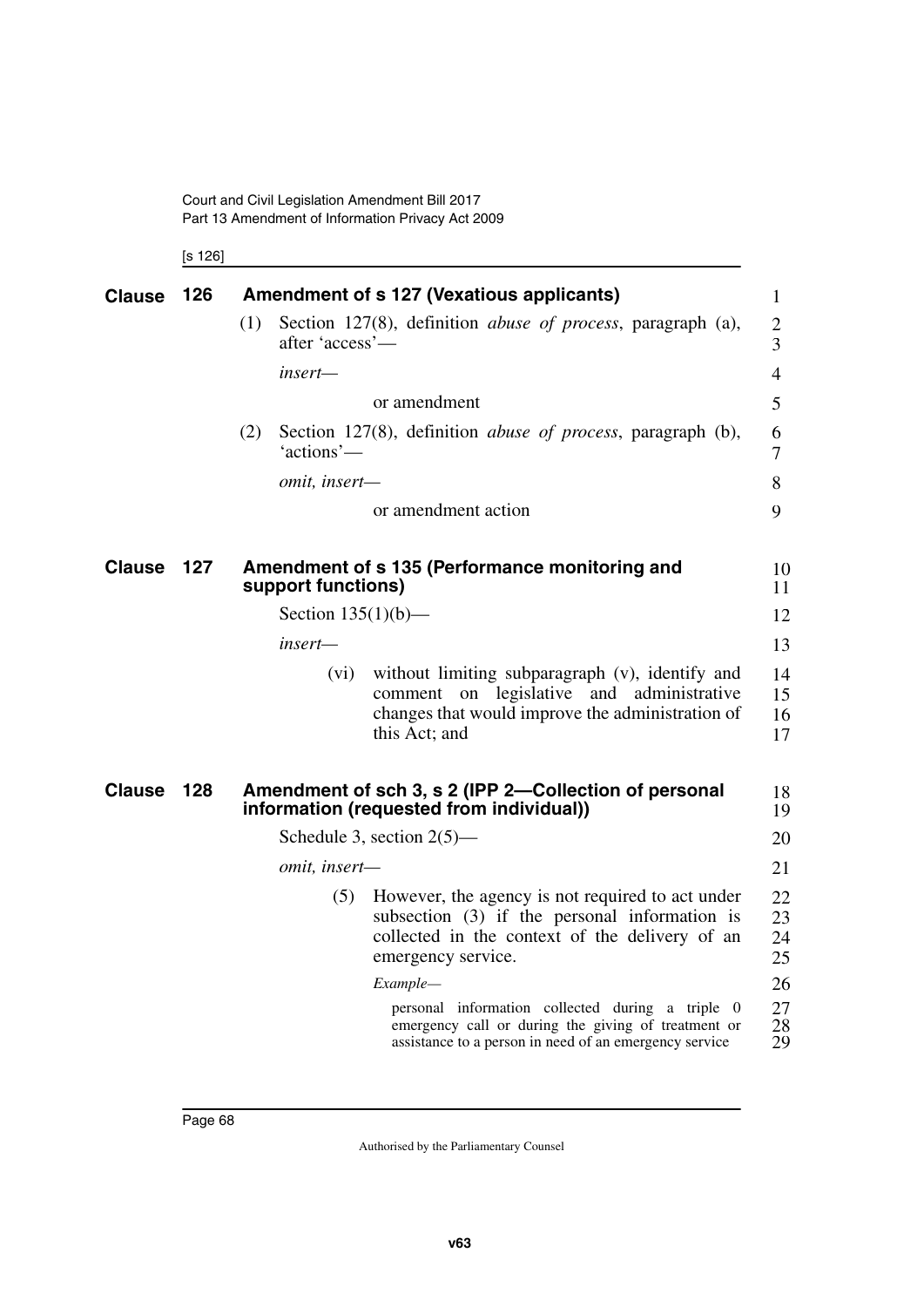[s 129]

| <b>Clause</b> | 129 |                                        |                               |     | Amendment of sch 3, s 11 (IPP 11—Limits on disclosure)                                                                                                                                                                                                      | 1                             |
|---------------|-----|----------------------------------------|-------------------------------|-----|-------------------------------------------------------------------------------------------------------------------------------------------------------------------------------------------------------------------------------------------------------------|-------------------------------|
|               |     | (1)                                    | Schedule 3, section $11(1)$ — |     |                                                                                                                                                                                                                                                             | $\overline{2}$                |
|               |     |                                        | insert-                       |     |                                                                                                                                                                                                                                                             | 3                             |
|               |     |                                        | (ea)                          |     | all of the following apply—                                                                                                                                                                                                                                 | 4                             |
|               |     |                                        |                               | (i) | ASIO has asked the agency to disclose the                                                                                                                                                                                                                   | 5                             |
|               |     |                                        |                               |     | personal information;                                                                                                                                                                                                                                       | 6                             |
|               |     |                                        |                               |     | (ii) an officer or employee of ASIO authorised<br>in writing by the director-general of ASIO<br>for this paragraph has certified in writing<br>that the personal information is required in<br>connection with the performance by ASIO<br>of its functions; | 7<br>8<br>9<br>10<br>11<br>12 |
|               |     |                                        |                               |     | (iii) the disclosure is made to an officer or<br>employee of ASIO authorised in writing by<br>the director-general of ASIO to receive the<br>personal information; or                                                                                       | 13<br>14<br>15<br>16          |
|               |     | (2)                                    |                               |     | Schedule 3, section 11(3), 'to the agency'—                                                                                                                                                                                                                 | 17                            |
|               |     |                                        | omit, insert-                 |     |                                                                                                                                                                                                                                                             | 18                            |
|               |     |                                        |                               |     | by the agency                                                                                                                                                                                                                                               | 19                            |
| <b>Clause</b> | 130 | <b>Amendment of sch 5 (Dictionary)</b> |                               |     | 20                                                                                                                                                                                                                                                          |                               |
|               |     | (1)                                    | Schedule 5-                   |     |                                                                                                                                                                                                                                                             | 21                            |
|               |     |                                        | insert-                       |     |                                                                                                                                                                                                                                                             | 22                            |
|               |     |                                        |                               |     | <b>ASIO</b> means the Australian Security Intelligence<br>Organisation established under the Australian<br>Security Intelligence Organisation Act 1979<br>(Cwlth).                                                                                          | 23<br>24<br>25<br>26          |
|               |     |                                        |                               |     | <i>director-general</i> , of ASIO, means the person<br>appointed as the Director-General of Security<br>under the Australian Security<br>Intelligence<br>Organisation Act 1979 (Cwlth).                                                                     | 27<br>28<br>29<br>30          |
|               |     | (2)                                    | 'section $53(5)$ '—           |     | Schedule 5, definition <i>reviewable decision</i> , paragraph (b),                                                                                                                                                                                          | 31<br>32                      |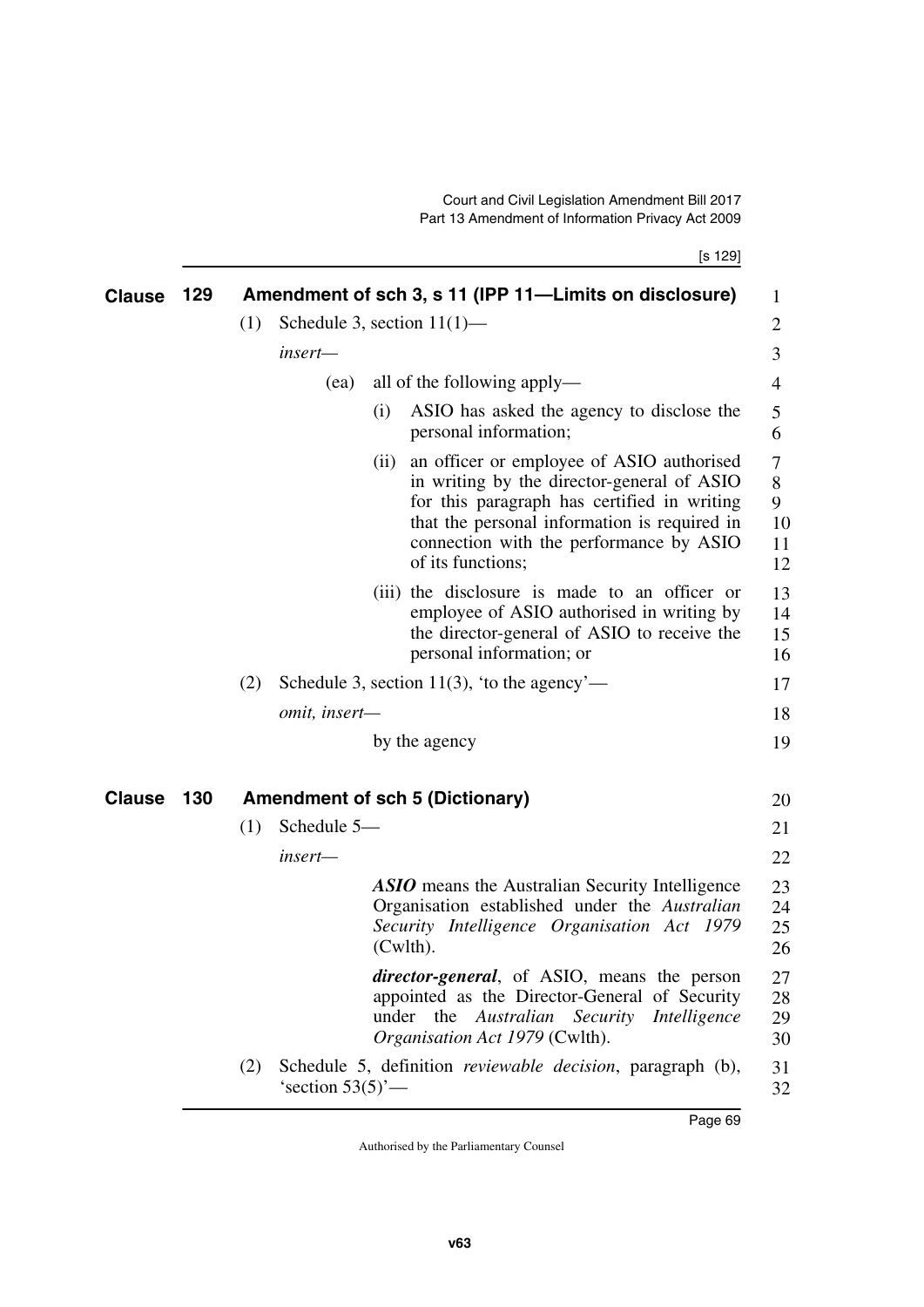[s 131]

|               |         |     | omit, insert-           |                 |      |                                                                                                                                                                                                         | $\mathbf{1}$               |
|---------------|---------|-----|-------------------------|-----------------|------|---------------------------------------------------------------------------------------------------------------------------------------------------------------------------------------------------------|----------------------------|
|               |         |     |                         | section $53(6)$ |      |                                                                                                                                                                                                         | $\overline{2}$             |
|               |         | (3) | 'access to a document'— |                 |      | Schedule 5, definition reviewable decision, paragraph (f),                                                                                                                                              | 3<br>$\overline{4}$        |
|               |         |     | omit, insert-           |                 |      |                                                                                                                                                                                                         | 5                          |
|               |         |     |                         |                 |      | access to all or part of a document                                                                                                                                                                     | 6                          |
|               |         | (4) | or $90'$ —              |                 |      | Schedule 5, definition <i>reviewable decision</i> , paragraph $(j)$ , $\cdot$ , 89                                                                                                                      | 7<br>8                     |
|               |         |     | omit.                   |                 |      |                                                                                                                                                                                                         | 9                          |
|               | Part 14 |     |                         |                 |      | <b>Amendment of Invasion of</b>                                                                                                                                                                         |                            |
|               |         |     |                         |                 |      | <b>Privacy Act 1971</b>                                                                                                                                                                                 | 10<br>11                   |
|               |         |     |                         |                 |      |                                                                                                                                                                                                         |                            |
| <b>Clause</b> | 131     |     | <b>Act amended</b>      |                 |      |                                                                                                                                                                                                         | 12                         |
|               |         |     |                         |                 |      | This part amends the <i>Invasion of Privacy Act 1971</i> .                                                                                                                                              | 13                         |
| <b>Clause</b> | 132     |     | devices)                |                 |      | Amendment of s 43 (Prohibition on use of listening                                                                                                                                                      | 14<br>15                   |
|               |         | (1) | Section $43(2)$ —       |                 |      |                                                                                                                                                                                                         | 16                         |
|               |         |     | insert-                 |                 |      |                                                                                                                                                                                                         | 17                         |
|               |         |     |                         | (e)             |      | to or in relation to the use of a listening<br>device that is a government network radio,<br>activated by a communications centre<br>operator for a public safety entity, in<br>circumstances in which- | 18<br>19<br>20<br>21<br>22 |
|               |         |     |                         |                 | (i)  | an officer of the entity has activated a<br>duress alarm; or                                                                                                                                            | 23<br>24                   |
|               |         |     |                         |                 | (ii) | an officer of the entity has contacted<br>the communications centre operator to<br>ask for assistance; or                                                                                               | 25<br>26<br>27             |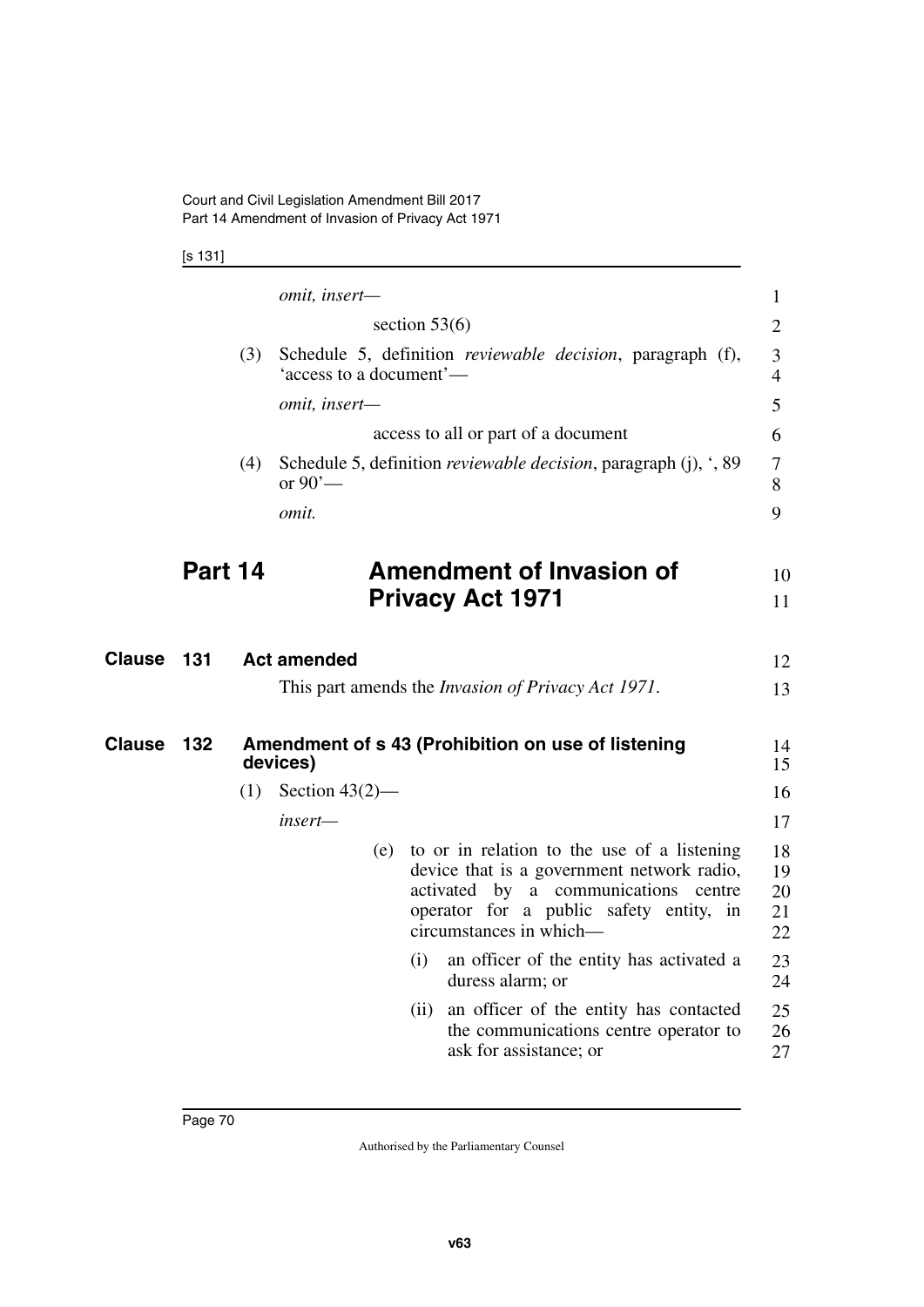[s 132]

|        |                                                     | (iii) the communications centre operator<br>has reasonable grounds to believe there<br>may be a risk to the life, health or<br>safety of an officer of the entity.                                                                              | $\mathbf{1}$<br>$\overline{2}$<br>3<br>$\overline{4}$ |  |  |  |  |
|--------|-----------------------------------------------------|-------------------------------------------------------------------------------------------------------------------------------------------------------------------------------------------------------------------------------------------------|-------------------------------------------------------|--|--|--|--|
|        |                                                     | Example for subparagraph (iii)—                                                                                                                                                                                                                 | 5                                                     |  |  |  |  |
|        |                                                     | A communications centre operator for a public<br>safety entity has lost contact with an officer of the<br>entity and the officer does not respond to normal<br>radio communication.                                                             | 6<br>$\overline{7}$<br>8<br>9                         |  |  |  |  |
| $143-$ |                                                     |                                                                                                                                                                                                                                                 | 10                                                    |  |  |  |  |
|        |                                                     |                                                                                                                                                                                                                                                 | 11                                                    |  |  |  |  |
| (7)    |                                                     | In this section—                                                                                                                                                                                                                                | 12                                                    |  |  |  |  |
|        |                                                     | <i>communications centre operator</i> , for a public<br>safety entity, means a person who is employed or<br>otherwise engaged by the entity, whether on a<br>paid or voluntary basis, to maintain radio contact<br>with officers of the entity. | 13<br>14<br>15<br>16<br>17                            |  |  |  |  |
|        | <i>government network radio</i> means a radio that— |                                                                                                                                                                                                                                                 |                                                       |  |  |  |  |
|        | (a)                                                 | uses a secure digital radio communications<br>network to enable a communications centre<br>operator for a public safety entity and an<br>officer of the entity to communicate with<br>each other; and                                           | 19<br>20<br>21<br>22<br>23                            |  |  |  |  |
|        | (b)                                                 | may be fitted to a vehicle or carried by a<br>person.                                                                                                                                                                                           | 24<br>25                                              |  |  |  |  |
|        |                                                     | <i>officer</i> , of a public safety entity, means a person<br>who is employed or otherwise engaged by the<br>entity, whether on a paid or voluntary basis.                                                                                      | 26<br>27<br>28                                        |  |  |  |  |
|        |                                                     | <i>public safety entity means—</i>                                                                                                                                                                                                              | 29                                                    |  |  |  |  |
|        | (a)                                                 | Ambulance<br>Queensland<br>Service<br>the<br>established under the Ambulance Service<br>Act 1991; or                                                                                                                                            | 30<br>31<br>32                                        |  |  |  |  |
|        | (b)                                                 | the Queensland Police Service; or                                                                                                                                                                                                               | 33                                                    |  |  |  |  |
|        |                                                     |                                                                                                                                                                                                                                                 |                                                       |  |  |  |  |

 $(2)$  Section

*insert—*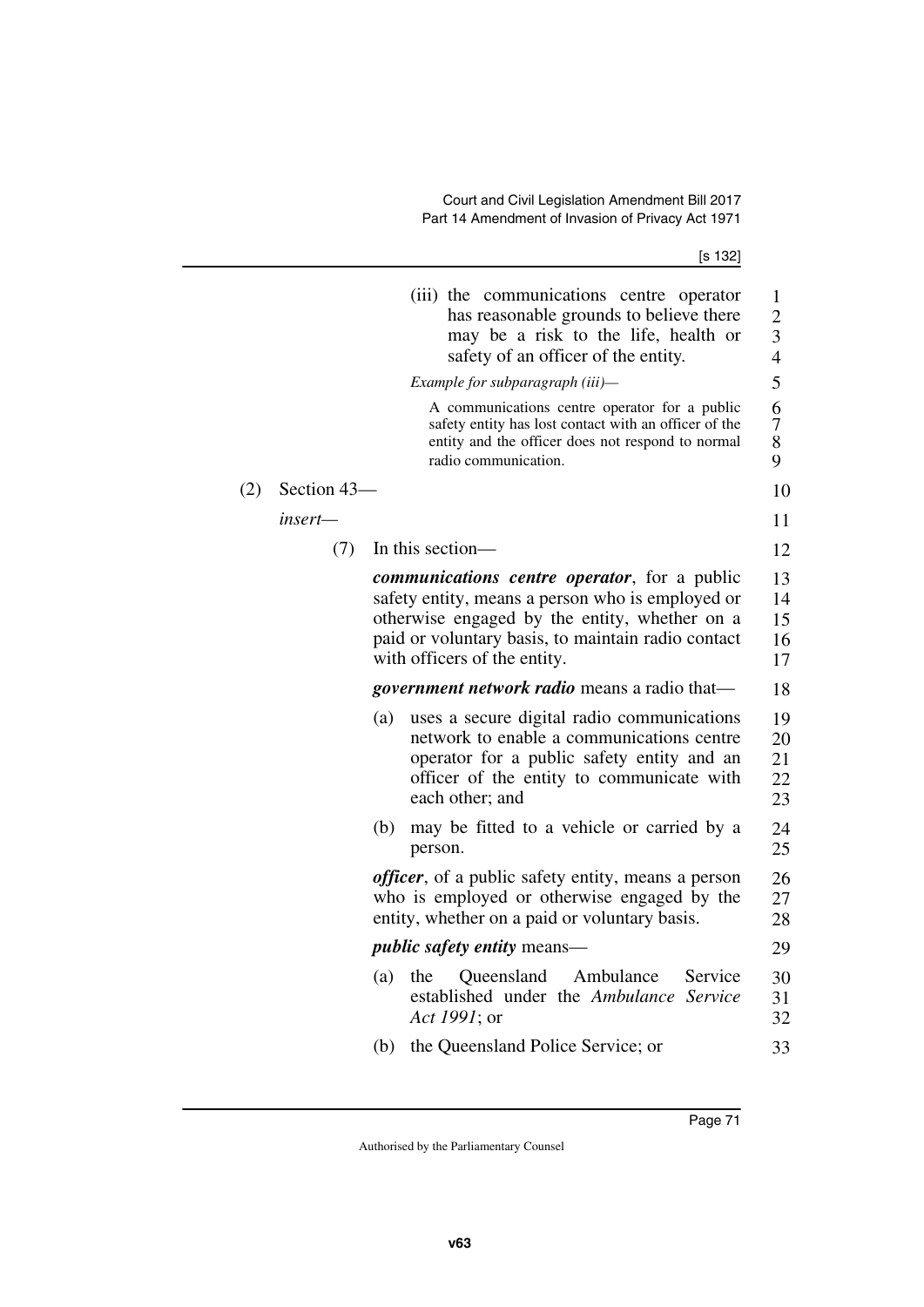Court and Civil Legislation Amendment Bill 2017 Part 15 Amendment of Justices of the Peace and Commissioners for Declarations Act 1991

[s 133]

|               |         |     | (c)                               | $1990-$ | any of the following entities established<br>under the Fire and Emergency Services Act | 1<br>$\overline{c}$<br>3 |
|---------------|---------|-----|-----------------------------------|---------|----------------------------------------------------------------------------------------|--------------------------|
|               |         |     |                                   | (i)     | the Queensland Fire and Emergency<br>Service;                                          | 4<br>5                   |
|               |         |     |                                   |         | (ii) the State Emergency Service;                                                      | 6                        |
|               |         |     |                                   |         | (iii) an emergency service unit; or                                                    | 7                        |
|               |         |     | (d)                               |         | a rural fire brigade registered under the Fire<br>and Emergency Services Act 1990.     | 8<br>9                   |
|               | Part 15 |     |                                   |         | <b>Amendment of Justices of the</b>                                                    | 10                       |
|               |         |     |                                   |         | <b>Peace and Commissioners for</b>                                                     | 11                       |
|               |         |     |                                   |         | <b>Declarations Act 1991</b>                                                           | 12                       |
| <b>Clause</b> | 133     |     | <b>Act amended</b>                |         |                                                                                        | 13                       |
|               |         |     | for Declarations Act 1991.        |         | This part amends the <i>Justices of the Peace and Commissioners</i>                    | 14<br>15                 |
| <b>Clause</b> | 134     |     | Amendment of s 3 (Interpretation) |         |                                                                                        | 16                       |
|               |         | (1) | Section 3, heading—               |         |                                                                                        | 17                       |
|               |         |     | omit, insert-                     |         |                                                                                        | 18                       |
|               |         |     | <b>Definitions</b><br>3           |         |                                                                                        | 19                       |
|               |         | (2) | Section 3-                        |         |                                                                                        | 20                       |
|               |         |     | insert-                           |         |                                                                                        | 21                       |
|               |         |     |                                   |         | Queensland Government website means-                                                   | 22                       |
|               |         |     | (a)                               |         | www.qld.gov.au; or                                                                     | 23                       |
|               |         |     | (b)                               |         | another website prescribed by regulation.                                              | 24                       |
|               |         |     |                                   |         |                                                                                        |                          |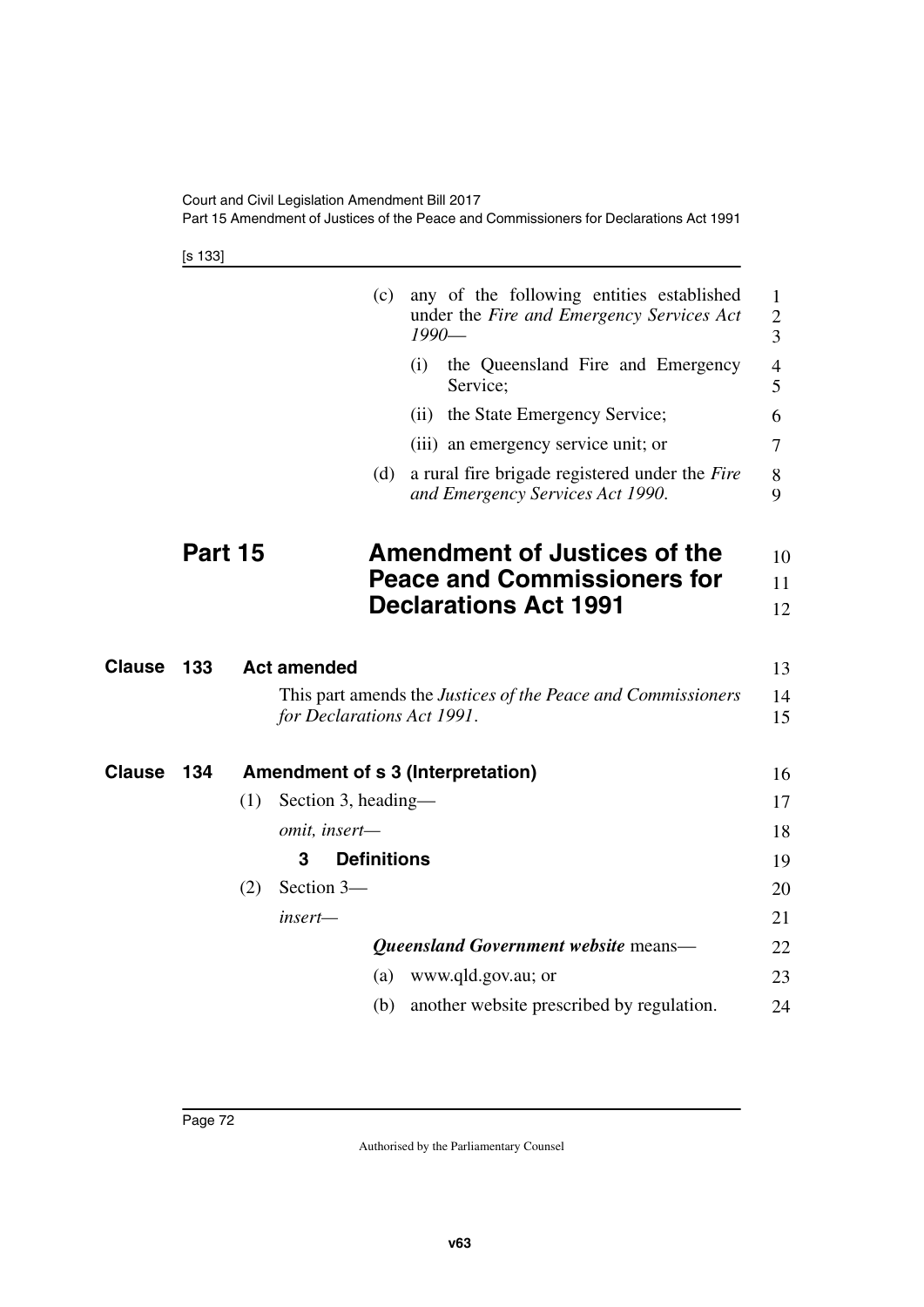[s 135]

| <b>Clause</b> | 135 | Amendment of s 21 (Registration of justices of the peace<br>and commissioners for declarations)                                                                                                      | 1<br>$\overline{2}$  |
|---------------|-----|------------------------------------------------------------------------------------------------------------------------------------------------------------------------------------------------------|----------------------|
|               |     | Section $21(5)$ —                                                                                                                                                                                    | 3                    |
|               |     | omit, insert-                                                                                                                                                                                        | $\overline{4}$       |
|               |     | The registrar must publish, on the Queensland<br>(5)<br>Government website, notice of the appointment<br>and registration of a person as a justice of the<br>peace or commissioner for declarations. | 5<br>6<br>7<br>8     |
| <b>Clause</b> | 136 | <b>Amendment of s 23 (Resignation)</b>                                                                                                                                                               | 9                    |
|               |     | Section 23(2) and $(3)$ —                                                                                                                                                                            | 10                   |
|               |     | omit, insert-                                                                                                                                                                                        | 11                   |
|               |     | On receiving the person's written resignation, the<br>(2)<br>registrar must-                                                                                                                         | 12<br>13             |
|               |     | publish notice of the resignation on the<br>(a)<br>Queensland Government website; and                                                                                                                | 14<br>15             |
|               |     | remove the person's registered particulars<br>(b)<br>from the register.                                                                                                                              | 16<br>17             |
|               |     | (3)<br>The person ceases to hold office as a justice of the<br>peace or commissioner for declarations when the<br>person's written resignation is given to the<br>registrar.                         | 18<br>19<br>20<br>21 |
| <b>Clause</b> | 137 | Amendment of s 24 (Revocation of appointment)                                                                                                                                                        | 22                   |
|               |     | Section 24(1), ', by notification published in the gazette,<br>(1)<br>$may'$ —                                                                                                                       | 23<br>24             |
|               |     | omit, insert-                                                                                                                                                                                        | 25                   |
|               |     | may, by notice given to the registrar,                                                                                                                                                               | 26                   |
|               |     | (2)<br>Section $24(2)$ —                                                                                                                                                                             | 27                   |
|               |     | omit, insert-                                                                                                                                                                                        | 28                   |
|               |     | On receiving a notice under subsection $(1)$ in<br>(2)                                                                                                                                               | 29                   |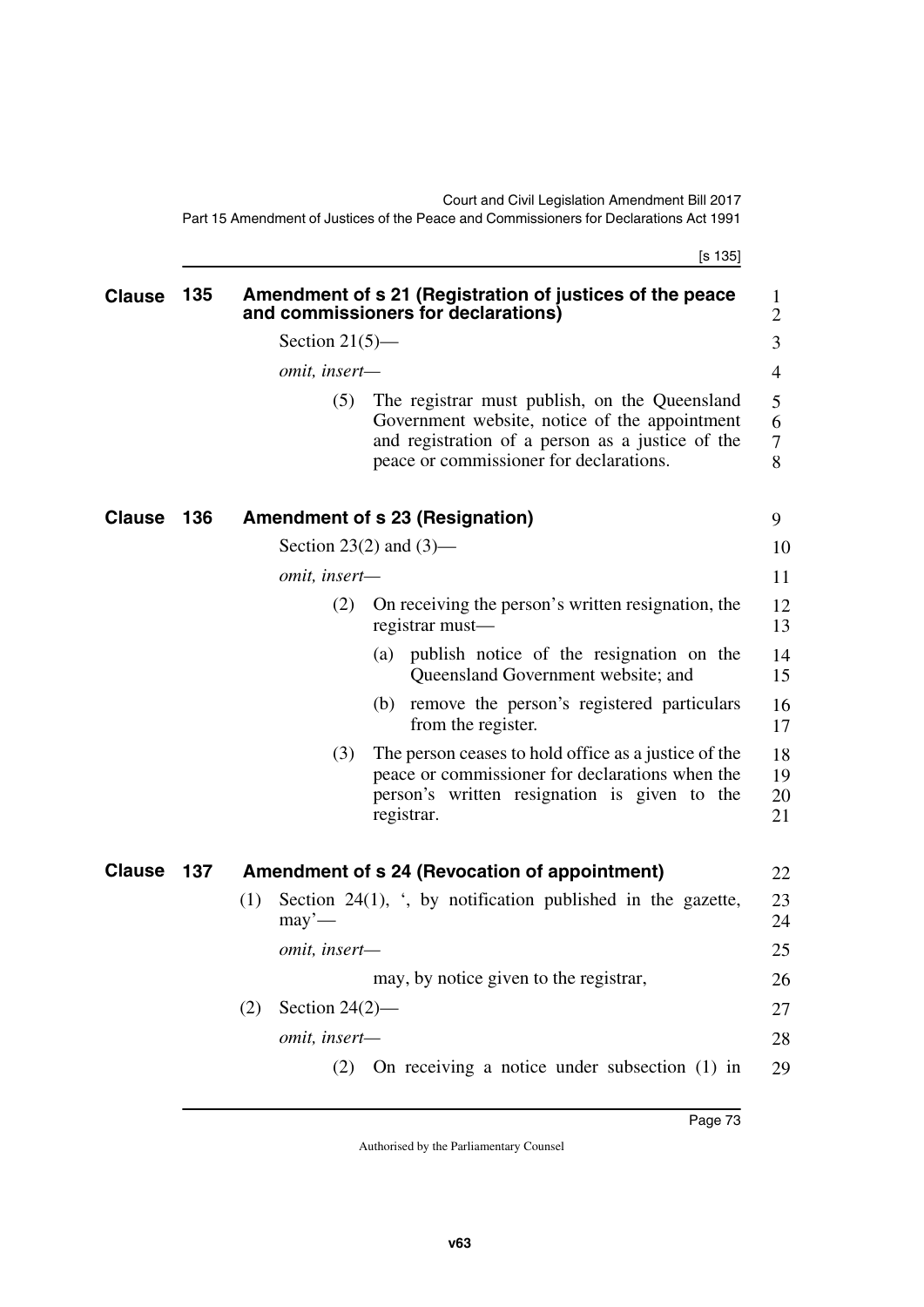[s 138]

|               |                                 | relation to a person, the registrar must—                                                                                                                                                                                                           | 1                          |
|---------------|---------------------------------|-----------------------------------------------------------------------------------------------------------------------------------------------------------------------------------------------------------------------------------------------------|----------------------------|
|               |                                 | give the person a copy of the notice; and<br>(a)                                                                                                                                                                                                    | $\overline{2}$             |
|               |                                 | publish the notice on the Queensland<br>(b)<br>Government website; and                                                                                                                                                                              | 3<br>$\overline{4}$        |
|               |                                 | remove the person's registered particulars<br>(c)<br>from the register.                                                                                                                                                                             | $\mathfrak{S}$<br>6        |
|               | (3)                             | The person ceases to hold office as a justice of the<br>peace or commissioner for declarations when the<br>Queensland<br>notice<br>is<br>published<br>the<br>on<br>Government website.                                                              | $\tau$<br>8<br>9<br>10     |
| Clause<br>138 |                                 | Amendment of s 25 (Prohibition on acting in office)                                                                                                                                                                                                 | 11                         |
|               | Section 25(1) to $(4)$ —<br>(1) |                                                                                                                                                                                                                                                     | 12                         |
|               | omit, insert-                   |                                                                                                                                                                                                                                                     | 13                         |
|               | (1)                             | The Governor in Council may, by notice given to<br>the registrar, prohibit an appointed justice of the<br>appointed commissioner<br>for<br>an<br>peace<br><b>or</b><br>declarations from acting in the office for a period<br>stated in the notice. | 14<br>15<br>16<br>17<br>18 |
|               | (2)                             | The Governor in Council may act under<br>subsection (1) for the reasons the Governor in<br>Council considers appropriate.                                                                                                                           | 19<br>20<br>21             |
|               | (3)                             | On receiving a notice under subsection $(1)$ in<br>relation to a person, the registrar must—                                                                                                                                                        | 22<br>23                   |
|               |                                 | give the person a copy of the notice; and<br>(a)                                                                                                                                                                                                    | 24                         |
|               |                                 | publish the notice on the Queensland<br>(b)<br>Government website; and                                                                                                                                                                              | 25<br>26                   |
|               |                                 | the<br>following<br>the<br>(c)<br>make<br>changes<br>to<br>$register-$                                                                                                                                                                              | 27<br>28                   |
|               |                                 | at the start of the period stated in the<br>(i)<br>notice—remove the person's registered<br>particulars from the register;                                                                                                                          | 29<br>30<br>31             |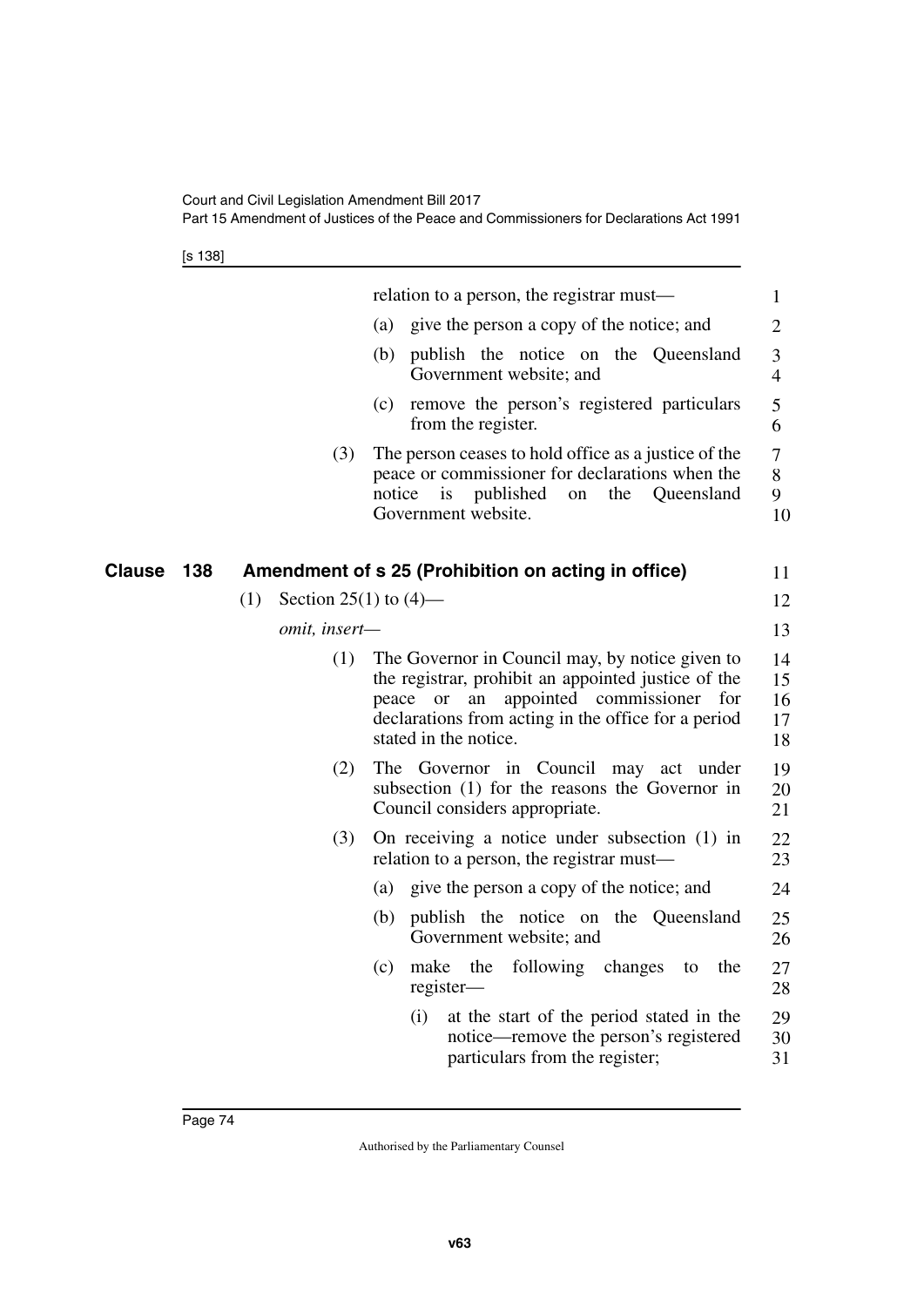[s 139]

|               |         |     |                                     |      | (ii) at the end of the period stated in the<br>notice—enter<br>in<br>the<br>register<br>the<br>particulars<br>registered<br>that<br>were<br>removed under subparagraph (i). | 1<br>2<br>3<br>$\overline{4}$ |
|---------------|---------|-----|-------------------------------------|------|-----------------------------------------------------------------------------------------------------------------------------------------------------------------------------|-------------------------------|
|               |         |     | (4)                                 |      | A person prohibited from acting as a justice of the<br>peace or commissioner for declarations under a<br>notice given under subsection $(1)$ —                              | 5<br>6<br>7                   |
|               |         |     |                                     | (a)  | ceases to hold the office from the start of the<br>period stated in the notice; and                                                                                         | 8<br>9                        |
|               |         |     |                                     |      | (b) resumes the office from the end of the<br>period stated in the notice.                                                                                                  | 10<br>11                      |
|               |         | (2) |                                     |      | Section 25(5), 'subsection $(3)(b)$ '—                                                                                                                                      | 12                            |
|               |         |     | omit, insert-                       |      |                                                                                                                                                                             | 13                            |
|               |         |     |                                     |      | subsection $(4)(b)$                                                                                                                                                         | 14                            |
| <b>Clause</b> | 139     |     |                                     |      | Amendment of s 26 (Notification of cessation of office)                                                                                                                     | 15                            |
|               |         |     | Section $26(2)(a)$ —                |      |                                                                                                                                                                             | 16                            |
|               |         |     | omit, insert-                       |      |                                                                                                                                                                             | 17                            |
|               |         |     |                                     | (a)  | publish notice of the cessation of office on<br>the Queensland Government website; and                                                                                      | 18<br>19                      |
|               | Part 16 |     |                                     |      | <b>Amendment of Land Court Act</b>                                                                                                                                          | 20                            |
|               |         |     |                                     | 2000 |                                                                                                                                                                             | 21                            |
| <b>Clause</b> | 140     |     | <b>Act amended</b>                  |      |                                                                                                                                                                             | 22                            |
|               |         |     |                                     |      | This part amends the <i>Land Court Act 2000</i> .                                                                                                                           | 23                            |
| <b>Clause</b> | 141     |     | <b>Supreme Court)</b>               |      | Amendment of s 7A (Land Court has power of the                                                                                                                              | 24<br>25                      |
|               |         | (1) | Section 7A(2), 'subsection $(2)$ '— |      |                                                                                                                                                                             | 26                            |
|               |         |     | omit, insert-                       |      |                                                                                                                                                                             | 27                            |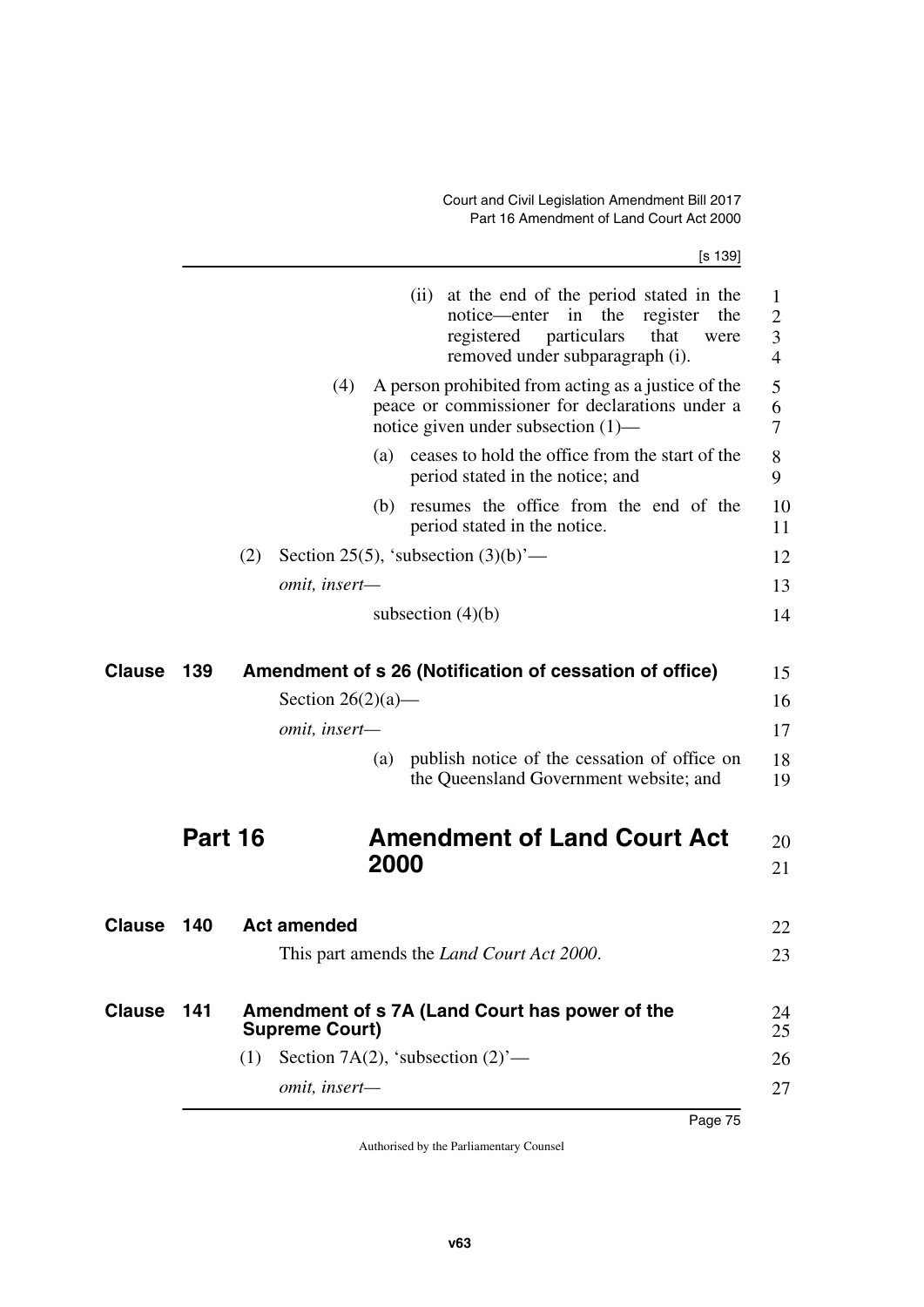[s 142]

|        |     |     |                          | subsection $(1)$                                                                                                                                                               | $\mathbf{1}$         |
|--------|-----|-----|--------------------------|--------------------------------------------------------------------------------------------------------------------------------------------------------------------------------|----------------------|
|        |     | (2) |                          | Section 7A(4), 'subsection $(4)$ '—                                                                                                                                            | 2                    |
|        |     |     | omit, insert-            |                                                                                                                                                                                | 3                    |
|        |     |     |                          | subsection $(3)$                                                                                                                                                               | 4                    |
| Clause | 142 |     | Insertion of new s 28A   |                                                                                                                                                                                | 5                    |
|        |     |     | After section 28-        |                                                                                                                                                                                | 6                    |
|        |     |     | insert-                  |                                                                                                                                                                                | 7                    |
|        |     |     |                          | 28A Acting judicial registrars                                                                                                                                                 | 8                    |
|        |     |     | (1)                      | The Governor in Council may appoint a person to<br>act as a judicial registrar—                                                                                                | 9<br>10              |
|        |     |     |                          | (a) during any period when a judicial registrar<br>is absent from duty or can not, for another<br>reason, perform the functions of a judicial<br>registrar; or                 | 11<br>12<br>13<br>14 |
|        |     |     |                          | (b) if the conduct of the business of the Land<br>Court, in the opinion of the Governor in<br>Council, requires the appointment.                                               | 15<br>16<br>17       |
|        |     |     | (2)                      | An acting judicial registrar is appointed on a<br>part-time or full-time basis for the term, of not<br>more than 2 years, stated in the person's<br>instrument of appointment. | 18<br>19<br>20<br>21 |
|        |     |     | (3)                      | The provisions of this Act applying to judicial<br>registrars also apply to an acting judicial registrar<br>to the extent the application is possible.                         | 22<br>23<br>24       |
|        |     |     | (4)                      | The rights of a public service officer appointed as<br>an acting judicial registrar may be preserved<br>under a regulation.                                                    | 25<br>26<br>27       |
| Clause | 143 |     | started under this part) | Amendment of s 37 (ADR process applies to proceedings                                                                                                                          | 28<br>29             |
|        |     | (1) | Section 37-              |                                                                                                                                                                                | 30                   |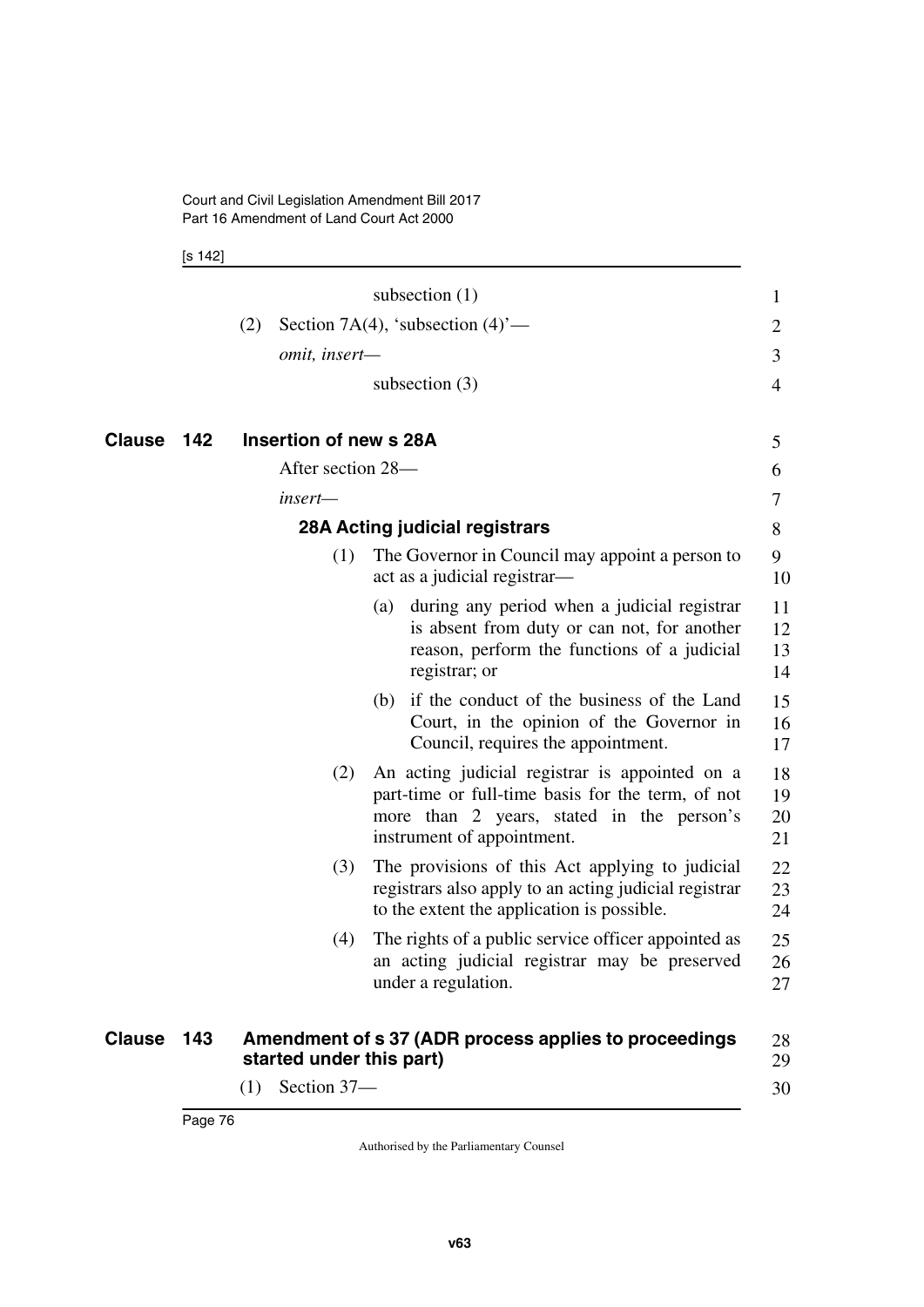|            |     |                                            |                    | [s 144]                                                                                                                                                                                                                                                             |                                        |
|------------|-----|--------------------------------------------|--------------------|---------------------------------------------------------------------------------------------------------------------------------------------------------------------------------------------------------------------------------------------------------------------|----------------------------------------|
|            |     | insert—                                    |                    |                                                                                                                                                                                                                                                                     | $\mathbf{1}$                           |
|            |     | (2A)                                       |                    | Without limiting subsection (1), for a relevant<br>ADR process—                                                                                                                                                                                                     | 2<br>3                                 |
|            |     |                                            |                    | (a) each party to a proceeding who participates<br>in the ADR process must be prepared to<br>identify and discuss the issues in dispute in<br>an attempt to negotiate a settlement; and                                                                             | 4<br>5<br>6<br>7                       |
|            |     |                                            |                    | (b) if a party is represented in the ADR process<br>by a lawyer or agent—                                                                                                                                                                                           | 8<br>9                                 |
|            |     |                                            | $\left( 1 \right)$ | the lawyer or agent must have authority<br>to settle the matter or any issue<br>discussed; or                                                                                                                                                                       | 10<br>11<br>12                         |
|            |     |                                            | (ii)               | if it is not practicable for the lawyer or<br>agent to have the authority mentioned<br>in subparagraph (i)-the lawyer or<br>agent must have the authority to make a<br>recommendation to the party about<br>settling the<br>matter or<br>issue<br>any<br>discussed. | 13<br>14<br>15<br>16<br>17<br>18<br>19 |
|            | (2) | Section 37-                                |                    |                                                                                                                                                                                                                                                                     | 20                                     |
|            |     | insert-                                    |                    |                                                                                                                                                                                                                                                                     | 21                                     |
|            |     | (4)                                        |                    | In this section—                                                                                                                                                                                                                                                    | 22                                     |
|            |     |                                            |                    | <i>relevant ADR process</i> means an ADR process<br>within the meaning of the Civil Proceedings Act<br>2011, section 39, other than to the extent the<br>section refers to case appraisal.                                                                          | 23<br>24<br>25<br>26                   |
|            | (3) | Section 37(2A) to $(4)$ —                  |                    |                                                                                                                                                                                                                                                                     | 27                                     |
|            |     | <i>renumber</i> as section $37(3)$ to (5). |                    |                                                                                                                                                                                                                                                                     | 28                                     |
| Clause 144 |     | Insertion of new pt 2, div 12              |                    |                                                                                                                                                                                                                                                                     | 29                                     |
|            |     | Part 2-                                    |                    |                                                                                                                                                                                                                                                                     | 30                                     |
|            |     | insert-                                    |                    |                                                                                                                                                                                                                                                                     | 31                                     |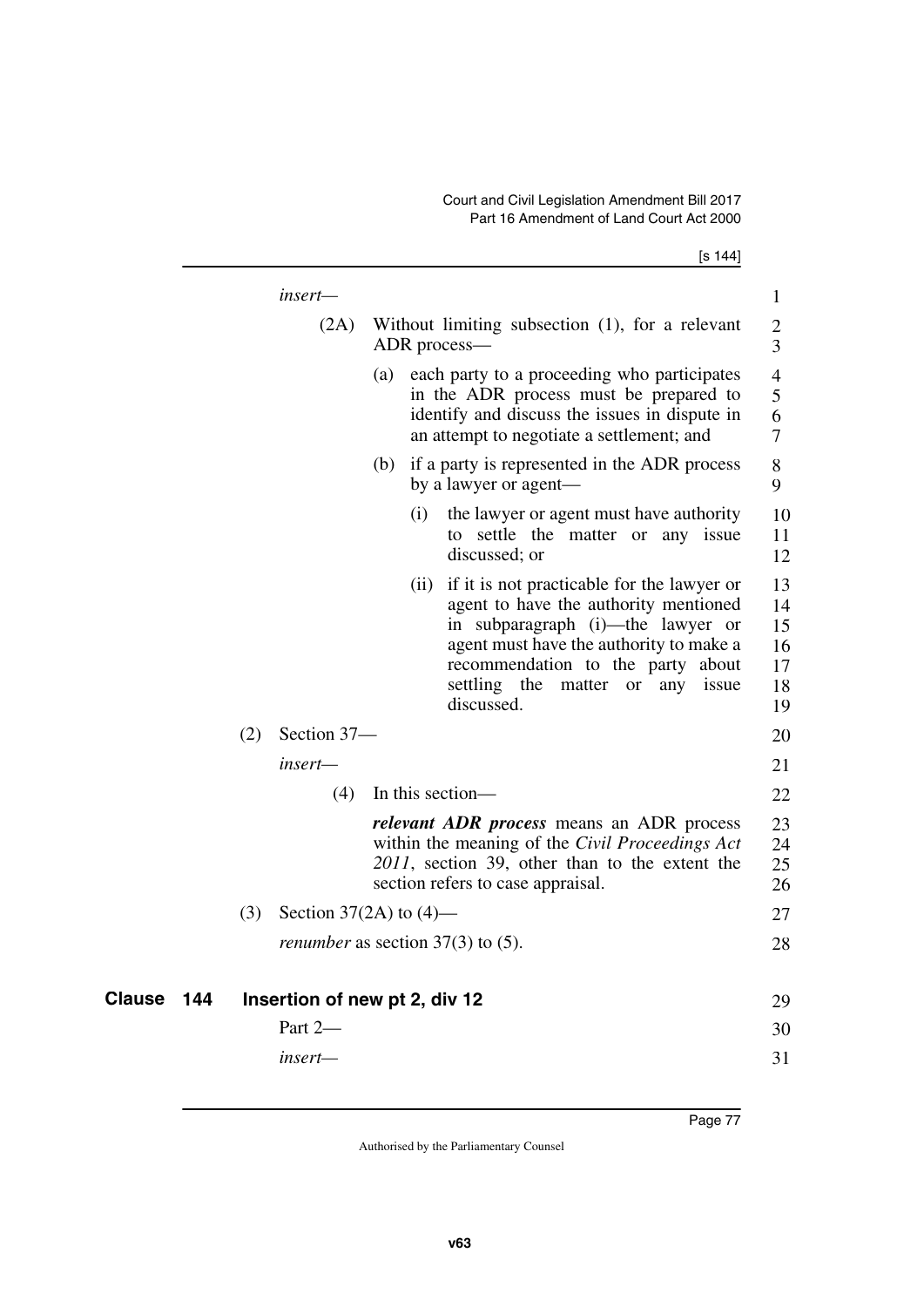[s 144]

| <b>Division 12</b>            | <b>Application of Act to Land</b><br><b>Court for recommendatory</b><br>provisions                            | 1<br>$\overline{2}$<br>3 |
|-------------------------------|---------------------------------------------------------------------------------------------------------------|--------------------------|
|                               | 52A Meaning of recommendatory provision                                                                       | $\overline{4}$           |
|                               | In this division-                                                                                             | 5                        |
|                               | <i>recommendatory provision</i> means—                                                                        | 6                        |
| (a)                           | section 32F; or                                                                                               | 7                        |
| (b)                           | the Aboriginal Cultural Heritage Act 2003,<br>part 6, division 5 and part 7, division 6; or                   | 8<br>9                   |
| (c)                           | the <i>Environmental Protection Act 1994</i> ,<br>chapter 5, part 5, division 3, subdivision 3;<br><b>or</b>  | 10<br>11<br>12           |
| (d)                           | the following provisions of the <i>Mineral</i><br>Resources Act 1989-                                         | 13<br>14                 |
|                               | sections 72 and 75 to 78;<br>(i)                                                                              | 15                       |
|                               | sections 265, 268 and 269;<br>(ii)                                                                            | 16                       |
|                               | $(iii)$ section 318BC; or                                                                                     | 17                       |
| (e)                           | the Petroleum and Gas (Production and<br>Safety) Act 2004, sections 320 and 363I; or                          | 18<br>19                 |
| (f)                           | the Torres Strait Islander Cultural Heritage<br>Act 2003, part 6, division 5 and part 7,<br>division 6; or    | 20<br>21<br>22           |
| (g)                           | another provision of this Act or another Act<br>that confers an administrative function on<br>the Land Court. | 23<br>24<br>25           |
| <b>52B Application of Act</b> |                                                                                                               | 26                       |

(1) The following provisions of this Act apply to the Land Court in the performance of a function conferred on the court under a recommendatory 27 28 29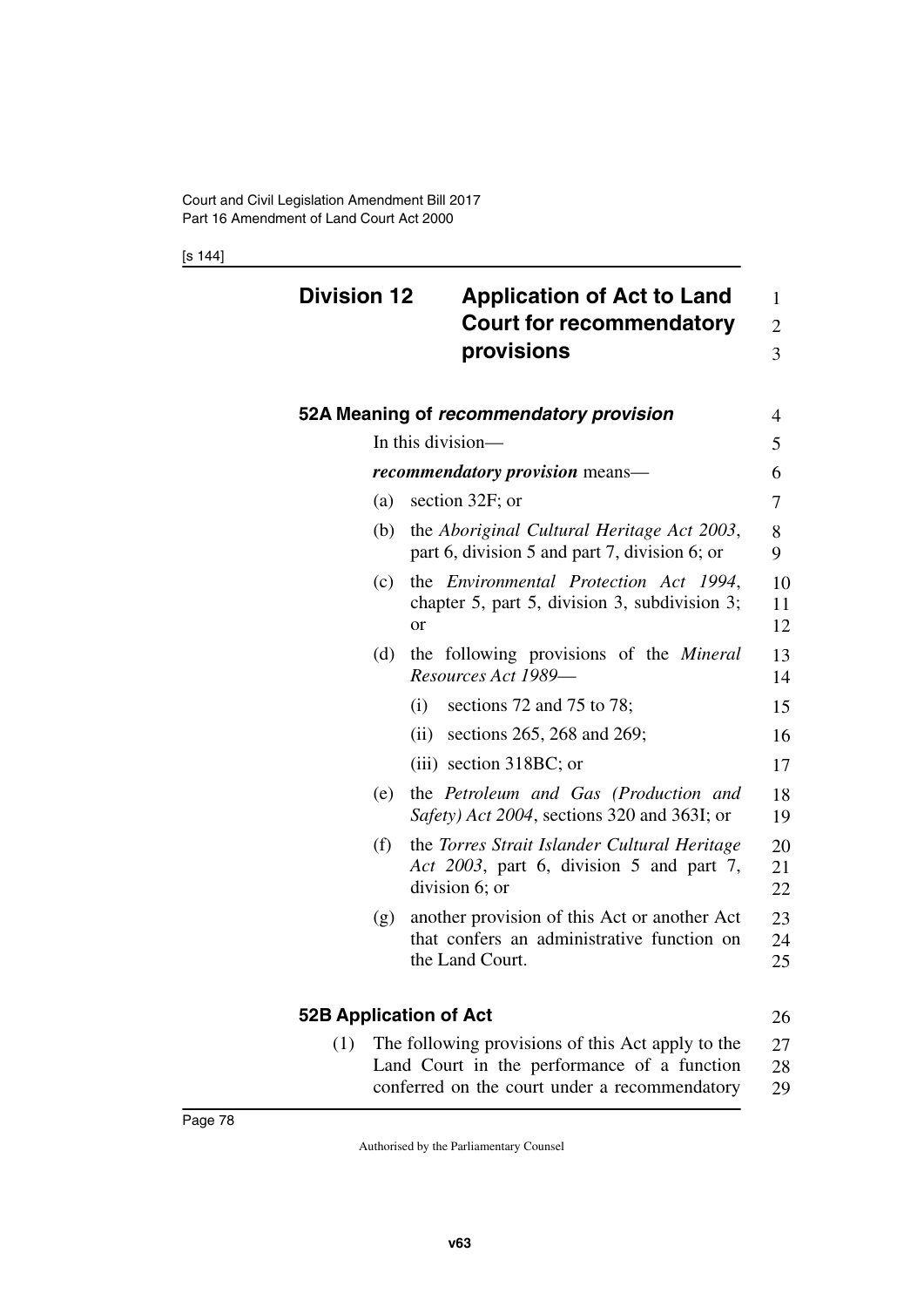[s 144]

|     |                                                                                                                                                                                                                                                                                                                                 | provision, with all necessary changes, as if the<br>performance of the<br>function<br>under<br>the<br>recommendatory provision were a proceeding- | $\mathbf{1}$<br>$\overline{2}$<br>3 |  |  |  |
|-----|---------------------------------------------------------------------------------------------------------------------------------------------------------------------------------------------------------------------------------------------------------------------------------------------------------------------------------|---------------------------------------------------------------------------------------------------------------------------------------------------|-------------------------------------|--|--|--|
|     | (a)                                                                                                                                                                                                                                                                                                                             | section 5;                                                                                                                                        | 4                                   |  |  |  |
|     | (b)                                                                                                                                                                                                                                                                                                                             | section $7A(2)(a)$ and (c) and (3);                                                                                                               | 5                                   |  |  |  |
|     | (c)                                                                                                                                                                                                                                                                                                                             | section 9;                                                                                                                                        | 6                                   |  |  |  |
|     | (d)                                                                                                                                                                                                                                                                                                                             | section 16;                                                                                                                                       | 7                                   |  |  |  |
|     | (e)                                                                                                                                                                                                                                                                                                                             | section 22;                                                                                                                                       | 8                                   |  |  |  |
|     | (f)                                                                                                                                                                                                                                                                                                                             | section 24;                                                                                                                                       | 9                                   |  |  |  |
|     | (g)                                                                                                                                                                                                                                                                                                                             | section 25;                                                                                                                                       | 10                                  |  |  |  |
|     | (h)                                                                                                                                                                                                                                                                                                                             | section 27;                                                                                                                                       | 11                                  |  |  |  |
|     | (i)                                                                                                                                                                                                                                                                                                                             | section 33;                                                                                                                                       | 12                                  |  |  |  |
|     | (i)                                                                                                                                                                                                                                                                                                                             | section 34;                                                                                                                                       | 13                                  |  |  |  |
|     | (k)                                                                                                                                                                                                                                                                                                                             | section 36;                                                                                                                                       | 14                                  |  |  |  |
|     | (1)                                                                                                                                                                                                                                                                                                                             | section 37, other than to the extent the <i>Civil</i><br>Proceedings Act 2011, part 6 refers to case<br>appraisal;                                | 15<br>16<br>17                      |  |  |  |
|     |                                                                                                                                                                                                                                                                                                                                 | $(m)$ section 42;                                                                                                                                 | 18                                  |  |  |  |
|     | (n)                                                                                                                                                                                                                                                                                                                             | section 46;                                                                                                                                       | 19                                  |  |  |  |
|     | $\left( 0 \right)$                                                                                                                                                                                                                                                                                                              | section 52.                                                                                                                                       | 20                                  |  |  |  |
| (2) | Sections 32A, 32C and 32D of this Act apply to<br>the Land Court in the performance of a function<br>conferred on the court under the<br>following<br>recommendatory provisions, with all necessary<br>changes, as if the performance of the function<br>under the recommendatory provision were<br><sub>a</sub><br>proceeding- |                                                                                                                                                   |                                     |  |  |  |
|     | (a)                                                                                                                                                                                                                                                                                                                             | the Aboriginal Cultural Heritage Act 2003,<br>part 6, division 5 and part 7, division 6;                                                          | 28<br>29                            |  |  |  |
|     |                                                                                                                                                                                                                                                                                                                                 |                                                                                                                                                   |                                     |  |  |  |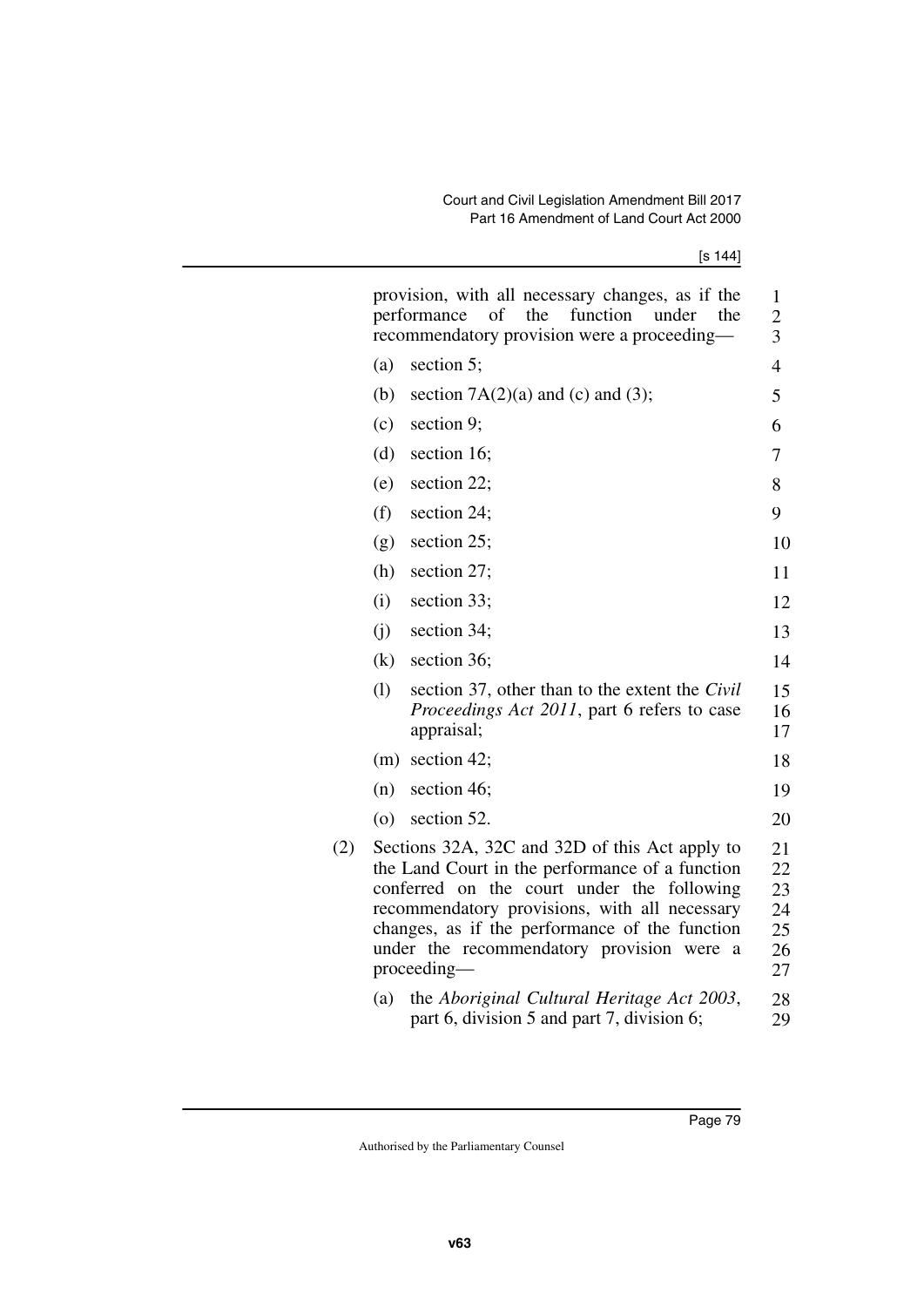[s 145]

|               |     |                            | the Torres Strait Islander Cultural Heritage<br>(b)<br>Act 2003, part 6, division 5 and part 7,<br>division 6.                                                                                                                                                                           | 1<br>$\overline{2}$<br>3         |
|---------------|-----|----------------------------|------------------------------------------------------------------------------------------------------------------------------------------------------------------------------------------------------------------------------------------------------------------------------------------|----------------------------------|
|               |     | (3)                        | In this section—                                                                                                                                                                                                                                                                         | $\overline{4}$                   |
|               |     |                            | <i>performance</i> , of a function, includes the exercise<br>of a power.                                                                                                                                                                                                                 | 5<br>6                           |
| Clause        | 145 | Insertion of new s 57A     |                                                                                                                                                                                                                                                                                          | 7                                |
|               |     | Part 3, division 2-        |                                                                                                                                                                                                                                                                                          | 8                                |
|               |     | insert—                    |                                                                                                                                                                                                                                                                                          | 9                                |
|               |     | <b>57A Costs</b>           |                                                                                                                                                                                                                                                                                          | 10                               |
|               |     | (1)                        | The Land Appeal Court may order costs for an<br>appeal to the court as it considers appropriate.                                                                                                                                                                                         | 11<br>12                         |
|               |     | (2)                        | Without limiting subsection (1), the Land Appeal<br>Court may order costs for the proceeding in which<br>the decision appealed against was made, whether<br>or not the court or tribunal that made the decision<br>made, or had power to make, an order for costs for<br>the proceeding. | 13<br>14<br>15<br>16<br>17<br>18 |
|               |     | (3)                        | If the Land Appeal Court does not make an order<br>under subsection (1), each party to the appeal<br>must bear the party's own costs for the appeal.                                                                                                                                     | 19<br>20<br>21                   |
|               |     | (4)                        | This section is subject to the provisions of this Act<br>or another Act to the contrary.                                                                                                                                                                                                 | 22<br>23                         |
| <b>Clause</b> | 146 | pt 2 to Land Appeal Court) | Amendment of s 72 (Application of certain provisions of                                                                                                                                                                                                                                  | 24<br>25                         |
|               |     |                            | Section 72(1), '8, 9, 21, 22 and $34'$ —                                                                                                                                                                                                                                                 | 26                               |
|               |     | omit, insert-              |                                                                                                                                                                                                                                                                                          | 27                               |
|               |     |                            | 7A, 7B, 8, 9, 21, 22 and 33(5)                                                                                                                                                                                                                                                           | 28                               |
|               |     |                            |                                                                                                                                                                                                                                                                                          |                                  |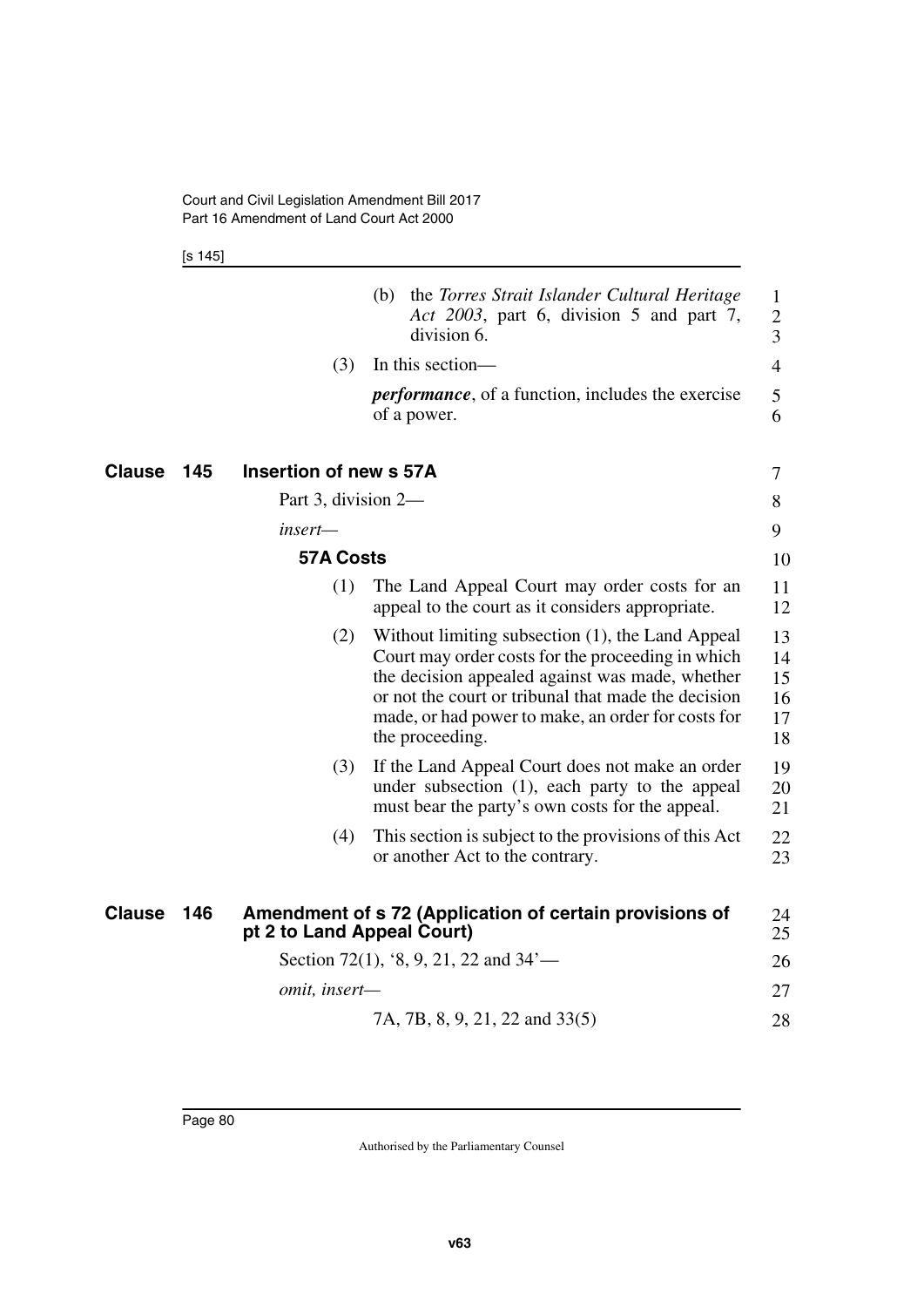[s 147] **Part 17 Amendment of Legal Aid Queensland Act 1997 147 Act amended** 3 This part amends the *Legal Aid Queensland Act 1997*. **148 Amendment of s 45 (General powers) Clause** 5 (1) Section 45(2), 'but subject to subsection  $(4)$ ,' *omit.* (2) Section 45(4) and  $(6)$  *omit.* (3) Section 45(5) *renumber* as section 45(4). **149 Amendment of s 55 (Delegation of board's powers) Clause** 12 Section 55(1), after 'Act' *insert—* , other than under section 73A, **150 Amendment of s 65 (Qualifications for appointment) Clause** 16 Section 65, from 'is a lawyer' *omit, insert* is appropriately qualified to perform the functions of the chief executive officer. **151 Amendment of s 67 (Chief executive officer's Clause** 21 **responsibilities)** Section  $67(b)$  and  $(c)$  *omit, insert—* 1  $\mathfrak{D}$ 4 6 7 8  $\mathbf Q$ 10 11 13 14 15 17 18 19 20 22 23  $24$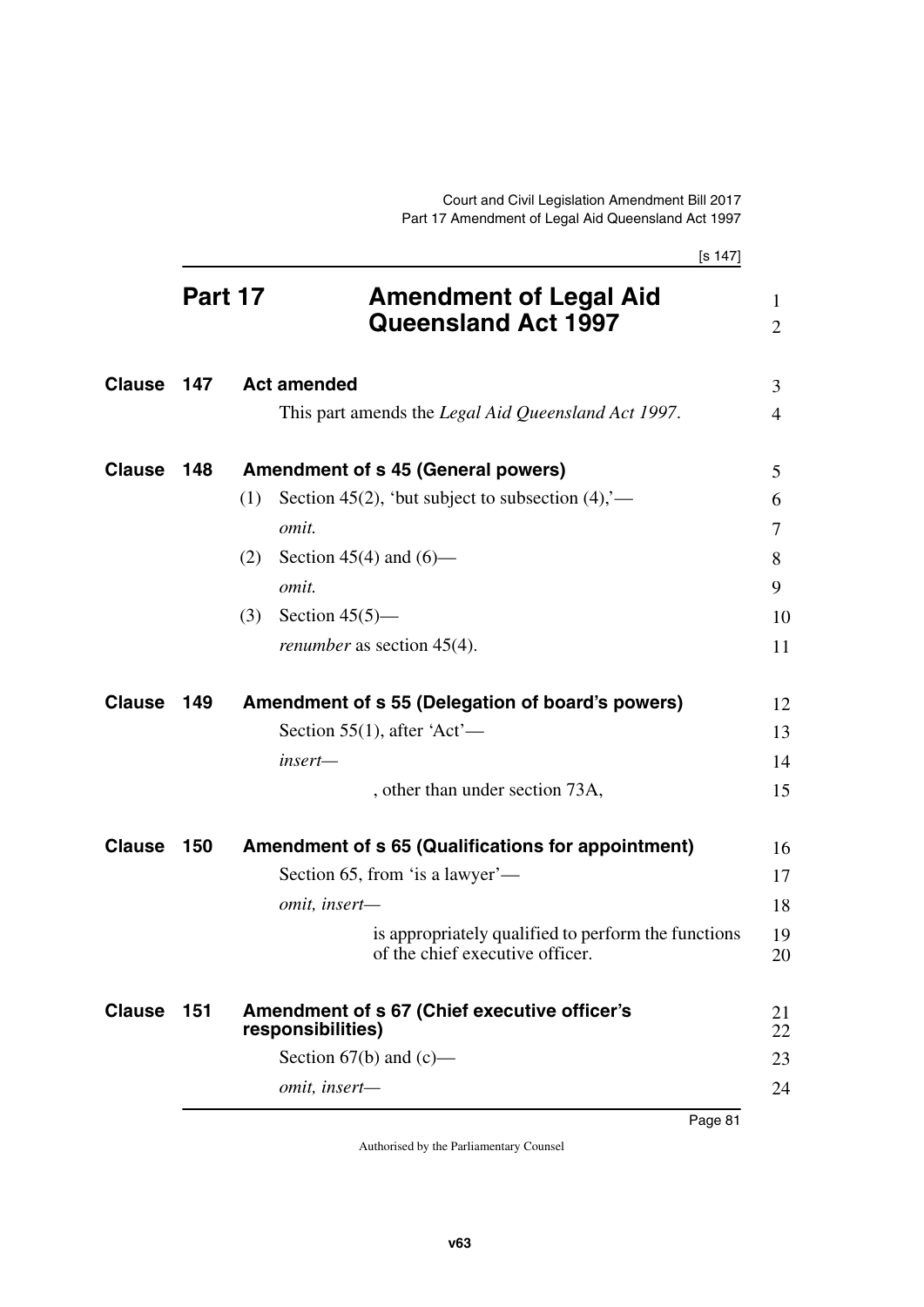[s 152]

|               |     |                        |     | (b) ensuring legal services are provided to<br>legally assisted persons under this Act; and                                                                                                                      | 1<br>$\overline{2}$                |
|---------------|-----|------------------------|-----|------------------------------------------------------------------------------------------------------------------------------------------------------------------------------------------------------------------|------------------------------------|
|               |     |                        | (c) | for legal services mentioned in paragraph<br>(b) provided by Legal Aid lawyers,<br>$ensuring-$                                                                                                                   | 3<br>$\overline{\mathcal{A}}$<br>5 |
|               |     |                        |     | (i)<br>for<br>the<br>arrangements<br>made<br>are<br>provision of the legal services; and                                                                                                                         | 6<br>7                             |
|               |     |                        |     | (ii) the legal services are supervised.                                                                                                                                                                          | 8                                  |
| Clause        | 152 |                        |     | Amendment of s 71 (External employment)                                                                                                                                                                          | 9                                  |
|               |     |                        |     | Section 71, 'paid employment'—                                                                                                                                                                                   | 10                                 |
|               |     | omit, insert-          |     |                                                                                                                                                                                                                  | 11                                 |
|               |     |                        |     | other legal work                                                                                                                                                                                                 | 12                                 |
| <b>Clause</b> | 153 | Insertion of new s 73A |     |                                                                                                                                                                                                                  | 13                                 |
|               |     | After section 73—      |     |                                                                                                                                                                                                                  | 14                                 |
|               |     | insert—                |     |                                                                                                                                                                                                                  | 15                                 |
|               |     |                        |     | 73A Holding of practising certificates                                                                                                                                                                           | 16                                 |
|               |     | (1)                    |     | If the board recommends the appointment, as<br>chief executive officer, of a person who is not a<br>lawyer, the board must nominate—                                                                             | 17<br>18<br>19                     |
|               |     |                        |     | (a) a Legal Aid lawyer (the <i>primary holder</i> ) to<br>hold a relevant practising certificate; and                                                                                                            | 20<br>21                           |
|               |     |                        | (b) | another Legal Aid lawyer (a reserve holder)<br>to hold a relevant practising certificate, on<br>the condition the certificate comes into force<br>only if the primary holder ceases to be a<br>Legal Aid lawyer. | 22<br>23<br>24<br>25<br>26         |
|               |     | (2)                    |     | Also, the board must nominate a Legal Aid lawyer<br>(also a <i>reserve holder</i> ) to hold a relevant<br>practising certificate on the condition mentioned<br>in subsection $(1)(b)$ if—                        | 27<br>28<br>29<br>30               |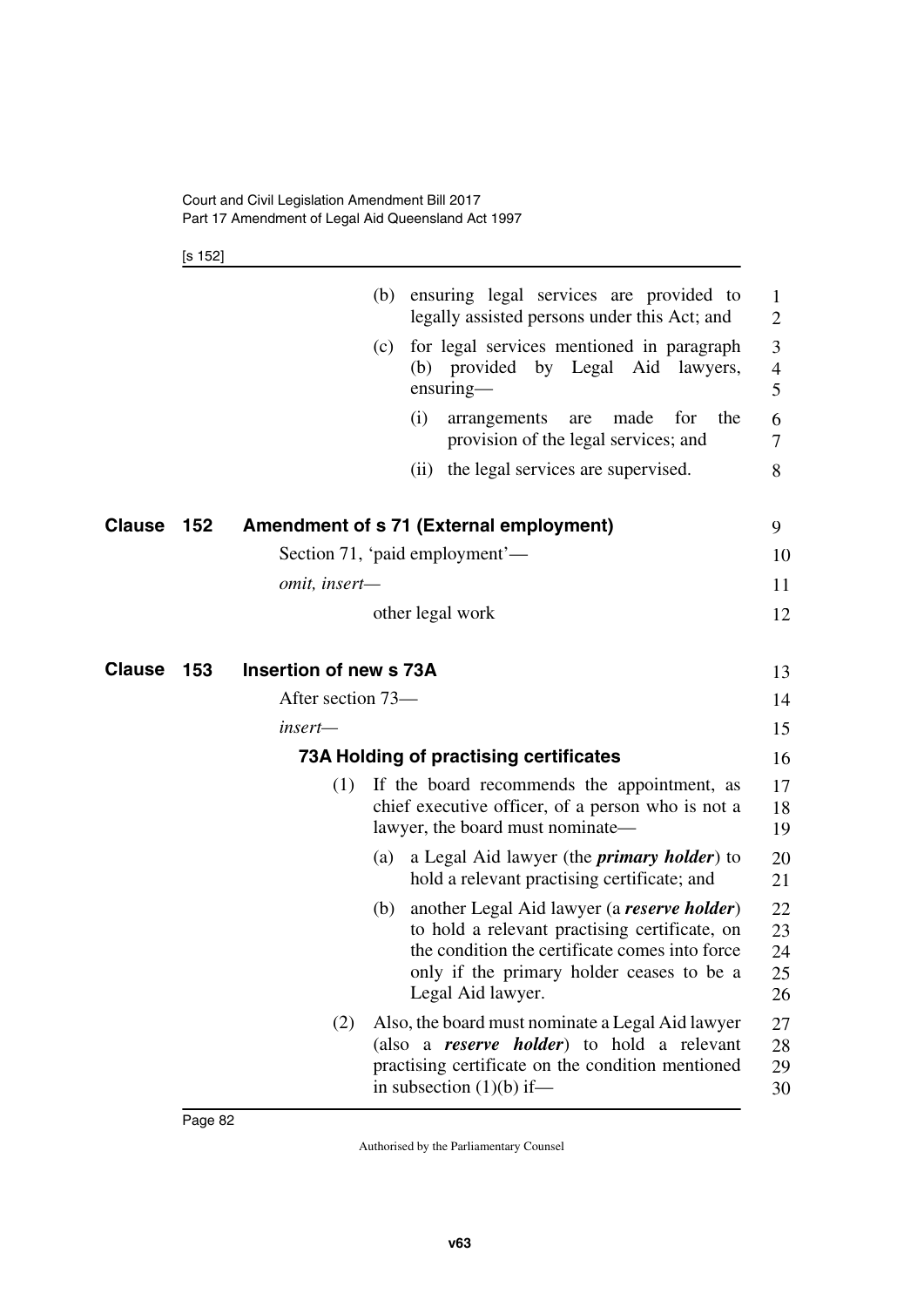[s 154]

| during the person's term of office, the<br>(b)<br>3<br>primary holder<br><b>or</b><br>reserve<br>holder<br>a<br>(including a reserve holder nominated under<br>5<br>this subsection) ceases to be a Legal Aid<br>7<br>lawyer.<br>(3)<br>The board may nominate a Legal Aid lawyer<br>under subsection $(1)$ or $(2)$ only if—<br>(a) the lawyer has appropriate seniority and<br>experience; and<br>the<br>nomination<br>(b)<br>$\frac{1}{1}$<br>approved<br>$_{\rm by}$<br>the<br>Attorney-General.<br>(4)<br>If the relevant practising certificate held by a<br>reserve holder comes into force, the holder is<br>taken, for this section, to be the primary holder in<br>relation to the certificate.<br>(5)<br>The Legal Profession Act 2007, section $45(3)$<br>does not apply to a local practising certificate held<br>by a reserve holder under this section or<br>otherwise.<br>(6)<br>In this section—<br>local practising certificate see the Legal<br>Profession Act 2007, schedule 2.<br><i>relevant practising certificate</i> means a local<br>practising certificate as a principal for the law<br>firm that is Legal Aid.<br>Clause<br>154<br><b>Amendment of s 82 (Secrecy)</b><br>(1)<br>Section $82(1)$ —<br>insert- |  | a person who is not a lawyer is appointed as<br>(a)<br>the chief executive officer; and | 1<br>$\overline{2}$  |
|-------------------------------------------------------------------------------------------------------------------------------------------------------------------------------------------------------------------------------------------------------------------------------------------------------------------------------------------------------------------------------------------------------------------------------------------------------------------------------------------------------------------------------------------------------------------------------------------------------------------------------------------------------------------------------------------------------------------------------------------------------------------------------------------------------------------------------------------------------------------------------------------------------------------------------------------------------------------------------------------------------------------------------------------------------------------------------------------------------------------------------------------------------------------------------------------------------------------------------------------|--|-----------------------------------------------------------------------------------------|----------------------|
|                                                                                                                                                                                                                                                                                                                                                                                                                                                                                                                                                                                                                                                                                                                                                                                                                                                                                                                                                                                                                                                                                                                                                                                                                                           |  |                                                                                         | $\overline{4}$<br>6  |
|                                                                                                                                                                                                                                                                                                                                                                                                                                                                                                                                                                                                                                                                                                                                                                                                                                                                                                                                                                                                                                                                                                                                                                                                                                           |  |                                                                                         | 8<br>9               |
|                                                                                                                                                                                                                                                                                                                                                                                                                                                                                                                                                                                                                                                                                                                                                                                                                                                                                                                                                                                                                                                                                                                                                                                                                                           |  |                                                                                         | 10<br>11             |
|                                                                                                                                                                                                                                                                                                                                                                                                                                                                                                                                                                                                                                                                                                                                                                                                                                                                                                                                                                                                                                                                                                                                                                                                                                           |  |                                                                                         | 12<br>13             |
|                                                                                                                                                                                                                                                                                                                                                                                                                                                                                                                                                                                                                                                                                                                                                                                                                                                                                                                                                                                                                                                                                                                                                                                                                                           |  |                                                                                         | 14<br>15<br>16<br>17 |
|                                                                                                                                                                                                                                                                                                                                                                                                                                                                                                                                                                                                                                                                                                                                                                                                                                                                                                                                                                                                                                                                                                                                                                                                                                           |  |                                                                                         | 18<br>19<br>20<br>21 |
|                                                                                                                                                                                                                                                                                                                                                                                                                                                                                                                                                                                                                                                                                                                                                                                                                                                                                                                                                                                                                                                                                                                                                                                                                                           |  |                                                                                         | 22                   |
|                                                                                                                                                                                                                                                                                                                                                                                                                                                                                                                                                                                                                                                                                                                                                                                                                                                                                                                                                                                                                                                                                                                                                                                                                                           |  |                                                                                         | 23<br>24             |
|                                                                                                                                                                                                                                                                                                                                                                                                                                                                                                                                                                                                                                                                                                                                                                                                                                                                                                                                                                                                                                                                                                                                                                                                                                           |  |                                                                                         | 25<br>26<br>27       |
|                                                                                                                                                                                                                                                                                                                                                                                                                                                                                                                                                                                                                                                                                                                                                                                                                                                                                                                                                                                                                                                                                                                                                                                                                                           |  |                                                                                         | 28                   |
|                                                                                                                                                                                                                                                                                                                                                                                                                                                                                                                                                                                                                                                                                                                                                                                                                                                                                                                                                                                                                                                                                                                                                                                                                                           |  |                                                                                         | 29                   |
|                                                                                                                                                                                                                                                                                                                                                                                                                                                                                                                                                                                                                                                                                                                                                                                                                                                                                                                                                                                                                                                                                                                                                                                                                                           |  |                                                                                         | 30                   |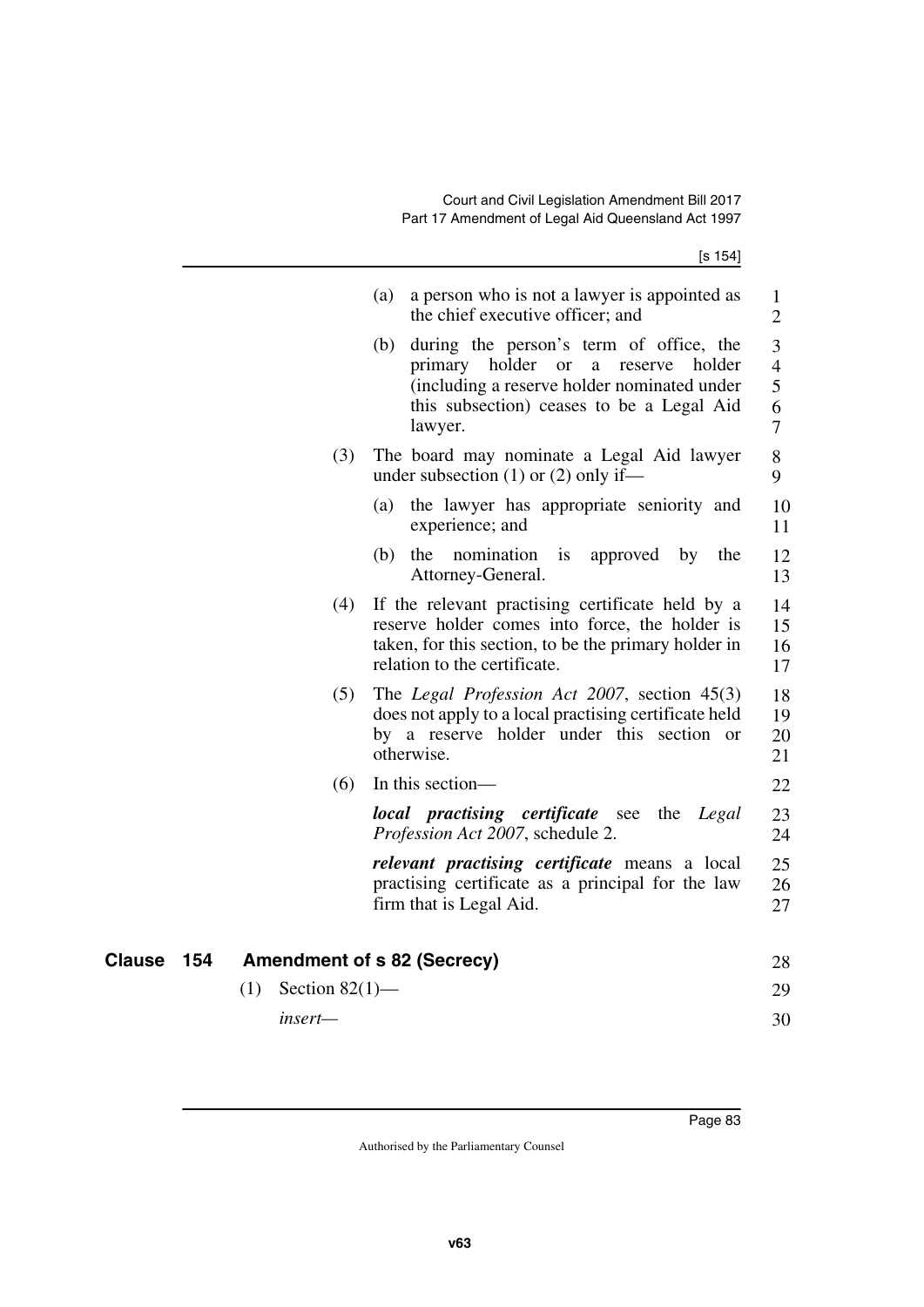[s 154]

|     |                   | (d) |      | a law student who is allowed by Legal Aid                                                                                                                                                                      | $\mathbf{1}$                     |
|-----|-------------------|-----|------|----------------------------------------------------------------------------------------------------------------------------------------------------------------------------------------------------------------|----------------------------------|
|     |                   |     |      | to participate in providing legal assistance<br>under this Act; or                                                                                                                                             | $\overline{c}$<br>$\overline{3}$ |
|     |                   | (e) |      | a person who is not a Legal Aid employee<br>and who is approved by Legal Aid to assist<br>in performing Legal Aid's functions; or                                                                              | 4<br>5<br>6                      |
|     |                   | (f) | a    | appointed<br>under<br>review<br>person<br>$\rm{a}$<br>mechanism established under section 21 to<br>review decisions made by Legal Aid about<br>legal assistance; or                                            | 7<br>8<br>9<br>10                |
|     |                   | (g) |      | a person approved by Legal Aid to access<br>information and documents held by Legal<br>Aid for the purpose of conducting research.                                                                             | 11<br>12<br>13                   |
| (2) |                   |     |      | Section 82(5), after 'prevent a person'—                                                                                                                                                                       | 14                               |
|     | insert-           |     |      |                                                                                                                                                                                                                | 15                               |
|     |                   |     |      | mentioned in subsection $(1)(a)$ to $(c)$                                                                                                                                                                      | 16                               |
| (3) | Section $82(5)$ — |     |      |                                                                                                                                                                                                                | 17                               |
|     | insert-           |     |      |                                                                                                                                                                                                                | 18                               |
|     |                   | (f) |      | if the document or information is about the<br>affairs of a legally assisted person-                                                                                                                           | 19<br>20                         |
|     |                   |     | (i)  | an entity to which the legally assisted<br>person has, in writing, directed the<br>document or information to be given;<br>or                                                                                  | 21<br>22<br>23<br>24             |
|     |                   |     | (ii) | an entity to which the legally assisted<br>person has, in writing, consented to the<br>document or information being given.                                                                                    | 25<br>26<br>27                   |
| (4) | Section 82-       |     |      |                                                                                                                                                                                                                | 28                               |
|     | $insert-$         |     |      |                                                                                                                                                                                                                | 29                               |
|     | (5A)              |     |      | Also, subsection (2) does not prevent a person<br>mentioned in subsection $(1)(d)$ to $(g)$ from giving<br>a document or information to a person or entity<br>mentioned in subsection $(5)(a)$ to $(f)$ at the | 30<br>31<br>32<br>33             |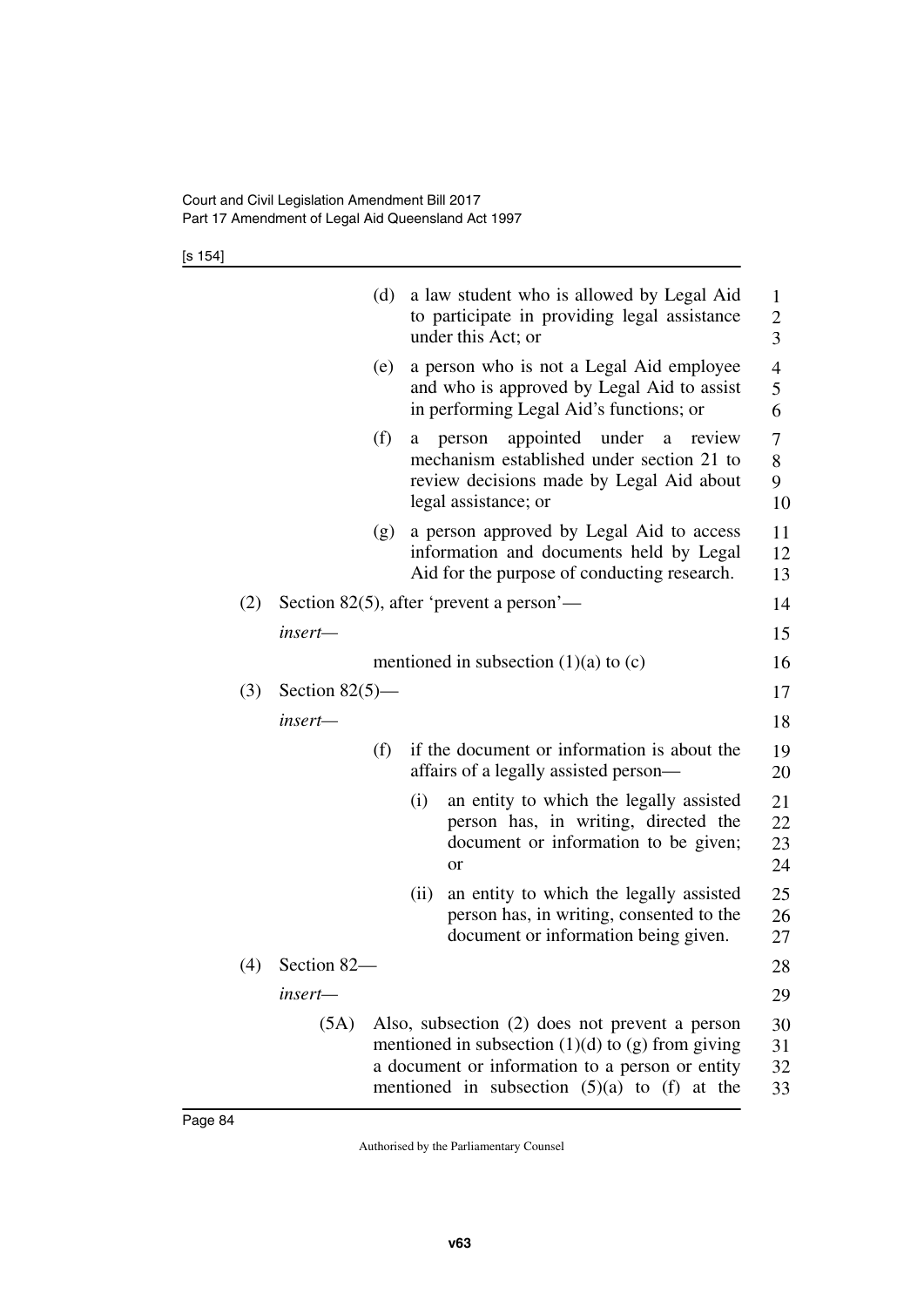[s 155]

|               |         |     | direction, or with the authority, of a Legal Aid<br>employee.                            | 1<br>$\overline{2}$ |
|---------------|---------|-----|------------------------------------------------------------------------------------------|---------------------|
|               |         | (5) | Section 82(6), after 'subsection $(5)$ '—                                                | 3                   |
|               |         |     | insert-                                                                                  | $\overline{4}$      |
|               |         |     | or $(6)$                                                                                 | 5                   |
|               |         | (6) | Section 82(7), 'subsection $(6)$ '—                                                      | 6                   |
|               |         |     | omit, insert-                                                                            | 7                   |
|               |         |     | subsection $(7)$                                                                         | 8                   |
|               |         | (7) | Section 82(8), from 'subsection $(5)'$ to 'subsection $(6)'$ —                           | 9                   |
|               |         |     | omit, insert-                                                                            | 10                  |
|               |         |     | subsection $(5)$ or $(6)$ must comply with any<br>condition imposed under subsection (7) | 11<br>12            |
|               |         | (8) | Section 82(5A) to $(9)$ —                                                                | 13                  |
|               |         |     | <i>renumber</i> as section $82(6)$ to $(10)$ .                                           | 14                  |
| Clause        | 155     |     | <b>Amendment of schedule (Dictionary)</b>                                                | 15                  |
|               |         |     | Schedule, definition <i>appropriately qualified</i> —                                    | 16                  |
|               |         |     | omit.                                                                                    | 17                  |
|               | Part 18 |     | <b>Amendment of Legal</b>                                                                | 18                  |
|               |         |     | <b>Profession Act 2007</b>                                                               | 19                  |
| <b>Clause</b> | 156     |     | <b>Act amended</b>                                                                       | 20                  |
|               |         |     | This part amends the <i>Legal Profession Act 2007</i> .                                  | 21                  |
|               |         |     | $Note-$                                                                                  | 22                  |
|               |         |     | See also the amendments in schedule 1.                                                   | 23                  |
|               |         |     |                                                                                          |                     |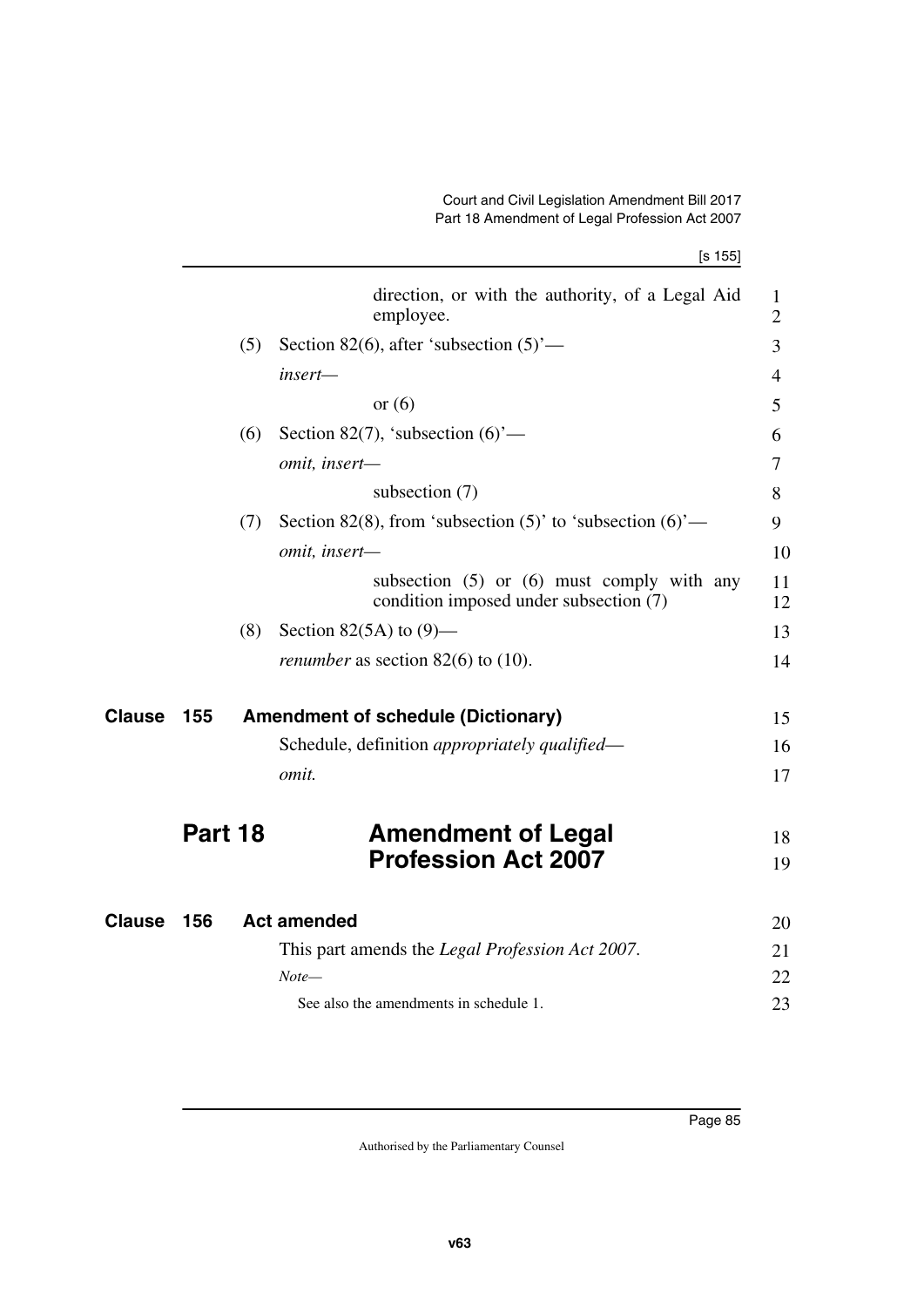Court and Civil Legislation Amendment Bill 2017 Part 18 Amendment of Legal Profession Act 2007

[s 157]

| <b>Clause</b> | 157 | <b>Amendment of s 9 (Suitability matters)</b><br>$\mathbf{1}$                                                                                                                                                                                     |
|---------------|-----|---------------------------------------------------------------------------------------------------------------------------------------------------------------------------------------------------------------------------------------------------|
|               |     | Section $9(1)$ —<br>(1)<br>$\overline{2}$                                                                                                                                                                                                         |
|               |     | 3<br>insert—                                                                                                                                                                                                                                      |
|               |     | (ba) whether the person is or has been a legal<br>4<br>practitioner director of an incorporated legal<br>5<br>practice while the practice is or was an<br>6<br>externally-administered body<br>7<br>corporate<br>under the Corporations Act;<br>8 |
|               |     | (2)<br>Section 9(1)(ba) to $(n)$ —<br>9                                                                                                                                                                                                           |
|               |     | <i>renumber</i> as section $9(1)(c)$ to (o).<br>10                                                                                                                                                                                                |
| <b>Clause</b> | 158 | Amendment of s 12 (Meaning of <i>government legal officer</i><br>11<br>and engaged in government work and related matters)<br>12                                                                                                                  |
|               |     | Section $12(1)(a)$ —<br>13                                                                                                                                                                                                                        |
|               |     | insert—<br>14                                                                                                                                                                                                                                     |
|               |     | 15<br>$Note-$                                                                                                                                                                                                                                     |
|               |     | 16<br>Under the <i>Public Service Act 2008</i> , section 22, this Act<br>17<br>applies to a public service office mentioned in schedule<br>18<br>1 of that Act and its public service employees as if the<br>19<br>office were a department.      |
| <b>Clause</b> | 159 | Amendment of s 311 (Exceptions to requirement for<br>20<br>disclosure)<br>21                                                                                                                                                                      |
|               |     | Section $311(1)(c)$ —<br>22                                                                                                                                                                                                                       |
|               |     | 23<br>insert—                                                                                                                                                                                                                                     |
|               |     | (ix) a trustee within the meaning of the<br>24<br>Bankruptcy Act 1966 (Cwlth), section<br>25<br>$5(1)$ , definition <i>the trustee</i> , paragraphs<br>26<br>$(a)$ to $(c)$ ;<br>27                                                               |
| <b>Clause</b> | 160 | Amendment of s 330 (Bills)<br>28                                                                                                                                                                                                                  |
|               |     | Section 330(7), 'requests the bill to be'—<br>29                                                                                                                                                                                                  |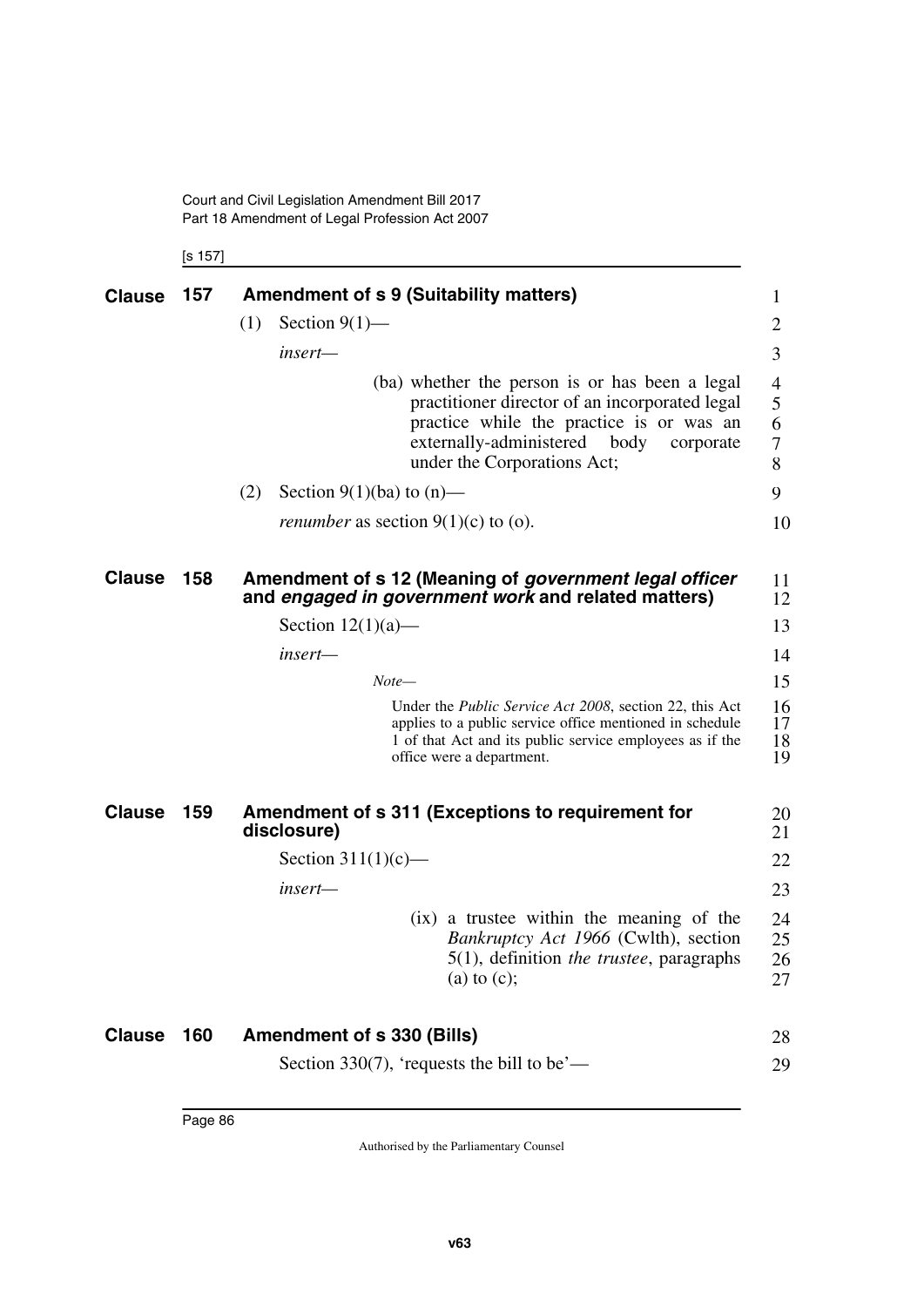|               |     | [s 161]                                                                                                                                                                      |                      |
|---------------|-----|------------------------------------------------------------------------------------------------------------------------------------------------------------------------------|----------------------|
|               |     | omit, insert-                                                                                                                                                                | 1                    |
|               |     | consents to the bill being                                                                                                                                                   | $\overline{2}$       |
| <b>Clause</b> | 161 | Amendment of s 517 (Power of receiver to take<br>possession of regulated property)                                                                                           | 3<br>$\overline{4}$  |
|               |     | Section 517(7), 'manager'—                                                                                                                                                   | 5                    |
|               |     | omit, insert-                                                                                                                                                                | 6                    |
|               |     | receiver                                                                                                                                                                     | $\tau$               |
| <b>Clause</b> | 162 | Amendment of s 684 (Membership of law society)                                                                                                                               | 8                    |
|               |     | Section $684(1)$ and (2), 'individuals'—<br>(1)                                                                                                                              | 9                    |
|               |     | omit, insert-                                                                                                                                                                | 10                   |
|               |     | persons                                                                                                                                                                      | 11                   |
|               |     | (2)<br>Section $684(2)$ —                                                                                                                                                    | 12                   |
|               |     | insert-                                                                                                                                                                      | 13                   |
|               |     | an incorporated legal practice.<br>(d)                                                                                                                                       | 14                   |
| <b>Clause</b> | 163 | Amendment of s 706 (Duty of relevant entities to report<br>suspected offences)                                                                                               | 15<br>16             |
|               |     | Section $706(1)(c)$ —                                                                                                                                                        | 17                   |
|               |     | omit, insert-                                                                                                                                                                | 18                   |
|               |     | an offence against part 2.2 committed by<br>(c)<br>either of the following persons if the<br>relevant entity considers the<br>person<br>committed the offence inadvertently- | 19<br>20<br>21<br>22 |
|               |     | (i)<br>a person employed by, or appointed to,<br>a government entity who is engaged in<br>legal practice for the entity;                                                     | 23<br>24<br>25       |
|               |     | a person who is employed by a<br>(ii)<br>corporation, other than an incorporated<br>legal practice, and who provides only                                                    | 26<br>27<br>28       |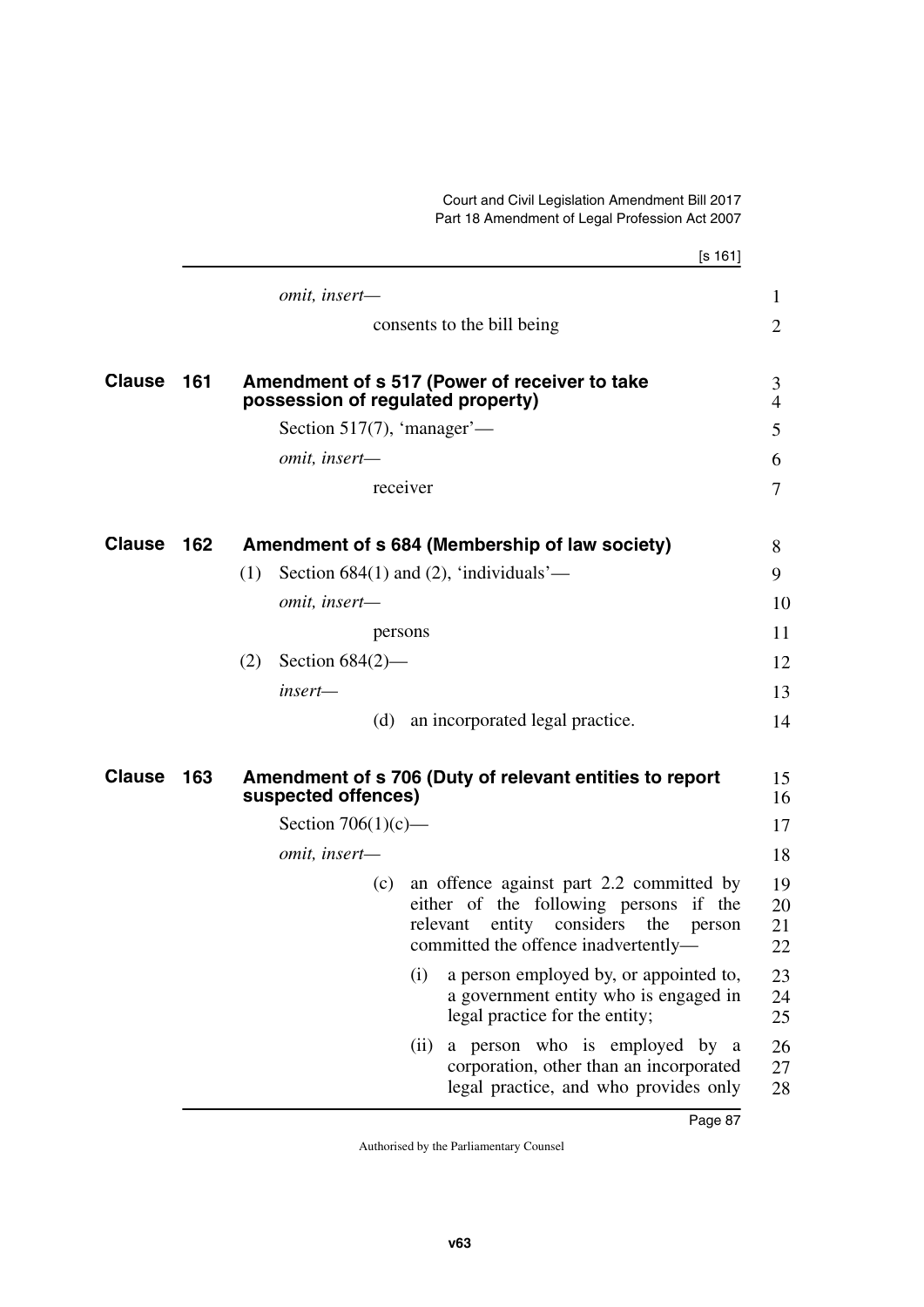Court and Civil Legislation Amendment Bill 2017 Part 18 Amendment of Legal Profession Act 2007

[s 164]

|               |                                                          | legal<br>services<br>the<br>in-house<br>to<br>body<br>corporation<br>related<br><b>or</b><br>a<br>corporate.                                                                                                                                                                                                                                                                          | 1<br>$\overline{2}$<br>3                     |
|---------------|----------------------------------------------------------|---------------------------------------------------------------------------------------------------------------------------------------------------------------------------------------------------------------------------------------------------------------------------------------------------------------------------------------------------------------------------------------|----------------------------------------------|
| 164<br>Clause | Insertion of new ch 10, pt 6<br>Chapter $10-$<br>insert— |                                                                                                                                                                                                                                                                                                                                                                                       | 4<br>5<br>6                                  |
|               | Part 6                                                   | <b>Transitional provisions</b><br>for Court and Civil<br>Legislation<br><b>Amendment Act 2017</b>                                                                                                                                                                                                                                                                                     | $\overline{7}$<br>8<br>9<br>10               |
|               | (1)                                                      | 784 Application of s 9(1) and additional obligation<br>to disclose suitability matter<br>if,<br>This<br>section<br>applies<br>the<br>before<br>commencement, a person had applied<br>to a<br>regulatory authority for the grant or renewal of a<br>local practising certificate under section 49 and<br>the regulatory authority had not decided the<br>application under section 51. | 11<br>12<br>13<br>14<br>15<br>16<br>17<br>18 |
|               | (2)                                                      | Section<br>$9(1)(c)$ ,<br>force<br>after<br>as<br>in<br>the<br>commencement ( <i>new section</i> $9(1)(c)$ ), applies to<br>the person for the application.                                                                                                                                                                                                                           | 19<br>20<br>21                               |
|               | (3)                                                      | If the person is or has been a legal practitioner<br>director of an incorporated legal practice as<br>mentioned in new section $9(1)(c)$ , the person<br>within 7<br>after the<br>days<br>day<br>must,<br>- of<br>commencement, give the regulatory authority a<br>notice about that fact.                                                                                            | 22<br>23<br>24<br>25<br>26<br>27             |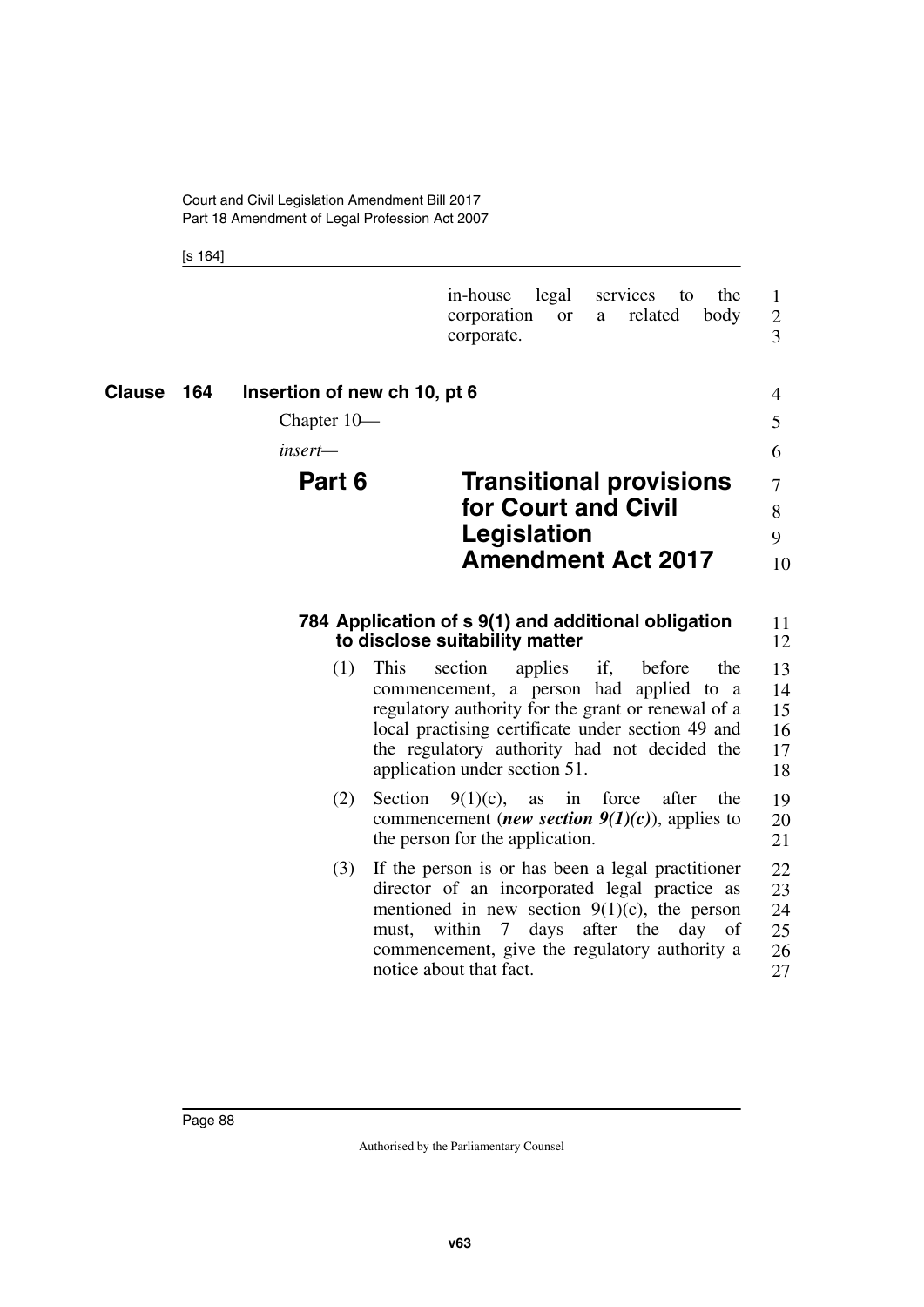[s 165]

| 785 Application of amended show cause event  |
|----------------------------------------------|
| definition and additional obligation to give |
| notice and statement                         |

- (1) This section applies to a person who is a local legal practitioner, or a locally registered foreign lawyer, and who—
	- (a) on the commencement, is a legal practitioner director of an incorporated legal practice that is an externally-administered body corporate under the Corporations Act; or 7 8 9 10 11
	- (b) at any time before the commencement, was a legal practitioner director of an incorporated legal practice while it was an externally-administered body corporate under the Corporations Act. 12 13 14 15 16
- (2) It is declared that the matter mentioned in subsection  $(1)(a)$  or  $(b)$  is a show cause event that has happened in relation to the person. 17 18 19
- (3) The person must comply with the following for the show cause event— 20 21
	- (a) if the person is a local legal practitioner—section 68; 22 23
	- (b) if the person is a locally registered foreign lawyer—section 193. 24 25
- (4) For subsection (3), the show cause event is taken to have happened on the commencement. 26 27

| Clause | 165 | <b>Amendment of sch 2 (Dictionary)</b>              | 28 |
|--------|-----|-----------------------------------------------------|----|
|        |     | Schedule 2, definition <i>show cause event</i> —    | 29 |
|        |     | $insert-$                                           | 30 |
|        |     | (ca) the person being a legal practitioner director | 31 |

of an incorporated legal practice that 32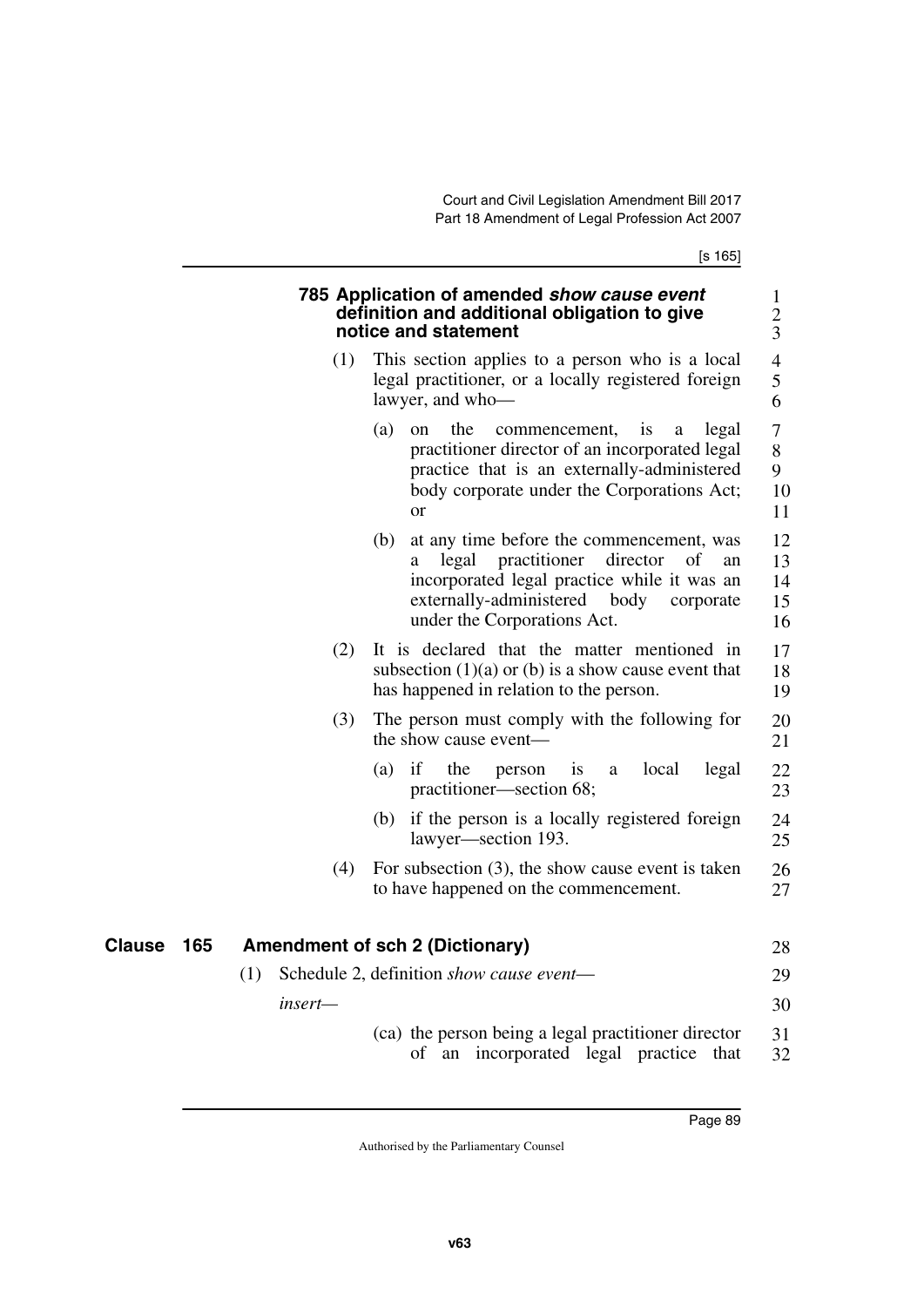[s 166]

|               |         |     |                            | becomes an externally-administered body<br>corporate under the Corporations Act; or                                                                       | $\mathbf{1}$<br>$\overline{2}$ |
|---------------|---------|-----|----------------------------|-----------------------------------------------------------------------------------------------------------------------------------------------------------|--------------------------------|
|               |         | (2) | $(d)$ —                    | Schedule 2, definition <i>show cause event</i> , paragraphs (ca) and                                                                                      | 3<br>$\overline{4}$            |
|               |         |     |                            | <i>renumber</i> as paragraphs (d) and (e).                                                                                                                | 5                              |
|               | Part 19 |     |                            | <b>Amendment of Magistrates Act</b><br>1991                                                                                                               | 6<br>$\overline{7}$            |
| <b>Clause</b> | 166     |     | <b>Act amended</b>         |                                                                                                                                                           | 8                              |
|               |         |     |                            | This part amends the <i>Magistrates Act 1991</i> .                                                                                                        | 9                              |
|               |         |     | $Note-$                    |                                                                                                                                                           | 10                             |
|               |         |     |                            | See also the amendments in schedule 1.                                                                                                                    | 11                             |
| <b>Clause</b> | 167     |     |                            | Amendment of s 6 (Appointment of acting magistrates)                                                                                                      | 12                             |
|               |         | (1) | After section $6(2)$ —     |                                                                                                                                                           | 13                             |
|               |         |     | insert-                    |                                                                                                                                                           | 14                             |
|               |         |     | (2AA)                      | An appointment under subsection $(1)(g)$ must be<br>for a specified period ending not later than the day<br>the retired magistrate attains the age of 75. | 15<br>16<br>17                 |
|               |         | (2) |                            | Section 6(5), definition retired magistrate—                                                                                                              | 18                             |
|               |         |     | omit, insert-              |                                                                                                                                                           | 19                             |
|               |         |     |                            | <i>retired magistrate</i> means a person who-                                                                                                             | 20                             |
|               |         |     |                            | ceases to be a magistrate under section<br>(a)<br>$42(a)$ , (b) or (d); and                                                                               | 21<br>22                       |
|               |         |     |                            | has not attained the age of 75.<br>(b)                                                                                                                    | 23                             |
|               |         | (3) | Section $6(1A)$ to $(5)$ — |                                                                                                                                                           | 24                             |
|               |         |     |                            | <i>renumber</i> as section $6(2)$ to $(11)$ .                                                                                                             | 25                             |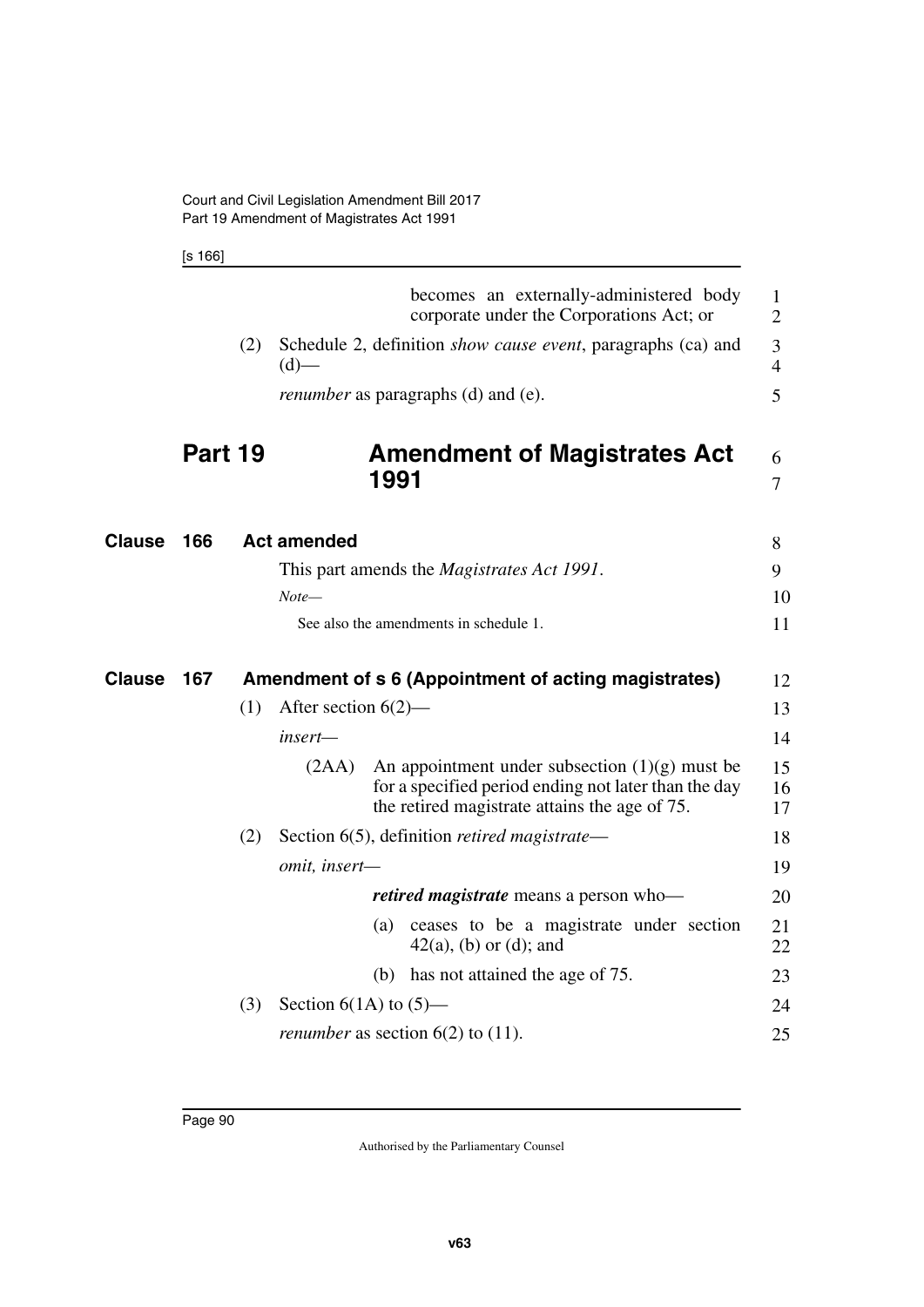[s 168]

| <b>Clause</b> | 168 | Amendment of s 21 (Transfer policy)<br><i>omit.</i>                       |                                    | Section 21(6), definition <i>regional Queensland</i> , 'Gympie,'—                                                                                                                                                                                                                                                                                                                                                                                                                                                                                                             | $\mathbf{1}$<br>$\overline{2}$<br>3                                        |
|---------------|-----|---------------------------------------------------------------------------|------------------------------------|-------------------------------------------------------------------------------------------------------------------------------------------------------------------------------------------------------------------------------------------------------------------------------------------------------------------------------------------------------------------------------------------------------------------------------------------------------------------------------------------------------------------------------------------------------------------------------|----------------------------------------------------------------------------|
| <b>Clause</b> | 169 | Insertion of new pt 10, div 9<br>Part 10-<br>insert—<br><b>Division 9</b> |                                    | <b>Transitional provisions for</b><br><b>Court and Civil Legislation</b><br><b>Amendment Act 2017</b>                                                                                                                                                                                                                                                                                                                                                                                                                                                                         |                                                                            |
|               |     | 71                                                                        | magistrate                         | Application of s 6(11), definition retired<br>A reference in section $6(11)$ , definition <i>retired</i><br><i>magistrate</i> to a person who ceases to be a<br>magistrate under section $42(d)$ includes a person<br>who had ceased, before the commencement, to be<br>a magistrate under section $42(d)$ .                                                                                                                                                                                                                                                                  | 9<br>10<br>11<br>12<br>13<br>14<br>15<br>16                                |
|               |     | 72<br>(1)<br>(2)                                                          | commencement<br>For<br>magistrates | Prescribed regional experience before<br>This section applies in relation to a magistrate<br>who, before the commencement, constituted a<br>Magistrates Court in the Gympie Magistrates<br>Courts district for 1 or more periods.<br>section<br>$21(6)$ ,<br>definitions<br>applying<br>without<br>prescribed<br>regional<br>experience and magistrates with prescribed<br>regional experience, the magistrate is taken to<br>have constituted a Magistrates Court at a place in<br>regional Queensland for each period during which<br>the magistrate constituted the court. | 17<br>18<br>19<br>20<br>21<br>22<br>23<br>24<br>25<br>26<br>27<br>28<br>29 |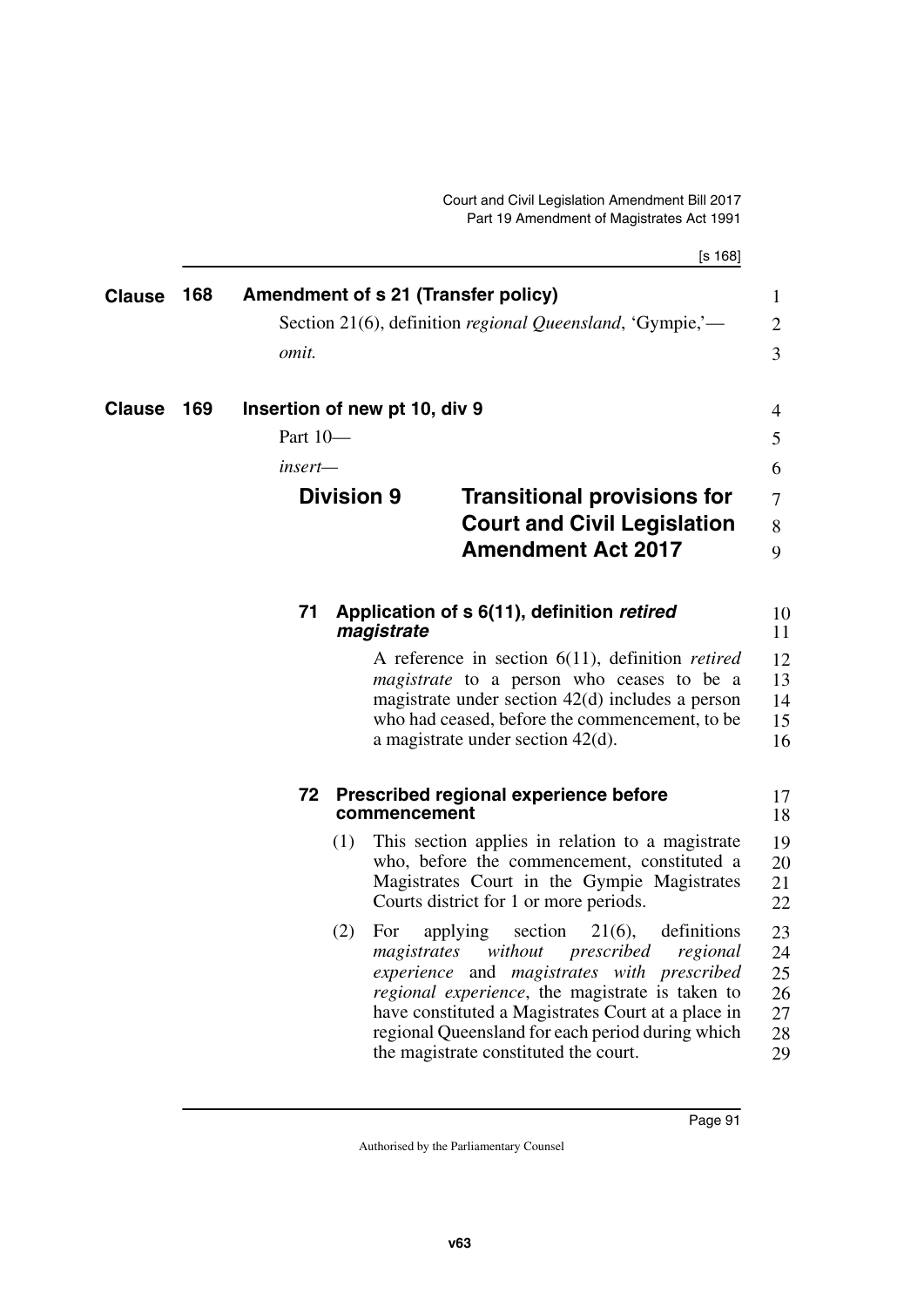[s 170]

|               | Part 20 |     |                                   | <b>Amendment of Ombudsman</b><br><b>Act 2001</b>                                                                                                                                                                                        | $\mathbf{1}$<br>$\overline{2}$ |
|---------------|---------|-----|-----------------------------------|-----------------------------------------------------------------------------------------------------------------------------------------------------------------------------------------------------------------------------------------|--------------------------------|
| <b>Clause</b> | 170     |     | <b>Act amended</b>                |                                                                                                                                                                                                                                         | 3                              |
|               |         |     |                                   | This part amends the Ombudsman Act 2001.                                                                                                                                                                                                | $\overline{4}$                 |
| <b>Clause</b> | 171     |     |                                   | Amendment of s 5 (Objects of Act)                                                                                                                                                                                                       | 5                              |
|               |         |     | Section $5(b)$ , 'practice'—      |                                                                                                                                                                                                                                         | 6                              |
|               |         |     | omit, insert-                     |                                                                                                                                                                                                                                         | 7                              |
|               |         |     |                                   | practices and procedures                                                                                                                                                                                                                | 8                              |
| <b>Clause</b> | 172     |     |                                   | Amendment of s 6 (How objects are to be achieved)                                                                                                                                                                                       | 9                              |
|               |         |     | Section $6(b)(ii)$ —              |                                                                                                                                                                                                                                         | 10                             |
|               |         |     | omit, insert-                     |                                                                                                                                                                                                                                         | 11                             |
|               |         |     | (ii)                              | to make recommendations to agencies,<br>generally or in particular cases, about ways<br>of improving the quality of decision-making<br>and administrative practices and procedures;<br>and                                              | 12<br>13<br>14<br>15<br>16     |
|               |         |     |                                   | (iii) to provide advice, training, information or<br>other help to agencies, generally or in<br>particular cases, about ways of improving<br>decision-making<br>quality<br>of<br>the<br>and<br>administrative practices and procedures. | 17<br>18<br>19<br>20<br>21     |
| <b>Clause</b> | 173     |     |                                   | Amendment of s 12 (Functions of ombudsman)                                                                                                                                                                                              | 22                             |
|               |         | (1) | Section $12(d)$ —                 |                                                                                                                                                                                                                                         | 23                             |
|               |         |     | <i>renumber</i> as section 12(e). |                                                                                                                                                                                                                                         | 24                             |
|               |         | (2) | Section $12(c)$ —                 |                                                                                                                                                                                                                                         | 25                             |
|               |         |     | omit, insert-                     |                                                                                                                                                                                                                                         | 26                             |
|               |         |     |                                   |                                                                                                                                                                                                                                         |                                |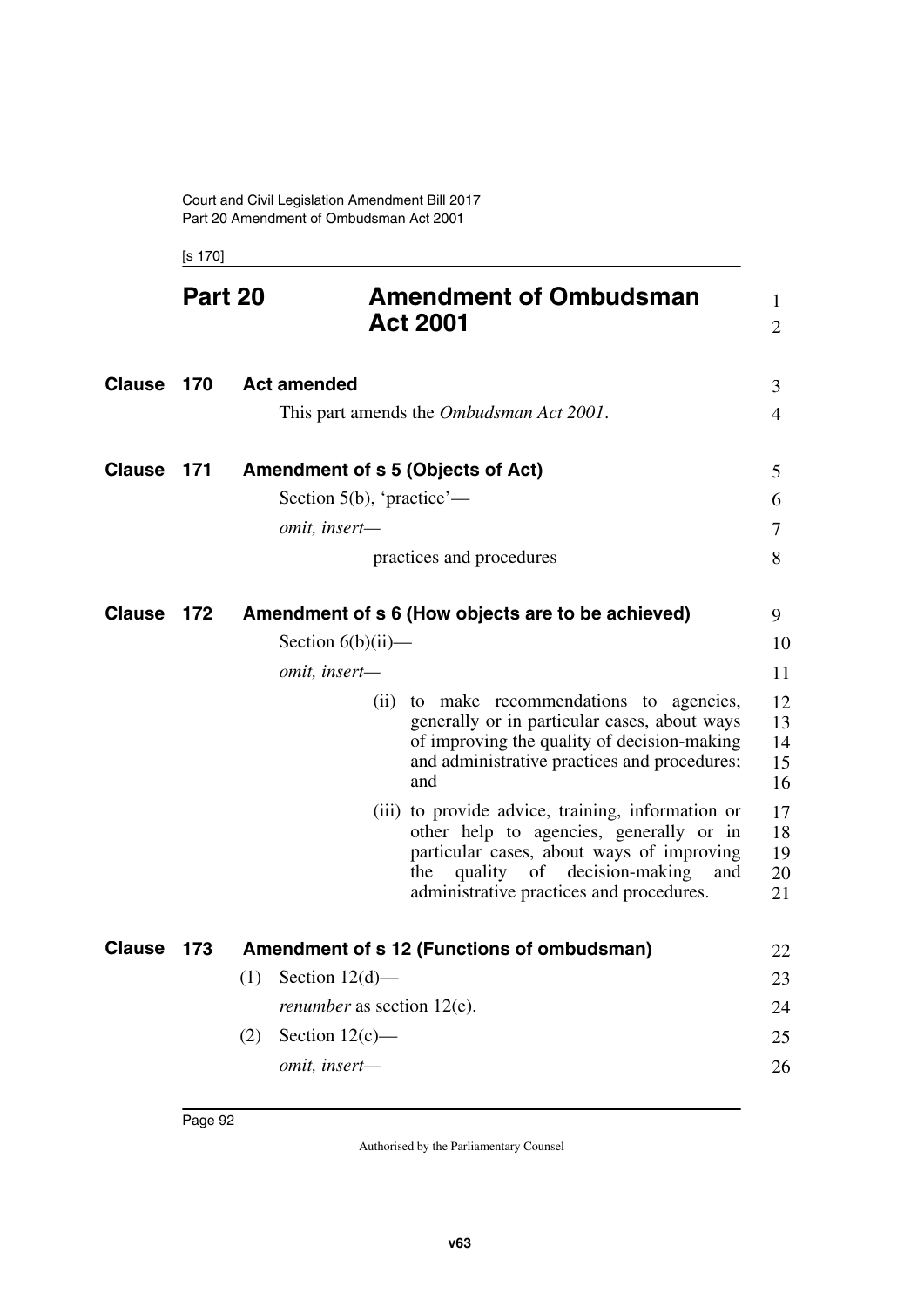[s 174]

|               |     |              | (c)     | to consider the administrative practices and<br>procedures of agencies generally, and to<br>make recommendations or provide advice,<br>training, information or other help to the<br>agencies about ways of improving the<br>quality of administrative practices<br>and<br>procedures; and | 1<br>$\overline{2}$<br>3<br>$\overline{4}$<br>5<br>6<br>7 |
|---------------|-----|--------------|---------|--------------------------------------------------------------------------------------------------------------------------------------------------------------------------------------------------------------------------------------------------------------------------------------------|-----------------------------------------------------------|
|               |     |              | (d)     | to provide advice, training, information or<br>other help to agencies, in particular cases,<br>about ways of improving the quality of<br>administrative practices and procedures; and                                                                                                      | 8<br>9<br>10<br>11                                        |
| <b>Clause</b> | 174 |              |         | Amendment of s 24 (Investigations generally)                                                                                                                                                                                                                                               | 12                                                        |
|               |     | Section 24-  |         |                                                                                                                                                                                                                                                                                            | 13                                                        |
|               |     | insert—      |         |                                                                                                                                                                                                                                                                                            | 14                                                        |
|               |     | (2)          |         | If an investigation is being conducted informally<br>under subsection $(1)(a)$ , the principal officer of<br>the agency to which the investigation relates must<br>give the ombudsman reasonable help in the<br>conduct of the investigation.                                              | 15<br>16<br>17<br>18<br>19                                |
| <b>Clause</b> | 175 | requirement) |         | Amendment of s 30 (Compliance with investigation                                                                                                                                                                                                                                           | 20<br>21                                                  |
|               |     | Section 30-  |         |                                                                                                                                                                                                                                                                                            | 22                                                        |
|               |     | insert-      |         |                                                                                                                                                                                                                                                                                            | 23                                                        |
|               |     | (4)          | $Note-$ | It is not a reasonable excuse for subsection $(1)$ that<br>complying with the investigation requirement<br>might tend to incriminate the person.                                                                                                                                           | 24<br>25<br>26<br>27                                      |
|               |     |              |         | See section 48 for the restrictions on the admissibility in<br>a proceeding of information given, or derived from<br>information given, under subsection (1).                                                                                                                              | 28<br>29<br>30                                            |
|               |     |              |         |                                                                                                                                                                                                                                                                                            |                                                           |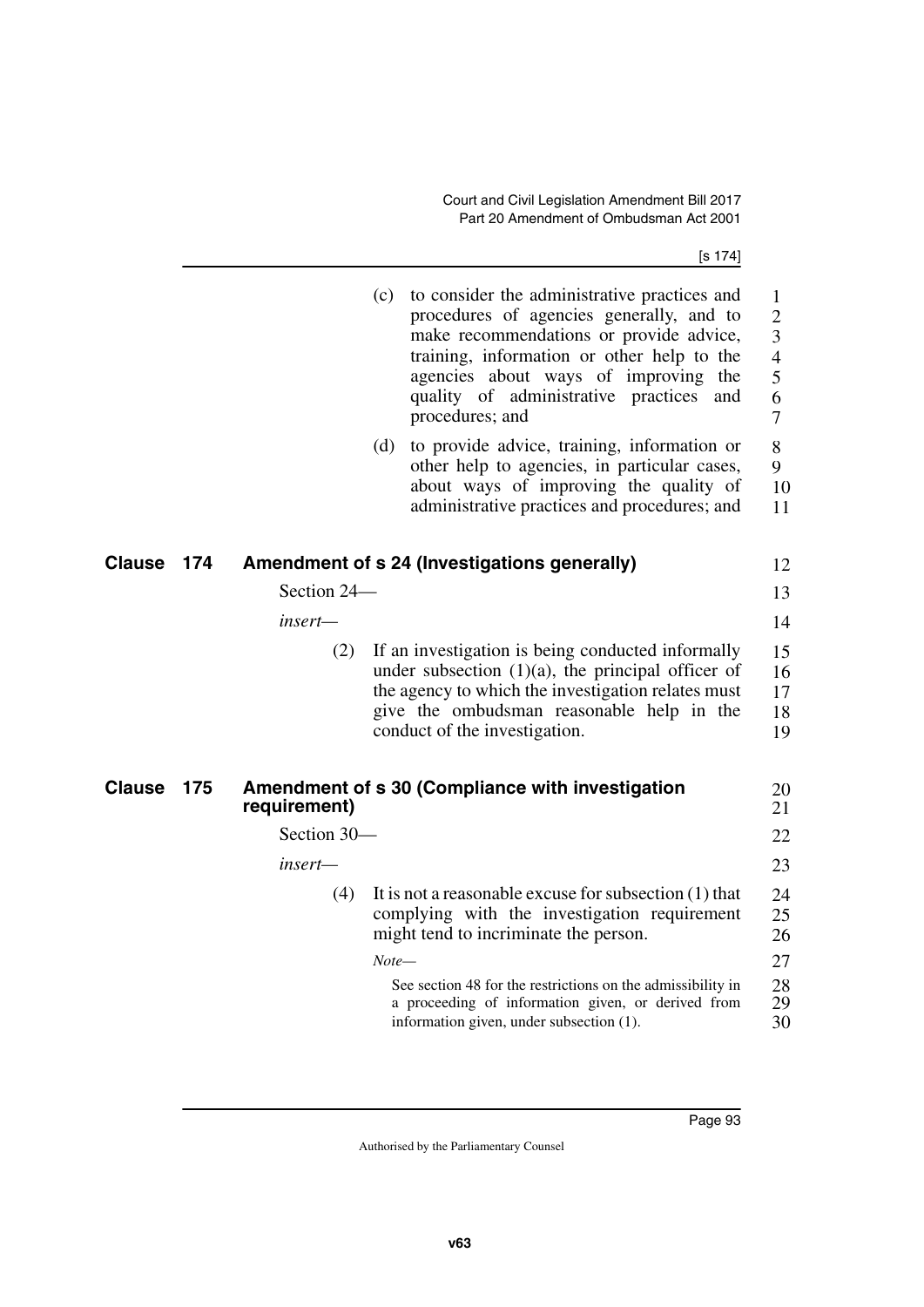[s 176]

| Clause        | 176 |     |                                         |     | Amendment of s 38 (Contempt of ombudsman)                                                                                                                                                                                                                                                    | 1                            |
|---------------|-----|-----|-----------------------------------------|-----|----------------------------------------------------------------------------------------------------------------------------------------------------------------------------------------------------------------------------------------------------------------------------------------------|------------------------------|
|               |     | (1) | Section $38(1)(g)$ —                    |     |                                                                                                                                                                                                                                                                                              | 2                            |
|               |     |     | omit.                                   |     |                                                                                                                                                                                                                                                                                              | 3                            |
|               |     | (2) | Section 38-                             |     |                                                                                                                                                                                                                                                                                              | 4                            |
|               |     |     | insert-                                 |     |                                                                                                                                                                                                                                                                                              | 5                            |
|               |     |     | (1A)                                    |     | Also, if the ombudsman orders under section 91<br>that information or the contents of a document<br>must not be published, a person is in contempt of<br>the ombudsman if the person publishes, or<br>permits or allows to be published, the information<br>or the contents of the document. | 6<br>7<br>8<br>9<br>10<br>11 |
|               |     | (3) | Section 38(1A) and $(2)$ —              |     |                                                                                                                                                                                                                                                                                              | 12                           |
|               |     |     |                                         |     | <i>renumber</i> as section $38(2)$ and (3).                                                                                                                                                                                                                                                  | 13                           |
| <b>Clause</b> | 177 |     | ombudsman)<br>Section 47(1) and $(2)$ — |     | Amendment of s 47 (Protection of person helping                                                                                                                                                                                                                                              | 14<br>15<br>16               |
|               |     |     |                                         |     |                                                                                                                                                                                                                                                                                              |                              |
|               |     |     | omit, insert-                           |     |                                                                                                                                                                                                                                                                                              | 17                           |
|               |     |     | (1)                                     |     | A person must not cause, or threaten, attempt or<br>conspire to cause, detriment to another person<br>because, or in the belief that, any person—                                                                                                                                            | 18<br>19<br>20               |
|               |     |     |                                         | (a) | has made, or may make, a complaint to the<br>ombudsman; or                                                                                                                                                                                                                                   | 21<br>22                     |
|               |     |     |                                         | (b) | has given, or may give, the ombudsman<br>information or a document or other thing for<br>the purposes of a preliminary inquiry or an<br>investigation.                                                                                                                                       | 23<br>24<br>25<br>26         |
|               |     |     |                                         |     | Maximum penalty—100 penalty units.                                                                                                                                                                                                                                                           | 27                           |
|               |     |     | (2)                                     |     | An attempt to cause detriment includes an attempt<br>to induce a person to cause detriment.                                                                                                                                                                                                  | 28<br>29                     |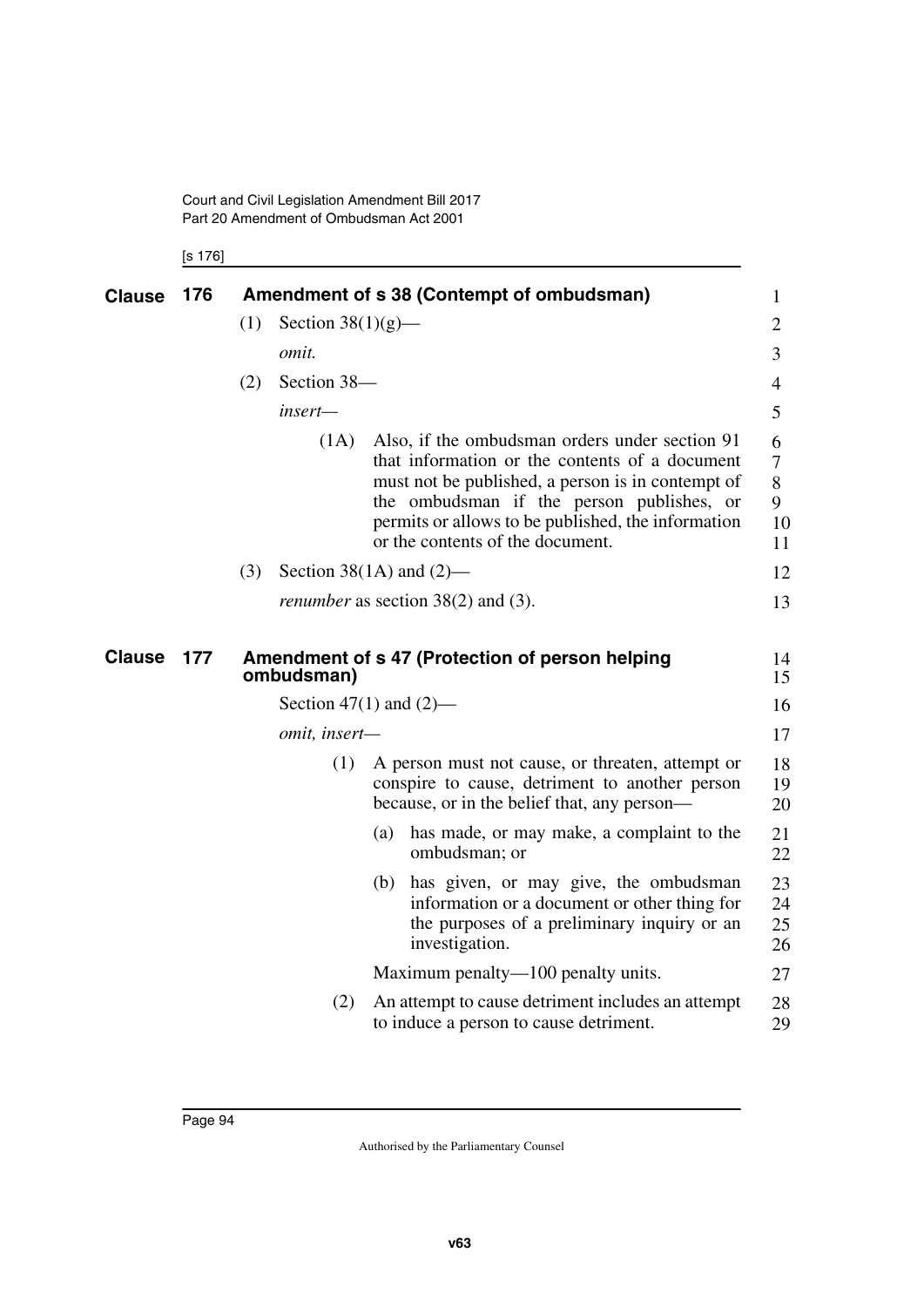| <b>Clause</b> | 178 |               | Replacement of s 48 (Inadmissibility of particular<br>document given under investigation requirement)                                                                                                      | $\mathbf{1}$<br>$\overline{2}$ |
|---------------|-----|---------------|------------------------------------------------------------------------------------------------------------------------------------------------------------------------------------------------------------|--------------------------------|
|               |     | Section 48-   |                                                                                                                                                                                                            | 3                              |
|               |     | omit, insert- |                                                                                                                                                                                                            | 4                              |
|               |     | 48            | Inadmissibility of particular information in<br>proceedings                                                                                                                                                | 5<br>6                         |
|               |     | (1)           | This section applies if an individual gives<br>the<br>ombudsman<br>information to<br>under<br>an<br>investigation requirement.                                                                             | 7<br>8<br>9                    |
|               |     | (2)           | The following information is not admissible in<br>proceeding<br>evidence<br>against<br>the<br>as<br>any<br>individual-                                                                                     | 10<br>11<br>12                 |
|               |     |               | the information given by the individual<br>(a)<br>under the investigation requirement and the<br>fact of that giving ( <i>primary evidence</i> );                                                          | 13<br>14<br>15                 |
|               |     |               | any information obtained as a direct or<br>(b)<br>indirect result of primary evidence ( <i>derived</i><br>evidence).                                                                                       | 16<br>17<br>18                 |
|               |     | (3)           | Subsection (2) does not prevent primary evidence<br>or derived evidence being admitted in evidence in<br>criminal proceedings about the falsity<br><b>or</b><br>misleading nature of the primary evidence. | 19<br>20<br>21<br>22           |
|               |     | (4)           | In this section-                                                                                                                                                                                           | 23                             |
|               |     |               | <i>information</i> includes a document.                                                                                                                                                                    | 24                             |
| <b>Clause</b> | 179 |               | Amendment of s 49 (Investigations to which div 1 applies)                                                                                                                                                  | 25                             |
|               |     |               | Section 49(1), after 'applies to an investigation'—                                                                                                                                                        | 26                             |
|               |     | insert—       |                                                                                                                                                                                                            | 27                             |
|               |     |               | of an administrative action of an agency                                                                                                                                                                   | 28                             |
| <b>Clause</b> | 180 |               | Replacement of s 50 (Report and recommendation)                                                                                                                                                            | 29                             |
|               |     | Section 50-   |                                                                                                                                                                                                            | 30                             |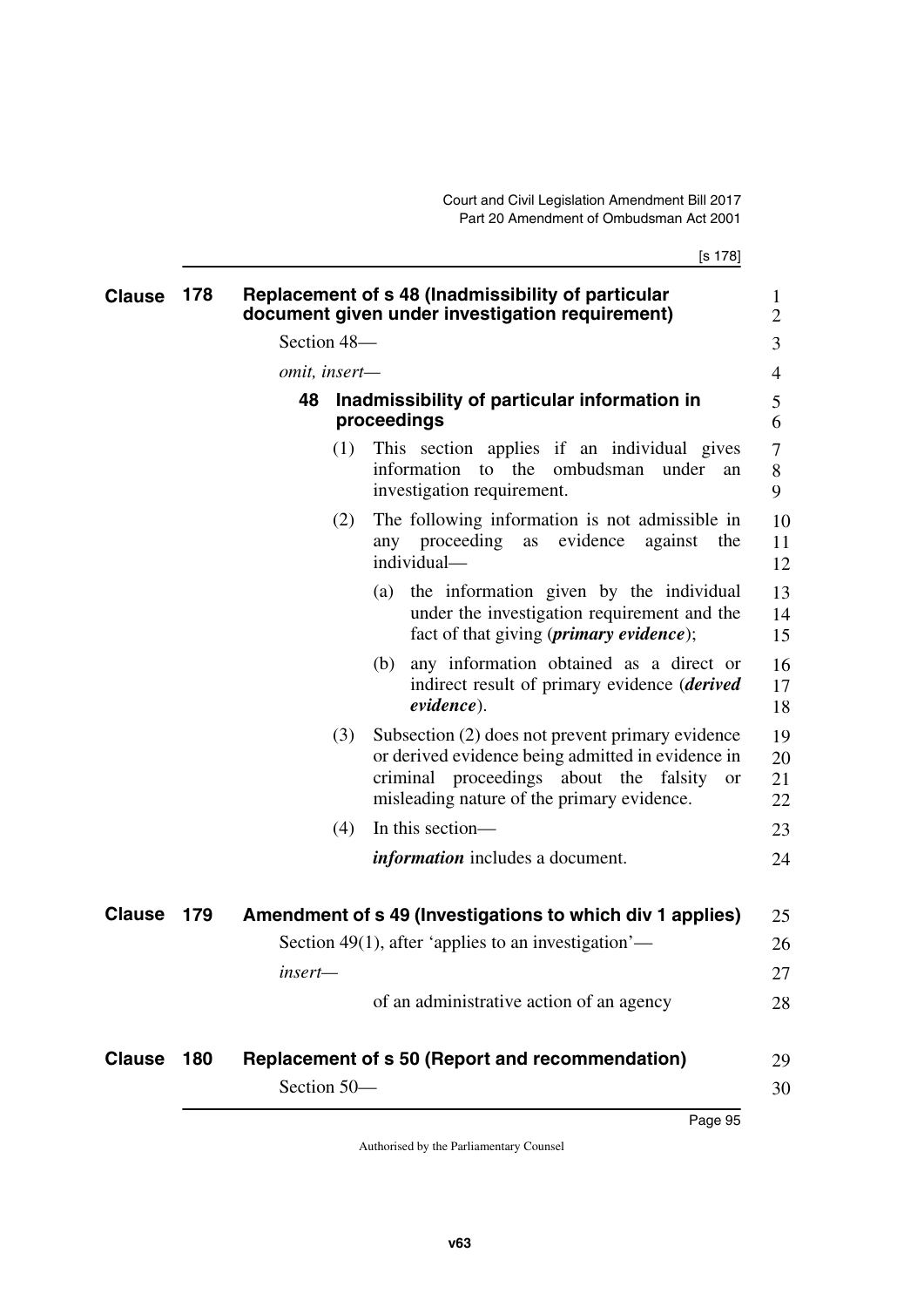[s 180]

|    | omit, insert— |                                                                                                                                             | $\mathbf{1}$        |
|----|---------------|---------------------------------------------------------------------------------------------------------------------------------------------|---------------------|
| 50 |               | <b>Report and recommendations</b>                                                                                                           | 2                   |
|    | (1)           | applies if the ombudsman<br>This<br>section<br>considers—                                                                                   | 3<br>$\overline{4}$ |
|    |               | the administrative action should be referred<br>(a)<br>to the agency for further consideration; or                                          | 6                   |
|    |               | action can be, and should be, taken to<br>(b)<br>rectify, mitigate or change the effects of, the<br>administrative action; or               | 7<br>9              |
|    |               | a practice under which the administrative<br>(c)<br>action was taken should be changed; or                                                  |                     |
|    |               | any law under which, or on the basis of<br>(d)<br>which, the administrative action was taken<br>should be reconsidered; or                  |                     |
|    |               | reasons, or further reasons, should be given<br>(e)<br>for the administrative action; or                                                    |                     |
|    |               | (f)<br>any other steps should be taken.                                                                                                     |                     |
|    | (2)           | The ombudsman may—                                                                                                                          |                     |
|    |               | give the principal officer of the agency a<br>(a)<br>report that—                                                                           |                     |
|    |               | states the action the<br>ombudsman<br>(i)<br>considers should be taken; and                                                                 |                     |
|    |               | recommendations<br>the<br>(ii)<br>makes<br>ombudsman considers appropriate; and                                                             |                     |
|    |               | if the agency is a local government—direct<br>(b)<br>the principal officer to table the report at a<br>meeting of the local government; and |                     |
|    |               | if subsection (3) does not apply—give a<br>(c)<br>copy of the report to the responsible<br>Minister for the agency.                         |                     |
|    | (3)           | If, during or after the investigation, the<br>ombudsman considers there is evidence of a<br>breach of duty or misconduct on the part of an  |                     |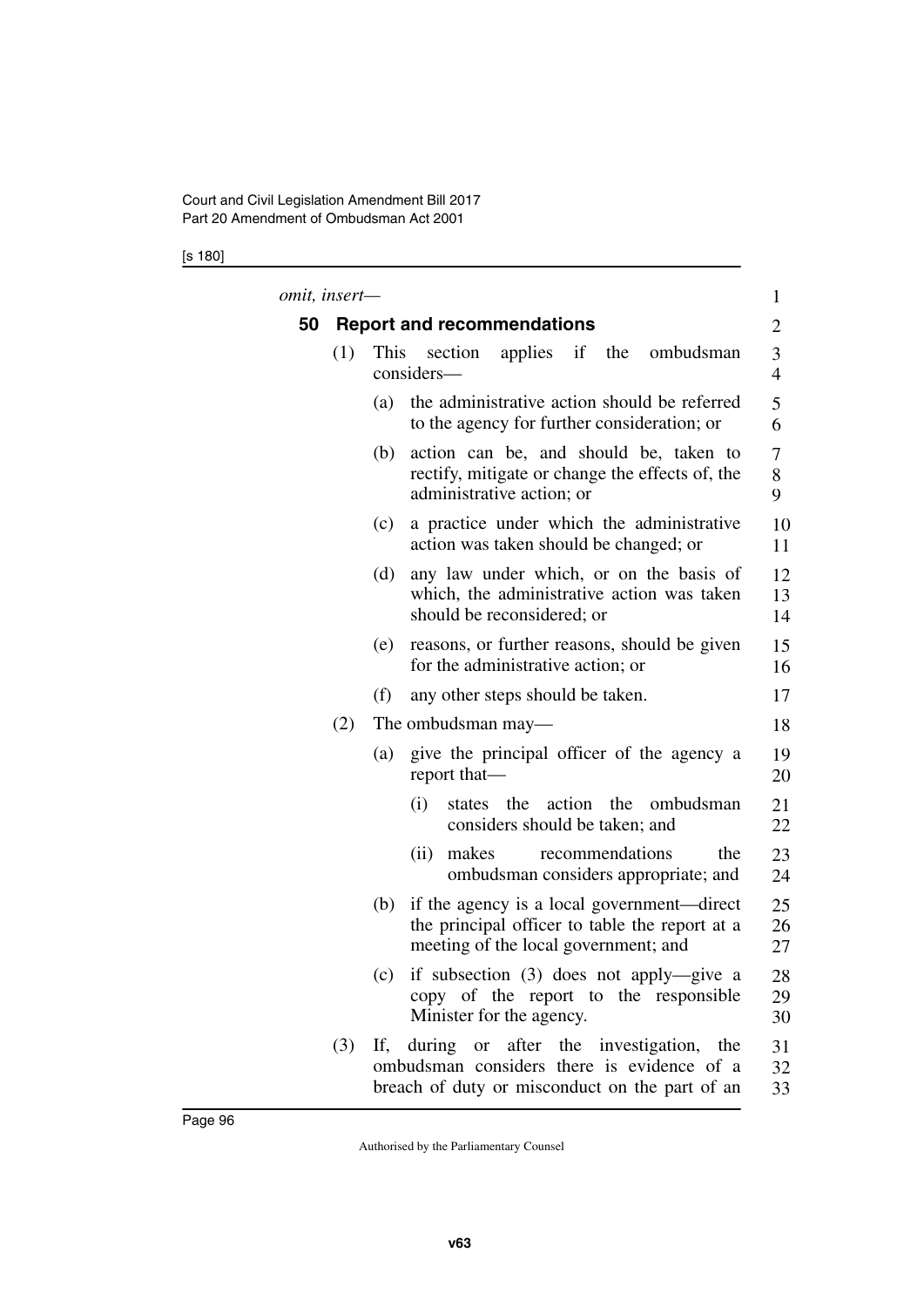|--|--|

|       | officer of the agency, the ombudsman-                                                                                                                                                                              |
|-------|--------------------------------------------------------------------------------------------------------------------------------------------------------------------------------------------------------------------|
| (a)   | must give the principal officer of the agency<br>a report that—                                                                                                                                                    |
|       | (i)<br>states the nature of the breach of duty<br>or misconduct; and                                                                                                                                               |
|       | (ii)<br>makes<br>recommendations<br>the<br>ombudsman considers appropriate; and                                                                                                                                    |
| (b)   | if the agency is a local government—may<br>direct the principal officer to table the report<br>at a meeting of the local government; and                                                                           |
| (c)   | may, if the<br>ombudsman<br>considers<br>it<br>appropriate in the circumstances, give<br>a<br>copy of the report to-                                                                                               |
|       | Minister<br>(i)<br>the<br>responsible<br>for<br>the<br>agency; and                                                                                                                                                 |
|       | if<br>(ii)<br>the<br>agency<br>local<br>1S<br>a<br>government—the local government's<br>mayor.                                                                                                                     |
| Note— |                                                                                                                                                                                                                    |
|       | The ombudsman must also, under the Crime and<br>Corruption Act 2001, section 38, notify the Crime and<br>Corruption Commission of any matters involving, or<br>possibly involving, corrupt conduct under that Act. |
|       | If the principal officer of a local government is<br>given a report under subsection $(2)(a)$ or $(3)(a)$ ,<br>the principal officer must—                                                                         |
| (a)   | give a copy of the report to all the members,<br>however named, of the local government;<br>and                                                                                                                    |
| (b)   | if the principal officer is given a direction<br>under subsection $(2)(b)$ or $(3)(b)$ to table a<br>copy of the report at a meeting of the local<br>government—table the report as directed.                      |
|       |                                                                                                                                                                                                                    |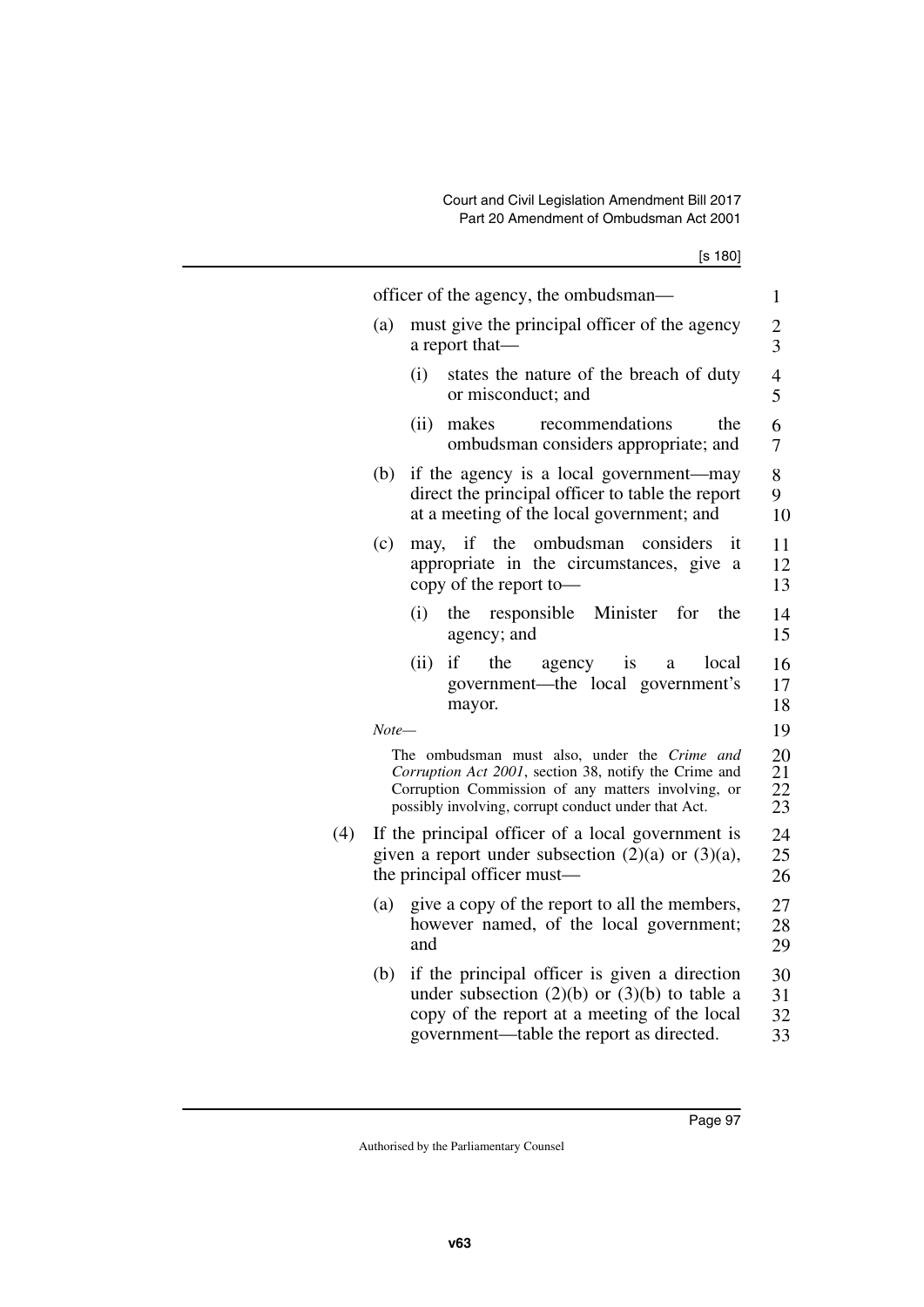[s 181]

| <b>Clause</b> | 181 | Amendment of s 51 (Action after report making<br>recommendations) |                             |                      |                                                                                                                                                                                                                                     |                            |
|---------------|-----|-------------------------------------------------------------------|-----------------------------|----------------------|-------------------------------------------------------------------------------------------------------------------------------------------------------------------------------------------------------------------------------------|----------------------------|
|               |     | (1)                                                               |                             | Section 51(1), 'to'— |                                                                                                                                                                                                                                     |                            |
|               |     |                                                                   | omit.                       |                      |                                                                                                                                                                                                                                     | 4                          |
|               |     | (2)                                                               | Section 51(2) and $(3)$ —   |                      |                                                                                                                                                                                                                                     | 5                          |
|               |     |                                                                   | omit, insert-               |                      |                                                                                                                                                                                                                                     | 6                          |
|               |     |                                                                   | (2)                         |                      | The ombudsman may ask the principal officer of<br>the agency to give the ombudsman, within a stated<br>time, comments about—                                                                                                        | 7<br>8<br>9                |
|               |     |                                                                   |                             | (a)                  | the steps taken or proposed to be taken to<br>give effect to the recommendations; or                                                                                                                                                | 10<br>11                   |
|               |     |                                                                   |                             | (b)                  | if no steps, or only some steps, have been or<br>are proposed to be taken to give effect to the<br>recommendations—the reasons<br>for<br>not<br>taking steps, or all the steps, necessary to<br>give effect to the recommendations. | 12<br>13<br>14<br>15<br>16 |
|               |     |                                                                   | (3)                         |                      | The ombudsman may give the Premier a copy of<br>the report and a copy of any comments made by<br>or for the principal officer of the agency if—                                                                                     | 17<br>18<br>19             |
|               |     |                                                                   |                             | $\left( a\right)$    | it appears to the ombudsman that no steps<br>the ombudsman considers appropriate have<br>been taken within a reasonable time after<br>giving the principal officer the report; and                                                  | 20<br>21<br>22<br>23       |
|               |     |                                                                   |                             | (b)                  | within that time, the ombudsman has<br>considered any comments made by or for<br>the principal officer; and                                                                                                                         | 24<br>25<br>26             |
|               |     |                                                                   |                             | (c)                  | the ombudsman considers it appropriate.                                                                                                                                                                                             | 27                         |
| <b>Clause</b> | 182 |                                                                   | Insertion of new ss 78A-78C |                      |                                                                                                                                                                                                                                     | 28                         |
|               |     |                                                                   | Part 8, division 2-         |                      |                                                                                                                                                                                                                                     | 29                         |
|               |     |                                                                   | insert—                     |                      |                                                                                                                                                                                                                                     | 30                         |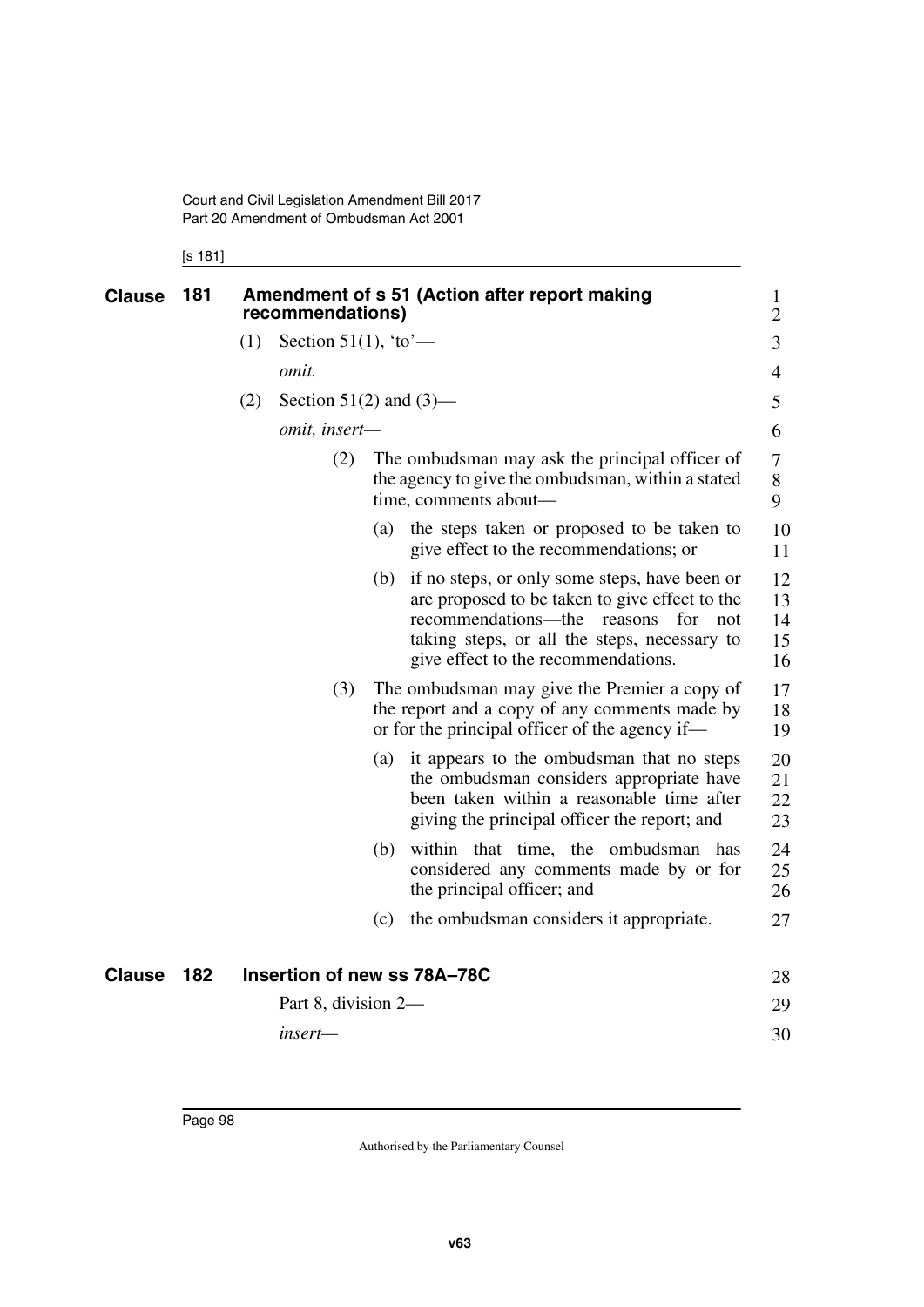[s 182]

1 2

9

21

## **78A Restriction on employment or secondment of person**

A person may not be employed under section 76 or 78, or seconded under section 77, unless the person has given the ombudsman written consent to obtain the information mentioned in section 78B(1)(a) and (b) in relation to the person's criminal history. 3 4 5 6 7 8

## **78B Criminal history report**

- (1) To decide if a person is suitable to be employed under section 76 or 78, or seconded under section 77, the ombudsman may ask the commissioner of the police service for— (a) a written report about the criminal history of the person; and (b) a brief description of the circumstances of a conviction mentioned in the criminal history. (2) However, the ombudsman may make the request only if the person has given the ombudsman 10 11 12 13 14 15 16 17 18 19 20
- (3) The commissioner of the police service must comply with the request. 22 23

written consent for the request.

- (4) However, the duty to comply applies only to information in the commissioner's possession or to which the commissioner has access. 24 25 26
- (5) Before using information obtained under subsection (1) to decide if the person should be employed or seconded, the ombudsman must— 27 28 29
	- (a) disclose the information to the person; and 30
	- (b) allow the person a reasonable opportunity to make representations to the ombudsman about the information. 31 32 33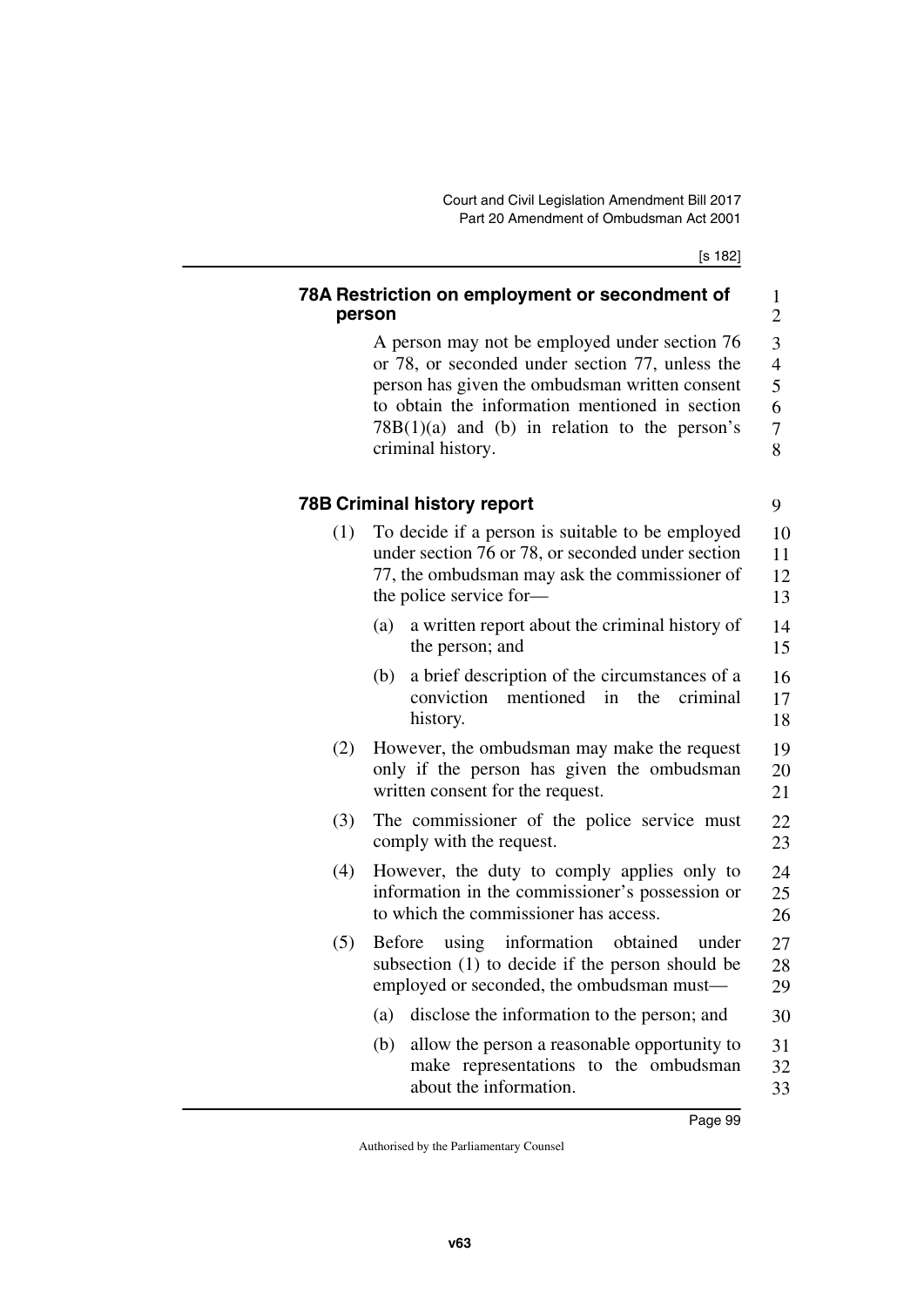[s 182]

|     | 78C Confidentiality of criminal history information                                                                                                                              | $\mathbf{1}$                                                      |
|-----|----------------------------------------------------------------------------------------------------------------------------------------------------------------------------------|-------------------------------------------------------------------|
| (1) | This section applies to a person who possesses<br>criminal history information because the person is<br>or was the ombudsman or an officer of the<br>ombudsman.                  | $\overline{2}$<br>$\overline{3}$<br>$\overline{\mathcal{A}}$<br>5 |
| (2) | The person must not, directly or indirectly,<br>disclose the criminal history information to<br>another person unless the disclosure is permitted<br>under subsection $(3)$ .    | 6<br>7<br>8<br>9                                                  |
|     | Maximum penalty—100 penalty units.                                                                                                                                               | 10                                                                |
| (3) | The person may disclose the criminal history<br>information to another person—                                                                                                   | 11<br>12                                                          |
|     | (a)<br>to the extent necessary to perform the<br>person's functions under this Act; or                                                                                           | 13<br>14                                                          |
|     | if the disclosure is authorised under an Act;<br>(b)<br><sub>or</sub>                                                                                                            | 15<br>16                                                          |
|     | (c)<br>if the disclosure is otherwise required or<br>permitted by law; or                                                                                                        | 17<br>18                                                          |
|     | if the person to whom the information<br>(d)<br>relates consents to the disclosure; or                                                                                           | 19<br>20                                                          |
|     | if the disclosure is in a form that does not<br>(e)<br>identify the person to whom the information<br>relates; or                                                                | 21<br>22<br>23                                                    |
|     | (f)<br>if the information is, or has been, lawfully<br>accessible to the public.                                                                                                 | 24<br>25                                                          |
| (4) | The ombudsman must ensure the criminal history<br>information is destroyed as soon as practicable<br>after it is no longer needed for the purpose for<br>which it was requested. | 26<br>27<br>28<br>29                                              |
| (5) | In this section-                                                                                                                                                                 | 30                                                                |
|     | <i>criminal history information</i> means a report or<br>information given to the ombudsman under<br>section 78B.                                                                | 31<br>32<br>33                                                    |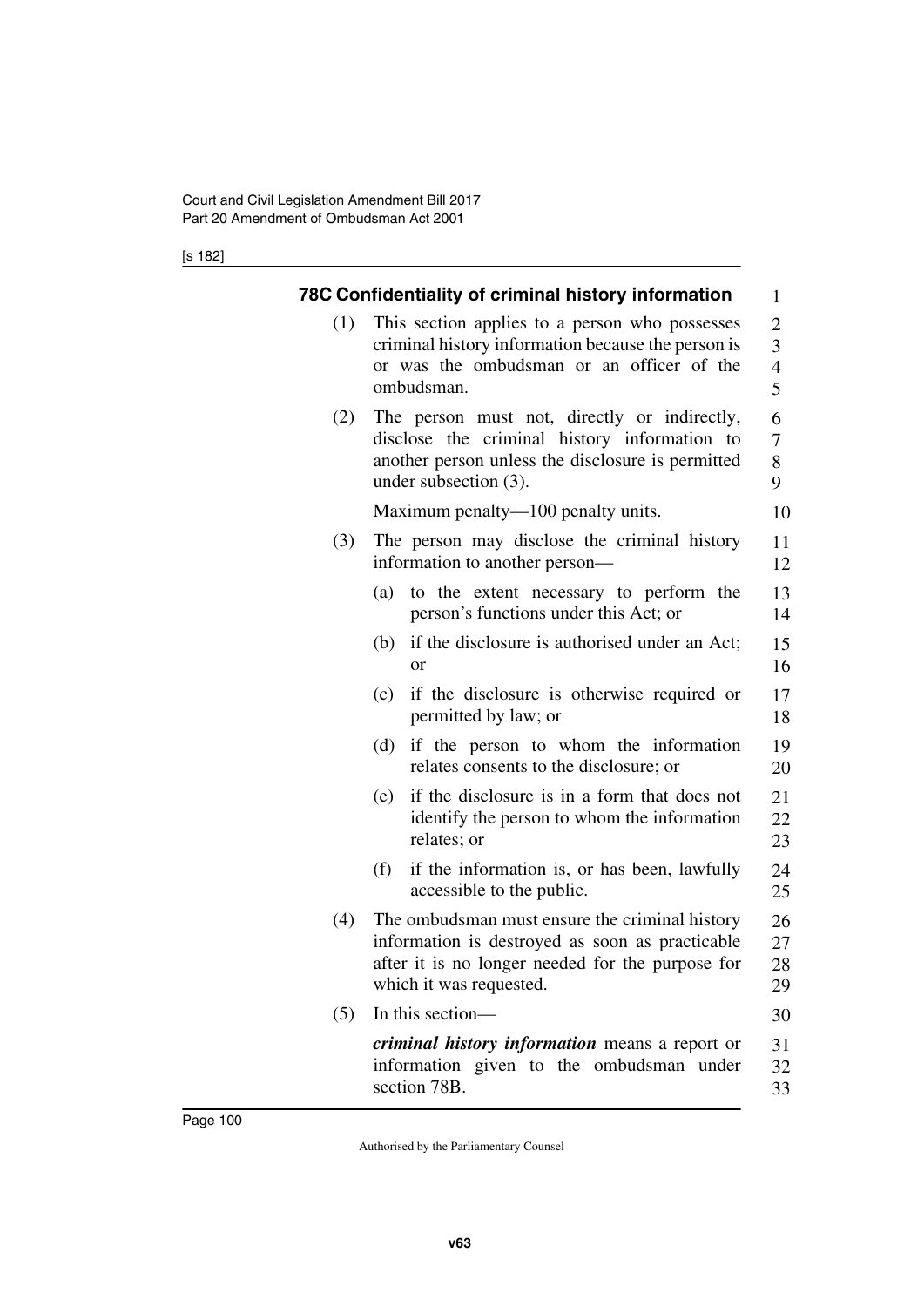[s 183]

| <b>Clause</b> | 183 | office) |                           |         | Amendment of s 83 (Strategic review of ombudsman                                                                                                                                                                                  | 1<br>$\overline{2}$      |
|---------------|-----|---------|---------------------------|---------|-----------------------------------------------------------------------------------------------------------------------------------------------------------------------------------------------------------------------------------|--------------------------|
|               |     | (1)     |                           |         | Section 83(2) and (3), '5 years'—                                                                                                                                                                                                 | 3                        |
|               |     |         | omit, insert-             |         |                                                                                                                                                                                                                                   | 4                        |
|               |     |         |                           | 7 years |                                                                                                                                                                                                                                   | 5                        |
|               |     | (2)     | Section 83-               |         |                                                                                                                                                                                                                                   | 6                        |
|               |     |         | insert-                   |         |                                                                                                                                                                                                                                   | 7                        |
|               |     |         | (4A)                      | For     | subsection $(4)$ ,<br>corporation<br>a<br>1S<br>an<br>appropriately qualified person if a director,<br>employee or other staff member of<br>the<br>corporation<br>is<br>appropriately<br>qualified<br>to<br>undertake the review. | 8<br>9<br>10<br>11<br>12 |
|               |     | (3)     | Section 83(4A) to $(8)$ — |         |                                                                                                                                                                                                                                   | 13                       |
|               |     |         |                           |         | <i>renumber</i> as section $83(5)$ to (9).                                                                                                                                                                                        | 14                       |
| Clause        | 184 |         | information)              |         | Amendment of s 91 (Prohibiting publication of                                                                                                                                                                                     | 15<br>16                 |
|               |     |         |                           |         | Section 91, from 'information given'—                                                                                                                                                                                             | 17                       |
|               |     |         | omit, insert-             |         |                                                                                                                                                                                                                                   | 18                       |
|               |     |         |                           |         | the following must not be published—                                                                                                                                                                                              | 19                       |
|               |     |         |                           | (a)     | information given to the ombudsman, or the<br>contents of a document produced to the<br>ombudsman, in performing a function under<br>this Act;                                                                                    | 20<br>21<br>22<br>23     |
|               |     |         |                           | (b)     | information, or the contents of a document,<br>given to an agency or a person by the<br>ombudsman in performing a function under<br>this Act.                                                                                     | 24<br>25<br>26<br>27     |
|               |     |         |                           | $Note-$ |                                                                                                                                                                                                                                   | 28                       |
|               |     |         |                           |         | See section $38(2)$ in relation to contempt of the<br>ombudsman.                                                                                                                                                                  | 29<br>30                 |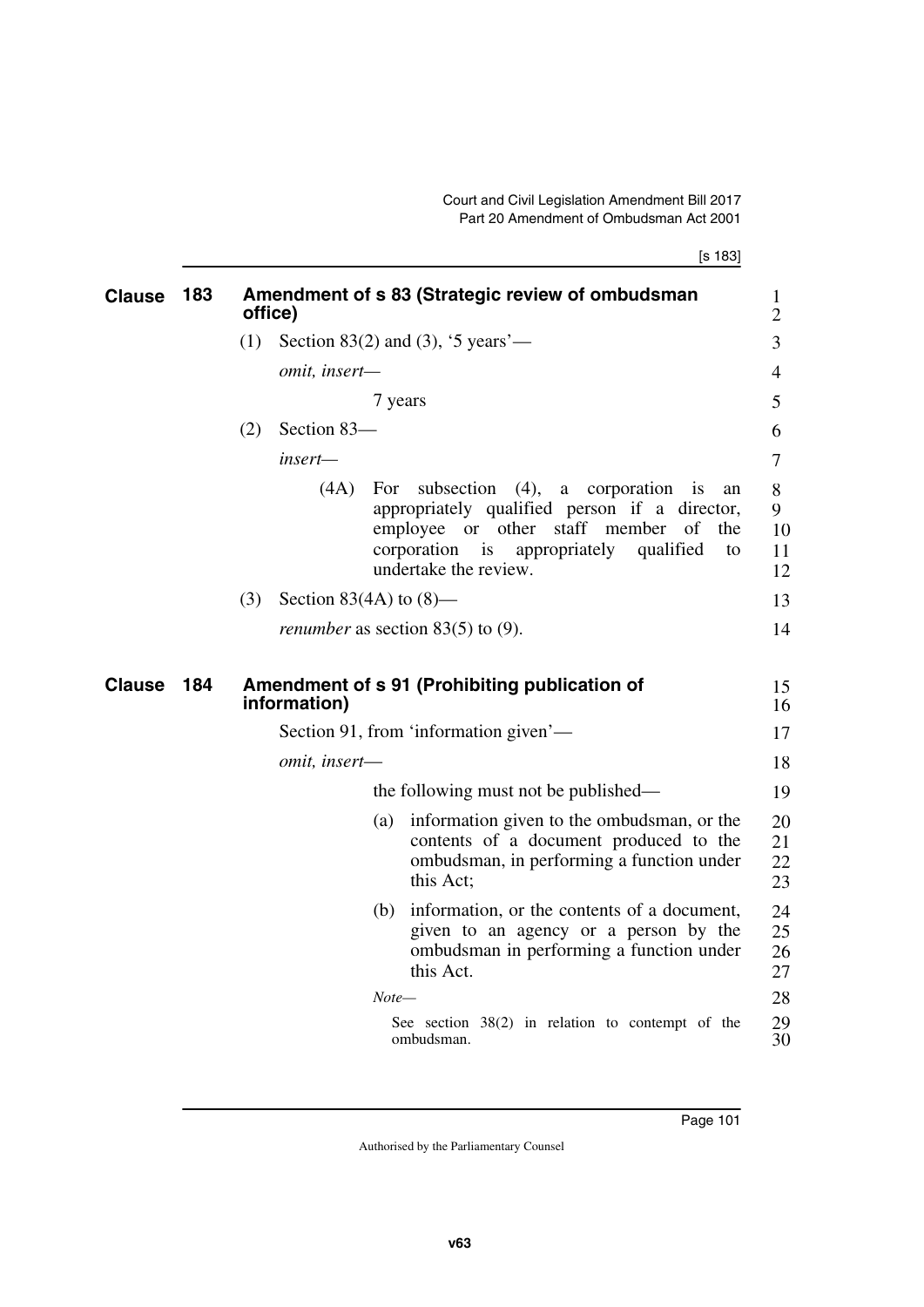Court and Civil Legislation Amendment Bill 2017 Part 20 Amendment of Ombudsman Act 2001

[s 185]

| Clause        | 185 | Insertion of new s 92A |                                                                                                                                                                                                                                               | $\mathbf{1}$          |
|---------------|-----|------------------------|-----------------------------------------------------------------------------------------------------------------------------------------------------------------------------------------------------------------------------------------------|-----------------------|
|               |     | After section 92-      |                                                                                                                                                                                                                                               | $\overline{2}$        |
|               |     | insert—                |                                                                                                                                                                                                                                               | 3                     |
|               |     |                        | 92A Protection in particular proceedings                                                                                                                                                                                                      | $\overline{4}$        |
|               |     | (1)                    | A person who is, or was, an officer of the<br>ombudsman may not be called to give evidence or<br>produce a document in a proceeding in relation to<br>a matter coming to the person's knowledge while<br>performing functions under this Act. | 5<br>6<br>7<br>8<br>9 |
|               |     | (2)                    | However, this section does not apply in relation<br>$to-$                                                                                                                                                                                     | 10<br>11              |
|               |     |                        | a proceeding under section 17 or 39; or<br>(a)                                                                                                                                                                                                | 12                    |
|               |     |                        | a proceeding for a relevant offence; or<br>(b)                                                                                                                                                                                                | 13                    |
|               |     |                        | a proceeding against the ombudsman under<br>(c)<br>the Judicial Review Act 1991.                                                                                                                                                              | 14<br>15              |
|               |     | (3)                    | In this section-                                                                                                                                                                                                                              | 16                    |
|               |     |                        | officer of the ombudsman<br>includes<br>the<br>ombudsman.                                                                                                                                                                                     | 17<br>18              |
|               |     |                        | <i>relevant offence</i> means—                                                                                                                                                                                                                | 19                    |
|               |     |                        | an offence against this Act; or<br>(a)                                                                                                                                                                                                        | 20                    |
|               |     |                        | an offence against the Criminal Code,<br>(b)<br>section 120, 123 or 126 to 130, as applied<br>under section 44 of this Act.                                                                                                                   | 21<br>22<br>23        |
| <b>Clause</b> | 186 |                        | Insertion of new pt 12, div 4                                                                                                                                                                                                                 | 24                    |
|               |     | Part 12-               |                                                                                                                                                                                                                                               | 25                    |
|               |     | insert-                |                                                                                                                                                                                                                                               | 26                    |
|               |     | <b>Division 4</b>      | <b>Provision for Court and</b>                                                                                                                                                                                                                | 27                    |
|               |     |                        | <b>Civil Legislation</b>                                                                                                                                                                                                                      | 28                    |
|               |     |                        | <b>Amendment Act 2017</b>                                                                                                                                                                                                                     | 29                    |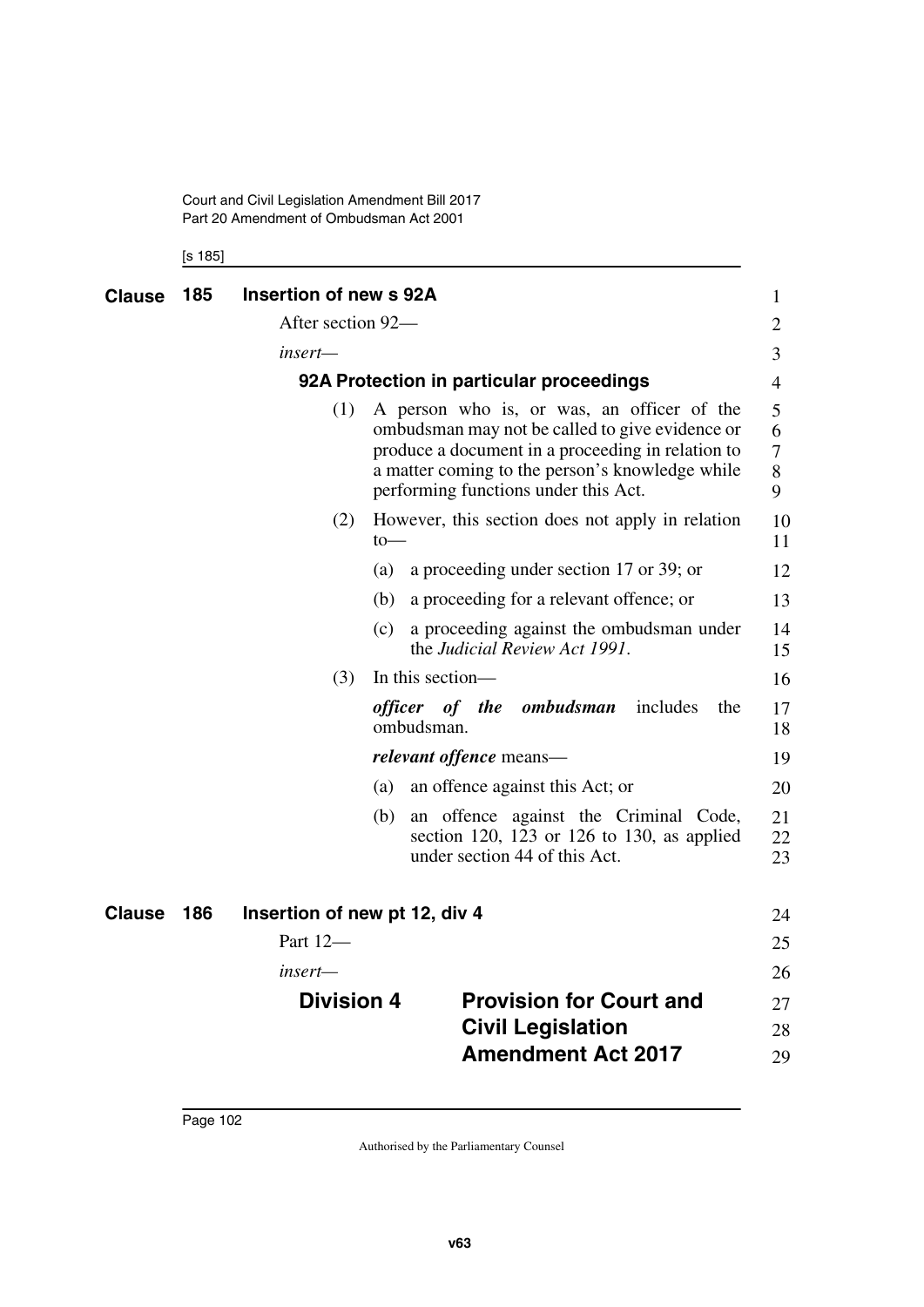[s 187]

|               |             | 111 Application of s 48                                                                                                                                                                                                                                          |
|---------------|-------------|------------------------------------------------------------------------------------------------------------------------------------------------------------------------------------------------------------------------------------------------------------------|
|               | (1)         | Section 48, as inserted by the amendment Act,<br>section 178,<br>applies only in relation to<br>information given under an investigation<br>requirement made on or after the commencement.                                                                       |
|               | (2)         | Section 48, as in force from time to time before<br>the commencement, continues to apply in relation<br>to a document given under an investigation<br>requirement made before the commencement, as<br>if the amendment Act, section 178 had not been<br>enacted. |
|               | (3)         | In this section—                                                                                                                                                                                                                                                 |
|               |             | <b>amendment Act</b> means the Court and Civil<br>Legislation Amendment Act 2017.                                                                                                                                                                                |
| 187<br>Clause |             | <b>Amendment of sch 3 (Dictionary)</b>                                                                                                                                                                                                                           |
|               | Schedule 3- |                                                                                                                                                                                                                                                                  |
|               | insert-     |                                                                                                                                                                                                                                                                  |
|               |             | <i>criminal history</i> , of a person, means the person's<br>criminal history within the meaning of the<br>Criminal Law (Rehabilitation of Offenders) Act<br>1986, and-                                                                                          |
|               |             | despite section 6 of that Act, includes a<br>(a)<br>conviction of the person to which the section<br>applies; and                                                                                                                                                |
|               |             | despite section 5 of that Act, includes a<br>(b)<br>charge made against the person for an                                                                                                                                                                        |
|               |             | offence.                                                                                                                                                                                                                                                         |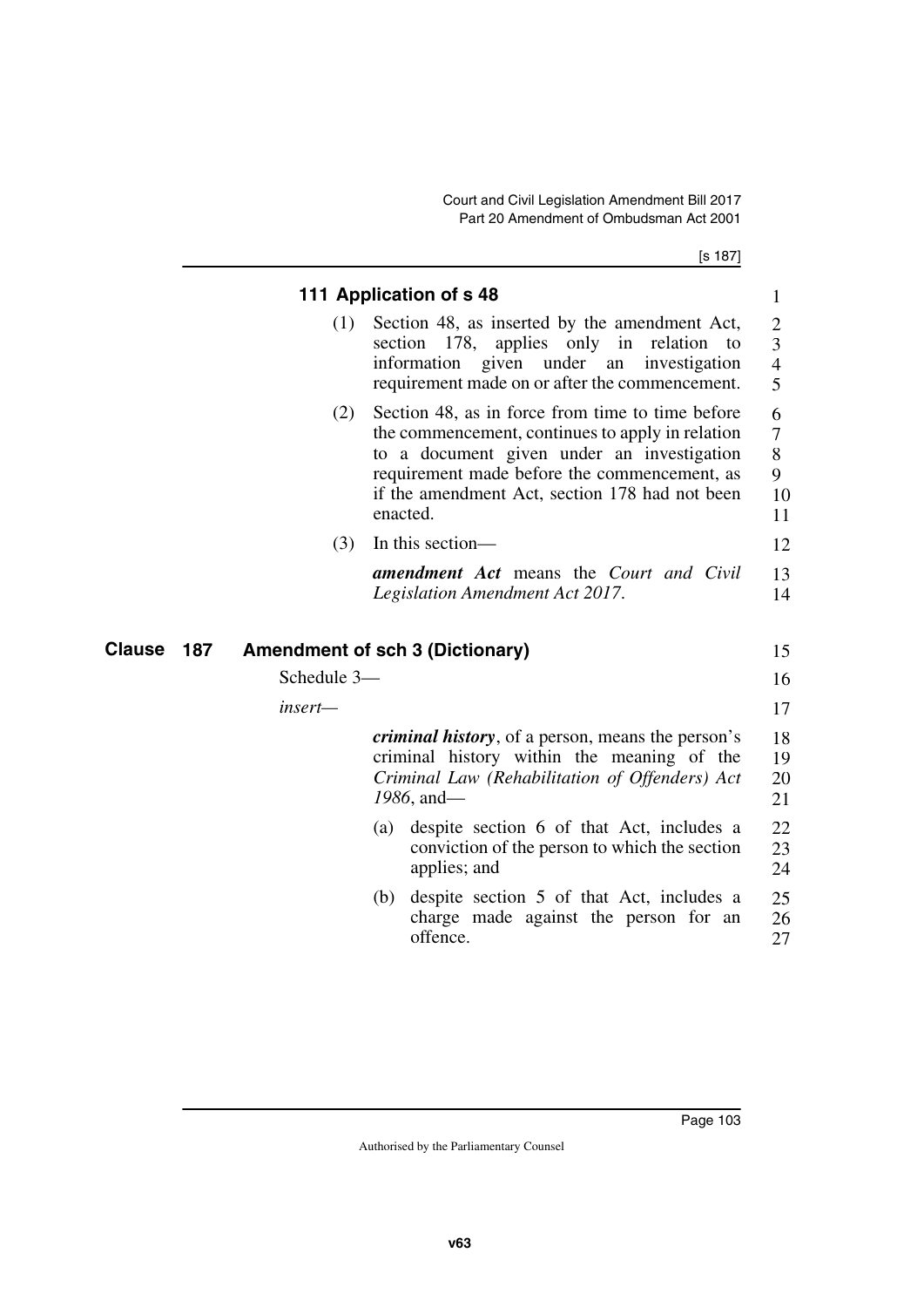[s 188]

|               | Part 21 |                    | <b>Amendment of Penalties and</b><br><b>Sentences Act 1992</b>                                                                                                                                                                          | 1<br>$\overline{2}$        |
|---------------|---------|--------------------|-----------------------------------------------------------------------------------------------------------------------------------------------------------------------------------------------------------------------------------------|----------------------------|
| <b>Clause</b> | 188     | <b>Act amended</b> |                                                                                                                                                                                                                                         | 3                          |
|               |         |                    | This part amends the Penalties and Sentences Act 1992.                                                                                                                                                                                  | 4                          |
|               |         | $Note-$            |                                                                                                                                                                                                                                         | 5                          |
|               |         |                    | See also the amendments in schedule 1.                                                                                                                                                                                                  | 6                          |
| Clause        | 189     | domestic violence) | Amendment of s 12A (Convictions for offences relating to                                                                                                                                                                                | 7<br>8                     |
|               |         | (1)                | Section $12A(1)$ and $(2)$ —                                                                                                                                                                                                            | 9                          |
|               |         | omit, insert-      |                                                                                                                                                                                                                                         | 10                         |
|               |         | (1)                | Subsections $(2)$ to $(4)$ apply if—                                                                                                                                                                                                    | 11                         |
|               |         |                    | a complaint or an indictment for a charge for<br>(a)<br>an offence states the offence is also a<br>domestic violence offence; and                                                                                                       | 12<br>13<br>14             |
|               |         |                    | the offender is convicted of the offence.<br>(b)                                                                                                                                                                                        | 15                         |
|               |         | (2)                | If a conviction is recorded in relation to the<br>offence, it must also be recorded as a conviction<br>for a domestic violence offence.                                                                                                 | 16<br>17<br>18             |
|               |         | (2A)               | If no conviction is recorded in relation to the<br>offence, the offence must be entered in the<br>offender's criminal history as a domestic violence<br>offence.                                                                        | 19<br>20<br>21<br>22       |
|               |         | (2B)               | However, a matter must not be recorded or<br>entered under subsection $(2)$ or $(3)$ in relation to<br>the offence if the court makes an order to the<br>effect it is not satisfied the offence is also a<br>domestic violence offence. | 23<br>24<br>25<br>26<br>27 |
|               |         |                    | $Note-$                                                                                                                                                                                                                                 | 28                         |
|               |         |                    | See the Evidence Act 1977, section 132C, which<br>provides for the sentencing judge or magistrate in any                                                                                                                                | 29<br>30                   |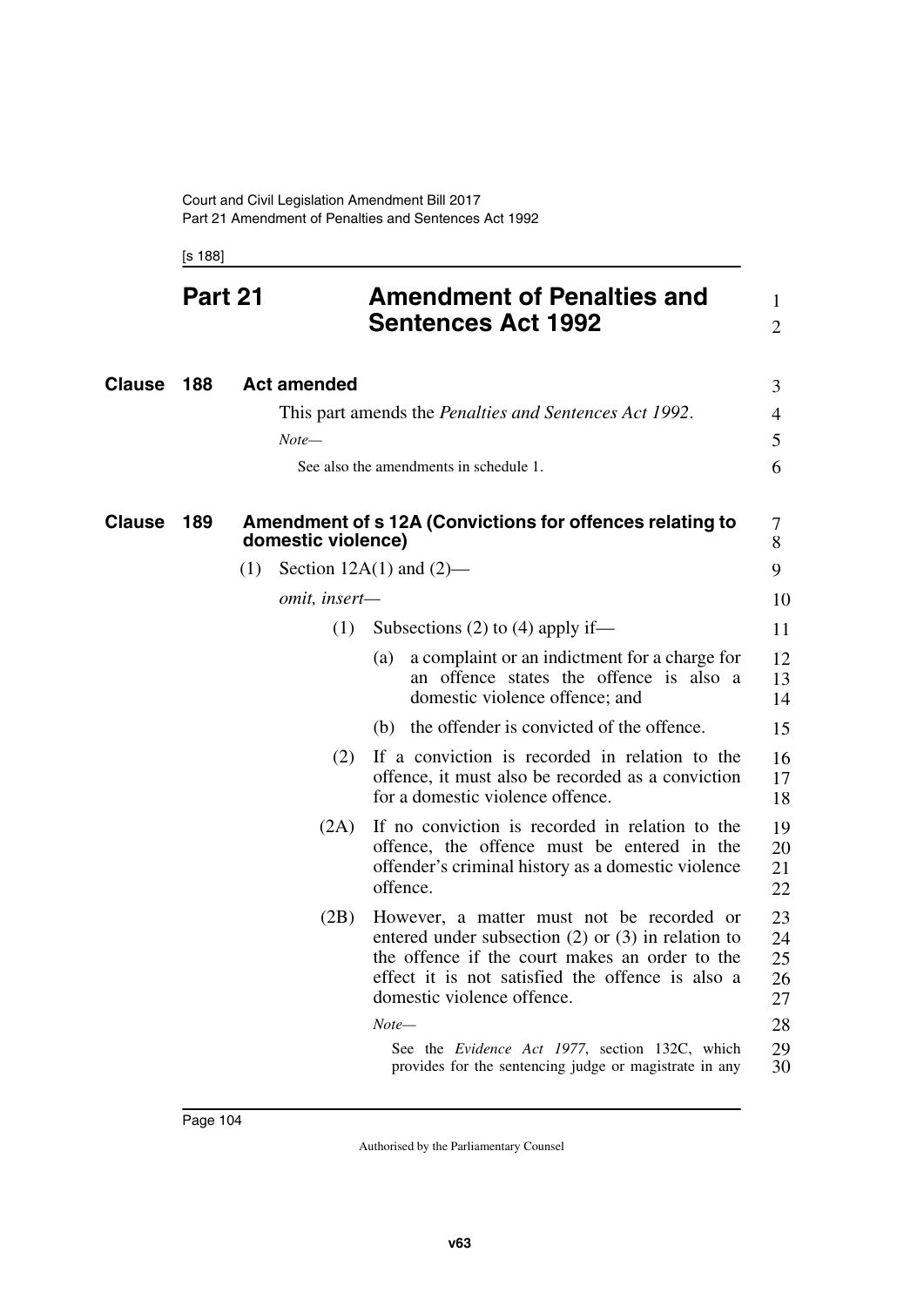| sentencing procedure in a criminal proceeding to act on<br>allegations of fact.                                                                                                                                               | 1<br>$\overline{2}$        |
|-------------------------------------------------------------------------------------------------------------------------------------------------------------------------------------------------------------------------------|----------------------------|
| Section 12A(3), 'makes an order under subsection $(2)$ or<br>(2)<br>convicts an offender'—                                                                                                                                    | 3<br>$\overline{4}$        |
| omit, insert-                                                                                                                                                                                                                 | 5                          |
| convicts an offender of an offence for which a<br>matter must be recorded or entered under<br>subsection $(2)$ or $(3)$ or                                                                                                    | 6<br>7<br>8                |
| (3)<br>Section 12A(5), 'subsection $(6)$ '—                                                                                                                                                                                   | 9                          |
| omit, insert-                                                                                                                                                                                                                 | 10                         |
| subsection $(8)$                                                                                                                                                                                                              | 11                         |
| Section 12A-<br>(4)                                                                                                                                                                                                           | 12                         |
| insert-                                                                                                                                                                                                                       | 13                         |
| (9)<br>For this section, proof that an offence is a<br>domestic violence offence lies on the prosecutor.                                                                                                                      | 14<br>15                   |
| To remove any doubt, it is declared that this<br>(10)<br>section does not require a matter to be recorded or<br>entered in an offender's traffic history under the<br>Transport Operations (Road Use Management)<br>Act 1995. | 16<br>17<br>18<br>19<br>20 |
| (5)<br>Section 12A(2A) to $(10)$ —                                                                                                                                                                                            | 21                         |
| <i>renumber</i> as section $12A(3)$ to $(12)$ .                                                                                                                                                                               | 22                         |
| Part 22<br><b>Amendment of Professional</b>                                                                                                                                                                                   | 23                         |
| <b>Standards Act 2004</b>                                                                                                                                                                                                     | 24                         |
| Clause<br>190<br><b>Act amended</b>                                                                                                                                                                                           | 25                         |

This part amends the *Professional Standards Act 2004*. 26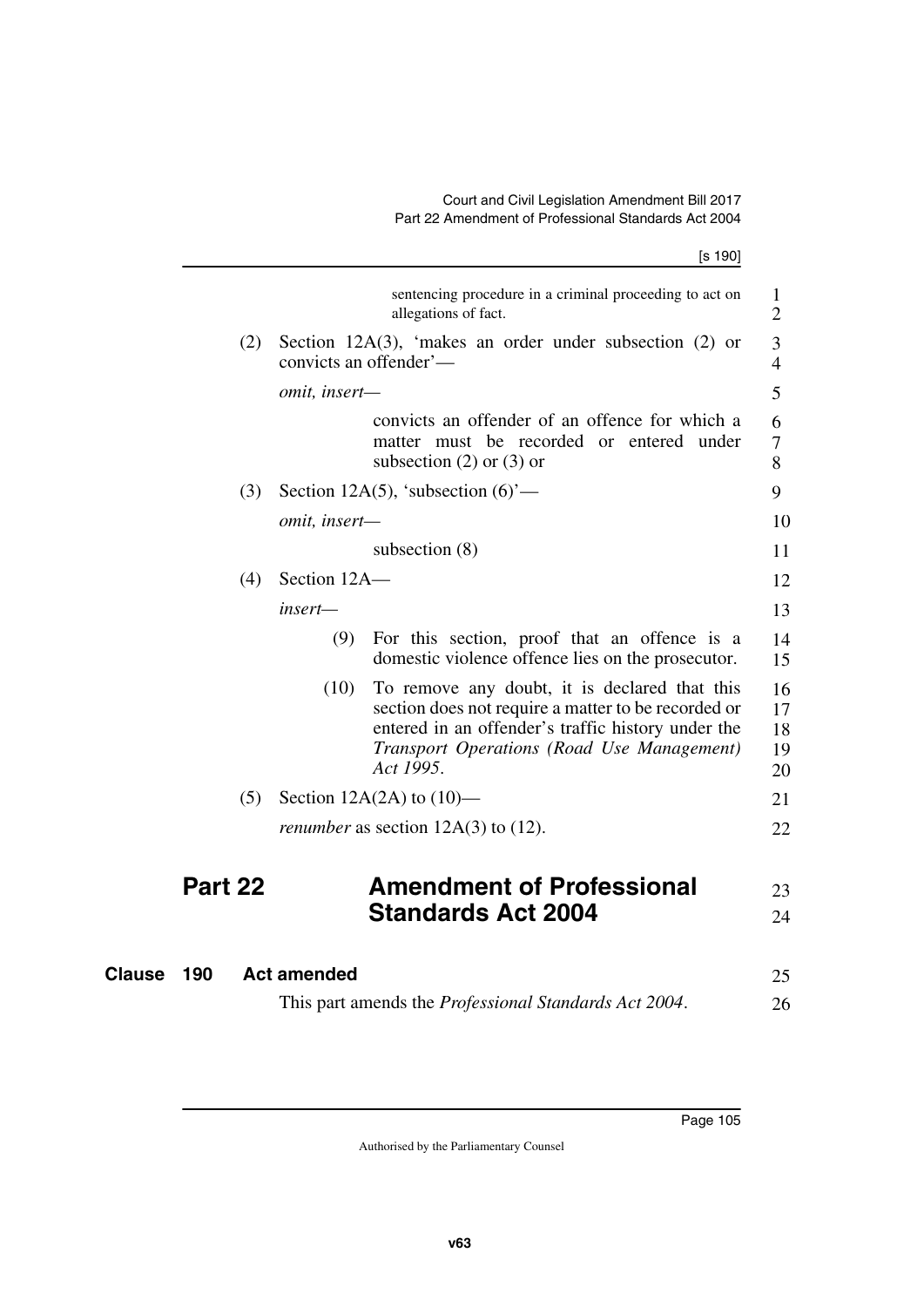[s 191]

| <b>Clause</b> | 191 | Amendment of s 15 (Commencement of schemes)                                                                                                                                                                                                                                                                                                                                                                                                                              | 1                                            |
|---------------|-----|--------------------------------------------------------------------------------------------------------------------------------------------------------------------------------------------------------------------------------------------------------------------------------------------------------------------------------------------------------------------------------------------------------------------------------------------------------------------------|----------------------------------------------|
|               |     | Section 15(1) and (2), 'gazetted'—                                                                                                                                                                                                                                                                                                                                                                                                                                       | 2                                            |
|               |     | omit, insert-                                                                                                                                                                                                                                                                                                                                                                                                                                                            | 3                                            |
|               |     | notified                                                                                                                                                                                                                                                                                                                                                                                                                                                                 | 4                                            |
| <b>Clause</b> | 192 | Amendment of s 16 (Challenges to schemes)                                                                                                                                                                                                                                                                                                                                                                                                                                | 5                                            |
|               |     | Section 16(1), 'gazetted'—                                                                                                                                                                                                                                                                                                                                                                                                                                               | 6                                            |
|               |     | omit, insert-                                                                                                                                                                                                                                                                                                                                                                                                                                                            | 7                                            |
|               |     | notified                                                                                                                                                                                                                                                                                                                                                                                                                                                                 | 8                                            |
| <b>Clause</b> | 193 | Amendment of s 18 (Amendment and revocation of<br>schemes)                                                                                                                                                                                                                                                                                                                                                                                                               | 9.<br>10                                     |
|               |     | Section $18(6)$ , note—                                                                                                                                                                                                                                                                                                                                                                                                                                                  | 11                                           |
|               |     | omit, insert-                                                                                                                                                                                                                                                                                                                                                                                                                                                            | 12                                           |
|               |     | $Note-$                                                                                                                                                                                                                                                                                                                                                                                                                                                                  | 13                                           |
|               |     | Under section 13, as applied under subsection (4), an<br>instrument that amends a scheme operating in this<br>jurisdiction and another jurisdiction must be given to the<br>Minister administering the corresponding law of the<br>other jurisdiction with a view to notice being given of<br>the instrument. Notice of an instrument made under the<br>corresponding law of another jurisdiction that amends<br>an interstate scheme must be notified under section 14. | 14<br>15<br>16<br>17<br>18<br>19<br>20<br>21 |
| <b>Clause</b> | 194 | Amendment of s 18A (Notice of revocation of scheme)                                                                                                                                                                                                                                                                                                                                                                                                                      | 22                                           |
|               |     | Section 18A $(1)$ , 'gazettal'—                                                                                                                                                                                                                                                                                                                                                                                                                                          | 23                                           |
|               |     | <i>omit, insert—</i>                                                                                                                                                                                                                                                                                                                                                                                                                                                     | 24                                           |
|               |     | notification                                                                                                                                                                                                                                                                                                                                                                                                                                                             | 25                                           |
| <b>Clause</b> | 195 | Amendment of s 18B (Termination of operation of<br>interstate schemes in this jurisdiction)                                                                                                                                                                                                                                                                                                                                                                              | 26<br>27                                     |
|               |     | Section 18B $(5)$ and $(6)$ , 'gazetted'—                                                                                                                                                                                                                                                                                                                                                                                                                                | 28                                           |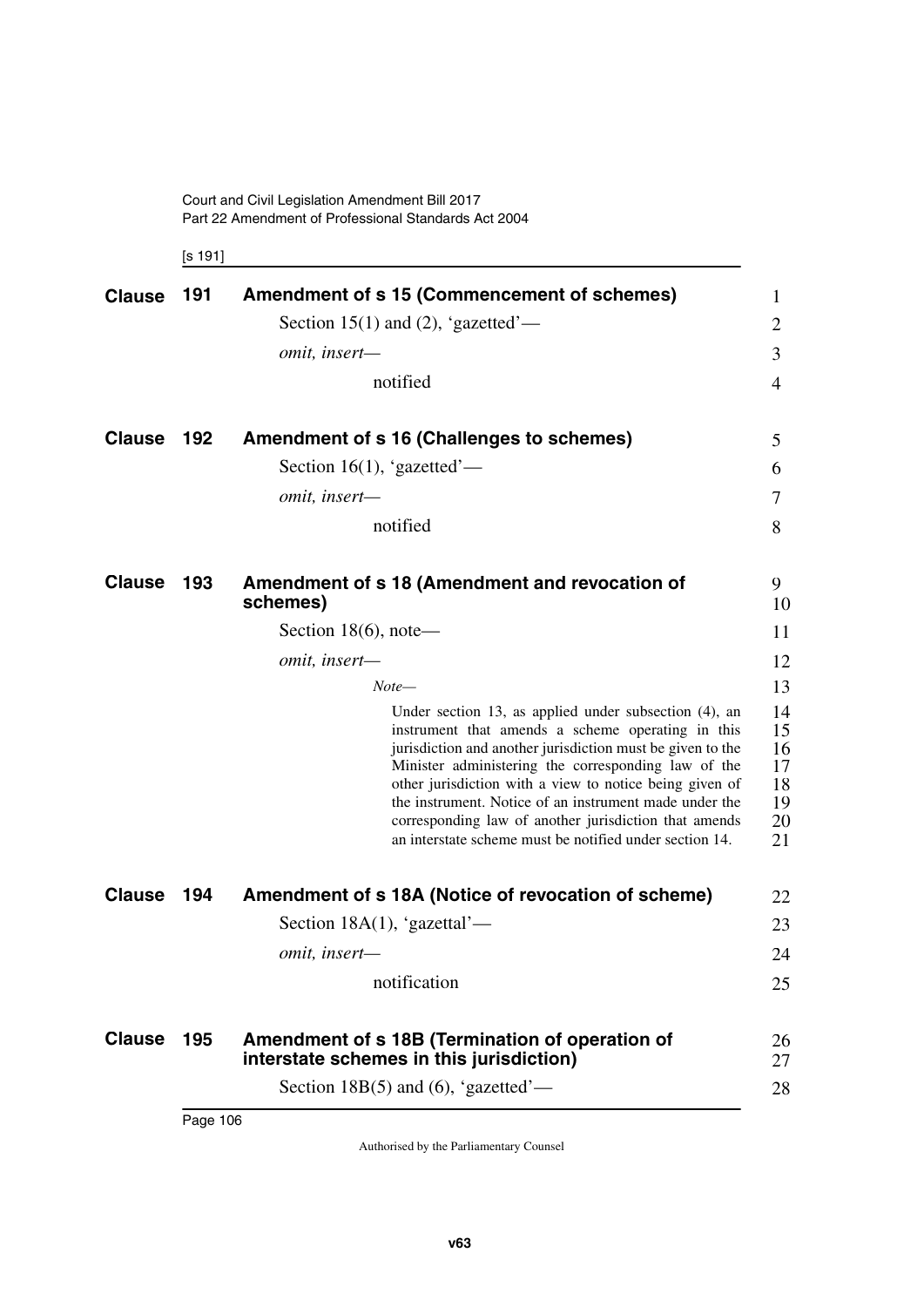|               |         | [s 196]                                                                                                                                                                  |                      |
|---------------|---------|--------------------------------------------------------------------------------------------------------------------------------------------------------------------------|----------------------|
|               |         | omit, insert-                                                                                                                                                            | $\mathbf{1}$         |
|               |         | notified                                                                                                                                                                 | $\overline{2}$       |
| <b>Clause</b> | 196     | Amendment of s 33 (Duration of scheme)                                                                                                                                   | 3                    |
|               |         | Section 33(2), 'council'—                                                                                                                                                | $\overline{4}$       |
|               |         | omit, insert-                                                                                                                                                            | 5                    |
|               |         | Minister                                                                                                                                                                 | 6                    |
| <b>Clause</b> | 197     | <b>Amendment of s 43 (Functions of council)</b>                                                                                                                          | 7                    |
|               |         | Section $43(1)(a)(i)$ , 'the publication in the gazette'—                                                                                                                | 8                    |
|               |         | omit, insert-                                                                                                                                                            | 9                    |
|               |         | notification, or the publication in the gazette,                                                                                                                         | 10                   |
|               | Part 23 | <b>Amendment of Property Law</b><br><b>Act 1974</b>                                                                                                                      | 11<br>12             |
| <b>Clause</b> | 198     | <b>Act amended</b>                                                                                                                                                       | 13                   |
|               |         | This part amends the <i>Property Law Act 1974</i> .                                                                                                                      | 14                   |
| <b>Clause</b> | 199     | Amendment of s 57A (Effect of Act or statutory<br>instrument)                                                                                                            | 15<br>16             |
|               |         | Section $57A(1)$ —<br>(1)                                                                                                                                                | 17                   |
|               |         | omit, insert-                                                                                                                                                            | 18                   |
|               |         | (1)<br>A statutory instrument, other than prescribed<br>subordinate legislation, does not and can not-                                                                   | 19<br>20             |
|               |         | render void or unenforceable any contract or<br>(a)<br>dealing concerning property that is made,<br>entered into or effected contrary to the<br>statutory instrument; or | 21<br>22<br>23<br>24 |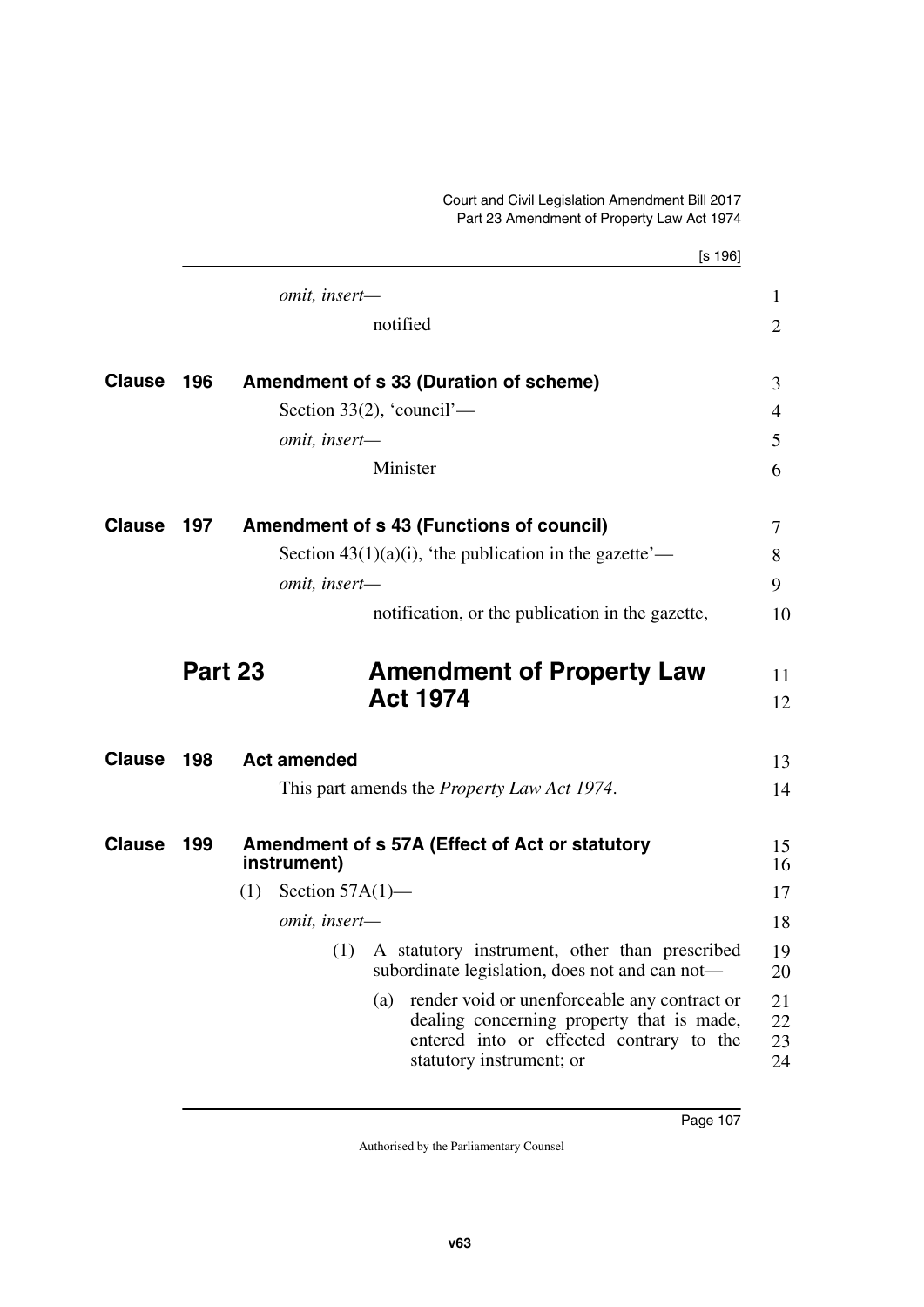[s 200]

|               |     |                        | (b)<br>for a contract for the sale of land—give a<br>party to the contract a right to terminate the<br>contract for a failure by another party to the<br>contract to comply with the statutory<br>instrument. | $\mathbf{1}$<br>$\overline{2}$<br>3<br>$\overline{4}$<br>5 |
|---------------|-----|------------------------|---------------------------------------------------------------------------------------------------------------------------------------------------------------------------------------------------------------|------------------------------------------------------------|
|               | (2) | Section $57A(3)$ —     |                                                                                                                                                                                                               | 6                                                          |
|               |     | omit, insert-          |                                                                                                                                                                                                               | $\tau$                                                     |
|               |     | (3)                    | In this section-                                                                                                                                                                                              | 8                                                          |
|               |     |                        | prescribed<br>subordinate<br>legislation<br>means<br>legislation that is prescribed by<br>subordinate<br>regulation.                                                                                          | 9<br>10<br>11                                              |
|               | (3) | Section 57A-           |                                                                                                                                                                                                               | 12                                                         |
|               |     | insert-                |                                                                                                                                                                                                               | 13                                                         |
|               |     | $Note-$                |                                                                                                                                                                                                               | 14                                                         |
|               |     |                        | See section 357 in relation to the application of this section.                                                                                                                                               | 15                                                         |
|               |     |                        |                                                                                                                                                                                                               |                                                            |
| Clause<br>200 |     | Insertion of new pt 24 |                                                                                                                                                                                                               | 16                                                         |
|               |     | After part 23—         |                                                                                                                                                                                                               | 17                                                         |
|               |     | insert—                |                                                                                                                                                                                                               | 18                                                         |
|               |     | Part 24                | <b>Transitional provisions</b><br>for Court and Civil<br><b>Legislation</b><br><b>Amendment Act 2017</b>                                                                                                      | 19<br>20<br>21<br>22                                       |
|               |     |                        |                                                                                                                                                                                                               |                                                            |
|               |     | (1)                    | 357 Application of s 57A<br>For a statutory instrument other than subordinate<br>legislation, amended section 57A—                                                                                            | 23<br>24<br>25                                             |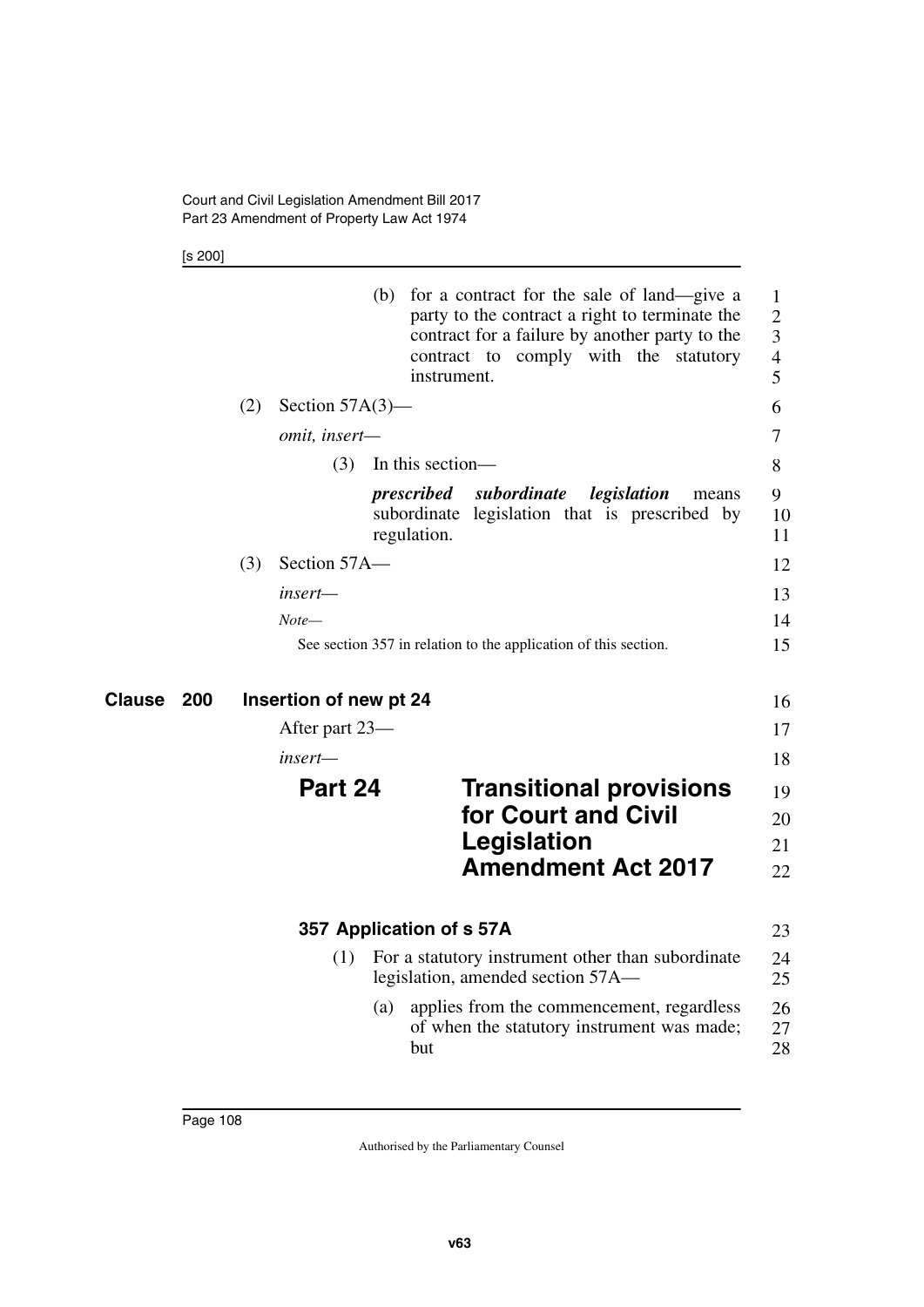[s 200]

|     | (b)                                                                                                                                                                                                                                                                 | does not apply in relation to a contract or<br>dealing concerning property mentioned in<br>that section if the contract or dealing was<br>made, entered into or effected before the<br>commencement. | $\mathbf{1}$<br>$\overline{c}$<br>3<br>$\overline{4}$<br>5 |  |
|-----|---------------------------------------------------------------------------------------------------------------------------------------------------------------------------------------------------------------------------------------------------------------------|------------------------------------------------------------------------------------------------------------------------------------------------------------------------------------------------------|------------------------------------------------------------|--|
| (2) | For<br>$57A-$                                                                                                                                                                                                                                                       | subordinate legislation, amended section                                                                                                                                                             | 6<br>7                                                     |  |
|     | (a)                                                                                                                                                                                                                                                                 | applies on<br>and from the relevant day,<br>when<br>regardless<br>of<br>the<br>subordinate<br>legislation was made; but                                                                              | 8<br>9<br>10                                               |  |
|     | (b)                                                                                                                                                                                                                                                                 | does not apply in relation to a contract or<br>dealing concerning property mentioned in<br>that section if the contract or dealing was<br>made, entered into or effected before the<br>relevant day. | 11<br>12<br>13<br>14<br>15                                 |  |
| (3) | Section 57A, as in force immediately before the<br>commencement, continues to apply in relation to<br>subordinate legislation during the transitional<br>period as if the section had not been amended by<br>the Court and Civil Legislation Amendment Act<br>2017. |                                                                                                                                                                                                      |                                                            |  |
| (4) |                                                                                                                                                                                                                                                                     | In this section-                                                                                                                                                                                     | 22                                                         |  |
|     |                                                                                                                                                                                                                                                                     | amended section 57A means section 57A as<br>amended by the Court and Civil Legislation<br>Amendment Act 2017.                                                                                        | 23<br>24<br>25                                             |  |
|     |                                                                                                                                                                                                                                                                     | <i>relevant day</i> means the earlier of the following—                                                                                                                                              | 26                                                         |  |
|     | (a)                                                                                                                                                                                                                                                                 | day that is<br>1 year<br>after<br>the<br>the<br>commencement;                                                                                                                                        | 27<br>28                                                   |  |
|     | (b)                                                                                                                                                                                                                                                                 | the day prescribed by regulation.                                                                                                                                                                    | 29                                                         |  |
|     |                                                                                                                                                                                                                                                                     | <i>transitional period</i> means the period—                                                                                                                                                         | 30                                                         |  |
|     | (a)                                                                                                                                                                                                                                                                 | starting on the commencement; and                                                                                                                                                                    | 31                                                         |  |
|     | (b)                                                                                                                                                                                                                                                                 | ending immediately before the relevant day.                                                                                                                                                          | 32                                                         |  |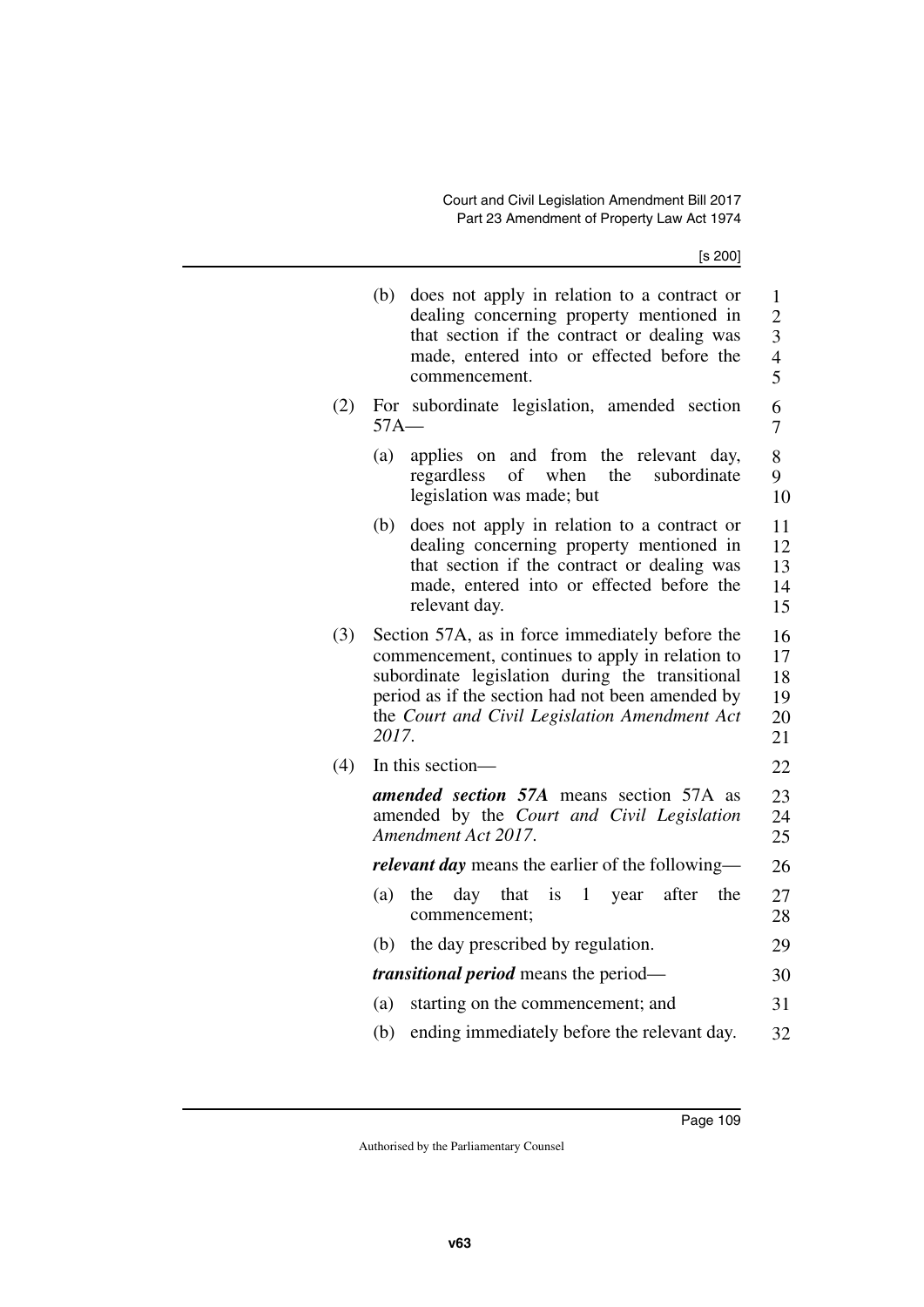[s 201]

|        |         |                       | 358 Saving provision for s 57A                                                                                                                                       | $\mathbf{1}$                  |
|--------|---------|-----------------------|----------------------------------------------------------------------------------------------------------------------------------------------------------------------|-------------------------------|
|        |         |                       | Section $57A(3)$ , as in force immediately before<br>the commencement, is declared to be a law to<br>which the Acts Interpretation Act 1954, section<br>20A applies. | 2<br>3<br>$\overline{4}$<br>5 |
|        | Part 24 |                       | <b>Amendment of Prostitution Act</b><br>1999                                                                                                                         | 6<br>7                        |
| Clause | 201     | <b>Act amended</b>    |                                                                                                                                                                      | 8                             |
|        |         |                       | This part amends the <i>Prostitution Act 1999</i> .                                                                                                                  | 9                             |
| Clause | 202     | Section $46(3)$ —     | Amendment of s 46 (Variation of certificate)                                                                                                                         | 10<br>11                      |
|        |         | omit, insert-         |                                                                                                                                                                      | 12                            |
|        |         |                       |                                                                                                                                                                      |                               |
|        |         | (3)                   | The Authority must consider the application for<br>variation and either-                                                                                             | 13<br>14                      |
|        |         |                       | vary the certificate; or<br>(a)                                                                                                                                      | 15                            |
|        |         |                       | (b) refuse to vary the certificate.                                                                                                                                  | 16                            |
|        |         | (4)                   | If the Authority decides to vary the certificate, the<br>Authority must promptly vary the certificate.                                                               | 17<br>18                      |
|        |         | (5)                   | If the Authority decides to refuse to vary the<br>certificate, the Authority must give the applicant<br>a notice stating—                                            | 19<br>20<br>21                |
|        |         |                       | the decision; and<br>(a)                                                                                                                                             | 22                            |
|        |         |                       | subject to section 138, the reasons for the<br>(b)<br>decision.                                                                                                      | 23<br>24                      |
| Clause | 203     | until review decided) | Amendment of s 64E (Development approval suspended                                                                                                                   | 25<br>26                      |
|        |         |                       | Section 64E, 'any matter stated in the approval'—                                                                                                                    | 27                            |
|        |         |                       |                                                                                                                                                                      |                               |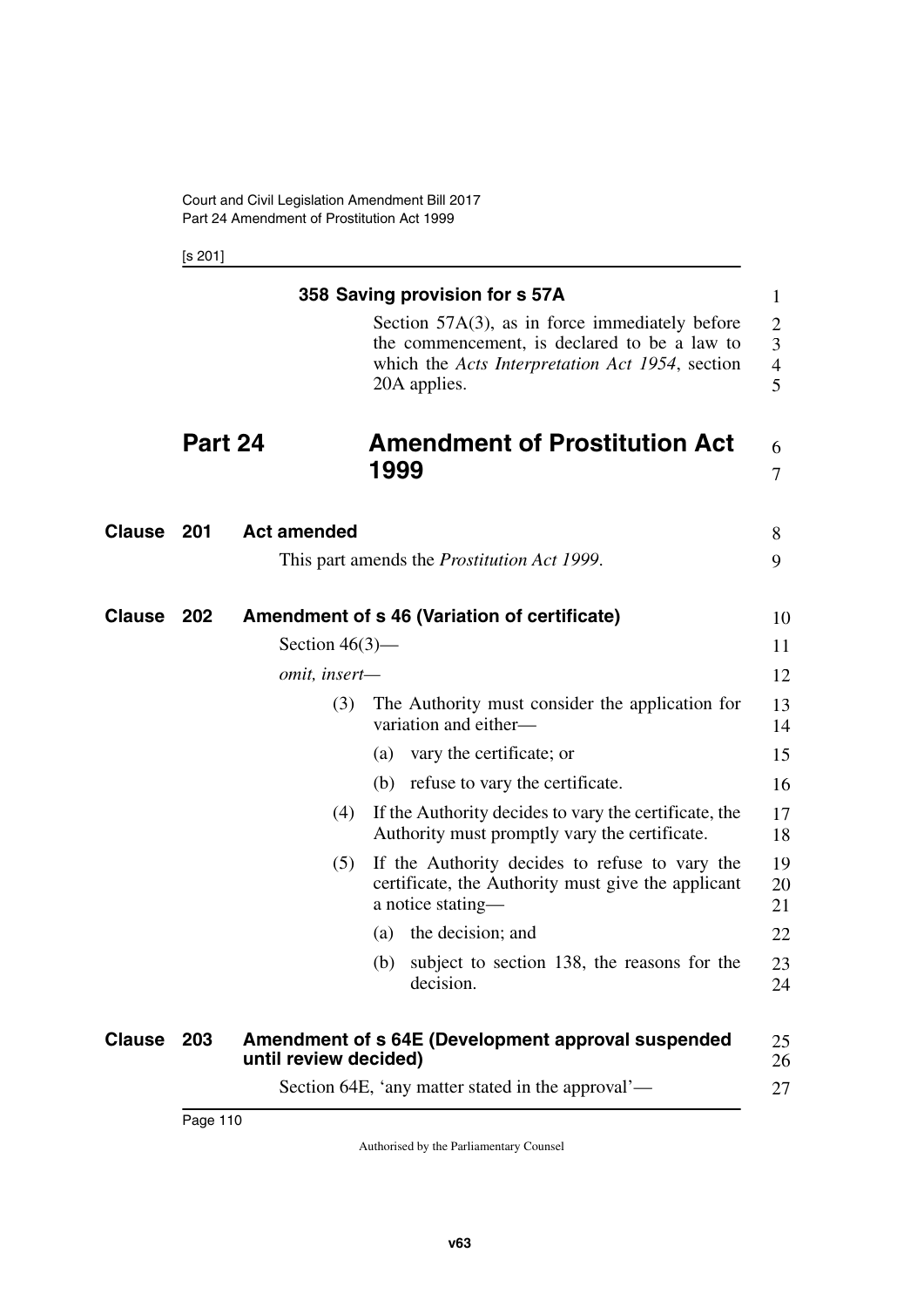|                   |     |                    |     | [s 204]                                                                                                                                             |                      |
|-------------------|-----|--------------------|-----|-----------------------------------------------------------------------------------------------------------------------------------------------------|----------------------|
|                   |     | omit, insert-      |     |                                                                                                                                                     | 1                    |
|                   |     |                    |     | a provision of the development approval                                                                                                             | 2                    |
| <b>Clause 204</b> |     |                    |     | Amendment of s 102 (Membership)                                                                                                                     | 3                    |
|                   | (1) | Section $102(1)$ — |     |                                                                                                                                                     | 4                    |
|                   |     | omit, insert-      |     |                                                                                                                                                     | 5                    |
|                   |     | (1)                |     | The Authority consists of the following persons<br>appointed as members by the Governor in<br>Council-                                              | 6<br>7<br>8          |
|                   |     |                    | (a) | the chairperson, who is an independent and<br>appropriately qualified member of<br>the<br>community nominated by the Premier;                       | 9<br>10<br>11        |
|                   |     |                    |     | (b) the commissioner, or a police officer of at<br>least the rank of superintendent nominated<br>by the commissioner;                               | 12<br>13<br>14       |
|                   |     |                    | (c) | the chairperson, or the senior executive<br>officer (crime), of the Crime and Corruption<br>Commission;                                             | 15<br>16<br>17       |
|                   |     |                    | (d) | a health practitioner who has at least 5 years<br>experience in the practitioner's profession;                                                      | 18<br>19             |
|                   |     |                    | (e) | a lawyer who has been admitted for at least<br>5 years and has knowledge of or experience<br>in administrative law, company law or<br>criminal law; | 20<br>21<br>22<br>23 |
|                   |     |                    | (f) | a person who represents local government;                                                                                                           | 24                   |
|                   |     |                    | (g) | who<br>community<br>$\mathbb{Z}$<br>persons<br>represent<br>interests.                                                                              | 25<br>26             |
|                   | (2) |                    |     | Section 102(2), 'appointed members'—                                                                                                                | 27                   |
|                   |     | omit, insert-      |     |                                                                                                                                                     | 28                   |
|                   |     |                    |     | members                                                                                                                                             | 29                   |
|                   | (3) |                    |     | Section 102(3), 'subsection $(1)(b)(vii)'$ —                                                                                                        | 30                   |
|                   |     | omit, insert-      |     |                                                                                                                                                     | 31                   |
|                   |     |                    |     |                                                                                                                                                     |                      |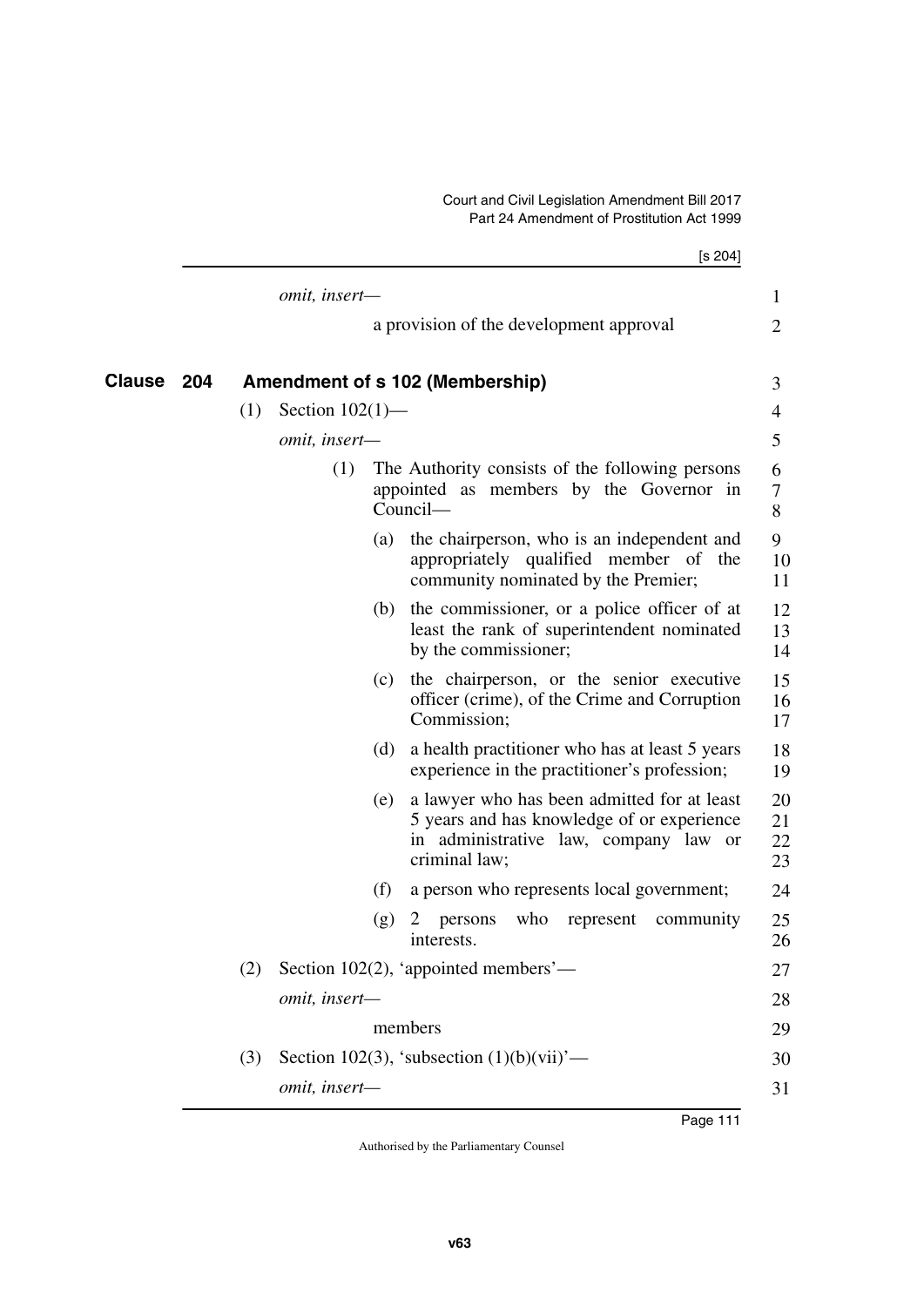[s 205]

|               |     | subsection $(1)(g)$                                                                         | $\mathbf{1}$   |
|---------------|-----|---------------------------------------------------------------------------------------------|----------------|
| <b>Clause</b> | 205 | Amendment of s 103 (Term of appointment)                                                    | 2              |
|               |     | Section 103, 'An appointed'—                                                                | 3              |
|               |     | omit, insert-                                                                               | $\overline{4}$ |
|               |     | A                                                                                           | 5              |
| <b>Clause</b> | 206 | <b>Amendment of s 104 (Remuneration)</b>                                                    | 6              |
|               |     | Section 104, 'Appointed members'—                                                           | 7              |
|               |     | omit, insert-                                                                               | 8              |
|               |     | Members                                                                                     | 9              |
| <b>Clause</b> | 207 | Amendment of s 106 (Vacation of office)                                                     | 10             |
|               |     | (1)<br>Section 106(1), 'an appointed'—                                                      | 11             |
|               |     | omit, insert-                                                                               | 12             |
|               |     | a                                                                                           | 13             |
|               |     | (2)<br>Section 106(1)(d), 'an appointed'—                                                   | 14             |
|               |     | omit, insert-                                                                               | 15             |
|               |     | a                                                                                           | 16             |
|               |     | Section 106(2), definition <i>meeting</i> , 'appointed'—<br>(3)                             | 17             |
|               |     | omit.                                                                                       | 18             |
| <b>Clause</b> | 208 | Insertion of new s 106A                                                                     | 19             |
|               |     | After section 106-                                                                          | 20             |
|               |     | insert-                                                                                     | 21             |
|               |     | <b>106AActing chairperson</b>                                                               | 22             |
|               |     | The Governor in Council may appoint a member<br>of the Authority to act as the chairperson— | 23<br>24       |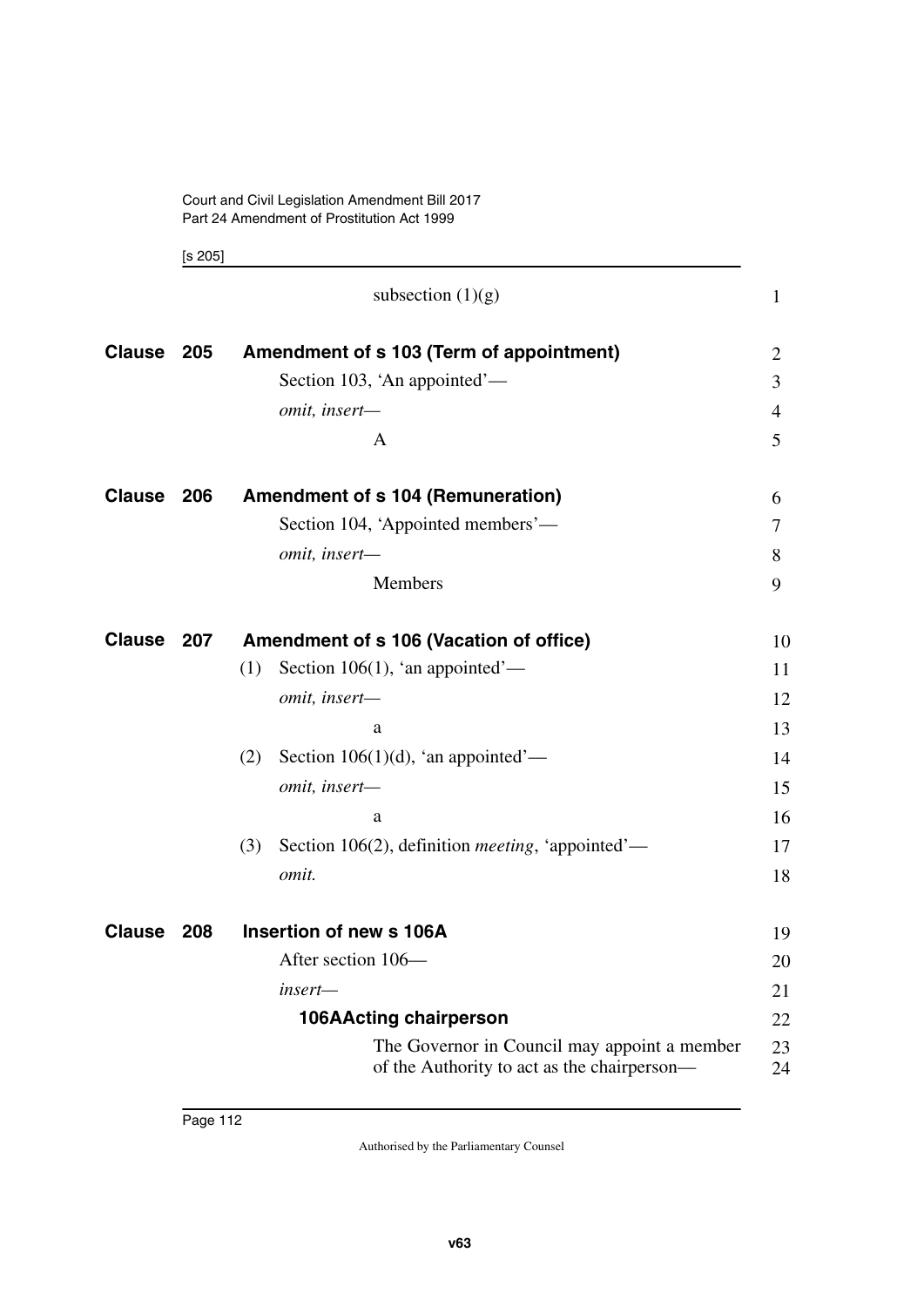#### Court and Civil Legislation Amendment Bill 2017 Part 24 Amendment of Prostitution Act 1999

|               |     |                                                         |     |                            |   |                                                                                                                                        |    |     |        | [s 209]                              |
|---------------|-----|---------------------------------------------------------|-----|----------------------------|---|----------------------------------------------------------------------------------------------------------------------------------------|----|-----|--------|--------------------------------------|
|               |     |                                                         | (a) | during<br>chairperson; and | a | vacancy                                                                                                                                | in | the | office | of<br>$\mathbf{1}$<br>$\overline{2}$ |
|               |     |                                                         | (b) |                            |   | during all periods when the chairperson is<br>absent from duty or, for another reason, can<br>not perform the functions of the office. |    |     |        | 3<br>$\overline{4}$<br>5             |
| <b>Clause</b> | 209 | <b>Amendment of s 107 (Meetings)</b>                    |     |                            |   |                                                                                                                                        |    |     |        | 6                                    |
|               |     | Section 107(2), 'half the number of members plus $1'$ — |     |                            |   |                                                                                                                                        |    |     |        | 7                                    |
|               |     | omit, insert-                                           |     |                            |   |                                                                                                                                        |    |     |        | 8                                    |
|               |     |                                                         |     | 5 members                  |   |                                                                                                                                        |    |     |        | 9                                    |
| <b>Clause</b> | 210 | <b>Replacement of s 139 (Approval of forms)</b>         |     |                            |   |                                                                                                                                        |    |     |        | 10                                   |
|               |     | Section 139-                                            |     |                            |   |                                                                                                                                        |    |     |        | 11                                   |
|               |     | omit, insert-                                           |     |                            |   |                                                                                                                                        |    |     |        | 12                                   |
|               |     | <b>139 Approved forms</b>                               |     |                            |   |                                                                                                                                        |    |     |        | 13                                   |
|               |     | (1)                                                     |     | $110KC(1)$ or $110R(3)$ .  |   | The Authority may approve a form for use under<br>this Act, other than under section $108D(1)$ ,                                       |    |     |        | 14<br>15<br>16                       |
|               |     | (2)                                                     |     | $110KC(1)$ or $110R(3)$ .  |   | The chief executive of the department may<br>approve a form for use under section $108D(1)$ ,                                          |    |     |        | 17<br>18<br>19                       |
| <b>Clause</b> | 211 | Insertion of new pt 9, div 8                            |     |                            |   |                                                                                                                                        |    |     |        | 20                                   |
|               |     | Part 9-                                                 |     |                            |   |                                                                                                                                        |    |     |        | 21                                   |
|               |     | insert—                                                 |     |                            |   |                                                                                                                                        |    |     |        | 22                                   |
|               |     | <b>Division 8</b>                                       |     |                            |   | <b>Provision for Court and</b>                                                                                                         |    |     |        | 23                                   |
|               |     |                                                         |     |                            |   | <b>Civil Legislation</b>                                                                                                               |    |     |        | 24                                   |
|               |     |                                                         |     |                            |   | <b>Amendment Act 2017</b>                                                                                                              |    |     |        | 25                                   |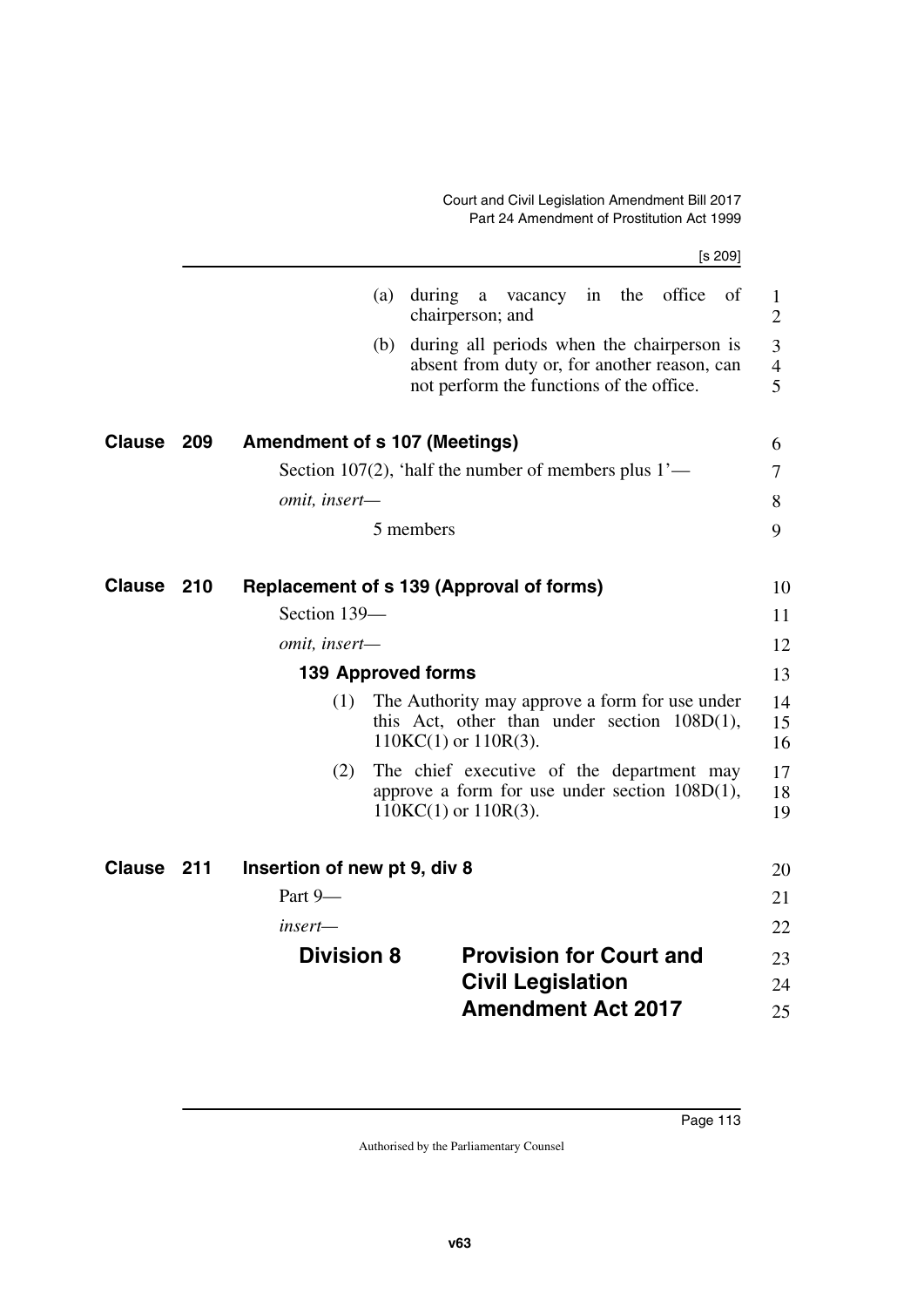[s 212]

|        |                |                    | 164 Application of Act to application for variation<br>not decided before commencement                                                                                                                                                                                                                                                    | 1<br>$\overline{2}$                  |
|--------|----------------|--------------------|-------------------------------------------------------------------------------------------------------------------------------------------------------------------------------------------------------------------------------------------------------------------------------------------------------------------------------------------|--------------------------------------|
|        |                | (1)                | An application made under the pre-amended Act,<br>decided<br>section<br>46<br><b>but</b><br>before<br>not<br>the<br>commencement must be dealt with as if it had<br>been made under section 46 as in force after the<br>commencement.                                                                                                     | 3<br>$\overline{4}$<br>5<br>6<br>7   |
|        |                | (2)                | Without limiting subsection $(1)$ , if, before the<br>commencement, the Authority had given the<br>commissioner particulars of the application under<br>applied section $39(1)$ and the commissioner had<br>not reported to the Authority under applied<br>section 39(3), the commissioner's obligations<br>under applied section 39 end. | 8<br>9<br>10<br>11<br>12<br>13<br>14 |
|        |                | (3)                | In this section-                                                                                                                                                                                                                                                                                                                          | 15                                   |
|        |                |                    | <i>applied section 39</i> means section 39 as applied<br>under the pre-amended Act, section $46(3)$ .                                                                                                                                                                                                                                     | 16<br>17                             |
|        |                |                    | <i>pre-amended Act</i> means this Act as in force<br>before the commencement.                                                                                                                                                                                                                                                             | 18<br>19                             |
| Clause | 212            |                    | <b>Amendment of sch 4 (Dictionary)</b>                                                                                                                                                                                                                                                                                                    | 20                                   |
|        |                |                    | Schedule 4, definition <i>appointed member</i> —                                                                                                                                                                                                                                                                                          | 21                                   |
|        |                | omit.              |                                                                                                                                                                                                                                                                                                                                           | 22                                   |
|        | <b>Part 25</b> |                    | <b>Amendment of Public Guardian</b>                                                                                                                                                                                                                                                                                                       | 23                                   |
|        |                |                    | <b>Act 2014</b>                                                                                                                                                                                                                                                                                                                           | 24                                   |
| Clause | 213            | <b>Act amended</b> |                                                                                                                                                                                                                                                                                                                                           | 25                                   |
|        |                |                    | This part amends the <i>Public Guardian Act 2014</i> .                                                                                                                                                                                                                                                                                    | 26                                   |
| Clause | 214            |                    | Amendment of s 52 (When is a child a relevant child)<br>Section 52(1) to $(3)$ —                                                                                                                                                                                                                                                          | 27<br>28                             |
|        |                |                    |                                                                                                                                                                                                                                                                                                                                           |                                      |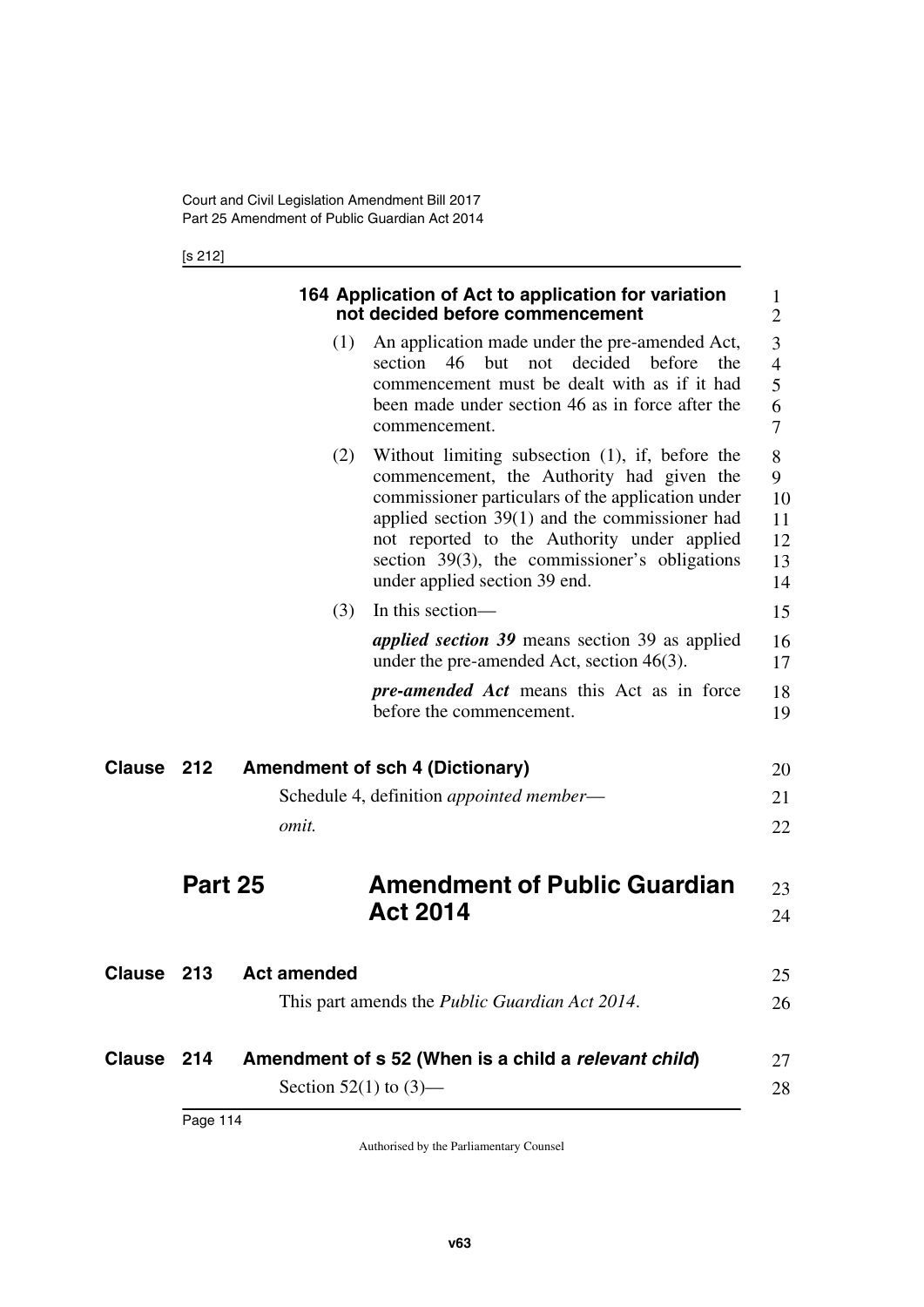Court and Civil Legislation Amendment Bill 2017 Part 25 Amendment of Public Guardian Act 2014

| omit, insert- |     |       |                                                                                                                                                                                     | $\mathbf{1}$               |
|---------------|-----|-------|-------------------------------------------------------------------------------------------------------------------------------------------------------------------------------------|----------------------------|
| (1)           |     |       | A child is a <b><i>relevant child</i></b> if—                                                                                                                                       | $\overline{c}$             |
|               | (a) |       | the child is subject to any of the following—                                                                                                                                       | 3                          |
|               |     | (i)   | a temporary assessment order under the<br>Child Protection Act, section 27(1);                                                                                                      | 4<br>5                     |
|               |     | (ii)  | a court assessment order under the<br>Child Protection Act, section 44;                                                                                                             | 6<br>7                     |
|               |     |       | (iii) a temporary custody order under the<br>Child Protection Act, section 51AE;                                                                                                    | 8<br>9                     |
|               |     |       | (iv) a child protection order under the Child<br>Protection Act, section 61, including a<br>child protection order that continues in<br>force—                                      | 10<br>11<br>12<br>13       |
|               |     |       | (A) under a transition order made<br>under section 65A of that Act; or                                                                                                              | 14<br>15                   |
|               |     |       | (B) by operation of section $65A(4)$ of<br>that Act;                                                                                                                                | 16<br>17                   |
|               |     | (v)   | intervention, with<br>the<br>child's<br>an<br>parents' agreement, by the<br>chief<br>executive (child safety) under the Child<br>Protection Act, chapter 2, part 3B,<br>division 2; | 18<br>19<br>20<br>21<br>22 |
|               |     |       | (vi) a care agreement under the Child<br>Protection Act, section 51ZE; or                                                                                                           | 23<br>24                   |
|               | (b) | (iv). | the child is the subject of an application for<br>an order mentioned in subsection $(1)(a)(i)$ to                                                                                   | 25<br>26<br>27             |
| (2)           |     |       | A child stops being a <i>relevant child</i> if—                                                                                                                                     | 28                         |
|               | (a) |       | subject to subsection $(3)$ —                                                                                                                                                       | 29                         |
|               |     | (i)   | the child stops being subject to an<br>order,<br>intervention<br><sub>or</sub><br>agreement<br>mentioned in subsection $(1)(a)(i)$ to<br>$(vi)$ ; or                                | 30<br>31<br>32<br>33       |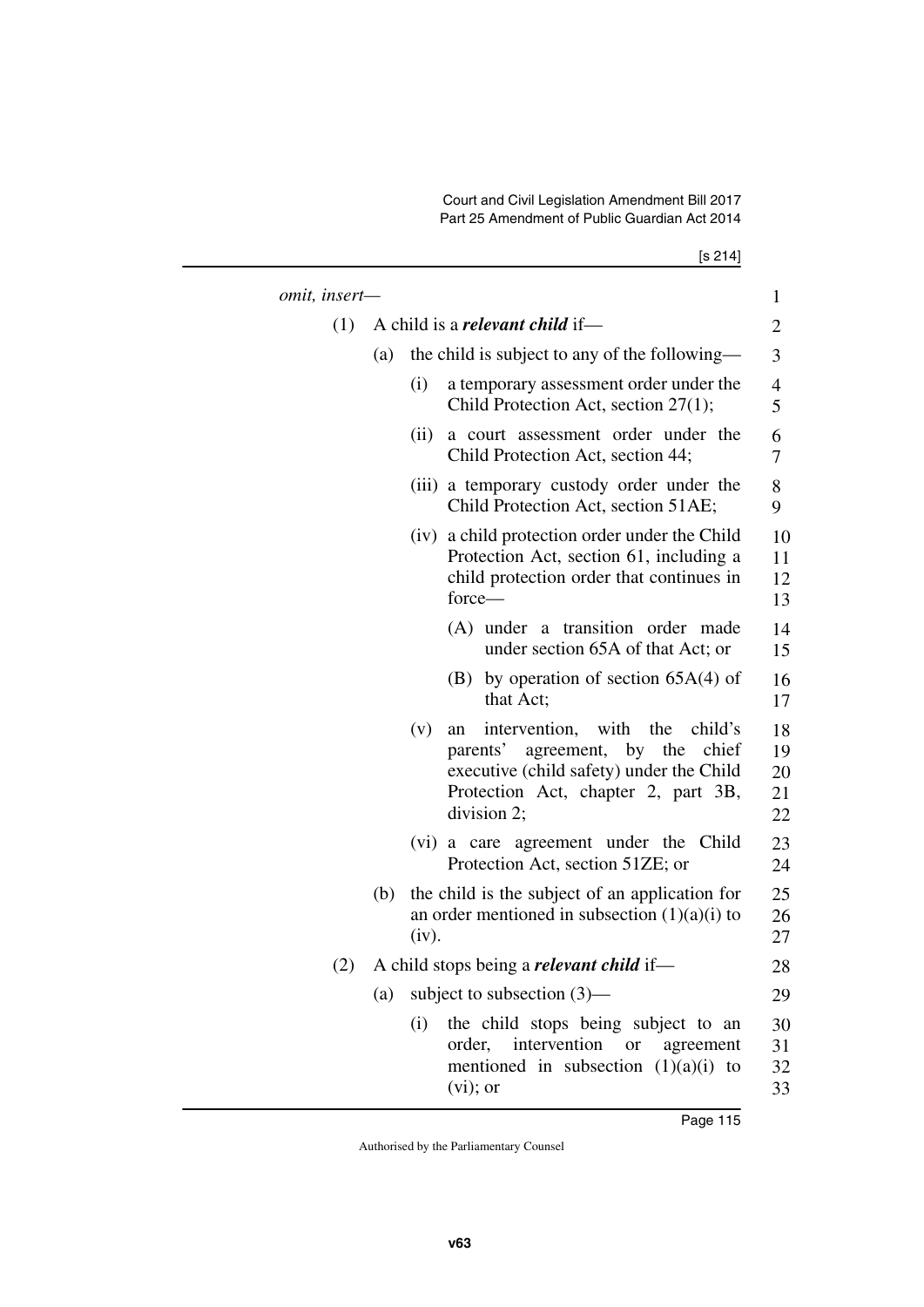[s 214]

|     |     | if the child is the subject of an<br>(ii)<br>application mentioned in subsection<br>$(1)(b)$ —the application is withdrawn or<br>refused; or                                                                                                                                                        | $\mathbf{1}$<br>$\overline{c}$<br>3<br>$\overline{4}$ |
|-----|-----|-----------------------------------------------------------------------------------------------------------------------------------------------------------------------------------------------------------------------------------------------------------------------------------------------------|-------------------------------------------------------|
|     | (b) | subject to subsection $(4)$ , the child turns 18.                                                                                                                                                                                                                                                   | 5                                                     |
| (3) |     | A child to whom subsection $(2)(a)$ refers<br>continues to be a <b><i>relevant</i></b> child if-                                                                                                                                                                                                    | 6<br>7                                                |
|     | (a) | immediately before the child stopped being<br>order,<br>subject<br>to<br>the<br>intervention<br>or<br>agreement, or the application in relation to<br>the child was withdrawn or refused, the<br>public guardian was providing particular<br>help to the child and the public guardian<br>believes- | 8<br>9<br>10<br>11<br>12<br>13<br>14                  |
|     |     | (i)<br>it is appropriate to finish providing the<br>help to the child; or                                                                                                                                                                                                                           | 15<br>16                                              |
|     |     | the child-<br>(ii)                                                                                                                                                                                                                                                                                  | 17                                                    |
|     |     | (A) may be the subject of a further<br>for<br>application<br>order<br>an<br>mentioned in subsection $(1)(a)(i)$<br>to (iv) or a further intervention or<br>agreement; and                                                                                                                           | 18<br>19<br>20<br>21<br>22                            |
|     |     | continues to be<br>in<br>(B)<br>need<br>of<br>particular help during the period<br>before the application is made, the<br>intervention<br>starts<br>the<br>or<br>agreement is entered into; or                                                                                                      | 23<br>24<br>25<br>26<br>27                            |
|     | (b) | the public guardian believes the child<br>requires particular help to review—                                                                                                                                                                                                                       | 28<br>29                                              |
|     |     | decision<br>(i)<br>ending<br>the<br>order,<br>a<br>intervention or agreement; or                                                                                                                                                                                                                    | 30<br>31                                              |
|     |     | a decision to withdraw or refuse an<br>(ii)<br>application mentioned in subsection<br>(1)(b).                                                                                                                                                                                                       | 32<br>33<br>34                                        |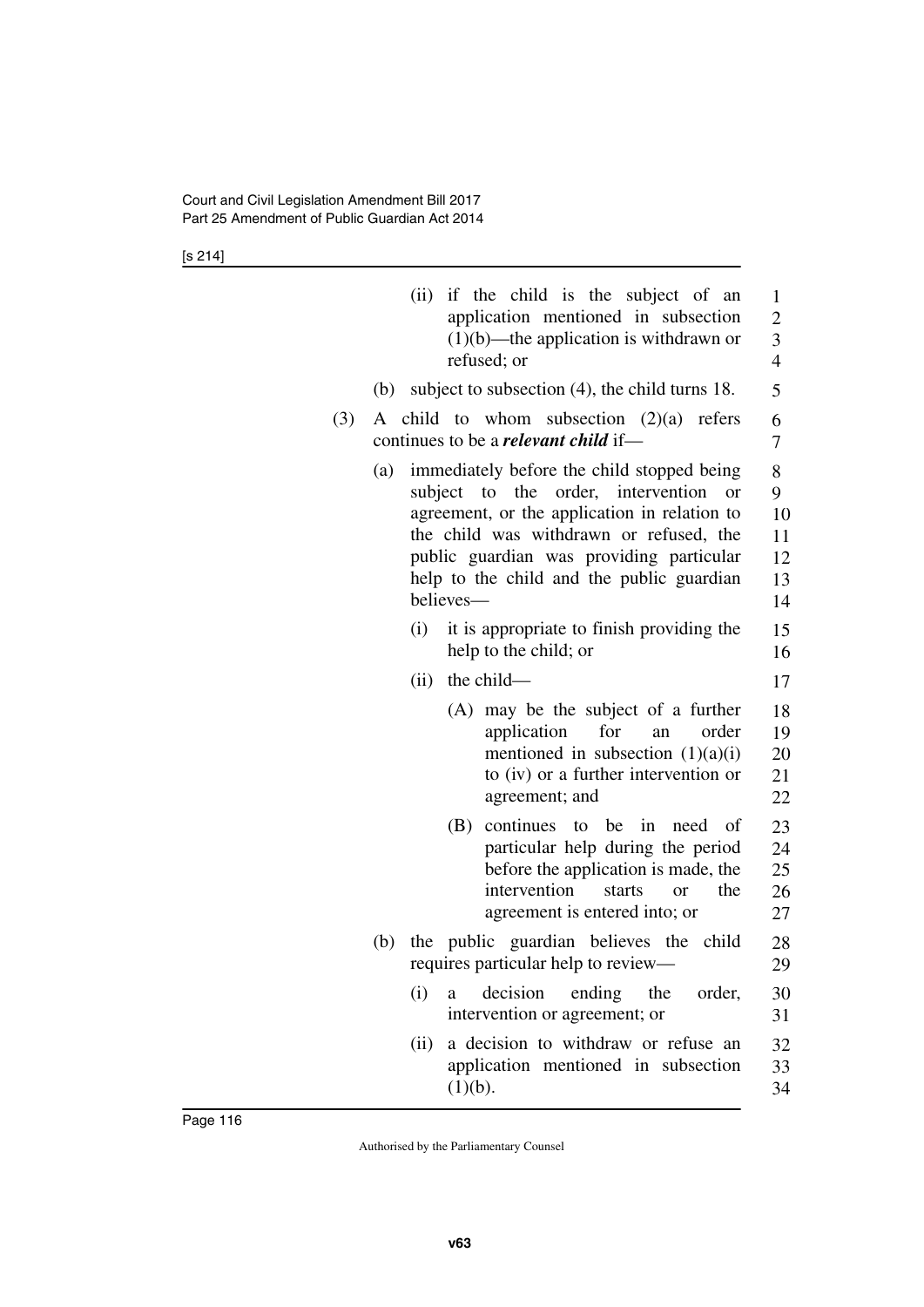|               |         |                    | [s 215]                                                                                                                                                                               |                      |
|---------------|---------|--------------------|---------------------------------------------------------------------------------------------------------------------------------------------------------------------------------------|----------------------|
| <b>Clause</b> | 215     | community visitor) | Amendment of s 113 (Duration of appointment as                                                                                                                                        | 1<br>$\overline{2}$  |
|               |         |                    | Section 113(6) and (7), 'chief executive'—                                                                                                                                            | 3                    |
|               |         | omit, insert-      |                                                                                                                                                                                       | 4                    |
|               |         |                    | public guardian                                                                                                                                                                       | 5                    |
|               | Part 26 |                    | <b>Amendment of Queensland</b>                                                                                                                                                        | 6                    |
|               |         |                    | <b>Civil and Administrative</b>                                                                                                                                                       | 7                    |
|               |         |                    | <b>Tribunal Act 2009</b>                                                                                                                                                              | 8                    |
| Clause 216    |         | <b>Act amended</b> |                                                                                                                                                                                       | 9                    |
|               |         | Tribunal Act 2009. | This part amends the Queensland Civil and Administrative                                                                                                                              | 10<br>11             |
| <b>Clause</b> | 217     |                    | Replacement of ss 131 and 132                                                                                                                                                         | 12                   |
|               |         |                    | Sections 131 and 132-                                                                                                                                                                 | 13                   |
|               |         | omit, insert-      |                                                                                                                                                                                       | 14                   |
|               |         |                    | <b>131 Monetary decisions</b>                                                                                                                                                         | 15                   |
|               |         | (1)                | This section applies to a final decision of the<br>tribunal in a proceeding that is a monetary<br>decision, to the extent the decision requires<br>payment of an amount to a person.  | 16<br>17<br>18<br>19 |
|               |         | (2)                | A person may enforce the final decision by filing<br>a copy of the decision in the registry of a court of<br>competent jurisdiction.                                                  | 20<br>21<br>22       |
|               |         | (3)                | On filing a copy of the final decision under<br>subsection $(2)$ , the decision is taken to be a money<br>order of the court in which it is filed and may be<br>enforced accordingly. | 23<br>24<br>25<br>26 |
|               |         |                    | $Note-$                                                                                                                                                                               | 27                   |
|               |         |                    | See the Uniform Civil Procedure Rules 1999, chapter<br>19.                                                                                                                            | 28<br>29             |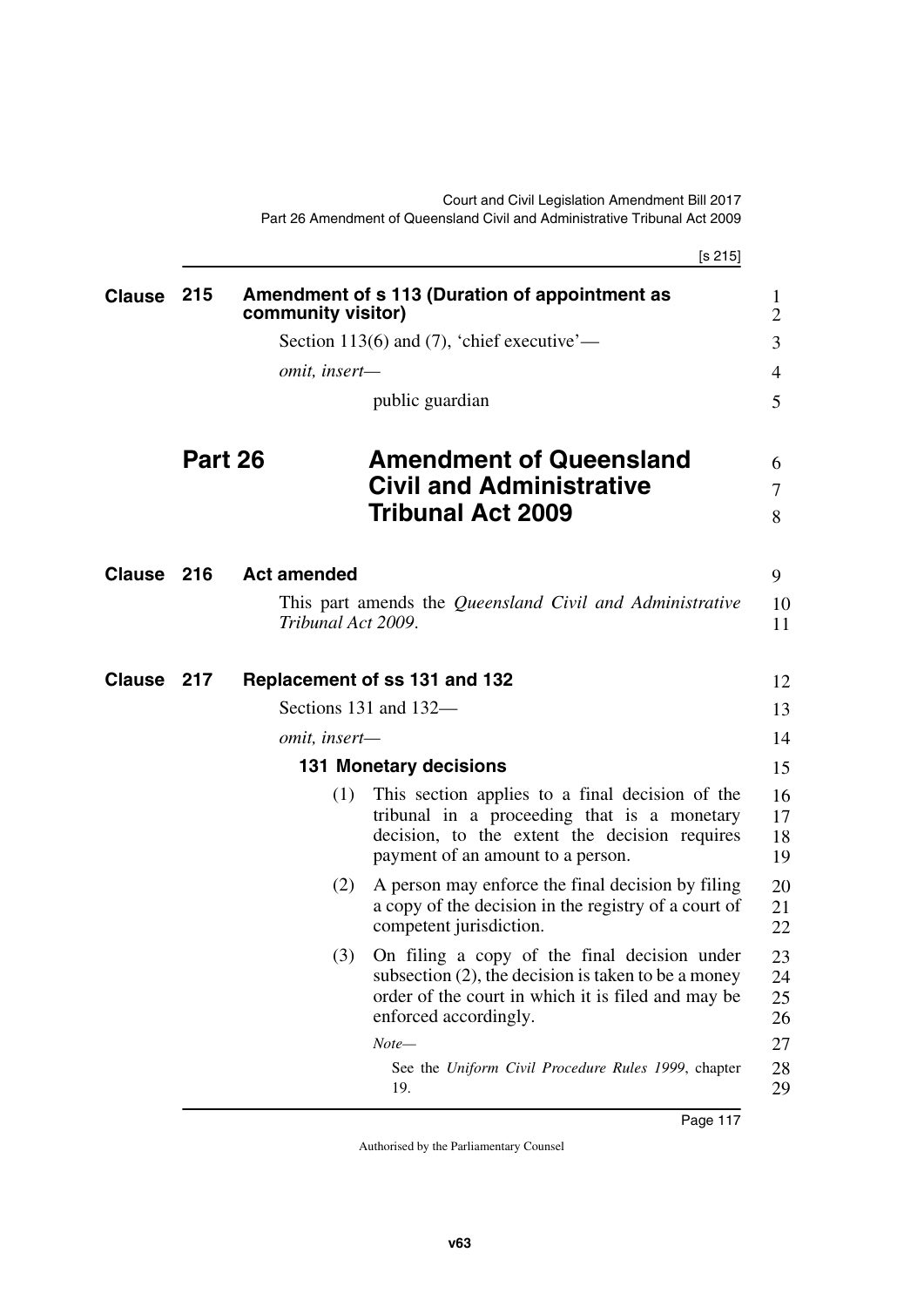[s 217]

|     | 132 Non-monetary decisions                                                                                                                                                                      | $\mathbf{1}$                              |
|-----|-------------------------------------------------------------------------------------------------------------------------------------------------------------------------------------------------|-------------------------------------------|
| (1) | This section applies to a final decision of the<br>tribunal in a proceeding that—                                                                                                               | $\overline{\mathbf{c}}$<br>$\overline{3}$ |
|     | (a)<br>is not a monetary decision; or                                                                                                                                                           | 4                                         |
|     | is a monetary decision, to the extent the<br>(b)<br>decision does not require payment of an<br>amount to a person.                                                                              | 5<br>6<br>7                               |
| (2) | A person may enforce the final decision by filing<br>a copy of the decision in the registry of the<br>relevant court.                                                                           | 8<br>9<br>10                              |
| (3) | On filing a copy of the final decision under<br>subsection (2), the decision is taken to be a<br>non-money order of the relevant court in which it<br>is filed and may be enforced accordingly. | 11<br>12<br>13<br>14                      |
|     | $Note-$<br>See the Uniform Civil Procedure Rules 1999, chapter<br>20.                                                                                                                           | 15<br>16<br>17                            |
| (4) | The Supreme Court may transfer to a lower court<br>a proceeding for the enforcement of a non-money<br>order pending in the Supreme Court if—                                                    | 18<br>19<br>20                            |
|     | the order is of a kind that may be made by<br>(a)<br>the lower court; or                                                                                                                        | 21<br>22                                  |
|     | the order is otherwise capable of being<br>(b)<br>enforced in the lower court.                                                                                                                  | 23<br>24                                  |
| (5) | If a proceeding is transferred to a lower court<br>under subsection $(4)$ —                                                                                                                     | 25<br>26                                  |
|     | the order is taken to be an order of the lower<br>(a)<br>court and may be enforced accordingly; and                                                                                             | 27<br>28                                  |
|     | the proceeding for the enforcement of the<br>(b)<br>order is taken to have been started before the<br>lower court when it was started in the<br>Supreme Court.                                  | 29<br>30<br>31<br>32                      |
| (6) | In this section-                                                                                                                                                                                | 33                                        |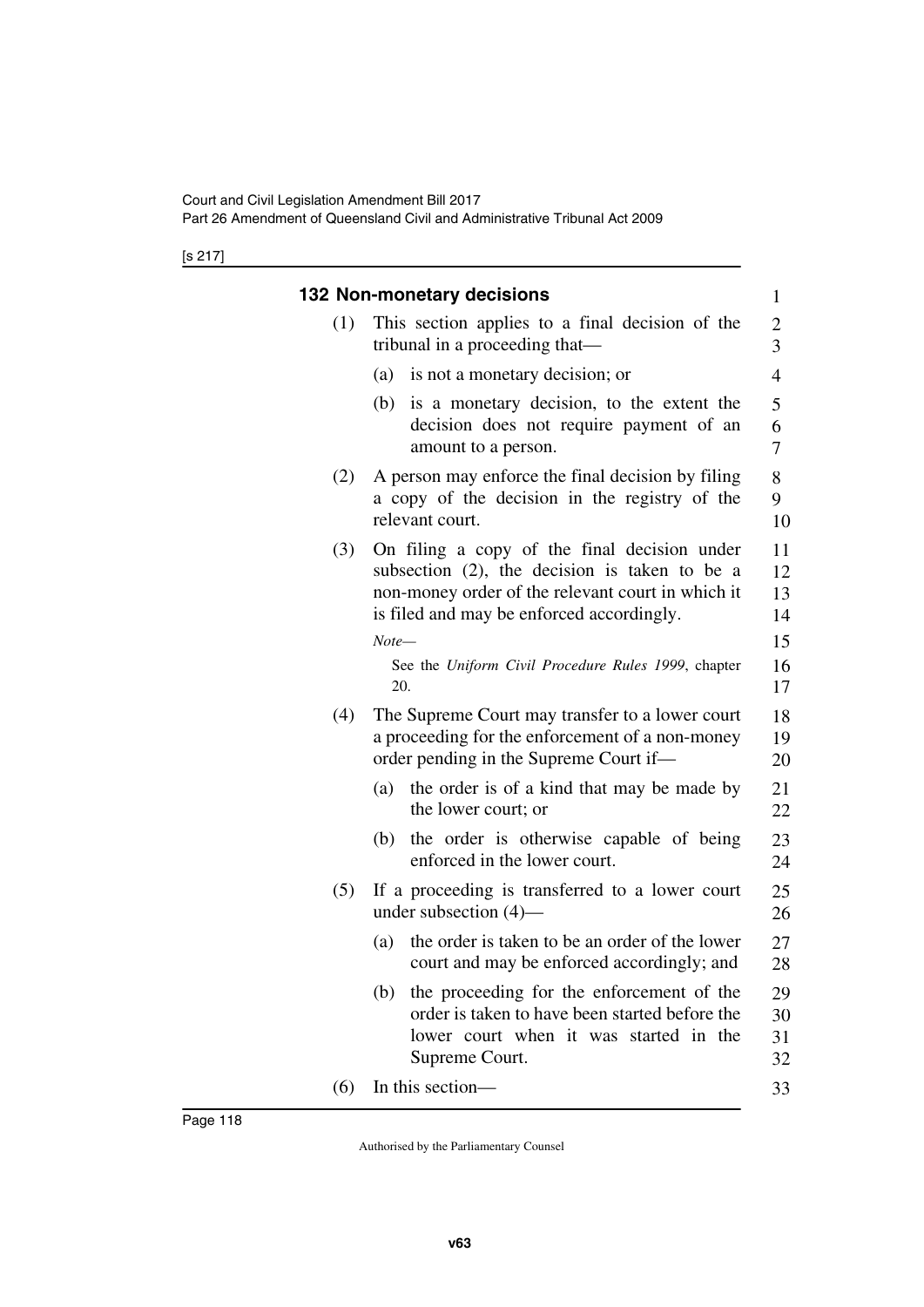|        |         | [s 218]                                                                                                                               |
|--------|---------|---------------------------------------------------------------------------------------------------------------------------------------|
|        |         | <b><i>lower court</i></b> means the District Court or a<br>Magistrates Court.                                                         |
|        |         | relevant court means-                                                                                                                 |
|        |         | for a final decision of the tribunal relating to<br>(a)<br>a minor civil dispute—a Magistrates Court;<br><sub>or</sub>                |
|        |         | another<br>final<br>decision<br>of<br>the<br>for<br>(b)<br>tribunal—the Supreme Court.                                                |
| Clause | 218     | Amendment of sch 2 (Subject matter for rules)                                                                                         |
|        |         | Schedule 2, section 4(2), 'or style'—<br>(1)                                                                                          |
|        |         | omit.                                                                                                                                 |
|        |         | Schedule 2, section 8(b), 'or style'—<br>(2)                                                                                          |
|        |         | <i>omit.</i>                                                                                                                          |
|        | Part 27 | <b>Amendment of Retail Shop</b>                                                                                                       |
|        |         | <b>Leases Act 1994</b>                                                                                                                |
| Clause | 219     | <b>Act amended</b>                                                                                                                    |
|        |         | This part amends the <i>Retail Shop Leases Act 1994</i> .                                                                             |
| Clause | 220     | Amendment of s 21F (Lessor's failure to comply with<br>disclosure obligation)                                                         |
|        |         | Section 21F-<br>(1)                                                                                                                   |
|        |         | $insert-$                                                                                                                             |
|        |         | The lessee can not terminate the lease under<br>(3A)<br>subsection (1) because a disclosure statement is a<br>defective statement if- |
|        |         | the lessor acted honestly and reasonably in<br>(a)<br>giving the disclosure statement; and                                            |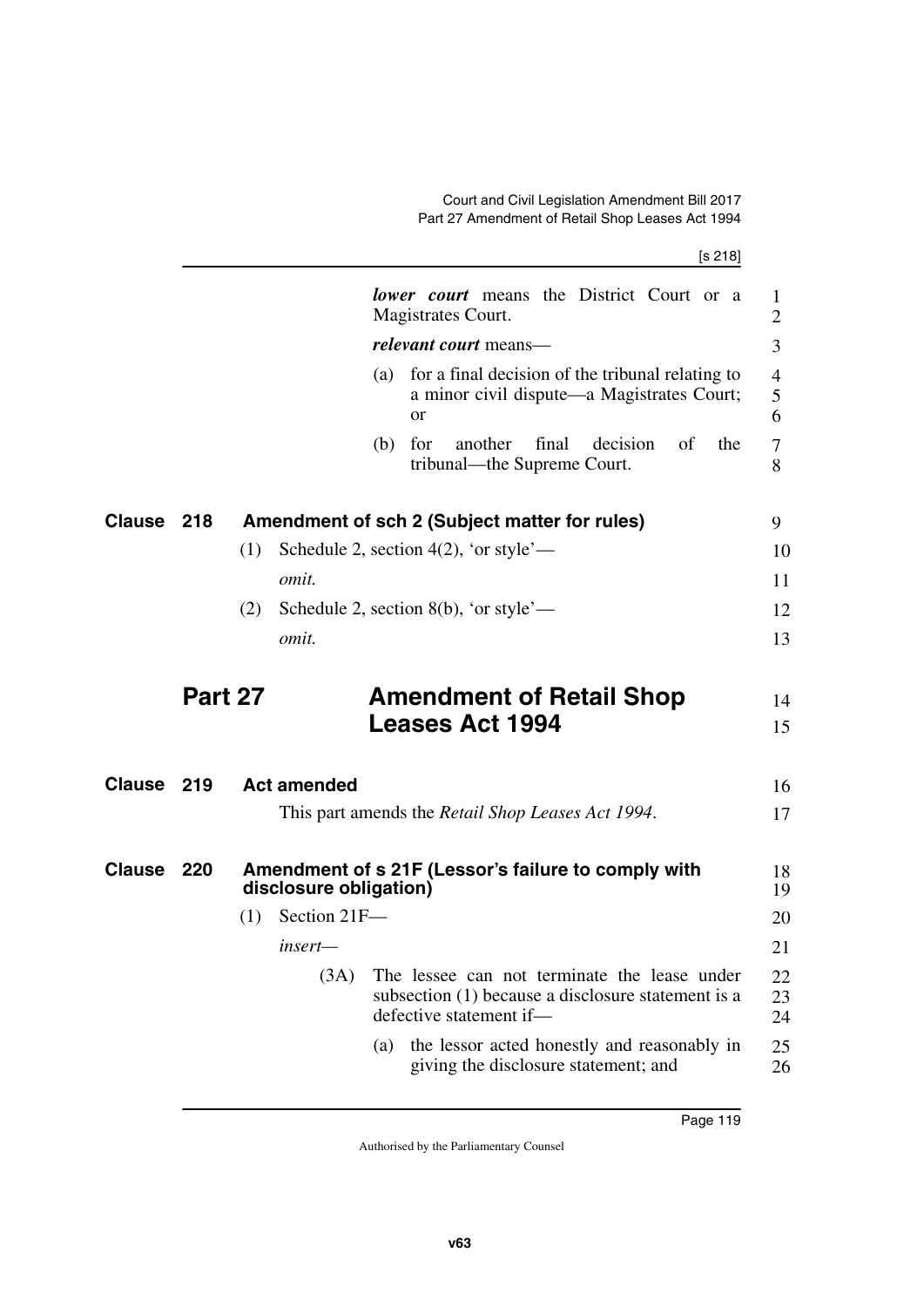[s 221]

|                   |                                      | statement.                                  | (b) the lessee is in substantially as good a<br>position as the lessee would be if the<br>disclosure statement were not a defective | 1<br>$\overline{2}$<br>3<br>$\overline{4}$ |
|-------------------|--------------------------------------|---------------------------------------------|-------------------------------------------------------------------------------------------------------------------------------------|--------------------------------------------|
|                   | (2)<br>Section 21 $F(3A)$ to $(6)$ — |                                             |                                                                                                                                     | 5                                          |
|                   |                                      | <i>renumber</i> as section $21F(4)$ to (7). |                                                                                                                                     | 6                                          |
| Clause 221        |                                      |                                             | Amendment of s 27 (Timing and bases of rent reviews)                                                                                | 7                                          |
|                   | $note$ — $\ddot{}$ —                 |                                             | Section 27(11), definition year, paragraph (c), 'Editor's                                                                           | 8<br>9                                     |
|                   | omit, insert-                        |                                             |                                                                                                                                     | 10                                         |
|                   |                                      | Note—                                       |                                                                                                                                     | 11                                         |
| <b>Clause 222</b> | Insertion of new pt 12, div 4        |                                             |                                                                                                                                     | 12                                         |
|                   | Part 12-                             |                                             |                                                                                                                                     | 13                                         |
|                   | insert—                              |                                             |                                                                                                                                     | 14                                         |
|                   | <b>Division 4</b>                    |                                             | <b>Provision for Court and</b>                                                                                                      | 15                                         |
|                   |                                      |                                             | <b>Civil Legislation</b>                                                                                                            | 16                                         |
|                   |                                      |                                             | <b>Amendment Act 2017</b>                                                                                                           | 17                                         |
|                   | leases                               |                                             | 154 Particular leases continue to be retail shop                                                                                    | 18<br>19                                   |
|                   | (1)                                  |                                             | This section applies in relation to a lease if—                                                                                     | 20                                         |
|                   | (a)                                  |                                             | immediately before the commencement, the<br>lease was a retail shop lease; and                                                      | 21<br>22                                   |
|                   |                                      | $5A(2)(a)$ or (c).                          | (b) but for subsection $(2)$ , the lease would not<br>be a retail shop lease because of section                                     | 23<br>24<br>25                             |
|                   | (2)                                  |                                             | Despite section $5A(2)(a)$ or (c), the lease is, and<br>has always been, a retail shop lease.                                       | 26<br>27                                   |
|                   | (3)                                  | In this section-                            |                                                                                                                                     | 28                                         |
|                   |                                      |                                             |                                                                                                                                     |                                            |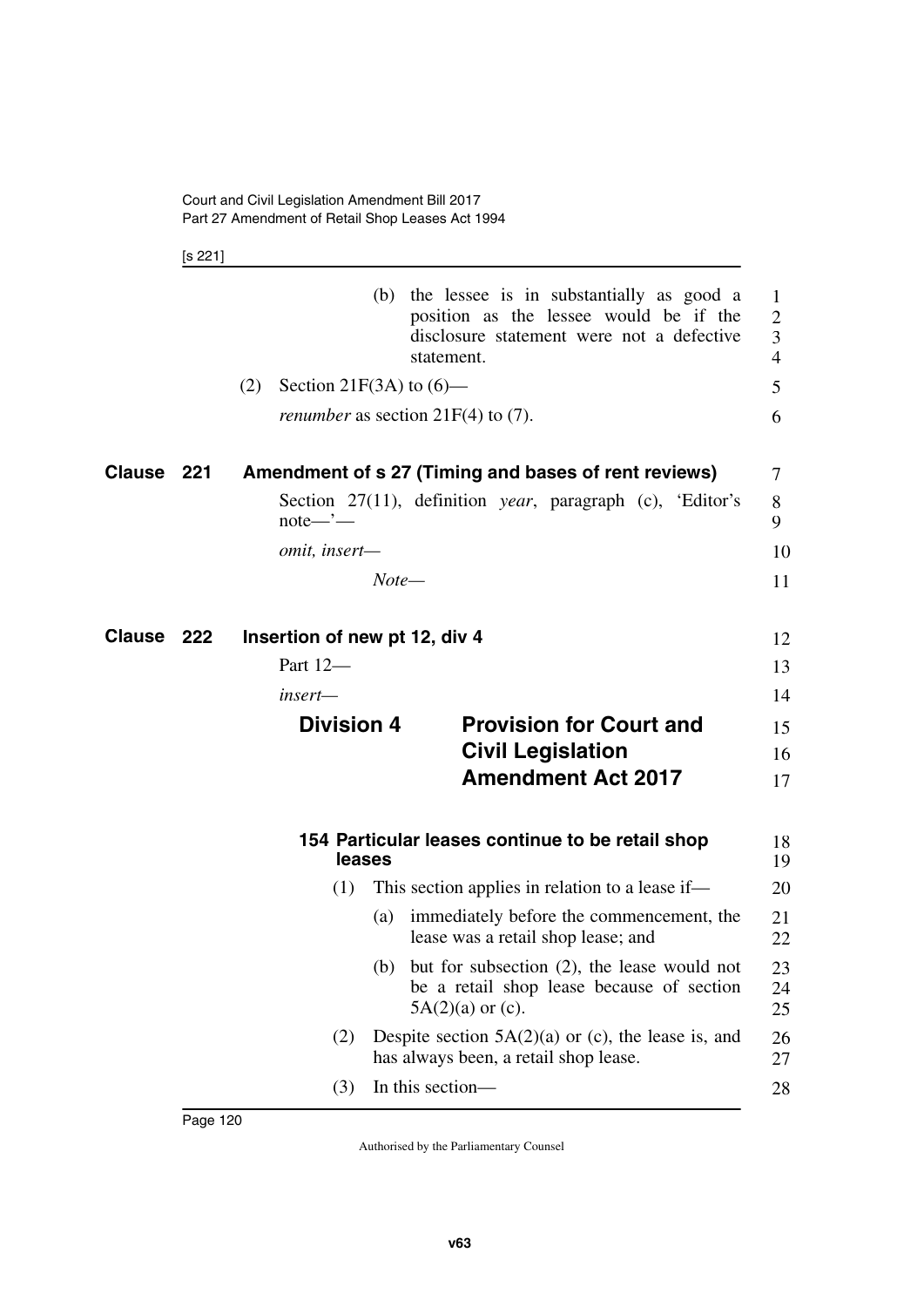|               |         | [s 223]                                                                                                   |
|---------------|---------|-----------------------------------------------------------------------------------------------------------|
|               |         | <i>commencement</i> means the commencement of the<br>Retail Shop Leases Amendment Act 2016, section<br>5. |
|               | Part 28 | <b>Amendment of Right to</b><br><b>Information Act 2009</b>                                               |
| Clause        | 223     | <b>Act amended</b>                                                                                        |
|               |         | This part amends the <i>Right to Information Act 2009</i> .                                               |
|               |         | $Note-$                                                                                                   |
|               |         | See also the amendments in schedule 1.                                                                    |
| <b>Clause</b> | -224    | Amendment of s 33 (Noncompliance with application<br>requirement)                                         |
|               |         | Section 33-<br>(1)                                                                                        |
|               |         | insert—                                                                                                   |
|               |         | Subsection (4) does not limit section 32.<br>(4A)                                                         |
|               |         | Section 33(4A) to $(6)$ —<br>(2)                                                                          |
|               |         | <i>renumber</i> as section $33(5)$ to (7).                                                                |
| Clause        | 225     | Amendment of s 38 (Transfer of application)                                                               |
|               |         | Section 38(5) and (6), 'information for'—                                                                 |
|               |         | omit, insert-                                                                                             |
|               |         | information of                                                                                            |
| Clause 226    |         | Amendment of s 59 (No processing charge for personal<br>information)                                      |
|               |         | Section 59, 'information for'—                                                                            |
|               |         | omit, insert-                                                                                             |
|               |         |                                                                                                           |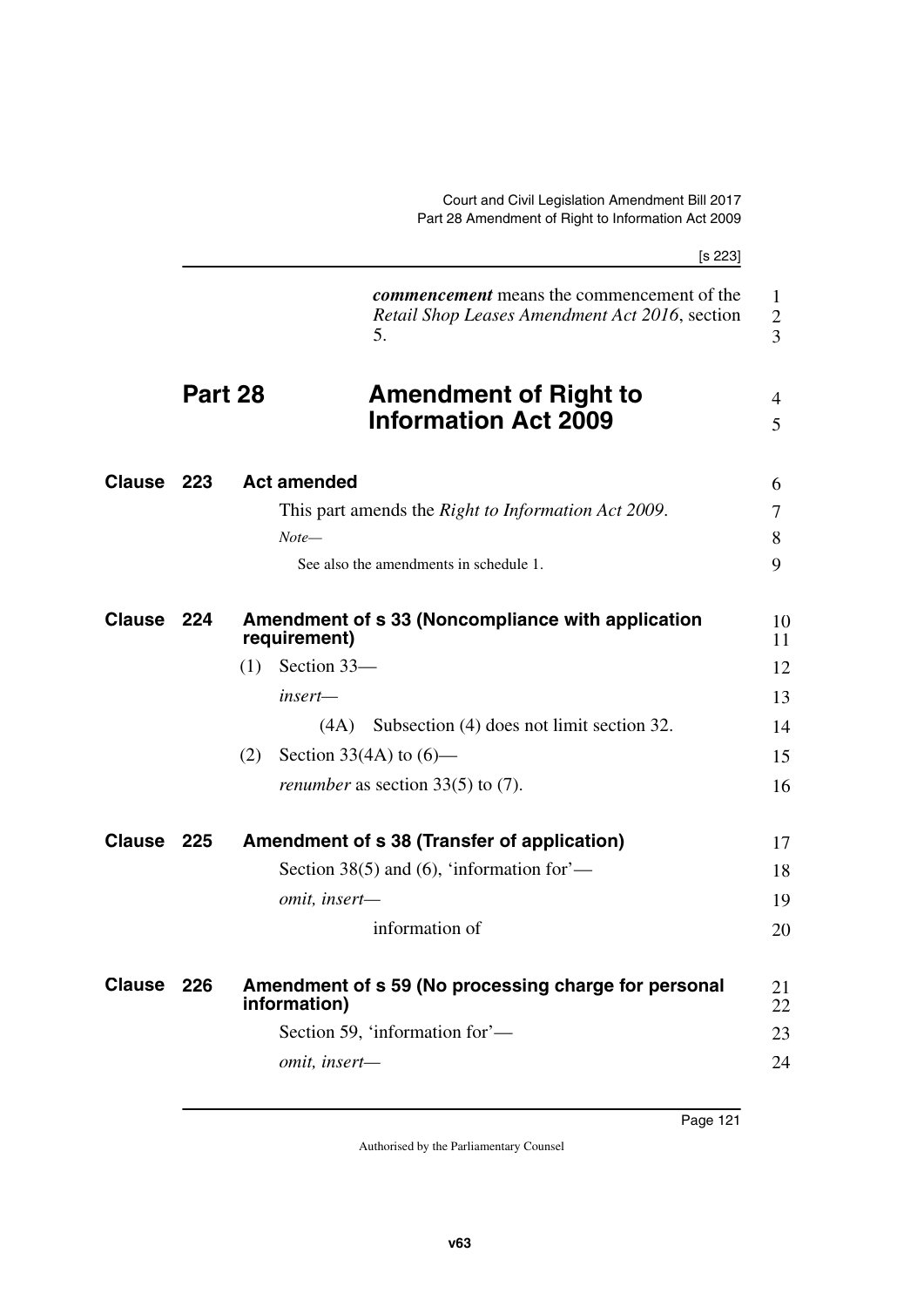[s 227]

|                   |     |                   | information of                                                                                                                                                                                  | $\mathbf{1}$        |
|-------------------|-----|-------------------|-------------------------------------------------------------------------------------------------------------------------------------------------------------------------------------------------|---------------------|
| Clause 227        |     |                   | <b>Amendment of s 70 (Precautions)</b>                                                                                                                                                          | 2                   |
|                   |     |                   | Section 70(1)(a), 'information for'—                                                                                                                                                            | $\overline{3}$      |
|                   |     | omit, insert-     |                                                                                                                                                                                                 | $\overline{4}$      |
|                   |     |                   | information of                                                                                                                                                                                  | 5                   |
| Clause            | 228 |                   | Amendment of s 73 (Deletion of irrelevant information)                                                                                                                                          | 6                   |
|                   |     | Section $73(3)$ — |                                                                                                                                                                                                 | $\overline{7}$      |
|                   |     | omit, insert-     |                                                                                                                                                                                                 | 8                   |
|                   |     | (3)               | However, the agency or Minister may give access<br>to the document under subsection (2) only if the<br>agency or Minister considers it is reasonably<br>practicable to give access to the copy. | 9<br>10<br>11<br>12 |
| <b>Clause 229</b> |     |                   | Replacement of ss 74 and 75                                                                                                                                                                     | 13                  |
|                   |     |                   | Sections 74 and 75-                                                                                                                                                                             | 14                  |
|                   |     | omit, insert-     |                                                                                                                                                                                                 | 15                  |
|                   |     |                   | 74 Deletion of exempt information                                                                                                                                                               | 16                  |
|                   |     | (1)               | This section applies if—                                                                                                                                                                        | 17                  |
|                   |     |                   | an access application is made for a<br>(a)<br>document containing exempt information;<br>and                                                                                                    | 18<br>19<br>20      |
|                   |     |                   | (b) it is practicable to give access to a copy of<br>the document from which the exempt<br>information has been deleted.                                                                        | 21<br>22<br>23      |
|                   |     | (2)               | The agency or Minister must give access to a copy<br>of the document from which the<br>exempt<br>information has been deleted.                                                                  | 24<br>25<br>26      |
|                   |     | (3)               | This section is subject to section 55.                                                                                                                                                          | 27                  |
|                   |     |                   |                                                                                                                                                                                                 |                     |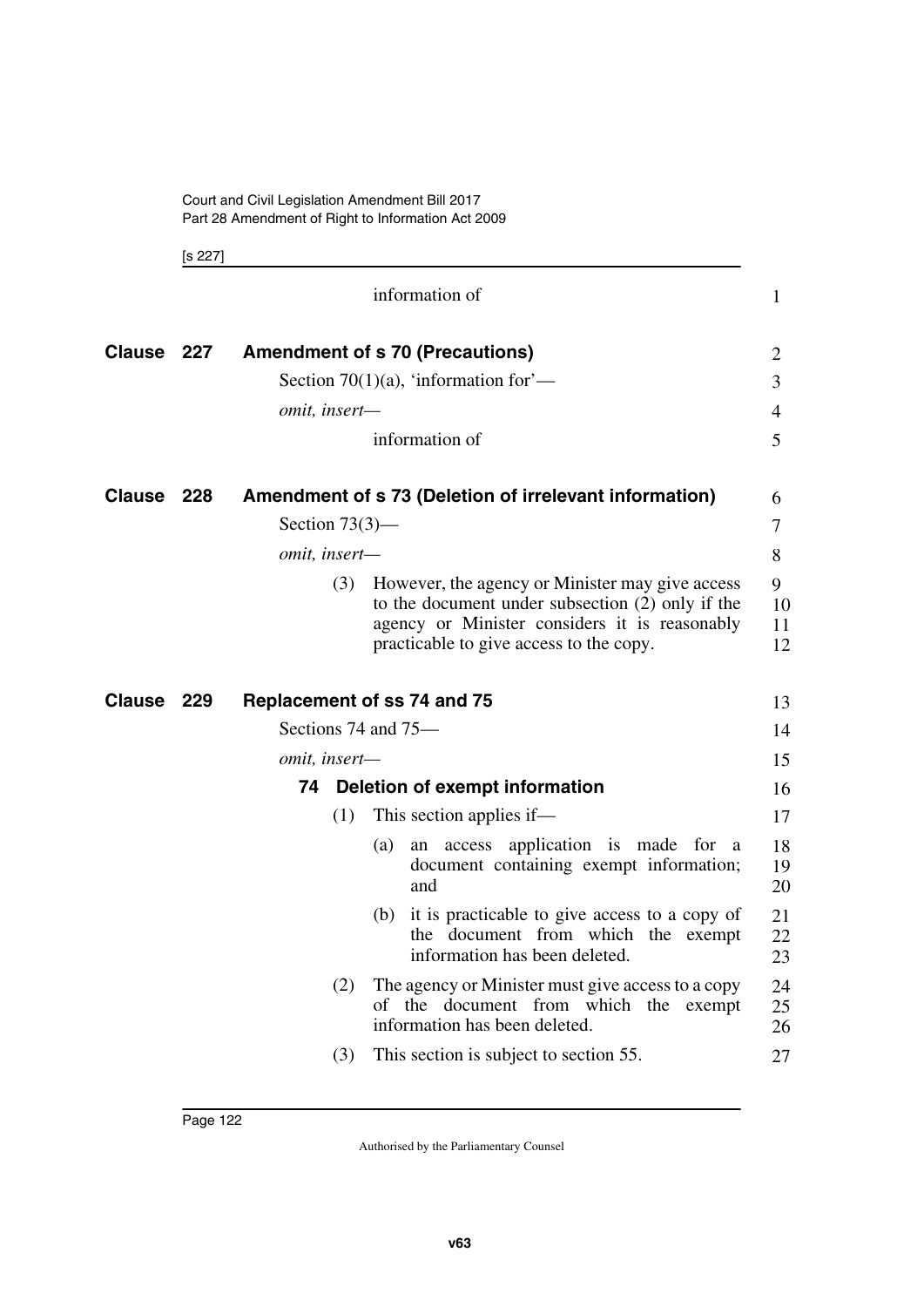[s 229]

|     | information                                                                                                                                      |
|-----|--------------------------------------------------------------------------------------------------------------------------------------------------|
| (1) | This section applies if—                                                                                                                         |
|     | an access application is made for<br>(a)<br><sub>a</sub><br>document containing contrary to public<br>interest information; and                  |
|     | it is practicable to give access to a copy of<br>(b)<br>the document from which the contrary to<br>public interest information has been deleted. |
| (2) | The agency or Minister must give access to a copy<br>of the document from which the contrary to public<br>interest information has been deleted. |
| (3) | This section is subject to section 55.                                                                                                           |
|     |                                                                                                                                                  |
| (1) | information<br>This section applies if—<br>an access application is made by or for a<br>(a)<br>child for a document containing personal          |
|     | information of the child, the disclosure of                                                                                                      |
|     | which would not be in the child's best<br>interests under section 50; and                                                                        |
|     | (b) it is practicable to give access to a copy of<br>the document from which the personal<br>information has been deleted.                       |
| (2) | The agency or Minister must give access to a copy<br>of the document from which the personal<br>information has been deleted.                    |
|     | (3) This section is subject to section 55.                                                                                                       |
|     |                                                                                                                                                  |
|     | 75B Deletion of contrary to applicant's best<br>interests information-relevant healthcare                                                        |
| (1) | information<br>This section applies if—                                                                                                          |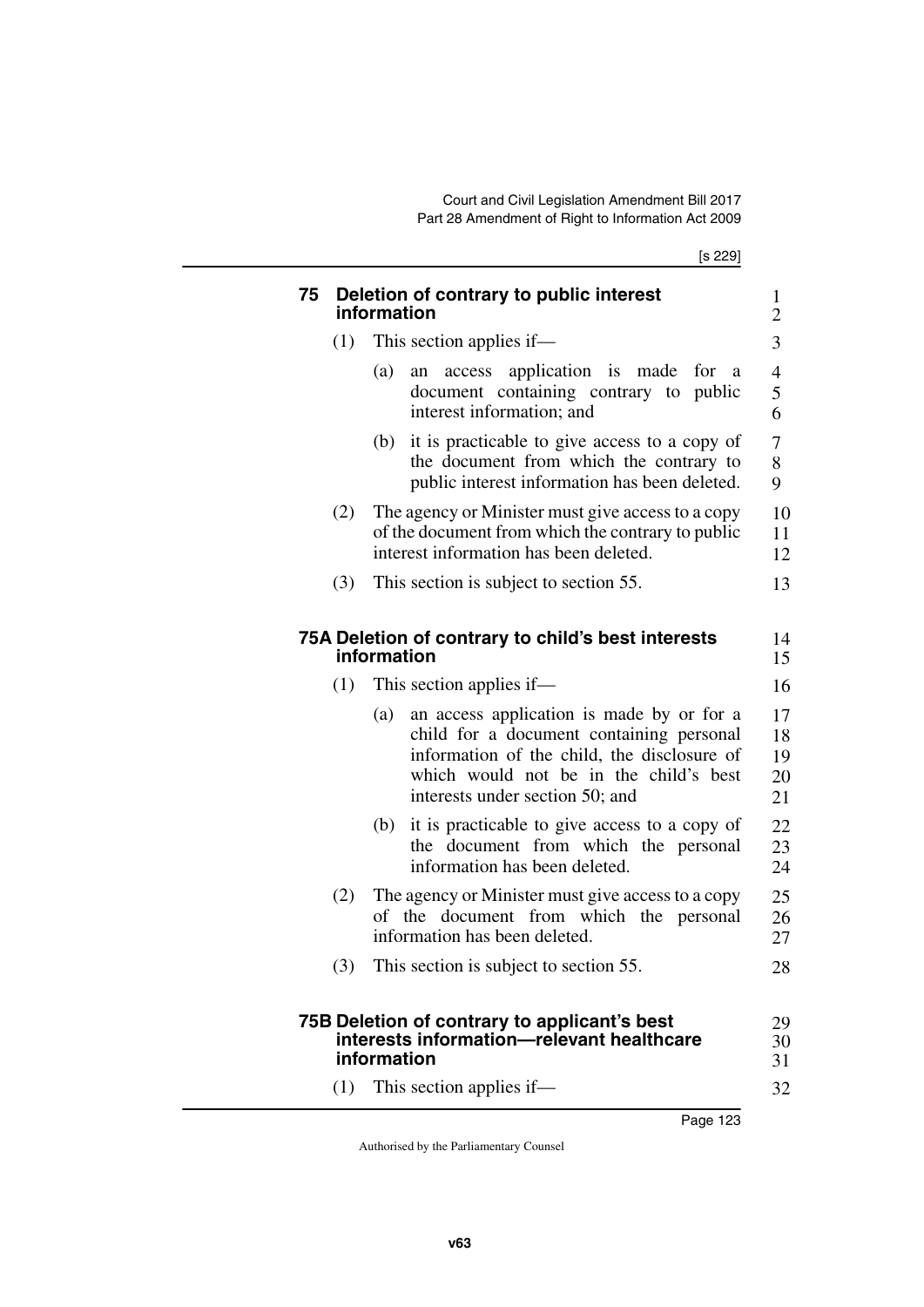[s 230]

|            |     | an access application is made for a<br>(a)<br>document containing relevant healthcare<br>information of the applicant, the disclosure<br>of which might be prejudicial to the physical<br>or mental health or wellbeing of the<br>applicant under section 51; and<br>(b) it is practicable to give access to a copy of<br>the document from which the relevant<br>healthcare information has been deleted.<br>The agency or Minister must give access to a copy<br>(2) | 1<br>$\overline{2}$<br>3<br>$\overline{4}$<br>5<br>6<br>$\tau$<br>8<br>9<br>10 |
|------------|-----|------------------------------------------------------------------------------------------------------------------------------------------------------------------------------------------------------------------------------------------------------------------------------------------------------------------------------------------------------------------------------------------------------------------------------------------------------------------------|--------------------------------------------------------------------------------|
|            |     | of the document from which the relevant<br>healthcare information has been deleted.                                                                                                                                                                                                                                                                                                                                                                                    | 11<br>12                                                                       |
|            |     | (3)<br>This section is subject to section 55.                                                                                                                                                                                                                                                                                                                                                                                                                          | 13                                                                             |
| Clause     | 230 | Amendment of s 80 (Internal review)                                                                                                                                                                                                                                                                                                                                                                                                                                    | 14                                                                             |
|            |     | Section 80-                                                                                                                                                                                                                                                                                                                                                                                                                                                            | 15                                                                             |
|            |     | insert-                                                                                                                                                                                                                                                                                                                                                                                                                                                                | 16                                                                             |
|            |     | (3)<br>(4)<br>Subsection<br>applies<br>despite<br>the<br>Acts<br>Interpretation Act 1954, section 27A.                                                                                                                                                                                                                                                                                                                                                                 | 17<br>18                                                                       |
| Clause     | 231 | Amendment of s 81 (Decisions that may not be reviewed)                                                                                                                                                                                                                                                                                                                                                                                                                 | 19                                                                             |
|            |     | Section 81(b), after 'principal officer'—<br>(1)                                                                                                                                                                                                                                                                                                                                                                                                                       | 20                                                                             |
|            |     | insert—                                                                                                                                                                                                                                                                                                                                                                                                                                                                | 21                                                                             |
|            |     | personally                                                                                                                                                                                                                                                                                                                                                                                                                                                             | 22                                                                             |
|            |     | (2)<br>Section 81(c), after 'Minister'—                                                                                                                                                                                                                                                                                                                                                                                                                                | 23                                                                             |
|            |     | insert-                                                                                                                                                                                                                                                                                                                                                                                                                                                                | 24                                                                             |
|            |     | personally                                                                                                                                                                                                                                                                                                                                                                                                                                                             | 25                                                                             |
| Clause 232 |     | Amendment of s 102 (Requiring a search)                                                                                                                                                                                                                                                                                                                                                                                                                                | 26                                                                             |
|            |     | Section 102(1), 'further searches'—                                                                                                                                                                                                                                                                                                                                                                                                                                    | 27                                                                             |
|            |     | omit, insert-                                                                                                                                                                                                                                                                                                                                                                                                                                                          | 28                                                                             |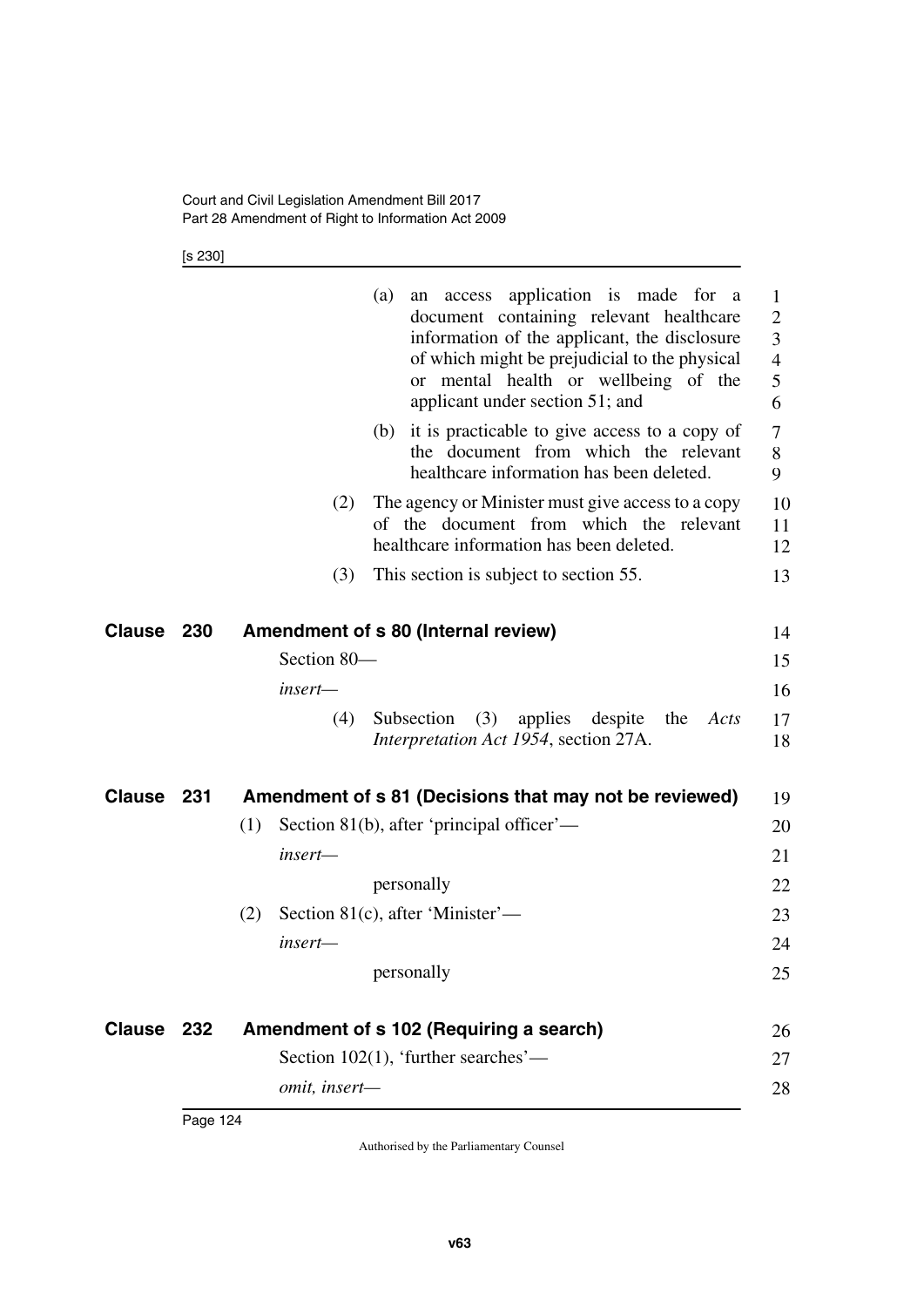|               |     |     |                    | [s 233]                                                                                                                                                                                                               |                                     |  |
|---------------|-----|-----|--------------------|-----------------------------------------------------------------------------------------------------------------------------------------------------------------------------------------------------------------------|-------------------------------------|--|
|               |     |     |                    | to conduct further searches                                                                                                                                                                                           | $\mathbf{1}$                        |  |
| <b>Clause</b> | 233 |     |                    | Amendment of s 107 (Information commissioner to<br>ensure proper disclosure and return of documents)                                                                                                                  |                                     |  |
|               |     |     | Section 107-       |                                                                                                                                                                                                                       | $\overline{4}$                      |  |
|               |     |     | insert—            |                                                                                                                                                                                                                       | 5                                   |  |
|               |     |     | (2)                | Despite subsection $(1)(b)$ , if an agency or<br>Minister gives the commissioner a copy of a<br>for<br>external<br>review.<br>document<br>an<br>the<br>commissioner may destroy the copy at the end of<br>the review. | 6<br>$\overline{7}$<br>8<br>9<br>10 |  |
| <b>Clause</b> | 234 |     |                    | <b>Amendment of s 114 (Vexatious applicants)</b>                                                                                                                                                                      | 11                                  |  |
|               |     |     |                    | Section 114(3), 'information commission'—                                                                                                                                                                             | 12                                  |  |
|               |     |     | omit, insert-      |                                                                                                                                                                                                                       | 13                                  |  |
|               |     |     |                    | commissioner                                                                                                                                                                                                          | 14                                  |  |
| <b>Clause</b> | 235 |     |                    | <b>Amendment of s 128 (Support functions)</b>                                                                                                                                                                         | 15                                  |  |
|               |     | (1) | Section $128(1)$ — |                                                                                                                                                                                                                       | 16                                  |  |
|               |     |     | insert—            |                                                                                                                                                                                                                       | 17                                  |  |
|               |     |     | (ea)               | commenting on any issues relating to the<br>administration of right to information or privacy<br>in the public sector environment; and                                                                                | 18<br>19<br>20                      |  |
|               |     | (2) |                    | Section $128(1)(f)$ , before 'identifying'—                                                                                                                                                                           | 21                                  |  |
|               |     |     | insert-            |                                                                                                                                                                                                                       | 22                                  |  |
|               |     |     |                    | without limiting paragraph (f),                                                                                                                                                                                       | 23                                  |  |
|               |     | (3) |                    | Section $128(1)(ea)$ and $(f)$ —                                                                                                                                                                                      | 24                                  |  |
|               |     |     |                    | <i>renumber</i> as section $128(1)(f)$ and (g).                                                                                                                                                                       | 25                                  |  |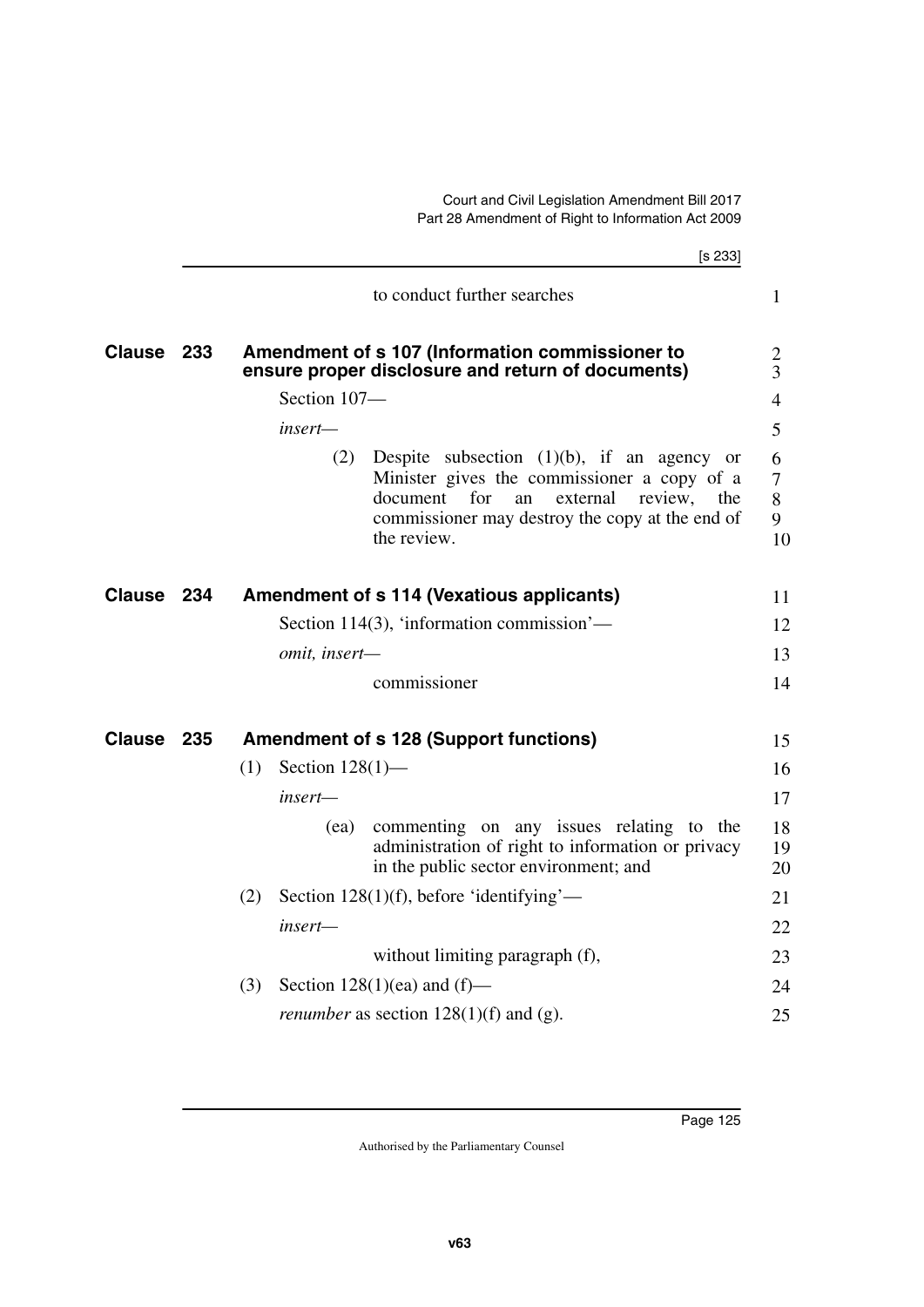[s 236]

| Clause 236    |     |            |              | Amendment of s 186 (Strategic review of office)                                                                                                                                                                                    | 1                     |
|---------------|-----|------------|--------------|------------------------------------------------------------------------------------------------------------------------------------------------------------------------------------------------------------------------------------|-----------------------|
|               |     | (1)        | Section 186- |                                                                                                                                                                                                                                    | $\overline{2}$        |
|               |     |            | insert—      |                                                                                                                                                                                                                                    | 3                     |
|               |     |            | (5A)         | subsection $(5)$ , a corporation is<br>For<br>an<br>appropriately qualified person if a director,<br>employee or other staff member<br>of<br>the<br>corporation<br>is<br>appropriately<br>qualified<br>to<br>undertake the review. | 4<br>5<br>6<br>7<br>8 |
|               |     | (2)        |              | Section 186(5A) to $(9)$ —                                                                                                                                                                                                         | 9                     |
|               |     |            |              | <i>renumber</i> as section $186(6)$ to $(10)$ .                                                                                                                                                                                    | 10                    |
| <b>Clause</b> | 237 |            |              | Insertion of new ch 7, pt 5                                                                                                                                                                                                        | 11                    |
|               |     |            | Chapter $7-$ |                                                                                                                                                                                                                                    | 12                    |
|               |     |            | insert—      |                                                                                                                                                                                                                                    | 13                    |
|               |     |            | Part 5       | <b>Transitional provision</b><br>for Court and Civil<br>Legislation<br><b>Amendment Act 2017</b>                                                                                                                                   | 14<br>15<br>16<br>17  |
|               |     |            |              | 206BApplication of sch 1, s 16                                                                                                                                                                                                     | 18                    |
|               |     |            | (1)          | Schedule 1, section 16 applies in relation to a<br>document created, or received, on or after 15 July<br>2016.                                                                                                                     | 19<br>20<br>21        |
|               |     |            | (2)          | A document to which schedule 1, section 16<br>applies is taken always to have been a document<br>to which this Act does not apply.                                                                                                 | 22<br>23<br>24        |
| <b>Clause</b> | 238 | not apply) |              | Amendment of sch 1 (Documents to which this Act does                                                                                                                                                                               | 25<br>26              |
|               |     |            | Schedule 1-  |                                                                                                                                                                                                                                    | 27                    |
|               |     |            | insert-      |                                                                                                                                                                                                                                    | 28                    |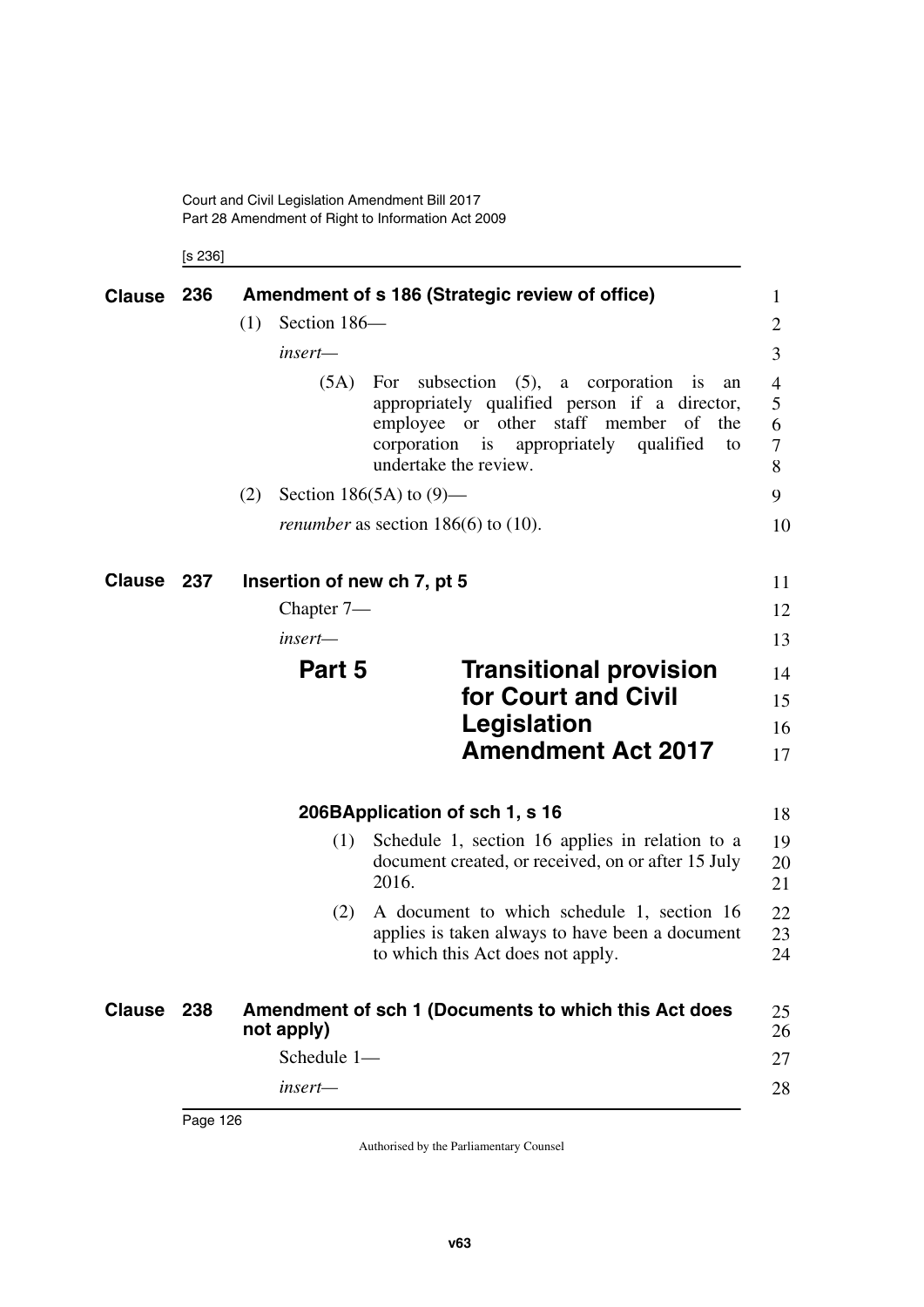[s 239]

**16 Particular documents relating to judicial appointments** Either of the following documents— (a) a document received by or for the Attorney-General, the justice department or a judicial appointments adviser that expresses a person's interest in being considered for judicial appointment in Queensland; (b) a document created, or received, by or for the Attorney-General, the justice department or a judicial appointments adviser for the purpose of— (i) consulting on, or nominating, candidates for judicial appointment in Queensland; or (ii) otherwise carrying out a function under a judicial appointments protocol. **Clause 239 Amendment of sch 3, s 12 (Information disclosure of**  $19$ **which prohibited by Act)** Schedule 3, section 12(2), 'personal information for' *omit, insert* only personal information of **240 Amendment of sch 4 (Factors for deciding the public Clause** 24 **interest)** (1) Schedule 4, part 2, item 9 *omit, insert—* 9 The information relates to a person who has died and both of the following apply— (a) the information would, if the person were alive, be personal information of the person; 1  $\mathcal{D}_{\mathcal{L}}$ 3 4 5 6 7 8 9 10 11 12 13 14 15 16 17 18 20  $21$ 22 23 25 26 27 28 29 30 31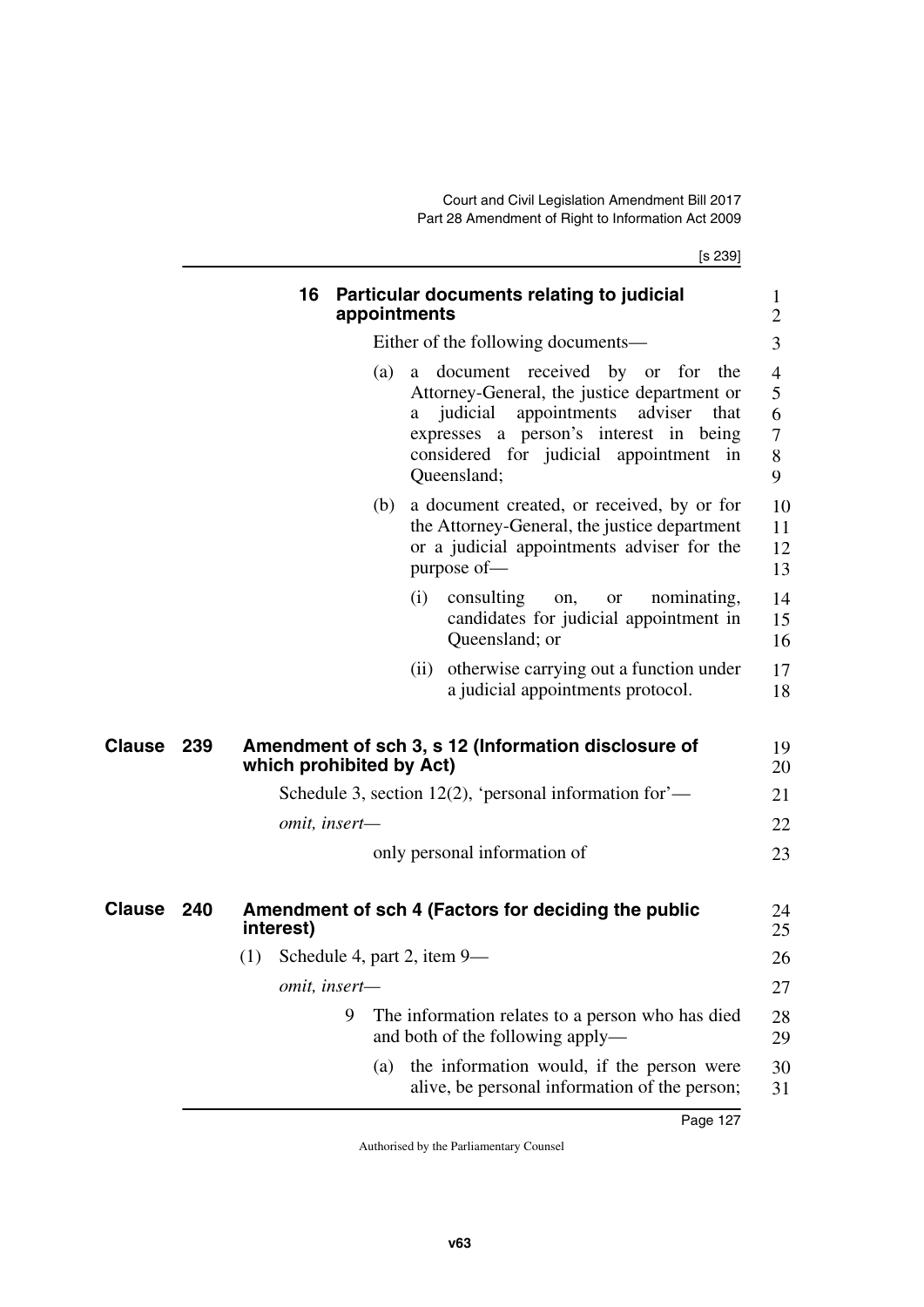[s 241]

|            |     |                             |      | (b) the applicant is an eligible family member<br>of the person.                                                                              | 1<br>$\overline{c}$  |
|------------|-----|-----------------------------|------|-----------------------------------------------------------------------------------------------------------------------------------------------|----------------------|
|            | (2) | Schedule 4, part 3, item 5— |      |                                                                                                                                               | 3                    |
|            |     | omit, insert-               |      |                                                                                                                                               | 4                    |
|            |     | 5                           |      | The information relates to a person who has died<br>and all of the following apply—                                                           | 5<br>6               |
|            |     |                             | (a)  | the information would, if the person were<br>alive, be personal information of the person;                                                    | 7<br>8               |
|            |     |                             | (b)  | the applicant is an eligible family member<br>of the person;                                                                                  | 9<br>10              |
|            |     |                             | (c)  | the disclosure of the information could<br>reasonably be expected, if the person were<br>alive, to impact on the person's privacy.            | 11<br>12<br>13       |
|            | (3) | $by'$ —                     |      | Schedule 4, part 4, section $7(2)$ , $(3)(b)$ and $(4)$ , after 'person                                                                       | 14<br>15             |
|            |     | insert-                     |      |                                                                                                                                               | 16                   |
|            |     |                             | whom |                                                                                                                                               | 17                   |
| Clause 241 |     |                             |      | Amendment and renumbering of sch 6 (Dictionary)                                                                                               |                      |
|            | (1) | Schedule 6-                 |      |                                                                                                                                               | 18<br>19             |
|            |     | insert-                     |      |                                                                                                                                               | 20                   |
|            |     |                             |      | <i>judicial appointments adviser</i> means an entity<br>that has a function under a judicial appointments<br>protocol of-                     | 21<br>22<br>23       |
|            |     |                             |      | (a) considering expressions of interest for<br>judicial appointment in Queensland; and                                                        | 24<br>25             |
|            |     |                             |      | (b) preparing, and presenting to the<br>Attorney-General, a list of candidates who<br>are suitable for judicial appointment in<br>Queensland. | 26<br>27<br>28<br>29 |
|            |     |                             |      | <i>judicial appointments protocol</i> means a protocol<br>establishing a process for considering, consulting                                  | 30<br>31             |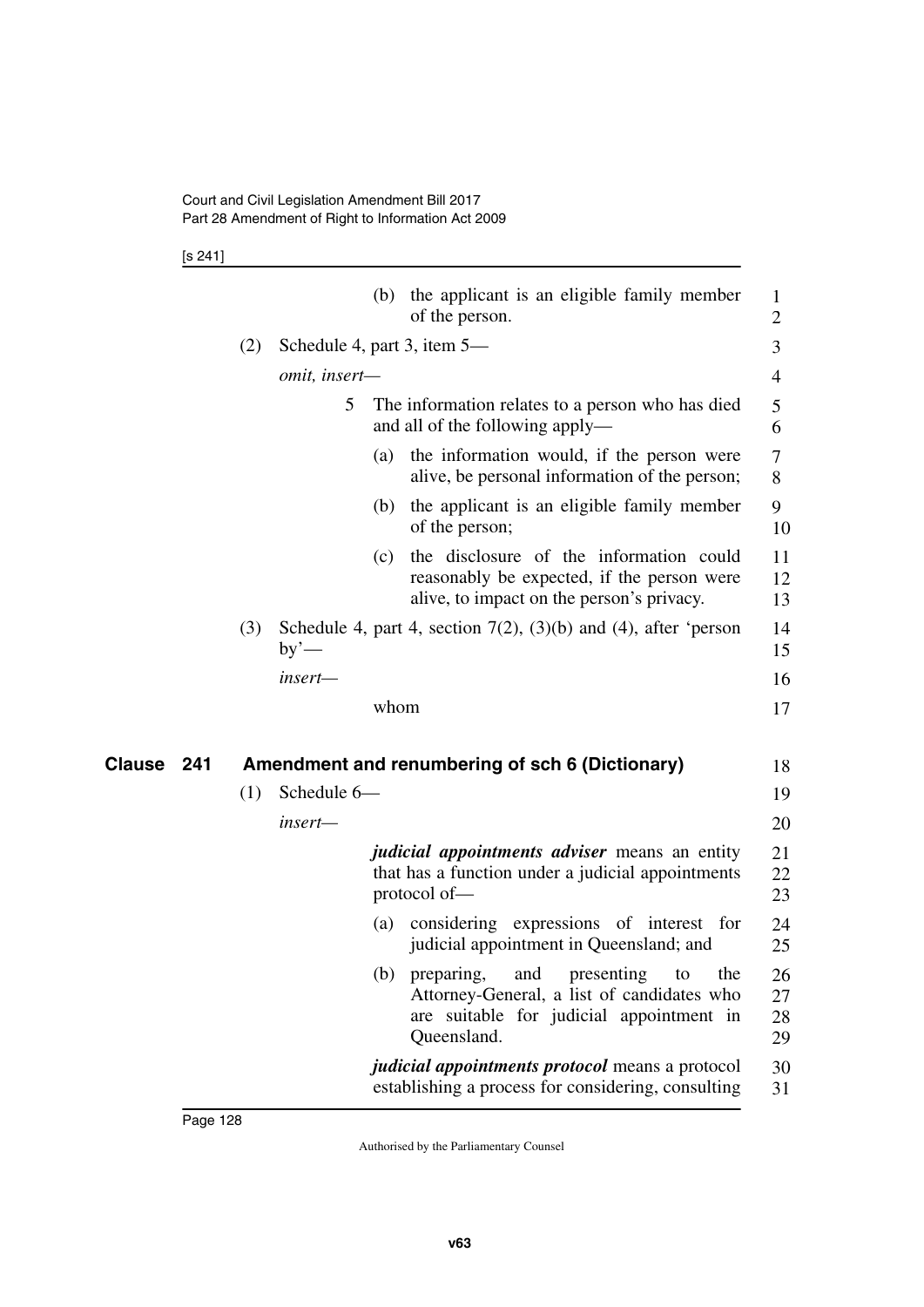| (4)<br>(5)<br>(6) | section $33(6)$<br>Schedule 6, definition <i>reviewable decision</i> , paragraph (e), 'a<br>document'-<br>omit, insert-<br>all or part of a document<br>Schedule 6, definition <i>reviewable decision</i> , paragraph $(h)$ , $\cdot$ ,<br>74 or $75'$ —<br>omit.<br>Schedule 6-<br><i>renumber</i> as schedule 5. | 13<br>14<br>15<br>16<br>17<br>18<br>19<br>20<br>21<br>22 |
|-------------------|--------------------------------------------------------------------------------------------------------------------------------------------------------------------------------------------------------------------------------------------------------------------------------------------------------------------|----------------------------------------------------------|
|                   |                                                                                                                                                                                                                                                                                                                    |                                                          |
|                   |                                                                                                                                                                                                                                                                                                                    |                                                          |
|                   |                                                                                                                                                                                                                                                                                                                    |                                                          |
|                   |                                                                                                                                                                                                                                                                                                                    |                                                          |
|                   |                                                                                                                                                                                                                                                                                                                    |                                                          |
|                   |                                                                                                                                                                                                                                                                                                                    |                                                          |
|                   |                                                                                                                                                                                                                                                                                                                    |                                                          |
|                   |                                                                                                                                                                                                                                                                                                                    |                                                          |
|                   | omit, insert-                                                                                                                                                                                                                                                                                                      | 12                                                       |
| (3)               | Schedule 6, definition <i>reviewable decision</i> , paragraph (b),<br>'section $33(5)$ '—                                                                                                                                                                                                                          | 10<br>11                                                 |
|                   | or is deceased                                                                                                                                                                                                                                                                                                     | 9                                                        |
|                   | insert-                                                                                                                                                                                                                                                                                                            | 8                                                        |
| (2)               | Schedule 6, definition <i>eligible family member</i> , paragraph 2(a),<br>after 'exist'—                                                                                                                                                                                                                           | 6<br>7                                                   |
|                   | <i>justice department</i> means the department in<br>which the Attorney-General Act<br>1999<br>is<br>administered.                                                                                                                                                                                                 | 3<br>4<br>5                                              |
|                   | on or recommending candidates for judicial<br>appointment in Queensland.                                                                                                                                                                                                                                           | $\mathbf{1}$<br>$\overline{2}$                           |
|                   |                                                                                                                                                                                                                                                                                                                    |                                                          |

| This part amends the <i>Succession Act 1981</i> . |  |
|---------------------------------------------------|--|
|---------------------------------------------------|--|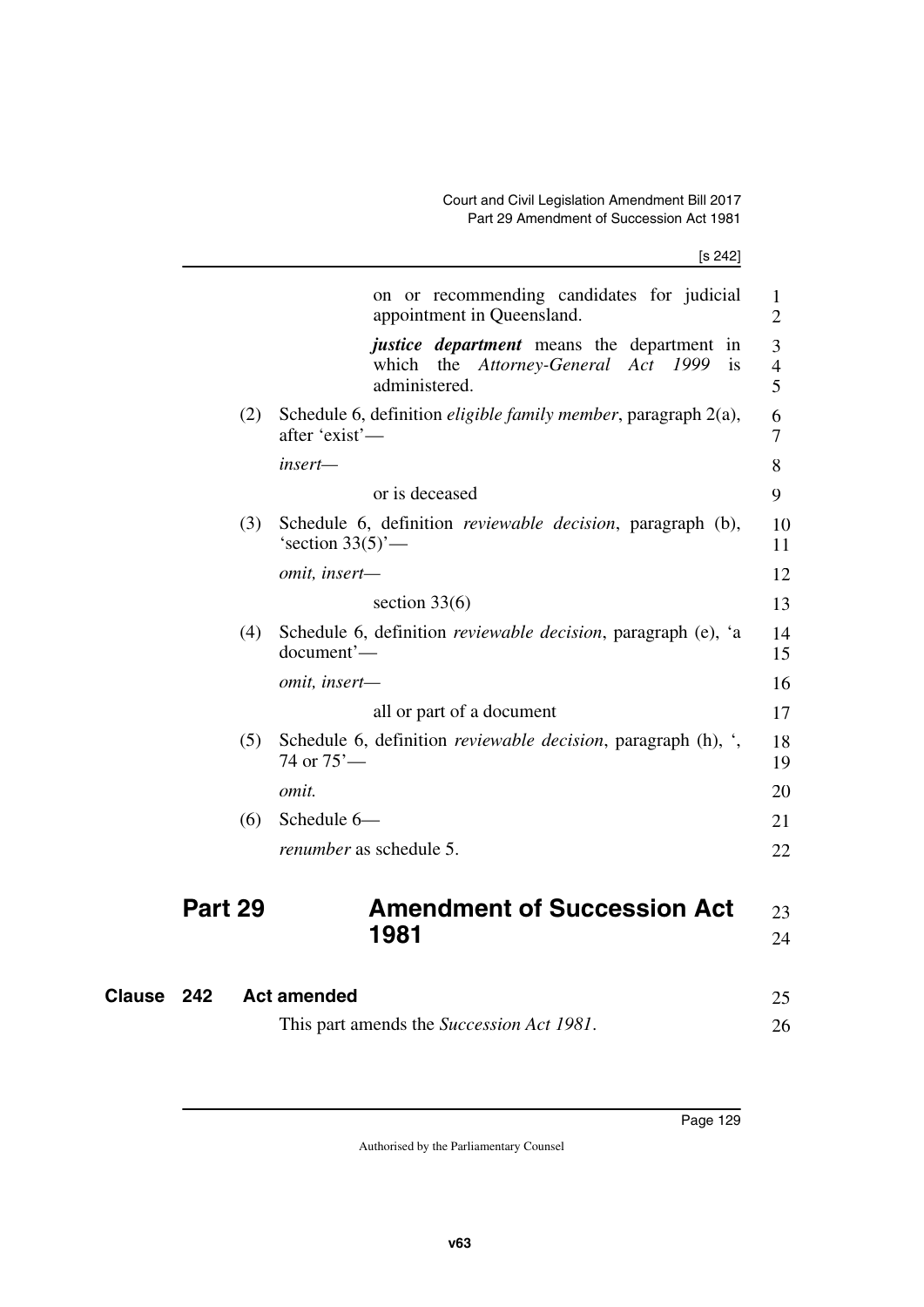Court and Civil Legislation Amendment Bill 2017 Part 29 Amendment of Succession Act 1981

[s 243]

| <b>Clause</b> | 243 |                             |     | Amendment of s 5AA (Who is a person's spouse)                                                                                     | 1                     |
|---------------|-----|-----------------------------|-----|-----------------------------------------------------------------------------------------------------------------------------------|-----------------------|
|               |     |                             |     | Section 5AA(4), definition <i>dependent former husband or wife</i><br>or civil partner, paragraph $(b)(i)$ , 'section $18'$ —     | $\boldsymbol{2}$<br>3 |
|               |     | omit, insert-               |     |                                                                                                                                   | 4                     |
|               |     |                             |     | section 19                                                                                                                        | 5                     |
| <b>Clause</b> | 244 |                             |     | Amendment of s 13 (How a will may be revoked)                                                                                     | 6                     |
|               |     | Section 13(a), 'or $15A'$ — |     |                                                                                                                                   | 7                     |
|               |     | omit, insert-               |     |                                                                                                                                   | 8                     |
|               |     |                             |     | , 15A or 15B                                                                                                                      | 9                     |
| <b>Clause</b> | 245 | a will)                     |     | Amendment of s 15A (Effect of end of civil partnership on                                                                         | 10<br>11              |
|               |     |                             |     | Section 15A(5), definition <i>termination</i> , 'section 18'—                                                                     | 12                    |
|               |     | omit, insert-               |     |                                                                                                                                   | 13                    |
|               |     |                             |     | section 19                                                                                                                        | 14                    |
| <b>Clause</b> | 246 | Insertion of new s 15B      |     |                                                                                                                                   | 15                    |
|               |     | After section 15A—          |     |                                                                                                                                   | 16                    |
|               |     | insert—                     |     |                                                                                                                                   | 17                    |
|               |     |                             |     | 15B Effect of end of de facto relationship on a will                                                                              | 18                    |
|               |     | (1)                         |     | The ending of a testator's de facto relationship<br>revokes-                                                                      | 19<br>20              |
|               |     |                             | (a) | a disposition to the testator's former de facto<br>partner made by a will in existence when the<br>relationship ends; and         | 21<br>22<br>23        |
|               |     |                             | (b) | an appointment, made by the will, of the<br>former de facto partner as an executor,<br>trustee, advisory trustee or guardian; and | 24<br>25<br>26        |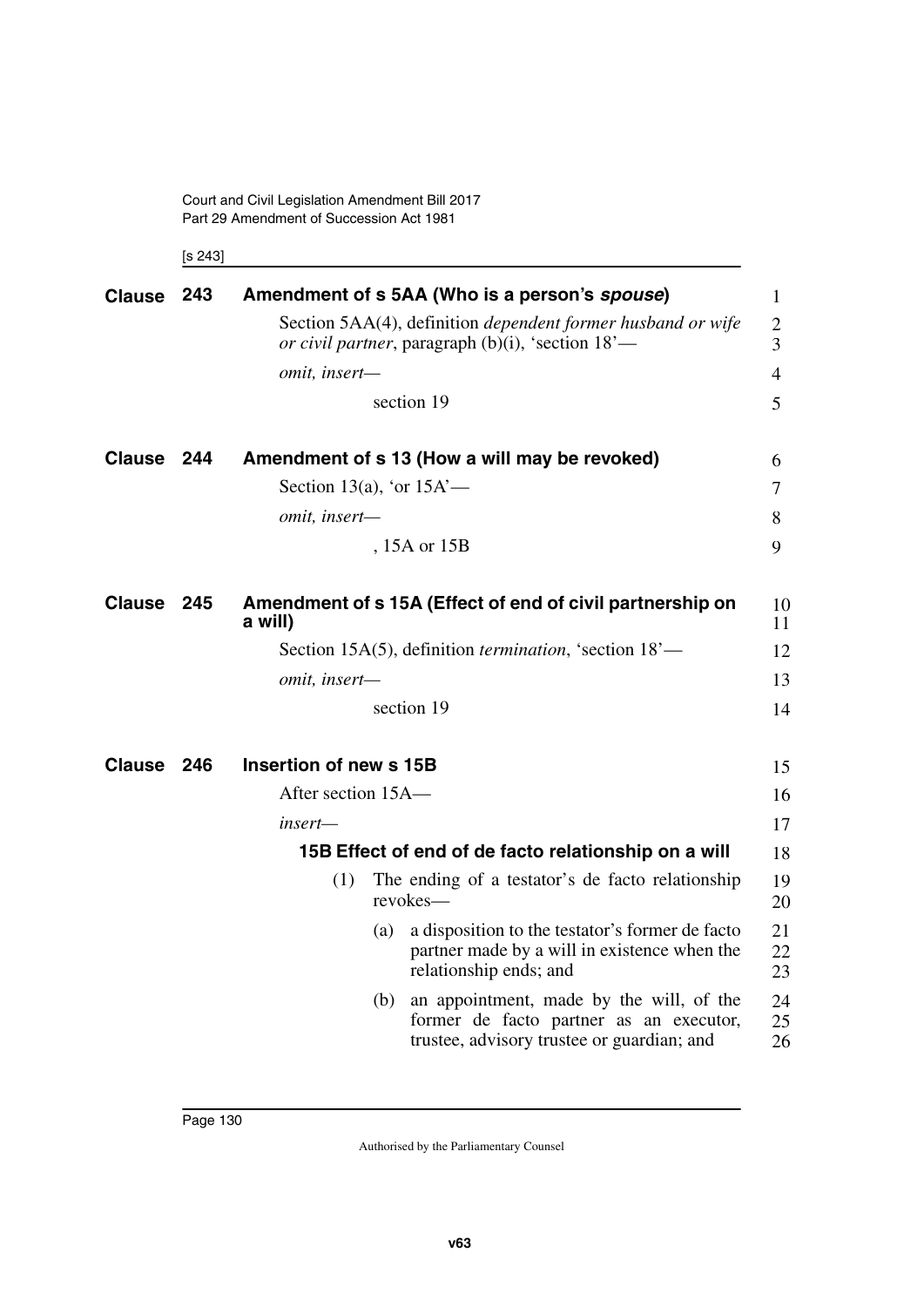[s 247]

|               |     |                      | (c)<br>any grant, made by the will, of a power of<br>appointment exercisable by, or in favour of,<br>the testator's former de facto partner.                                                                   | 1<br>$\overline{c}$<br>$\overline{\mathbf{3}}$ |
|---------------|-----|----------------------|----------------------------------------------------------------------------------------------------------------------------------------------------------------------------------------------------------------|------------------------------------------------|
|               |     | (2)                  | However, the ending of a testator's de facto<br>relationship does not revoke—                                                                                                                                  | $\overline{4}$<br>5                            |
|               |     |                      | the appointment of the testator's former de<br>(a)<br>facto partner as trustee of property left by<br>the will on trust for beneficiaries that<br>include the former de facto partner's<br>children; or        | 6<br>$\tau$<br>8<br>9<br>10                    |
|               |     |                      | the grant of a power of appointment<br>(b)<br>exercisable by the testator's former de facto<br>partner only in favour of children of whom<br>both the testator and the former de facto<br>partner are parents. | 11<br>12<br>13<br>14<br>15                     |
|               |     | (3)                  | Subsection (1) does not apply if a contrary<br>intention appears in the will.                                                                                                                                  | 16<br>17                                       |
|               |     | (4)                  | If a disposition, appointment or grant is revoked<br>by this section, the will takes effect as if the<br>former de facto partner had died before the<br>testator.                                              | 18<br>19<br>20<br>21                           |
|               |     | (5)                  | In this section-                                                                                                                                                                                               | 22                                             |
|               |     |                      | <i>former de facto partner</i> , in relation to a testator,<br>means the person who was the de facto partner of<br>the testator immediately before the ending of the<br>testator's de facto relationship.      | 23<br>24<br>25<br>26                           |
| <b>Clause</b> | 247 |                      | Amendment of s 40A (Meaning of stepchild)                                                                                                                                                                      | 27                                             |
|               |     |                      | Section $40A(2)$ and $(3)$ —                                                                                                                                                                                   | 28                                             |
|               |     | <i>omit, insert—</i> |                                                                                                                                                                                                                | 29                                             |
|               |     | (2)                  | The relationship of stepchild and step-parent<br>stops on-                                                                                                                                                     | 30<br>31                                       |
|               |     |                      | the divorce of the deceased person and the<br>(a)<br>stepchild's parent; or                                                                                                                                    | 32<br>33                                       |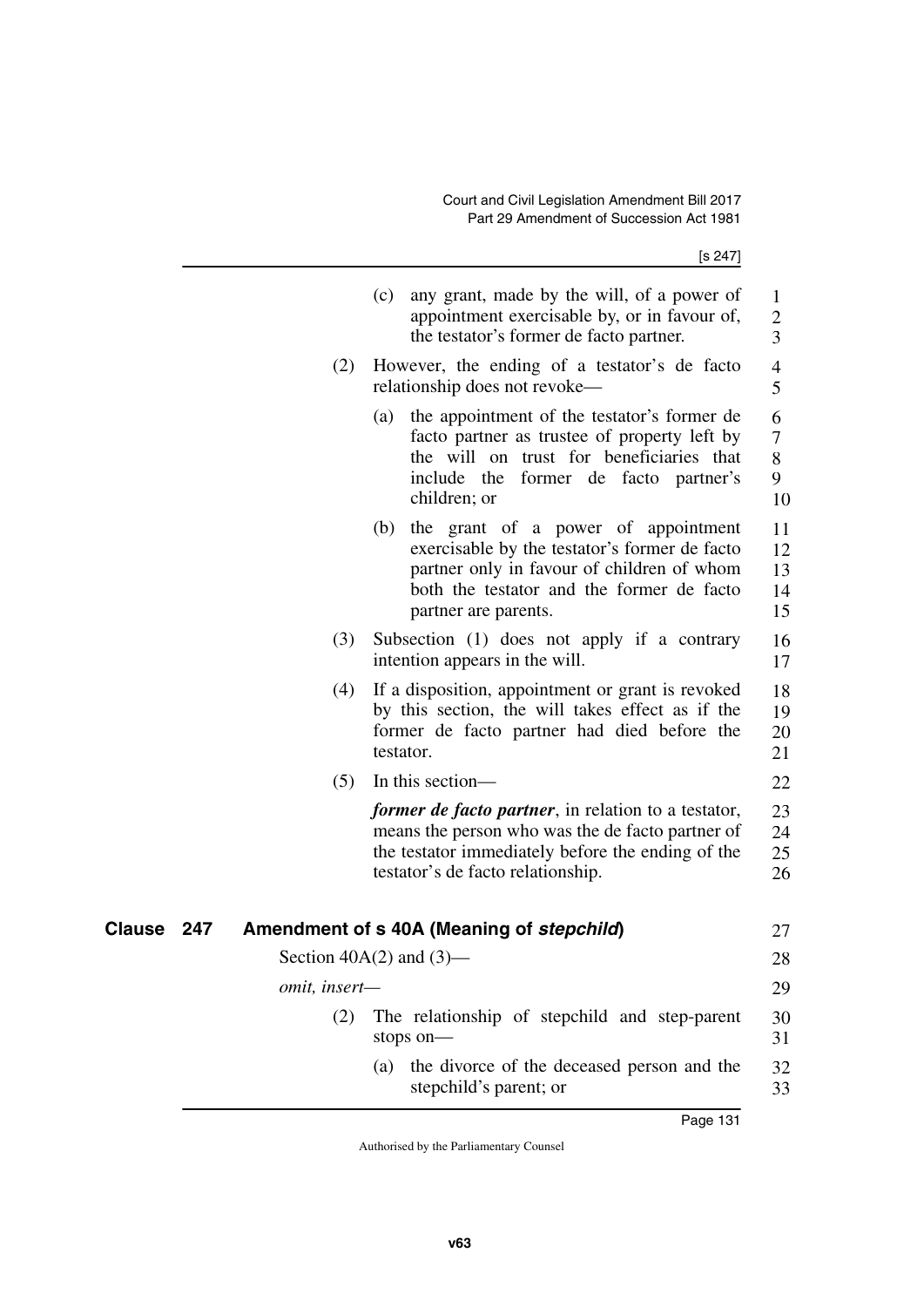[s 248]

|            |                    |     | (b) the termination of the civil partnership<br>between the deceased person and the<br>stepchild's parent; or                                                                                                                                                                                             | $\mathbf{1}$<br>$\overline{c}$<br>3    |
|------------|--------------------|-----|-----------------------------------------------------------------------------------------------------------------------------------------------------------------------------------------------------------------------------------------------------------------------------------------------------------|----------------------------------------|
|            |                    |     | the ending of the de facto relationship<br>(c)<br>between the deceased person and the<br>stepchild's parent.                                                                                                                                                                                              | $\overline{4}$<br>5<br>6               |
|            |                    | (3) | To remove any doubt, it is declared that the<br>relationship of stepchild and step-parent does not<br>stop merely because—                                                                                                                                                                                | 7<br>8<br>9                            |
|            |                    |     | (a) the stepchild's parent died before the<br>deceased person, if the marriage, civil<br>partnership or de facto relationship between<br>the deceased person and the parent subsisted<br>when the parent died; or                                                                                         | 10<br>11<br>12<br>13<br>14             |
|            |                    |     | (b) the deceased person remarried, entered into<br>a civil partnership or formed a de facto<br>relationship after the death of the stepchild's<br>parent, if the marriage, civil partnership or<br>de facto relationship between the deceased<br>person and the parent subsisted when the<br>parent died. | 15<br>16<br>17<br>18<br>19<br>20<br>21 |
|            |                    | (4) | In this section—                                                                                                                                                                                                                                                                                          | 22                                     |
|            |                    |     | <i>termination</i> , of a civil partnership, means<br>termination under the Civil Partnerships Act<br>2011, section 14(1)(b) or 19.                                                                                                                                                                       | 23<br>24<br>25                         |
|            | Part 30            |     | <b>Amendment of Supreme Court</b><br><b>Library Act 1968</b>                                                                                                                                                                                                                                              | 26<br>27                               |
| Clause 248 | <b>Act amended</b> |     |                                                                                                                                                                                                                                                                                                           | 28                                     |
|            |                    |     | This part amends the Supreme Court Library Act 1968.                                                                                                                                                                                                                                                      | 29                                     |
|            | $Note-$            |     |                                                                                                                                                                                                                                                                                                           | 30                                     |
|            |                    |     | See also the amendments in schedule 1.                                                                                                                                                                                                                                                                    | 31                                     |
|            |                    |     |                                                                                                                                                                                                                                                                                                           |                                        |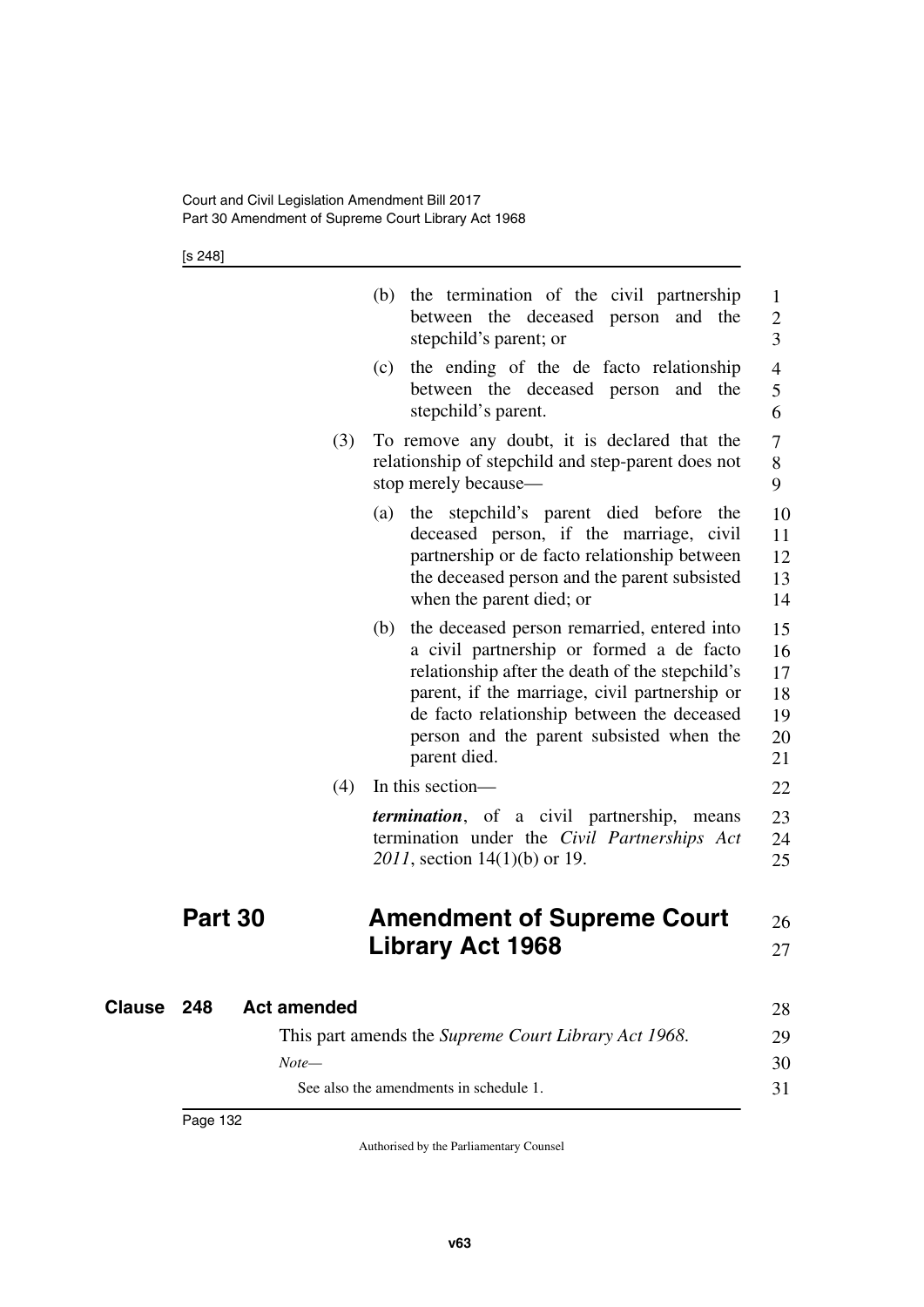| <b>Clause</b> | 249     |     | Insertion of new s 13B         |     |                                                                                                                                                             | $\mathbf{1}$         |
|---------------|---------|-----|--------------------------------|-----|-------------------------------------------------------------------------------------------------------------------------------------------------------------|----------------------|
|               |         |     | After section 13A-             |     |                                                                                                                                                             | 2                    |
|               |         |     | insert—                        |     |                                                                                                                                                             | 3                    |
|               |         |     |                                |     | 13B Protection from liability of members                                                                                                                    | 4                    |
|               |         |     | (1)                            |     | A member of the committee is not civilly liable<br>for an act done, or omission made, in good faith<br>under this Act.                                      | 5<br>6<br>7          |
|               |         |     | (2)                            |     | If subsection (1) prevents a civil liability attaching<br>to a member, the liability attaches instead to the<br>committee.                                  | 8<br>9<br>10         |
|               | Part 31 |     |                                |     | <b>Amendment of Trusts Act 1973</b>                                                                                                                         | 11                   |
| <b>Clause</b> | 250     |     | <b>Act amended</b>             |     |                                                                                                                                                             | 12                   |
|               |         |     |                                |     | This part amends the <i>Trusts Act 1973</i> .                                                                                                               | 13                   |
| <b>Clause</b> | - 251   |     |                                |     | Amendment of s 56 (Power to delegate trusts)                                                                                                                | 14                   |
|               |         |     |                                |     | Section 56(1), 'executed as a deed'—                                                                                                                        | 15                   |
|               |         |     | omit.                          |     |                                                                                                                                                             | 16                   |
| <b>Clause</b> | 252     |     | advertisements)                |     | Amendment of s 67 (Protection of trustees by means of                                                                                                       | 17<br>18             |
|               |         | (1) | Section $67(1)(a)$ and $(b)$ — |     |                                                                                                                                                             | 19                   |
|               |         |     | omit, insert-                  |     |                                                                                                                                                             | 20                   |
|               |         |     |                                | (a) | if the notice is included in a notice of<br>intention to apply for a grant—a publication<br>approved by the Chief Justice under a<br>practice direction; or | 21<br>22<br>23<br>24 |
|               |         |     |                                | (b) | otherwise—a<br>circulating<br>newspaper<br>throughout the State and sold at least once<br>each week;                                                        | 25<br>26<br>27       |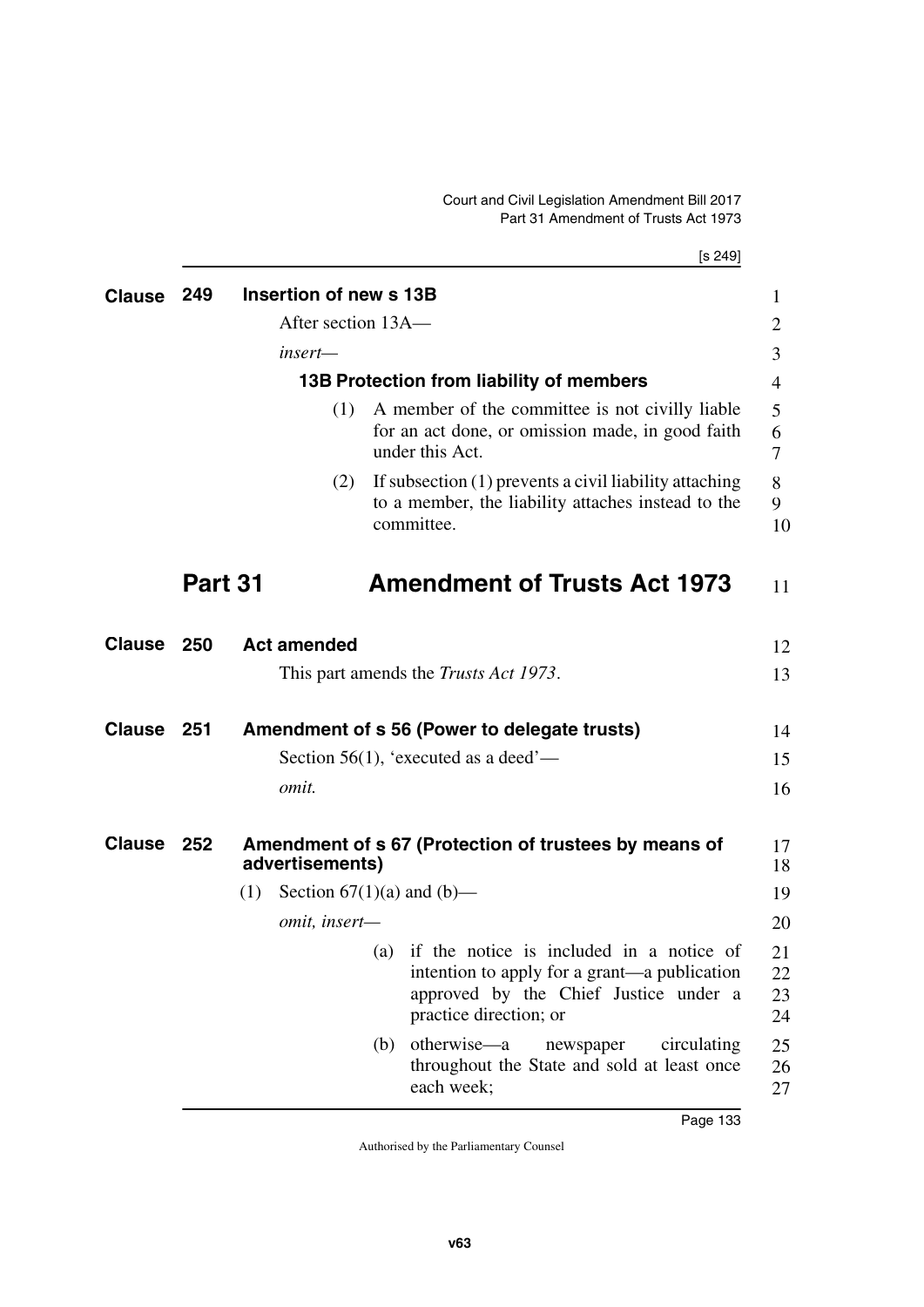[s 253]

|                   | (2) | Section 67-            |                                                                                                                                                                                  | 1                    |
|-------------------|-----|------------------------|----------------------------------------------------------------------------------------------------------------------------------------------------------------------------------|----------------------|
|                   |     | insert—                |                                                                                                                                                                                  | 2                    |
|                   |     | (5)                    | In this section—                                                                                                                                                                 | 3                    |
|                   |     |                        | <b>approved form</b> see the Supreme Court of<br>Queensland Act 1991, schedule 5.                                                                                                | 4<br>5               |
|                   |     |                        | <b>grant</b> see the <i>Succession Act 1981</i> , section 5.                                                                                                                     | 6                    |
|                   |     |                        | <i>notice</i> , of intention to apply for a grant, means a<br>notice in the approved form of intention to apply<br>for a grant.                                                  | 7<br>8<br>9          |
| <b>Clause 253</b> |     | Insertion of new pt 13 |                                                                                                                                                                                  | 10                   |
|                   |     | After part 12—         |                                                                                                                                                                                  | 11                   |
|                   |     | insert—                |                                                                                                                                                                                  | 12                   |
|                   |     | Part 13                | <b>Validation provision for</b>                                                                                                                                                  | 13                   |
|                   |     |                        | <b>Court and Civil</b>                                                                                                                                                           | 14                   |
|                   |     |                        | Legislation                                                                                                                                                                      | 15                   |
|                   |     |                        | <b>Amendment Act 2017</b>                                                                                                                                                        | 16                   |
|                   |     | s 56                   | 123 Validation of execution of power of attorney for                                                                                                                             | 17<br>18             |
|                   |     | (1)                    | This section applies if—                                                                                                                                                         | 19                   |
|                   |     |                        | before<br>the<br>commencement,<br>(a)<br>trustee<br>a<br>purported to delegate, by power of attorney,<br>the execution or exercise of a matter under<br>previous section 56; and | 20<br>21<br>22<br>23 |
|                   |     |                        | (b) the power of attorney was made in the<br>approved form under the Powers of Attorney<br>Act 1998, section 11.                                                                 | 24<br>25<br>26       |
|                   |     | (2)                    | The power of attorney is taken to be, and to have<br>always been, as valid as if it had been executed as<br>a deed under previous section 56.                                    | 27<br>28<br>29       |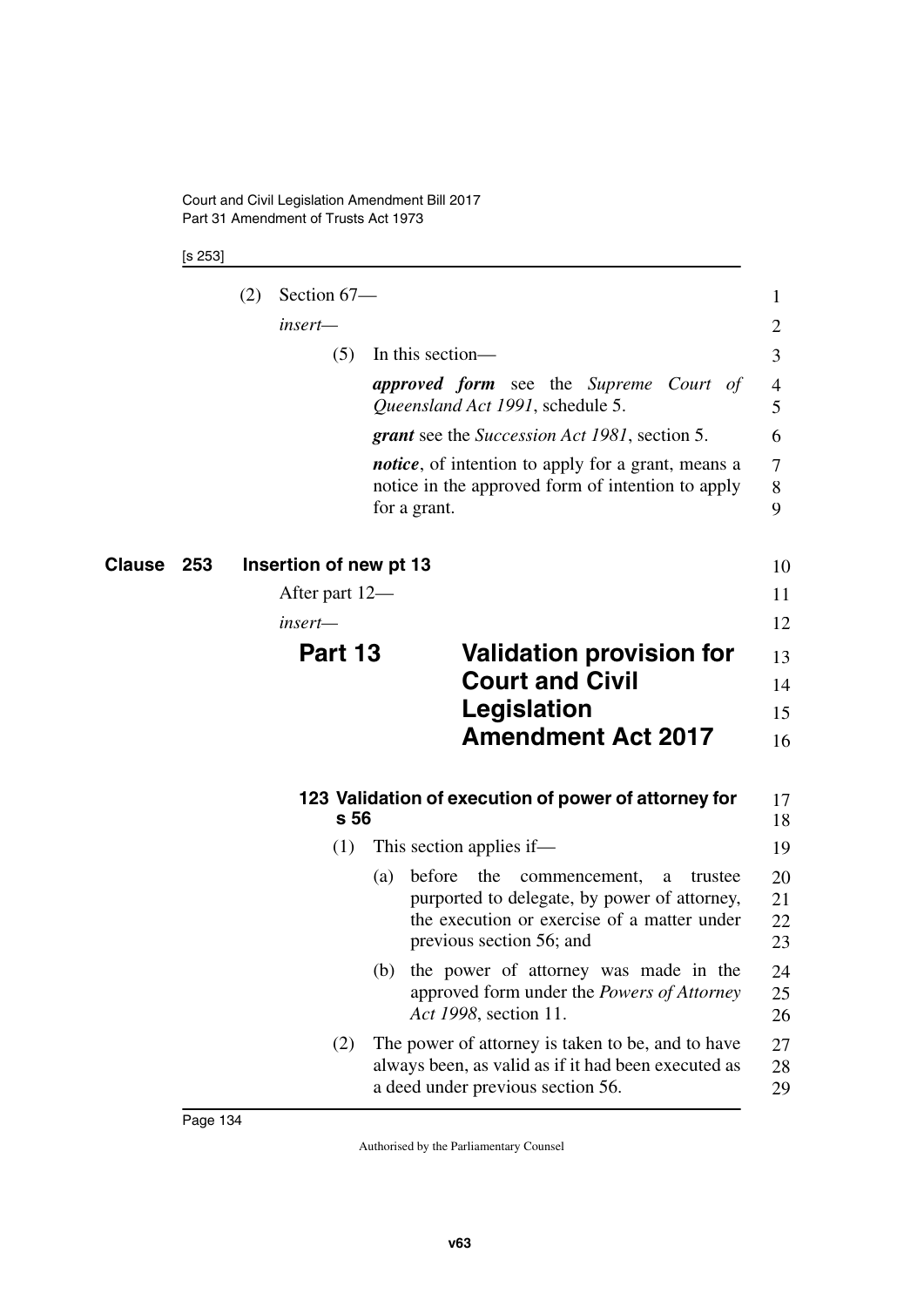|               |         |                        | [s 254]                                                                                                                |                                  |
|---------------|---------|------------------------|------------------------------------------------------------------------------------------------------------------------|----------------------------------|
|               |         | (3)                    | In this section-                                                                                                       | $\mathbf{1}$                     |
|               |         |                        | <i>previous section</i> 56 means section 56 as in force<br>from time to time before the commencement.                  | $\overline{c}$<br>$\overline{3}$ |
|               | Part 32 |                        | <b>Amendment of Vexatious</b><br><b>Proceedings Act 2005</b>                                                           | 4<br>5                           |
| <b>Clause</b> | 254     | <b>Act amended</b>     |                                                                                                                        | 6                                |
|               |         |                        | This part amends the <i>Vexatious Proceedings Act 2005</i> .                                                           | 7                                |
| <b>Clause</b> | 255     |                        | Amendment of s 12 (Dismissing application for leave)                                                                   | 8                                |
|               |         | Section $12(2)$ —      |                                                                                                                        | 9                                |
|               |         | omit, insert-          |                                                                                                                        | 10                               |
|               |         | (2)                    | The Court may dismiss the application—                                                                                 | 11                               |
|               |         |                        | (a) without an oral hearing; or                                                                                        | 12                               |
|               |         |                        | if the Court considers an oral hearing is<br>(b)<br>necessary—even if the applicant does not<br>appear at the hearing. | 13<br>14<br>15                   |
|               |         | (3)                    | If the Court dismisses the application, the Court<br>must give the applicant a copy of—                                | 16<br>17                         |
|               |         |                        | the order dismissing the application; and<br>(a)                                                                       | 18                               |
|               |         |                        | the Court's reasons.<br>(b)                                                                                            | 19                               |
| <b>Clause</b> | 256     | Insertion of new pt 4A |                                                                                                                        | 20                               |
|               |         | After section 16-      |                                                                                                                        | 21                               |
|               |         | insert—                |                                                                                                                        | 22                               |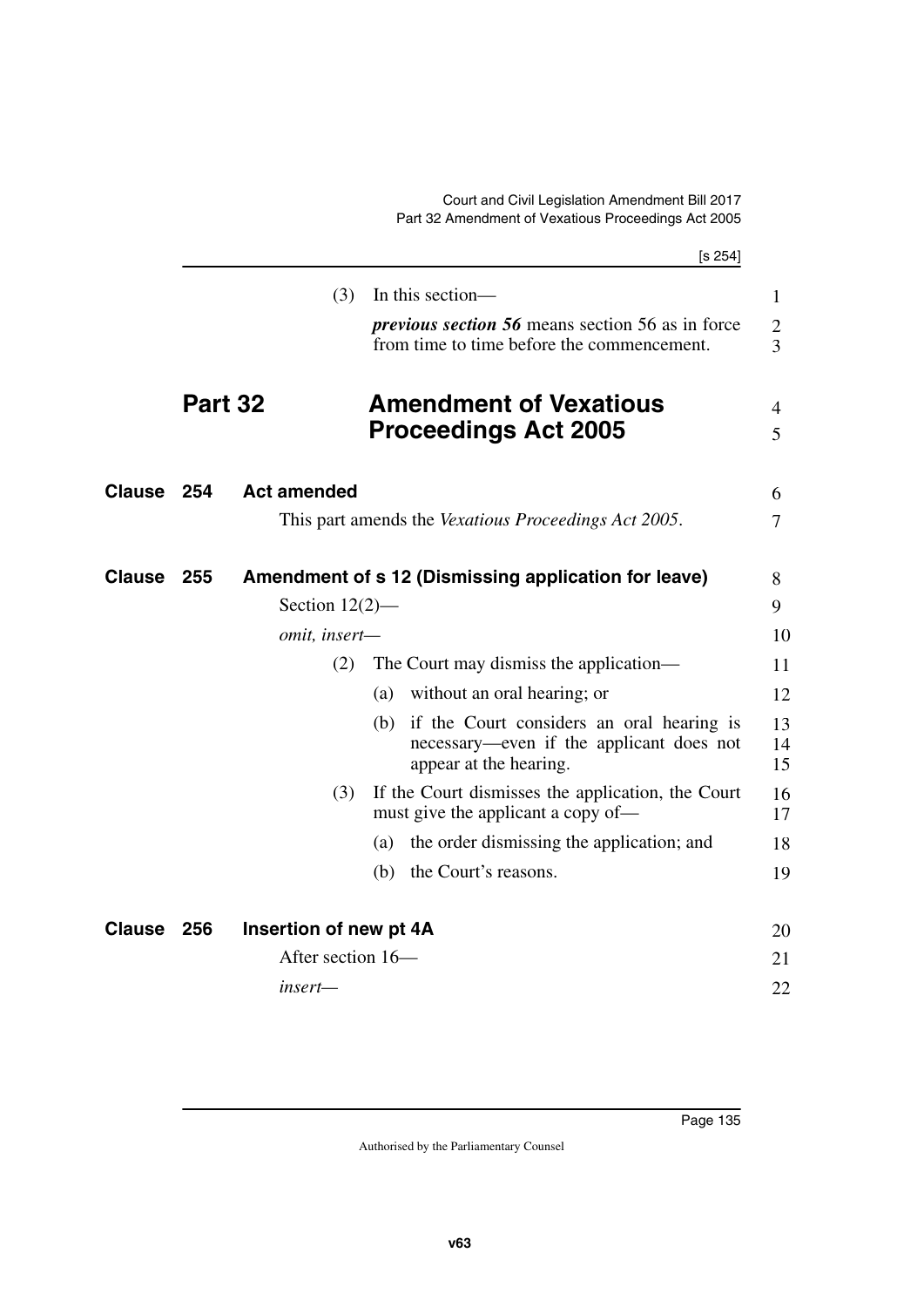[s 257]

|        |                | Part 4A        |                                  | <b>Transitional provision</b><br>for Court and Civil<br>Legislation<br><b>Amendment Act 2017</b>                                                    | $\mathbf{1}$<br>$\overline{2}$<br>$\overline{3}$<br>$\overline{4}$ |
|--------|----------------|----------------|----------------------------------|-----------------------------------------------------------------------------------------------------------------------------------------------------|--------------------------------------------------------------------|
|        |                |                | before commencement              | 16A Application of Act to applications not decided                                                                                                  | 5<br>6                                                             |
|        |                | (1)            | commencement.                    | This section applies if an application under<br>section 11 was made, but not decided, before the                                                    | $\overline{\mathcal{L}}$<br>8<br>9                                 |
|        |                | (2)            | enacted.                         | This Act continues to apply in relation to the<br>application as if the Court and Civil Legislation<br>Amendment Act 2017, section 255 had not been | 10<br>11<br>12<br>13                                               |
|        | <b>Part 33</b> |                | <b>Repeals</b>                   |                                                                                                                                                     | 14                                                                 |
| Clause | 257            | <b>Repeals</b> |                                  |                                                                                                                                                     | 15                                                                 |
|        |                |                |                                  | The following legislation is repealed—                                                                                                              | 16                                                                 |
|        |                |                |                                  | Classification of Publications (Approval of Codes of<br>Conduct) Order 1992, SL No. 415                                                             | 17<br>18                                                           |
|        |                |                | Laws) Act 1981, No. 47           | Companies (Acquisition of Shares) (Application of                                                                                                   | 19<br>20                                                           |
|        |                |                | Companies<br>and<br>1981, No. 49 | Securities<br>(Interpretation)<br>and<br>Miscellaneous Provisions) (Application of Laws) Act                                                        | 21<br>22<br>23                                                     |
|        |                | ٠              |                                  | Companies (Application of Laws) Act 1981, No. 110                                                                                                   | 24                                                                 |
|        |                | 47             |                                  | Futures Industry (Application of Laws) Act 1986, No.                                                                                                | 25<br>26                                                           |
|        |                |                |                                  | Land Court (Transitional) Regulation 2017, SL No. 2                                                                                                 | 27                                                                 |
|        |                |                |                                  |                                                                                                                                                     |                                                                    |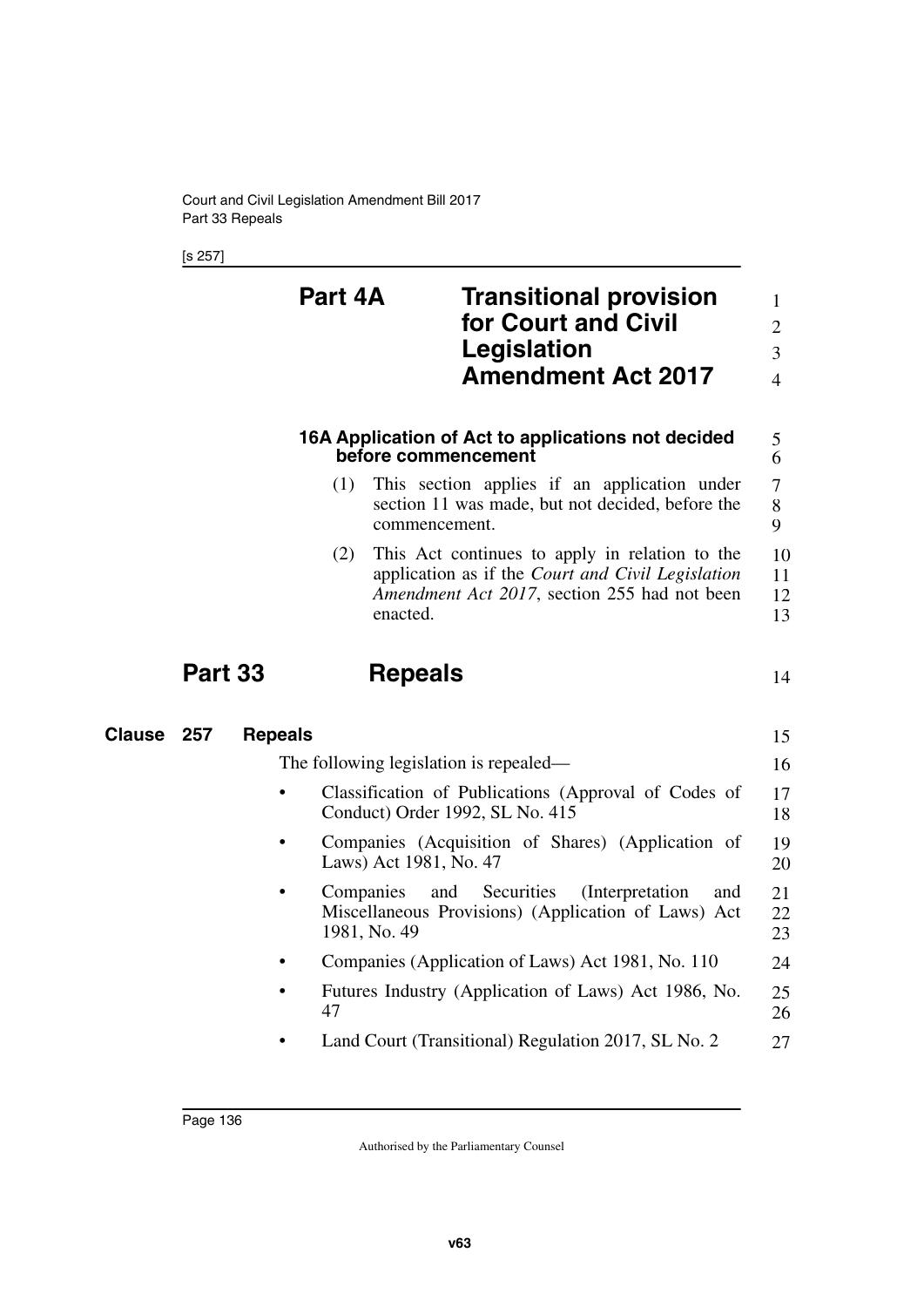1 2

3 4

5

| Part 34   | <b>Other amendments</b>                                          |
|-----------|------------------------------------------------------------------|
| $\bullet$ | Securities Industry (Application of Laws) Act 1981, No.<br>48.   |
| $\bullet$ | Retail Shop Leases (Transitional) Regulation 2016, SL<br>No. 224 |
|           | [s 258]                                                          |

| <b>Clause 258</b> | <b>Legislation amended</b>                     |  |
|-------------------|------------------------------------------------|--|
|                   | Schedule 1 amends the legislation it mentions. |  |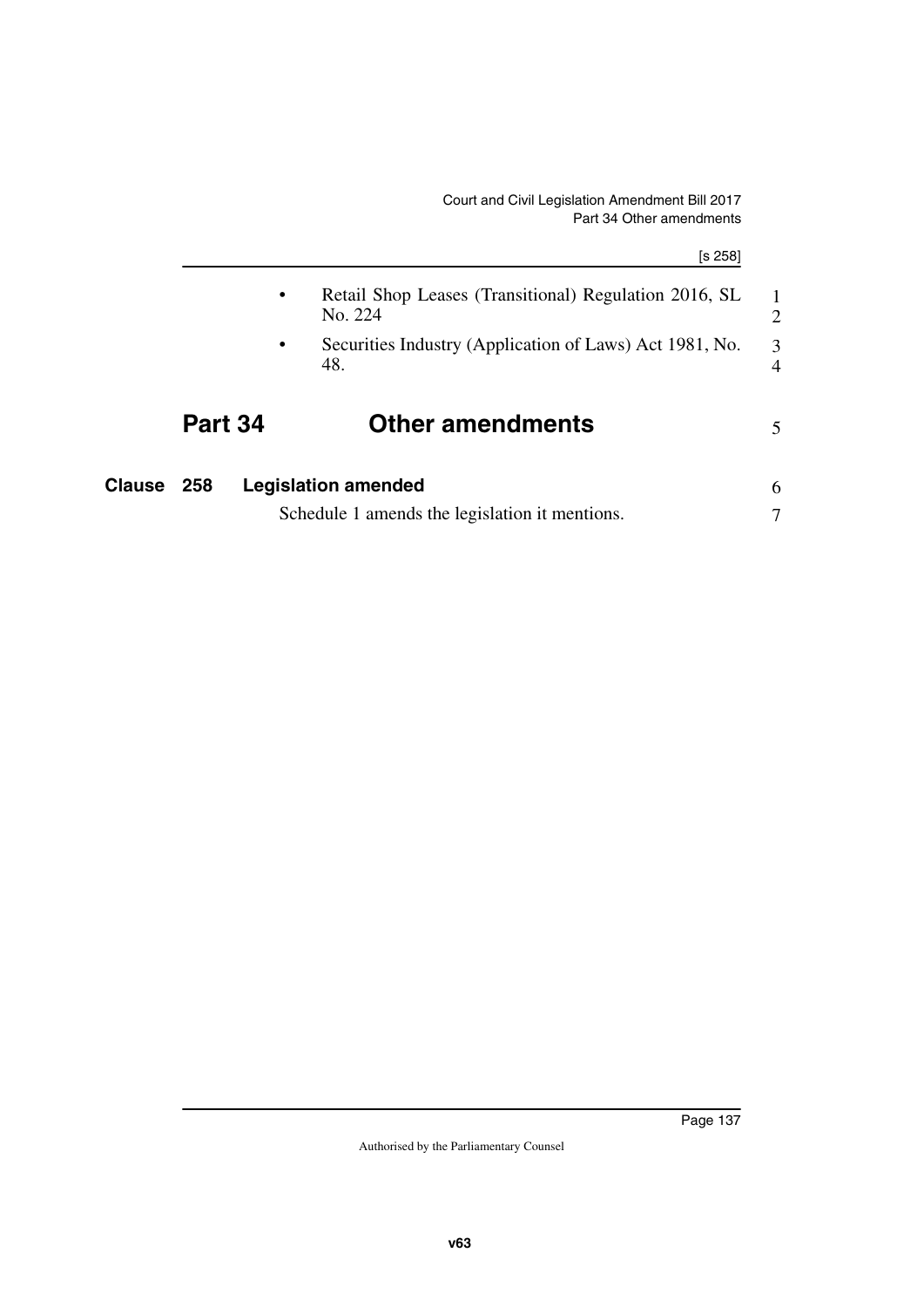|              | <b>Schedule 1</b> | <b>Legislation amended</b>                                                                    |             | $\mathbf{1}$   |
|--------------|-------------------|-----------------------------------------------------------------------------------------------|-------------|----------------|
|              |                   |                                                                                               | section 258 | $\overline{2}$ |
|              |                   |                                                                                               |             |                |
|              |                   | <b>Appeal Costs Fund Regulation 2010</b>                                                      |             | 3              |
| 1            |                   | Section $6(b)(i)$ , 'section $22(1)(a)'$ —                                                    |             | $\overline{4}$ |
|              | omit, insert-     |                                                                                               |             | 5              |
|              |                   | section $22(2)(a)$                                                                            |             | 6              |
| $\mathbf{2}$ |                   | Section $6(b)(ii)$ , 'section $22(1)(b)'$ —                                                   |             | 7              |
|              | omit, insert-     |                                                                                               |             | 8              |
|              |                   | section $22(2)(b)$                                                                            |             | 9              |
| 3            |                   | Section $6(b)(iv)$ , 'section $22(1)(c)'$ —                                                   |             | 10             |
|              | omit, insert-     |                                                                                               |             | 11             |
|              |                   | section $22(2)(c)$                                                                            |             | 12             |
|              |                   |                                                                                               |             |                |
|              |                   | <b>Child Protection (Offender Reporting) Act 2004</b>                                         |             | 13             |
| 1            |                   | Schedule 1, item 3, entries for sections 12 to 16, 18 and<br>20, 'or child abuse photograph'- |             | 14<br>15       |
|              | omit.             |                                                                                               |             | 16             |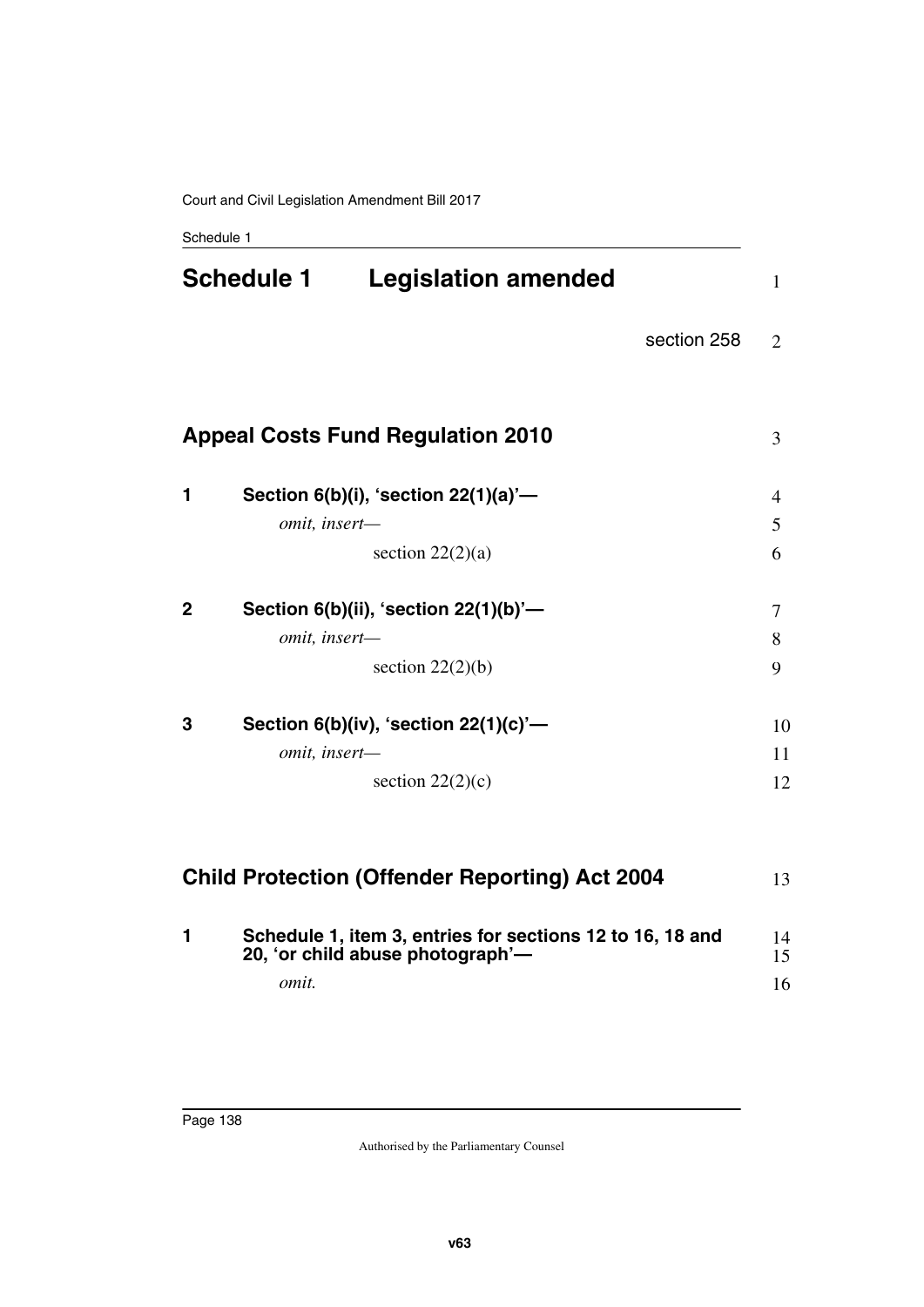# Schedule 1 **Corrective Services Act 2006 1 Schedule 1, entry for** *Classification of Publications Act 1991***, entries for sections 12, 14 to 16, 18 and 20, 'or child abuse photograph'** *omit.*

## **Crime and Corruption Act 2001**

| Schedule 2, definition <i>obscene material</i> , paragraph (b),<br>'or child abuse photograph'— |  |
|-------------------------------------------------------------------------------------------------|--|
| omit.                                                                                           |  |

### **Criminal Code**

| Section 564(3A), note-                                                                                                                                                                                                                                              |                            |
|---------------------------------------------------------------------------------------------------------------------------------------------------------------------------------------------------------------------------------------------------------------------|----------------------------|
| omit, insert-                                                                                                                                                                                                                                                       | 12                         |
| Note—                                                                                                                                                                                                                                                               | 13                         |
| See the <i>Penalties and Sentences Act 1992</i> , section 12A<br>for when a conviction for the offence must also be<br>recorded as a conviction for a domestic violence offence<br>or entered in the offender's criminal history as a<br>domestic violence offence. | 14<br>15<br>16<br>17<br>18 |

1

6

10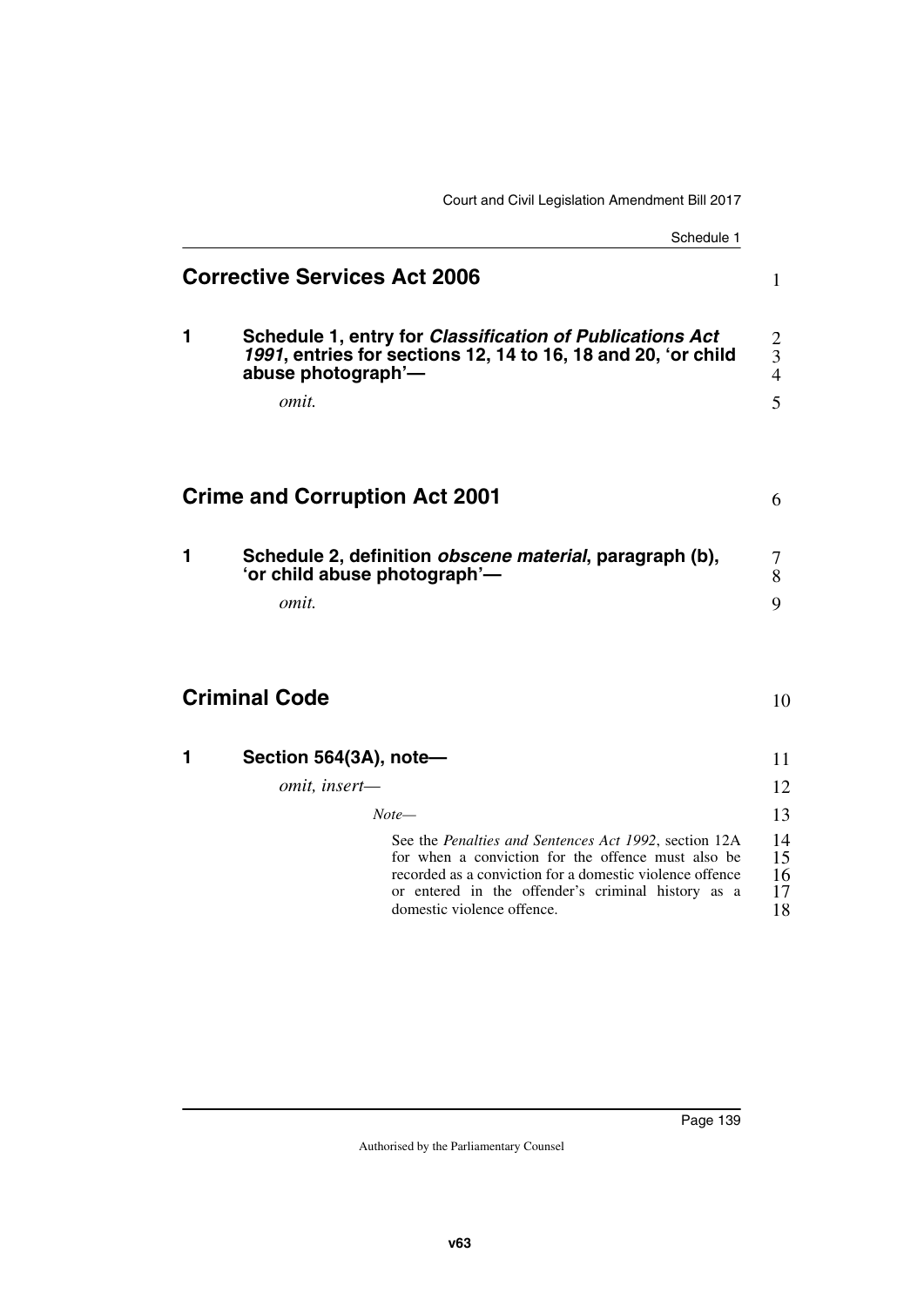|              | <b>Criminal Proceeds Confiscation Act 2002</b>                                                                                                                          | $\mathbf{1}$                     |
|--------------|-------------------------------------------------------------------------------------------------------------------------------------------------------------------------|----------------------------------|
| 1            | Schedule 2, part 2, item 3, ', other than part 2A'-<br>omit.                                                                                                            | $\overline{2}$<br>$\overline{3}$ |
|              | <b>Disability Services Act 2006</b>                                                                                                                                     | $\overline{4}$                   |
| 1            | Schedule 2, item 3, entry for Classification of<br>Publications Act 1991, entry for section 12, 'child abuse<br>photograph'—<br>omit, insert-<br>prohibited publication | 5<br>6<br>7<br>8<br>9            |
| $\mathbf{2}$ | Schedule 2, item 3, entry for Classification of<br>Publications Act 1991, entry for section 13, 'or prohibited<br>publication'-<br>omit.                                | 10<br>11<br>12<br>13             |
| 3            | Schedule 2, item 3, entry for Classification of<br>Publications Act 1991, entries for sections 14 to 16, 18<br>and 20, 'or child abuse photograph'-<br>omit.            | 14<br>15<br>16<br>17             |
| 4            | Schedule 4, item 3, entry for Classification of<br>Publications Act 1991, entries for sections 12, 14 to 16, 18<br>and 20, 'or child abuse photograph'-<br>omit.        | 18<br>19<br>20<br>21             |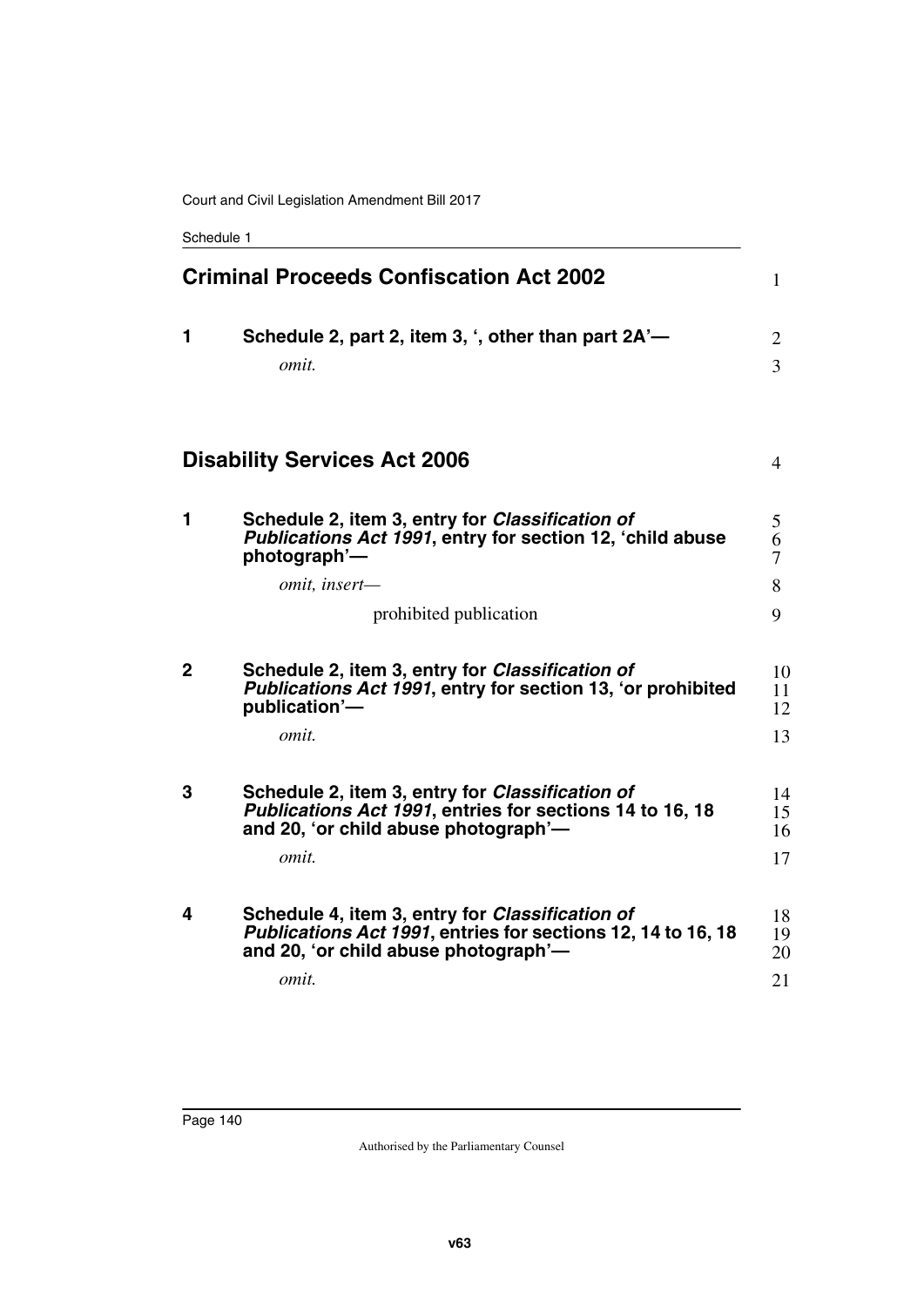| 5            | Schedule 6, item 3, entry for Classification of<br>Publications Act 1991, entry for section 18, 'or child<br>abuse photograph'-<br><i>omit.</i>                                                                                                             | 1<br>$\mathbf{2}$<br>3<br>4 |
|--------------|-------------------------------------------------------------------------------------------------------------------------------------------------------------------------------------------------------------------------------------------------------------|-----------------------------|
|              | <b>Justices Act 1886</b>                                                                                                                                                                                                                                    | 5                           |
| 1            | Section 47(9), note-                                                                                                                                                                                                                                        | 6                           |
|              | omit, insert-                                                                                                                                                                                                                                               | 7                           |
|              | $Note-$                                                                                                                                                                                                                                                     | 8                           |
|              | See the Penalties and Sentences Act 1992, section 12A<br>for when a conviction for the offence must also be<br>recorded as a conviction for a domestic violence offence<br>or entered in the offender's criminal history as a<br>domestic violence offence. | 9<br>10<br>11<br>12<br>13   |
|              | <b>Legal Profession Act 2007</b>                                                                                                                                                                                                                            | 14                          |
| 1            | Section 430(5), 'section 424'-                                                                                                                                                                                                                              | 15                          |
|              | omit, insert-                                                                                                                                                                                                                                               | 16                          |
|              | section 432                                                                                                                                                                                                                                                 | 17                          |
| $\mathbf{2}$ | Section 438(1), 'section 453'-                                                                                                                                                                                                                              | 18                          |
|              | omit, insert-                                                                                                                                                                                                                                               | 19                          |
|              | section 437                                                                                                                                                                                                                                                 | 20                          |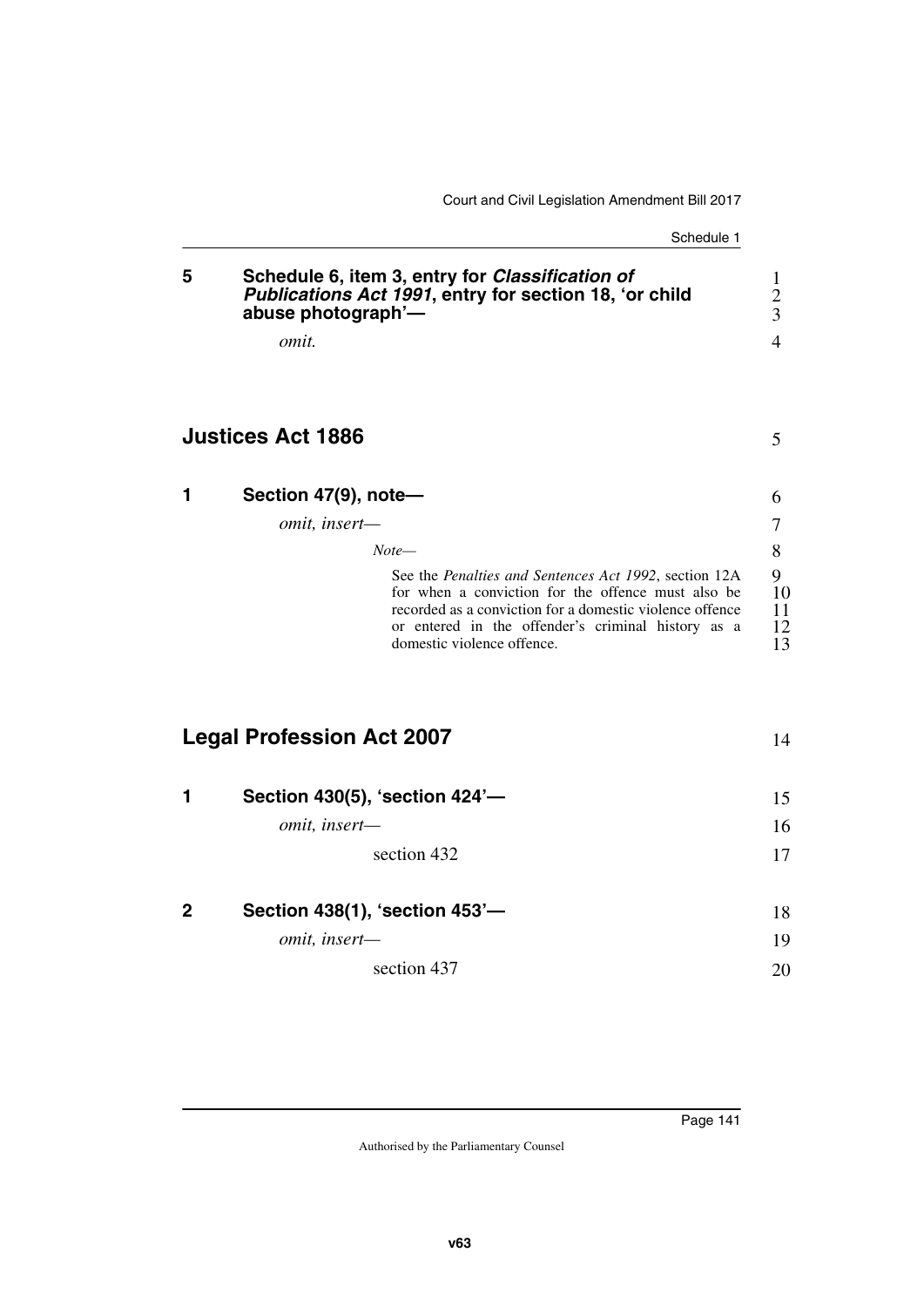Court and Civil Legislation Amendment Bill 2017

| <b>Magistrates Act 1991</b> |                                                                                                                                             |               |
|-----------------------------|---------------------------------------------------------------------------------------------------------------------------------------------|---------------|
| 1                           | Section 3, definition <i>acting period</i> , 'section 6(2A)'-<br>omit, insert-<br>section $6(6)$                                            | 2<br>3<br>4   |
|                             | <b>Penalties and Sentences Act 1992</b>                                                                                                     | 5             |
| 1                           | Section 9(6A)(c)(ii), 'or child abuse photograph'-<br>omit.                                                                                 | 6<br>7        |
|                             | <b>Police Powers and Responsibilities Act 2000</b>                                                                                          | 8             |
| 1                           | Particular references to child abuse photographs<br>Each of the following provisions is amended by omitting 'or<br>child abuse photograph'— | 9<br>10<br>11 |
|                             | schedule 2, item 3, first dot point                                                                                                         | 12            |
|                             | schedule 2, item 3, third dot point                                                                                                         | 13            |
|                             | schedule 2, item 3, fourth dot point<br>٠                                                                                                   | 14            |
|                             | schedule 2, item 3, fifth dot point                                                                                                         | 15            |
|                             | schedule 2, item 3, eighth dot point                                                                                                        | 16            |
|                             | schedule 2, item 3, ninth dot point                                                                                                         | 17            |
|                             | schedule 3, item 4, first dot point                                                                                                         | 18            |
|                             | schedule 3, item 4, third dot point                                                                                                         | 19            |
|                             | schedule 3, item 4, fourth dot point                                                                                                        | 20            |
|                             | schedule 3, item 4, fifth dot point                                                                                                         | 21            |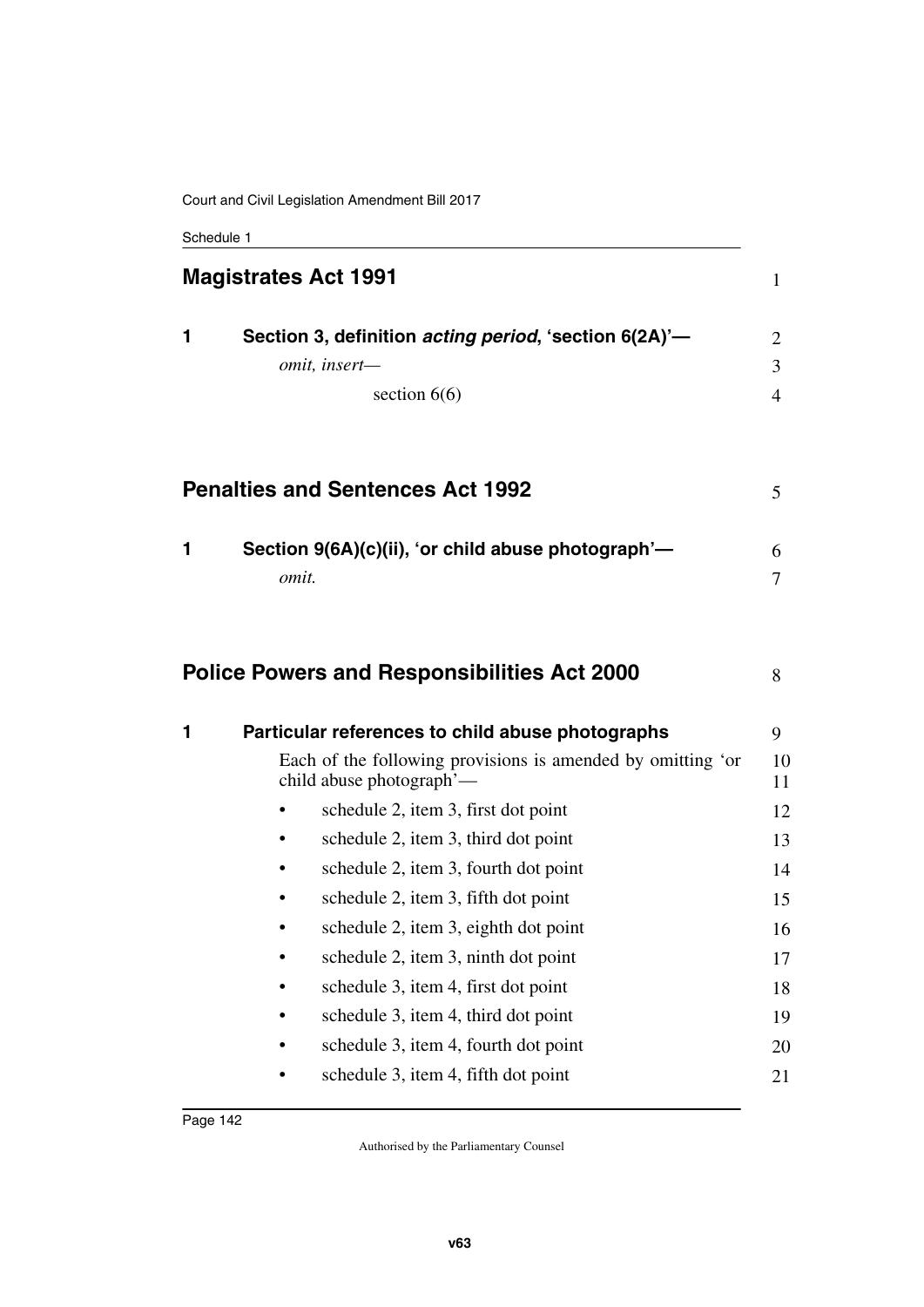|   | Schedule 1                                                                                          |                |
|---|-----------------------------------------------------------------------------------------------------|----------------|
|   | schedule 3, item 4, sixth dot point                                                                 | $\mathbf{1}$   |
|   | <b>Public Service Act 2008</b>                                                                      | $\overline{2}$ |
| 1 | Section 149A(6), 'systemic'-                                                                        | 3              |
|   | omit, insert-                                                                                       | 4              |
|   | systematic                                                                                          | 5              |
| 1 | <b>Right to Information Act 2009</b><br>References to schedule 6                                    | 6<br>7         |
|   | Each of the following provisions is amended by omitting<br>'schedule 6' and inserting 'schedule 5'- | 8<br>9         |
|   | section 10                                                                                          | 10             |
|   | section 13, note                                                                                    | 11             |
|   | section $24(1)$ , notes 1 and 3                                                                     | 12             |
|   | section $25(1)$ , note 2                                                                            | 13             |
|   | section $55(4)$ , note                                                                              | 14             |
|   | section $80(1)$ , note 1                                                                            | 15             |
|   | section 85, note 1                                                                                  | 16             |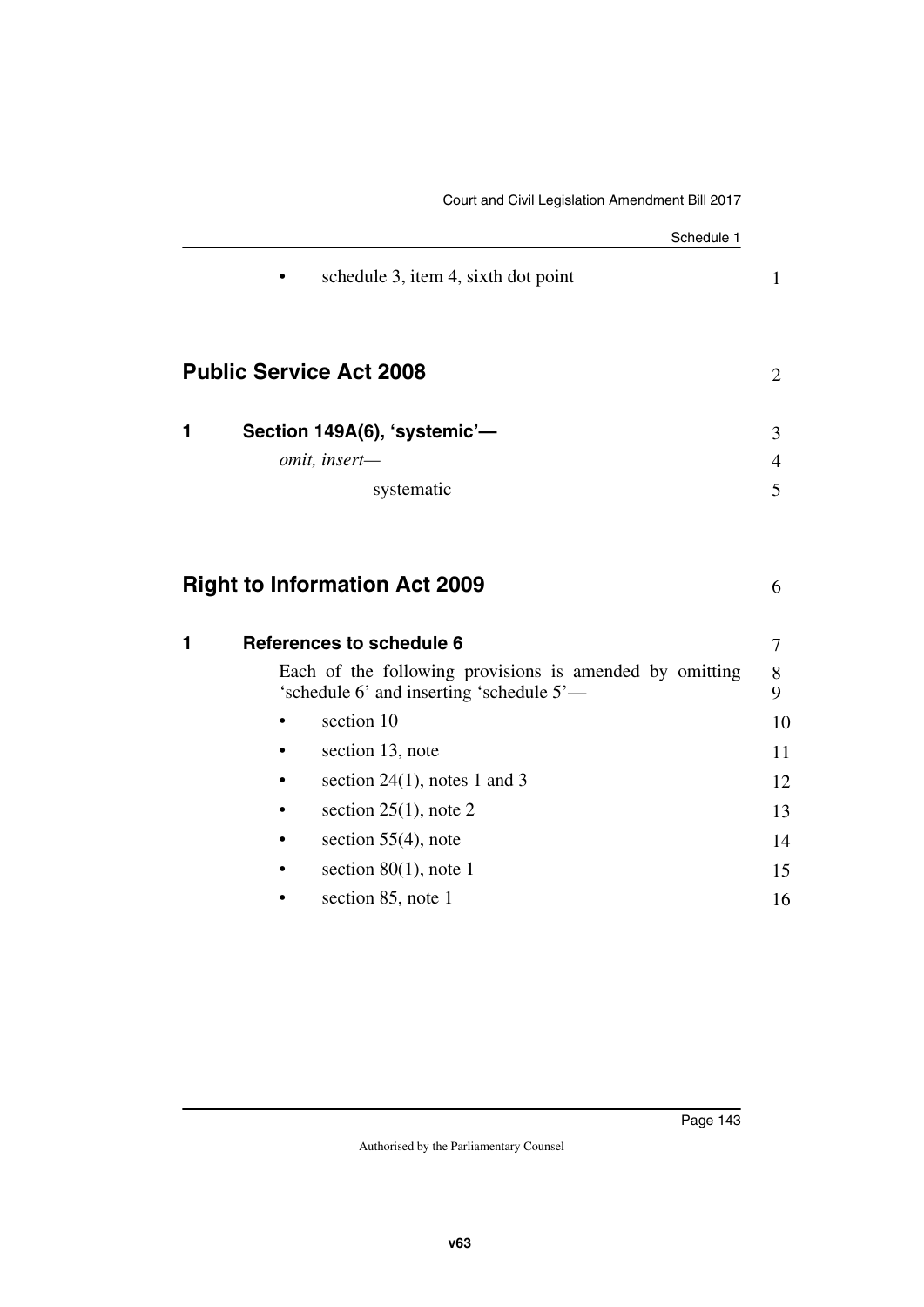Schedule 1

|   | <b>State Penalties Enforcement Regulation 2014</b>                                                                            | 1                                              |
|---|-------------------------------------------------------------------------------------------------------------------------------|------------------------------------------------|
| 1 | Schedule 1, entry for Classification of Computer Games<br>and Images Act 1995, column 1 and 2 entries for section<br>$7(2)$ — | 2<br>$\overline{\mathbf{3}}$<br>$\overline{4}$ |
|   | omit.                                                                                                                         | 5                                              |
| 2 | Schedule 1, entry for Classification of Films Act 1991,<br>column 1 entry for section 25CA(3)-                                | 6<br>7                                         |
|   | omit, insert-                                                                                                                 | 8                                              |
|   | s $25CA(4)$                                                                                                                   | 9                                              |
| 3 | Schedule 1, entry for Classification of Publications Act<br>1991, column 1 entry for section 9A(3)-                           | 10<br>11                                       |
|   | omit, insert-                                                                                                                 | 12                                             |
|   | $s\,9A(4)$                                                                                                                    | 13                                             |
|   |                                                                                                                               |                                                |
| 4 | Schedule 1, entry for Classification of Publications Act<br>1991, column 1 and 2 entries for section 20C(1)-                  | 14<br>15                                       |
|   | omit.                                                                                                                         | 16                                             |
|   | <b>Supreme Court Library Act 1968</b>                                                                                         | 17                                             |
| 1 | Section 14(3)(f), 'convening'-                                                                                                | 18                                             |
|   | <i>omit, insert—</i>                                                                                                          | 19                                             |
|   | convening,                                                                                                                    | 20                                             |
| 2 | Section 14(3)(g), 'management'-                                                                                               | 21                                             |
|   | omit, insert-                                                                                                                 | 22                                             |
|   |                                                                                                                               |                                                |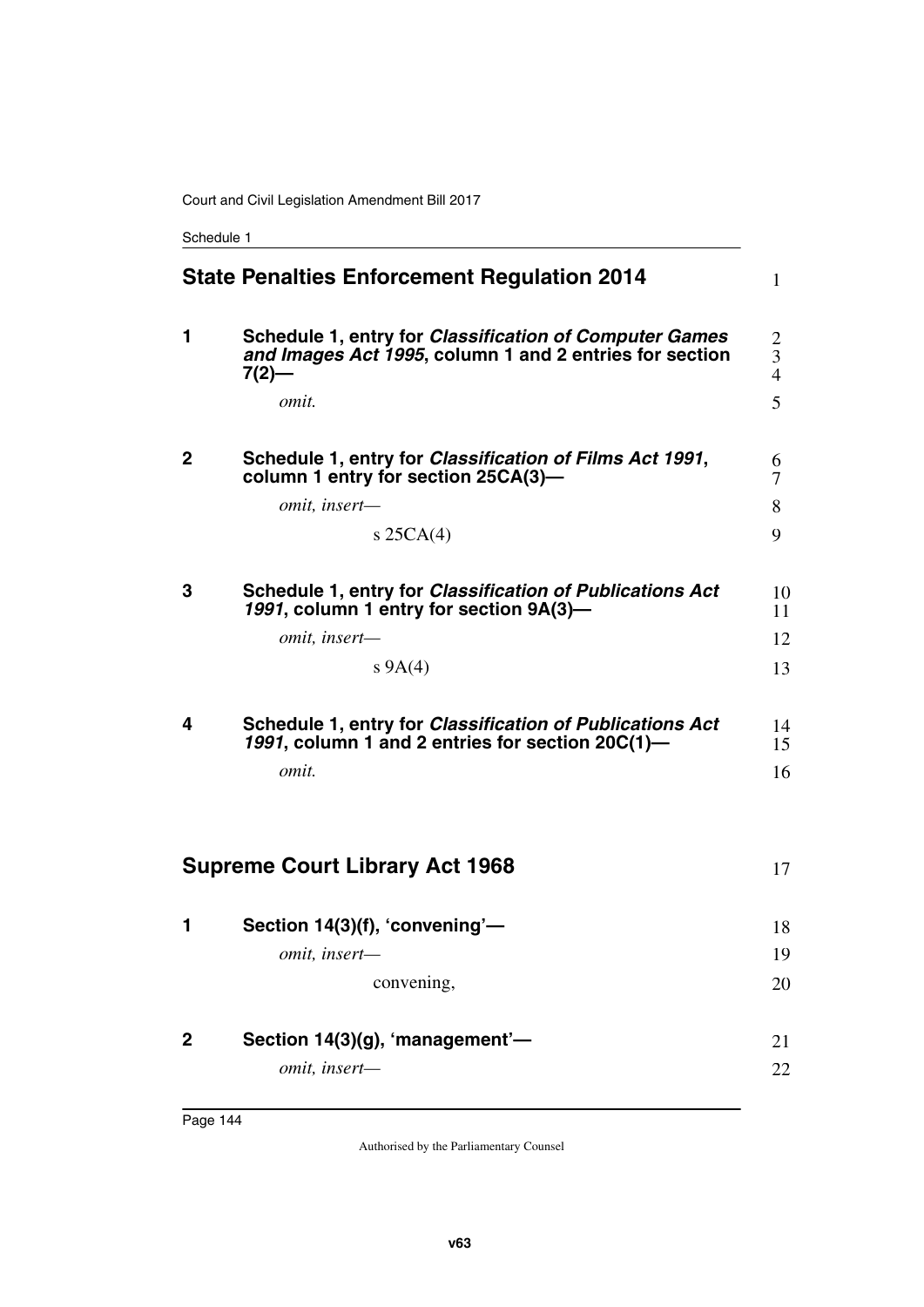|   |                                | Schedule 1     |    |
|---|--------------------------------|----------------|----|
|   | management,                    | $\mathbf{1}$   |    |
| 3 | Section 14(3)(h), 'admission'- | $\overline{2}$ |    |
|   | omit, insert-                  | 3              |    |
|   | admission,                     | 4              |    |
| 4 | Section 14(3)(i), 'use'-       | 5              |    |
|   | omit, insert-                  | 6              |    |
|   | use,                           | 7              |    |
| 5 | Section 14(3)(i), 'books'-     | 8              |    |
|   | omit, insert-                  | 9              |    |
|   | books,                         |                | 10 |
|   |                                |                |    |
|   |                                |                |    |

| <b>Transport Operations (Passenger Transport) Act 1994</b>                                    |          |
|-----------------------------------------------------------------------------------------------|----------|
| Schedule 1A, part 1, division 1C, items 1, 3, 4, 5, 9 and 10,<br>'or child abuse photograph'- | 12<br>13 |
| omit.                                                                                         | 14       |
|                                                                                               |          |

## **Working with Children (Risk Management and Screening) Act 2000** 15 16

| Schedule 2, item 3, entry for Classification of<br>Publications Act 1991, entries for sections 12, 14 to 16, 18<br>and 20, 'or child abuse photograph'— | 17<br>18<br>19 |
|---------------------------------------------------------------------------------------------------------------------------------------------------------|----------------|
| omit.                                                                                                                                                   | 20             |

*omit.*